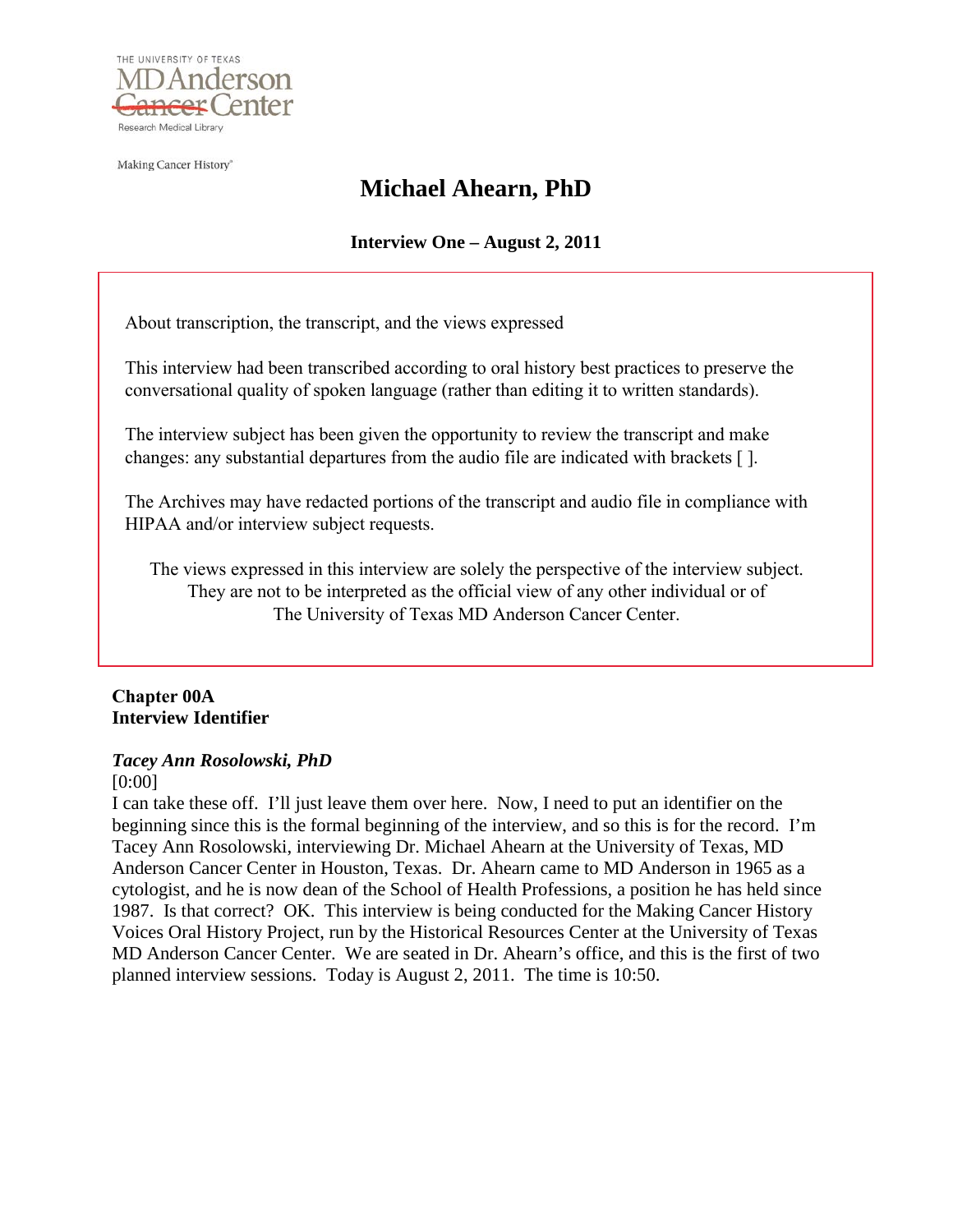

**Chapter 1 A: Professional Path A Texan is Inspired to Practice Medicine and Lured to MD Anderson with an Electron Microscope**

Story Codes C: Discovery and Success A: Personal Background A: Inspirations to Practice Science/Medicine A: Influences from People and Life Experiences A: Professional Path

### *Tacey Ann Rosolowski, PhD*

 $[0:00]+$ 

Thank you, Dr. Ahearn, for devoting your time to this interview and to this project, and I also wanted to say congratulations, because as I understand it on June 30th you received an important award, the President's Award for Excellence.

# *Michael Ahearn, Phd*

[1:20] Yes.

# *Tacey Ann Rosolowski, PhD*

[1:20]

Which is very exciting, and I hope we'll have an opportunity to talk about that later. And I think another kind of congratulations is in order, as well -- we alluded to this briefly off record - because in 2001 the first degrees in the School of Health Professions were awarded, and I believe there were 13 given?

### *Michael Ahearn, PhD*

[1:40] Yes.

# *Tacey Ann Rosolowski, PhD*

And it's a decade later, and as I came in I saw boxes of caps and gowns, and it seems like there are more than 13 degrees being awarded. How many are being awarded?

### *Michael Ahearn, PhD* [1:51] This year it's 123.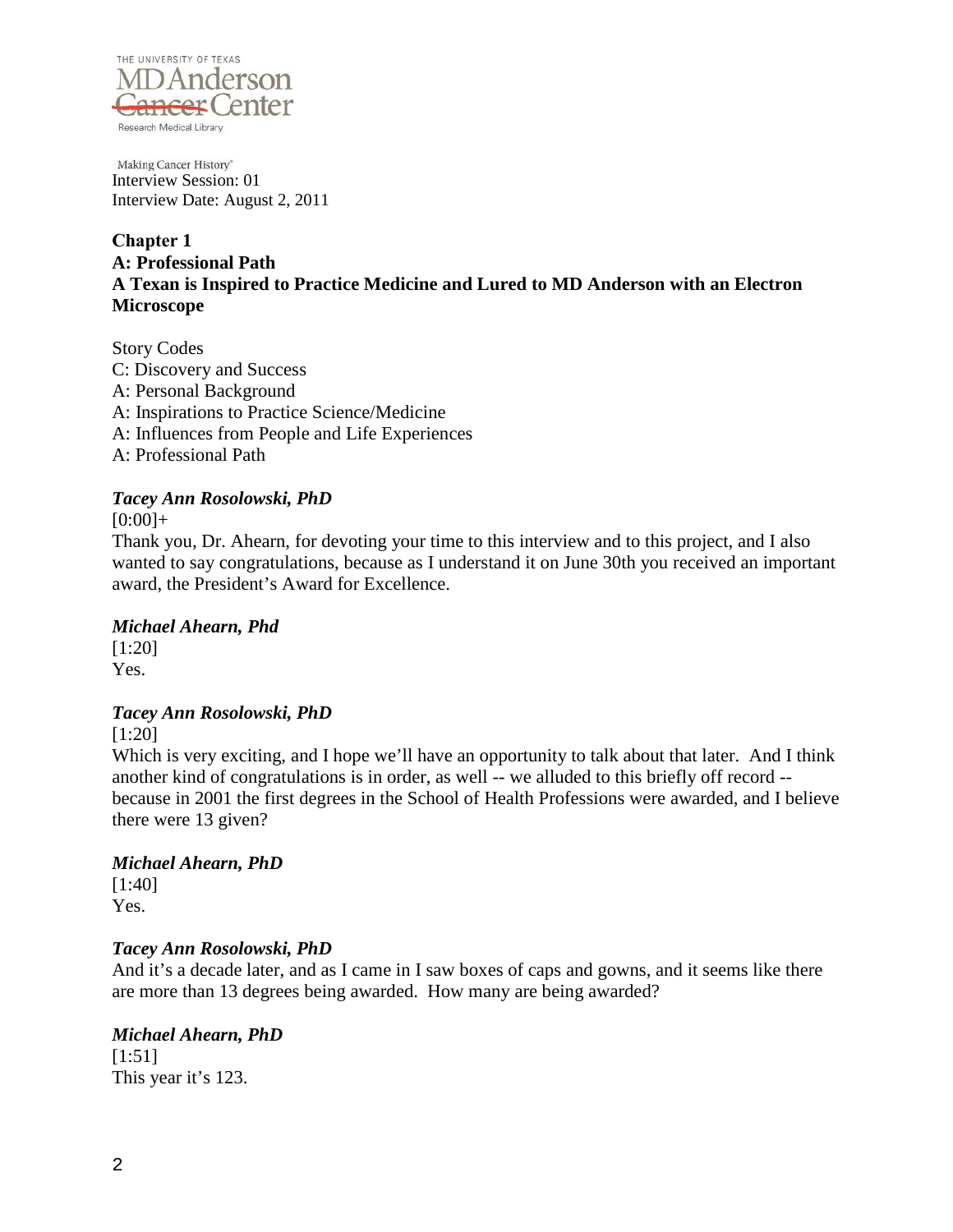

*Tacey Ann Rosolowski, PhD* [1:53] A hundred and twenty-three.

# *Michael Ahearn, PhD*

[1:54] On August the 12th.

# *Tacey Ann Rosolowski, PhD*

 $[1:55]$ 

So that's exciting evolution over the course of a decade of degree granting. We will, I hope, be touching on both of those subjects and many others, but I'd like to begin, if I may, with some personal information just for the record and background. Can you tell me where you were born and when?

# *Michael Ahearn, PhD*

[2:18] I was born in Jacksonville, Texas, a little town in East Texas in 1936.

# *Tacey Ann Rosolowski, PhD*

[2:25] And did you grow up in that area? MICHAEL AHEARN, PHD [2:27] Yes. I spent my entire formative years in Jacksonville, through secondary school, and then went to the University of Texas in Austin.

# *Tacey Ann Rosolowski, PhD*

[2:38]

In Austin. And were you always focused on the sciences? And were there other people in your family involved in the sciences?

# *Michael Ahearn, PhD*

[2:46]

I had an uncle that was a physician, and my mother was a nurse technologist, X-ray technician. In those days, in small towns one did a little bit of everything, and so I did grow up around a clinical environment, and when I went to the University was primarily thinking about premedicine at that time. And met up with a professor, Dr. Theophilus Shickel Painter, who had just retired from the Presidency of the University of Texas and had come back to the Zoology Department, and I took a course under him my first semester there, which was Cytology 320, and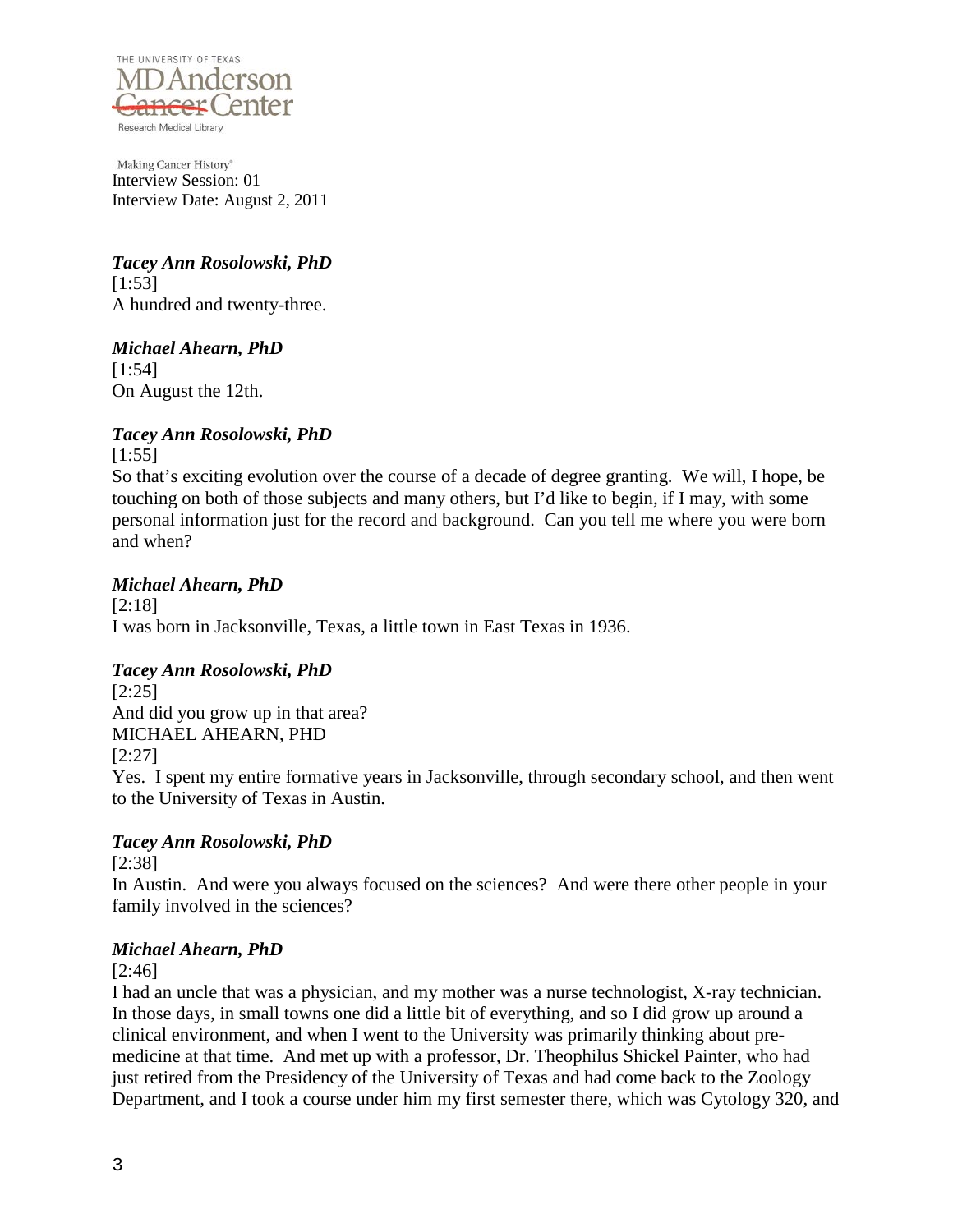

he was the most wonderful mentor. It was like the pied piper, because he had a class that had about 300 students, and it was across the street in the old biology building on the UT campus, and his office was in the Experimental Science Building, and when he would leave the lecture hall about 20-30 students would follow him all the way back to his office just to get some little snippet of conversation. He had the most engaging lectures I have ever heard in my life, and it just turned me on. And he was the person that advised me to pursue a PhD rather than an MD degree, and that was a very influential person in my academic life.

# *Tacey Ann Rosolowski, PhD*

[4:30] Was he also influential in terms of your commitment to education and the quality of education?

### *Michael Ahearn, PhD*

[4:37]

I think that I wanted to try to be an educator like he was. He had a God-given talent, being able to make lectures the most interesting I had ever heard from anyone, and that was... He always said, you know, you needed to provide something for the pipeline -- that was his term -- new people engaged in science.

# *Tacey Ann Rosolowski, PhD*

[5:04] Interesting. So that's very much on a continuum with the role you're now serving as --

# *Michael Ahearn, PhD*

[5:09] Yes.

### *Tacey Ann Rosolowski, PhD*

-- the dean of the School of Health Professions. Let's focus a little more on that earlier part of your career. So you graduated with your BA in zoology in 1958 --

*Michael Ahearn, PhD* [5:23] Yes.

*Tacey Ann Rosolowski, PhD* -- and then an MA in zoology and biochemistry in '61 --

*Michael Ahearn, PhD* [5:29] Yes.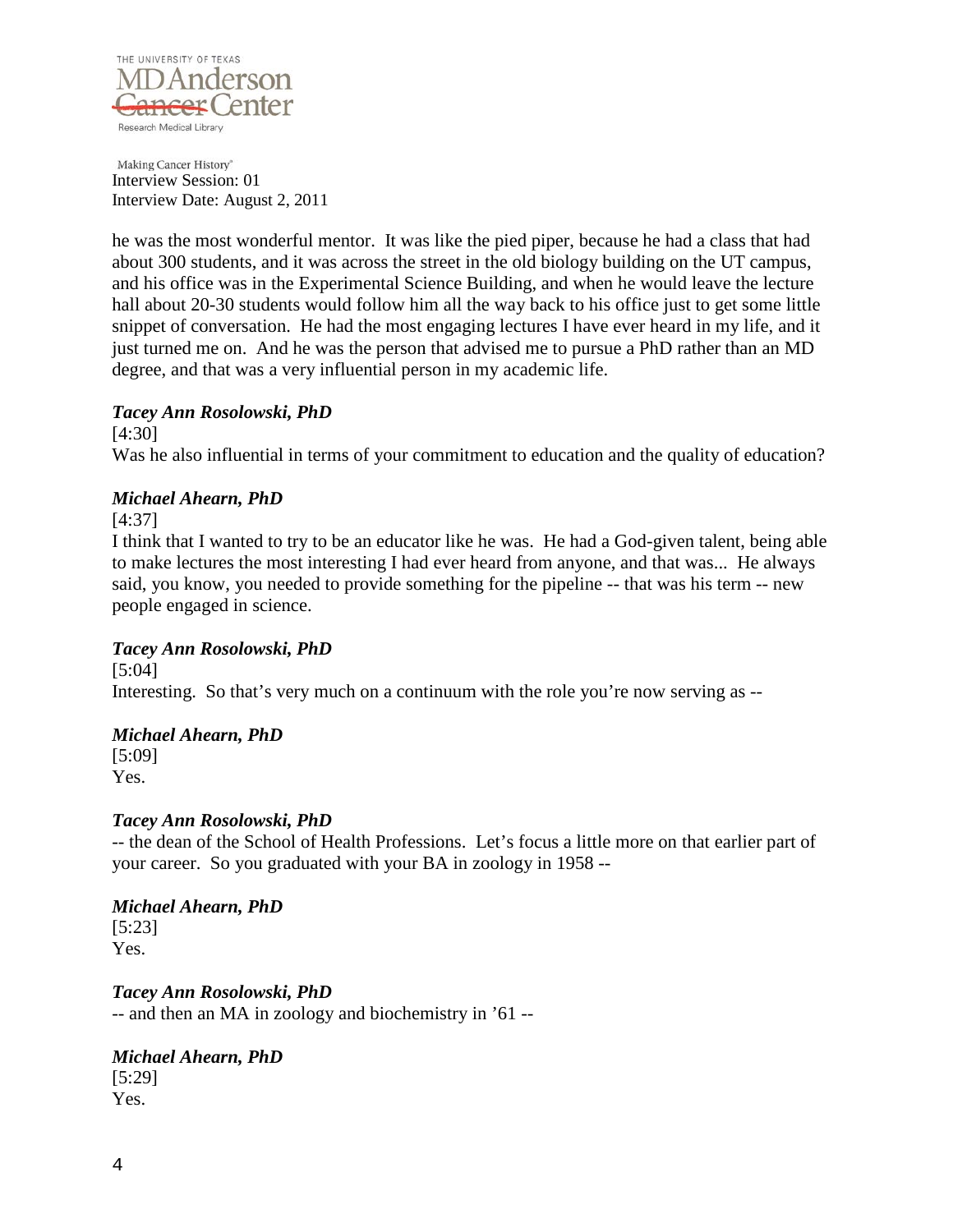

# *Tacey Ann Rosolowski, PhD*

-- still at the University of Texas, Austin. Then you stayed at the same institution for your PhD in cytology in 1965, is that correct?

*Michael Ahearn, PhD* [5:38] That's correct.

# *Tacey Ann Rosolowski, PhD*

[5:40]

You know, as I was looking at your background, I was just -- you're Texas born and bred, and I'm wondering if that has had any influence on your commitment here at MD Anderson as a Texas institution. Is that anything?

# *Michael Ahearn, PhD*

### [5:56]

Well, yes. When I left the University, the last -- and I must say that Dr. Painter, who served as my supervising professor for my Masters and the beginning of my Doctorate, but he was getting ready to retire, and he had a former student of his that had gone to Sloan-Kettering in New York, and it was Dr. John Beaslie, and Dr. Beaslie was brought back to the University to assume Dr. Painter's role in the Zoology Department. And so I finished my degree with Dr. Beaslie as the supervising professor, transferring from Dr. Painter, and Dr. Beaslie had certain connections at Sloan-Kettering, and I was prepared to go there and work with one of Dr. Beaslie's former associates, and Dr. [Etienne?]

D'Harving, and the... My specialty had been electron microscopy, and Dr. D'Harving was an electron microscopist at Sloan-Kettering, but MD Anderson had acquired in the Department of Pathology, or Clinical Pathology at that time, an electron microscope from a grant, and Dr. Russell, who was the Chairman of Pathology, was looking for someone, as he said, that knew how to turn it on. And when they were installing it in Anderson, the team from Germany -- it was a Siemens electron microscope -- said that they had just installed one a couple of years earlier in Austin, and that I was the person that was running the electron microscope there. So Dr. Russell contacted me and asked me if I would come to Houston for an interview, because he needed to have someone who knew how to turn it on. I really had already accepted the offer between, for Dr. D'Harving, and started not to come, but Dr. Beaslie, having lived in New York, said, "You know, maybe you ought to go and talk with them down there, because," he said, "you don't have the proper wardrobe for New York. You don't even own an overcoat." And he said, "You would have to buy much heavier clothing." And he said, "For the amount of money that you're going to get at Sloan-Kettering you're going to live in a three-story walk-up with one window that looks out at an air shaft at the back." So he said, "Go down and see what they say at MD Anderson." And he said, "Besides, they've got an exciting leader down there, and I think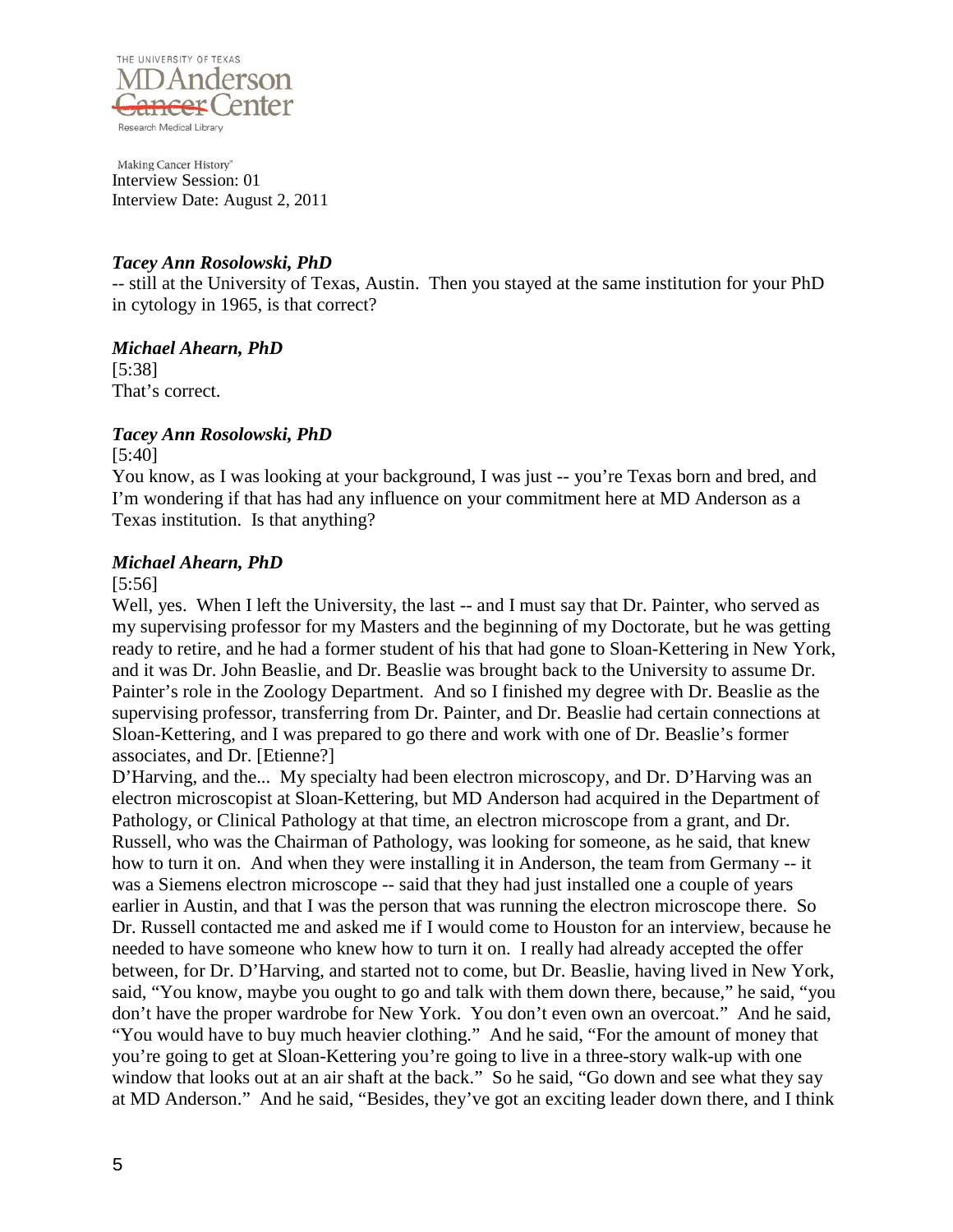

they're going to go places." So I came to MD Anderson and, you know, soon found it to be a place that offered a lot of opportunity.

# *Tacey Ann Rosolowski, PhD*

[9:17]

Well, I want to talk about that environment when you arrived, but I just wanted to ask: did you have a particular commitment to cancer research before you came to MD Anderson?

# *Michael Ahearn, PhD*

[9:29] Yes. My Master and my PhD degrees had been directed towards cancer related projects.

# *Tacey Ann Rosolowski, PhD*

[9:37]

And was there any personal motivation for that particular focus?

# *Michael Ahearn, PhD*

[9:42]

I think it was the influence of Dr. Beasley, having been at Sloan-Kettering, a number of problems that they had encountered there, and some preliminary work that he had done, and it was in the field, and so all of his graduate students at the time were working on cancer related projects.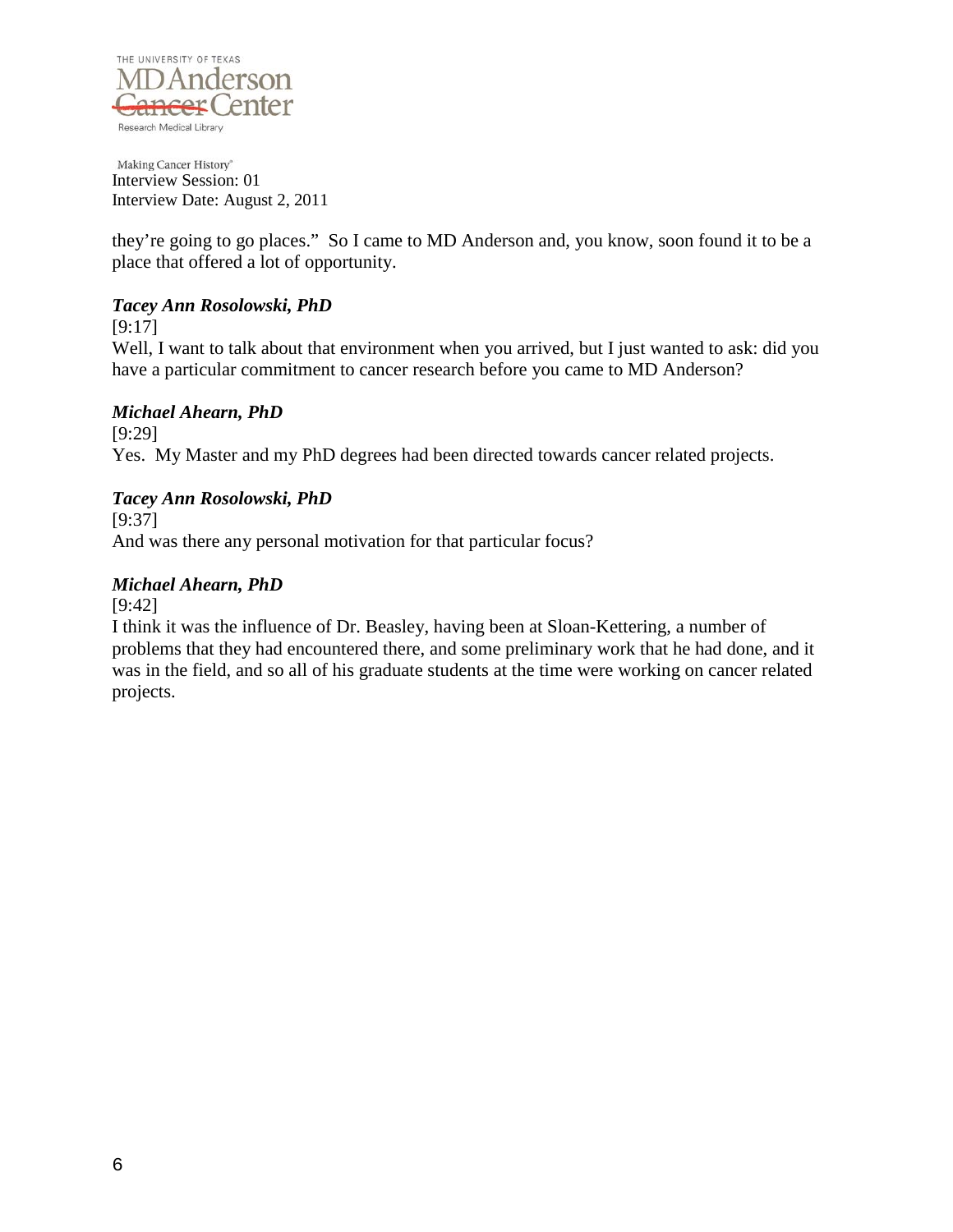

**Chapter 2 B: MD Anderson Past Memories of a Small MD Anderson and R. Lee Clark**

Story Codes C: Portraits C: This is MD Anderson B: MD Anderson History B: MD Anderson Culture

# *Tacey Ann Rosolowski, PhD*

[10:02]

So how did you find MD Anderson when you came here, and what...? I'd like to get a portrait of what it was like: the atmosphere, the teaching, the research environment...

# *Michael Ahearn, PhD*

### [10:15]

Well, as you can imagine, it's quite different today. We were much smaller then. The first day I came they were building the what we called the Bates-Freeman Wing at that time, which was an addition for research. It's the Legett Building now. But when I got home the first day my wife, who is a native Houstonian, asked me, "Well, what did you think about it?" And I said, "Well, it's a fabulous place." And I said, "As soon as they take that construction fence down, it's going to be beautiful." Well, that construction fence never came down. It just kept being moved from one spot to the other as the institution continued to grow, but it was... I always get a laugh when I say that we had uniformed elevator operators when I came to Anderson, because we only had one bank of elevators, and the ones that took patients to surgery had a back door to it, and the other two elevators in the central core area were for passengers, and the third one was for passengers when they weren't transporting a patient to surgery.

*Tacey Ann Rosolowski, PhD* [11:31] That's certainly a different era.

*Michael Ahearn, PhD* [11:32] Yeah.

*Tacey Ann Rosolowski, PhD* [11:33] It really is.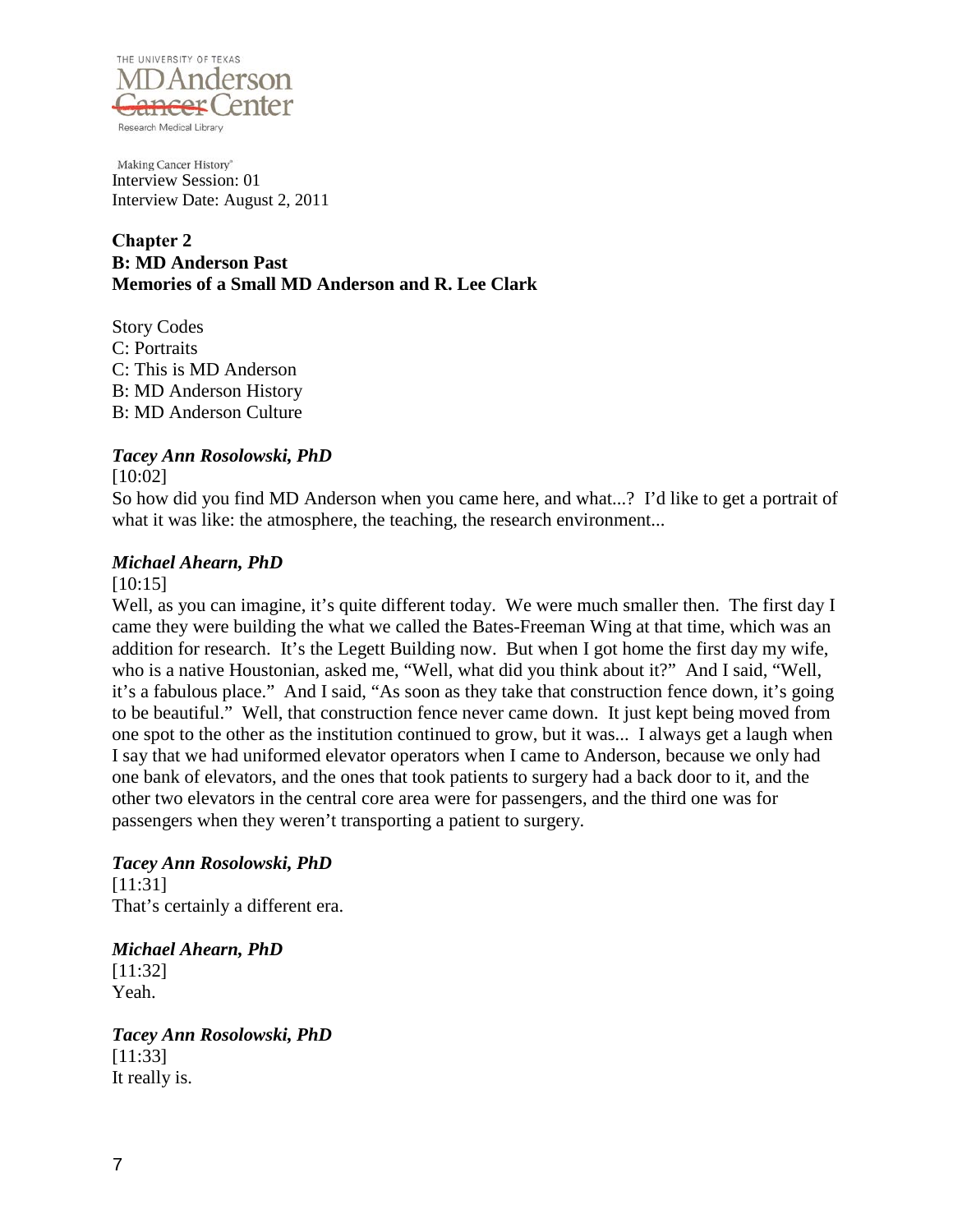

*Michael Ahearn, PhD* [11:33] A complete different era.

# *Tacey Ann Rosolowski, PhD*

[11:35]

So in terms of a professional environment, what were you jumping into here? How did you find it?

### *Michael Ahearn, PhD*

[11:49]

Well, Dr. Clark -- and I was blessed to serve under all three Presidents of the institution -- Dr. Clark was a visionary person, and he had built the Anderson really from absolutely nothing. I remember Dr. Painter, who was in the Presidency at UT, said at the time that they never envisioned that MD Anderson would be anything other than almost like a hospice, because at that time surgery was the only treatment for cancer. We did not have chemotherapy. We didn't have radiation therapy. Those would come later. And so they figured it would stay on the Baldwin, I mean the Baker estate, but Dr. Clark had other ideas. He was quite a visionary. The first day you were here as a faculty member you had an hour appointment in Dr. Clark's office with him, and I remember he had a model there on a table in his office with a big, plastic dome over it, and it had the big campus and the south campus already on that model, and that was the era when Disneyland was coming onboard with futuristic things, and he had a model of a monorail that went from Anderson's campus here in the medical center out to the south and the mid-south campus. And people were always saying, "Wouldn't Dr. Clark be surprised if he came back and saw Anderson today?" And I say, "No. He already visualized that we would outgrow the space here in the Medical Center and would need the mid and south campus, and had already envisioned in his model what it would be like, and it's come to pass. We just don't have a monorail going back and forth like he had drawn."

### *Tacey Ann Rosolowski, PhD*

[13:39]

Now, was he able to really instill in the people he worked with a sense that they would share that sense of the future, you know, that we're focused on getting to that futuristic place?

### *Michael Ahearn, PhD*

#### [13:52]

Yes, and people always laughed and said, "You know, I don't know why in the world I ever came to Anderson," because we had nothing to start with. We were an Army barracks for [wards?]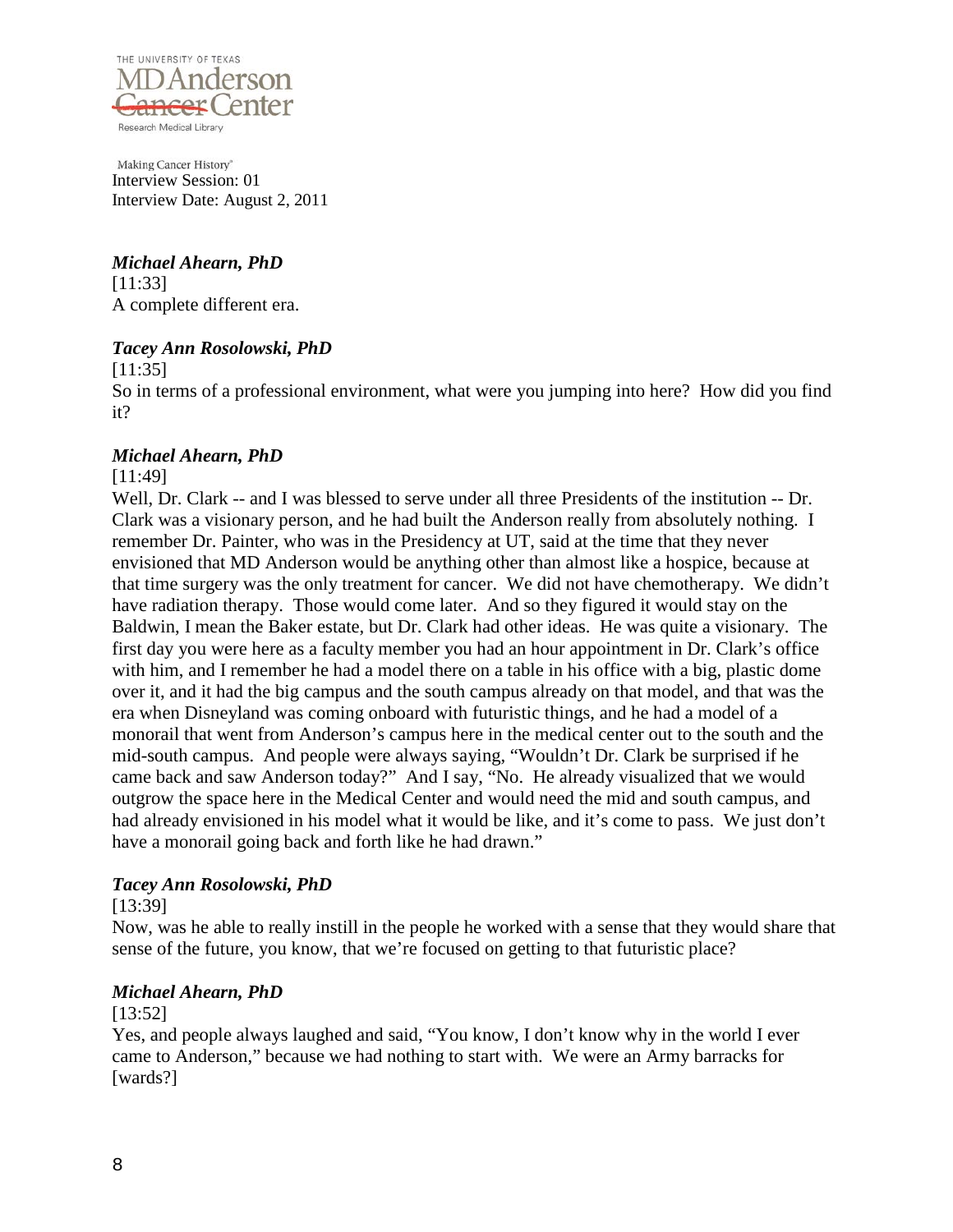

and things of that nature. Dr. Clark was such a charismatic person that he attracted people and got them to see the vision that he saw for MD Anderson.

# *Tacey Ann Rosolowski, PhD*

[14:20]

Is there any moment of interaction that you had with him that you particularly recall that demonstrated his gifts in that area?

### *Michael Ahearn, PhD*

[14:32]

Well, the Mayfair was a building that Anderson had purchased. It had been an apartment area across the street where the Rotary House is now, and we had a faculty dining room on the second floor over there, and this was a little bit later development, but Dr. Clark would often join us for lunch over there, and I think there was a very close knit group of faculty at that time -- we were small, and it was possible.

*Tacey Ann Rosolowski, PhD*

[15:08] So he mixed.

*Michael Ahearn, PhD* [15:10] He mixed, very much so.

# *Tacey Ann Rosolowski, PhD*

[15:10] He mixed, which is amazing.

# *Michael Ahearn, PhD*

[15:12]

Yes, and we had many... He could talk about anything. He could talk about various fonts in lettering, and he had a tremendous engineering background, and was sort of a Renaissance man. He talked in every area. He was a delightful person to be around. In fact, being an engineer, you know, the stone that clad the original building is that pink marble that you see still today. He had seen that when he was in medical school in Georgia. He used to hitchhike back and forth from medical school to home on the weekends and would have to get up real early on Monday morning in order to be sure and catch a ride and be back at medical school by the time classes started. And so he said as he would be standing on the highway, the sun would come up on this quarry, and he said that the marble took on a rosy pink glow that to him indicated hope, and he said, "If I ever have a hospital I'm going to have that marble at the hospital." And so sure enough, R. Lee Clark had a hospital, and he used the pink marble. The only problem was that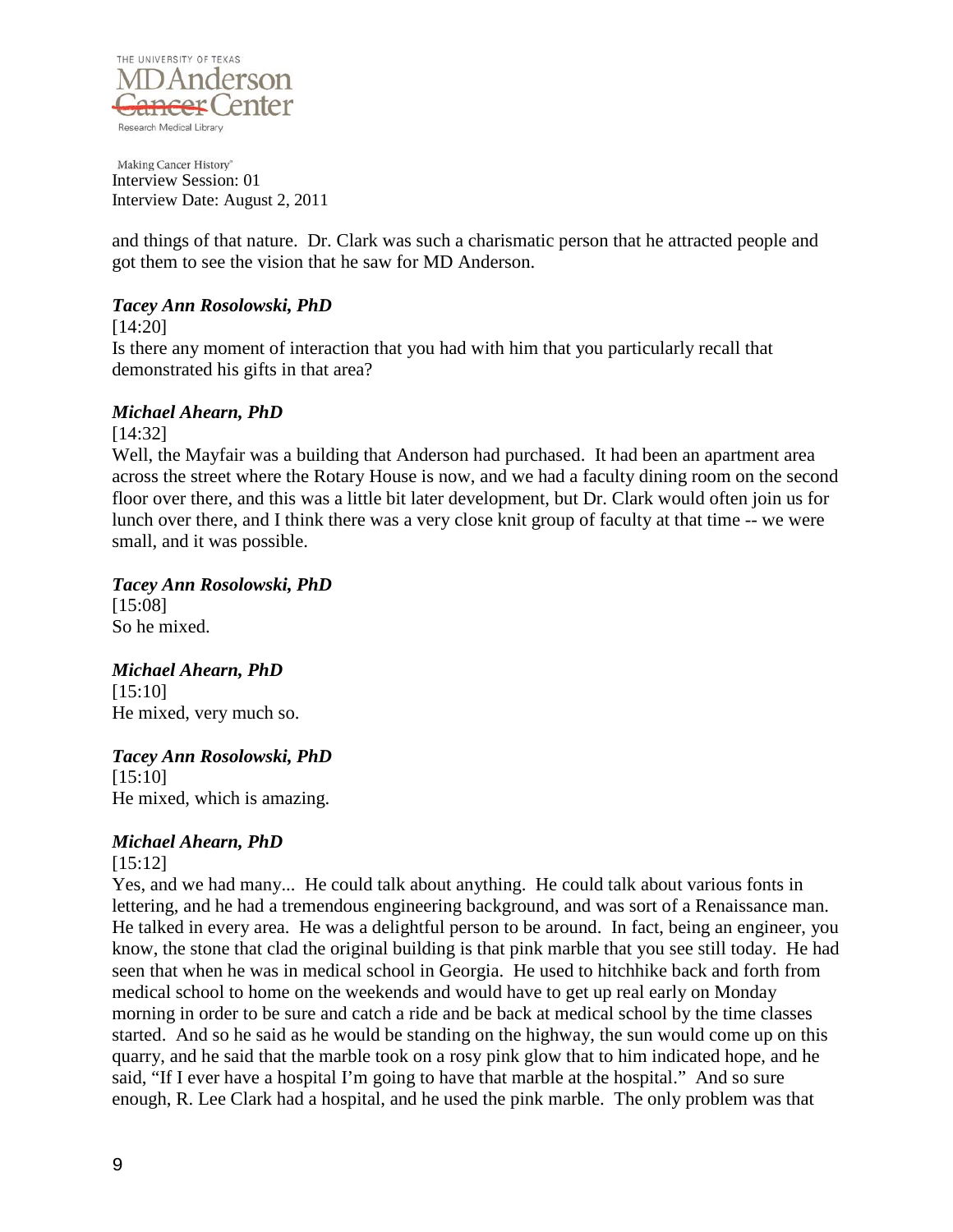

the quarry ran out of pink marble, and so now the additions have to have it stuccoed on the side. I understand that when the Anderson-Clayton Foundation gave the building, wanting to preserve the quality of the structure, they said that all additions should have that pink marble, and so -- but now it's impossible because there is no more slabs of pink marble, and I think they crush it and put it into the stucco in order to maintain the trust document specifications. And that marble is one half inch, and at the time the building code in Houston said that any external cladding stone had to be three quarters of an inch, but Dr. Clark, with his engineering background, was able to change the building code from Houston for the Anderson to half-inch exterior cladding stone, so that's...

# *Tacey Ann Rosolowski, PhD*

[17:31] He was a man who could get things done politically, too.

### *Michael Ahearn, PhD*

### [17:34]

Yes, very much so. They always said that the Board of Regents Room in the main campus in Austin used to be a very austere room. The Regents don't meet there anymore. But it had some gilt dimensions that lined the wall, and then the big center table where the Regents sat, and when the Presidents would go up for their budget hearings, they would be grilled one at a time as they came to the table while their compadres sat around the room in the benches listening. And when Dr. Clark would get up to the table, the Regents would say, "Dr. Clark, is there anything else that you need?" And it used to just infuriate the other Presidents because they were having their budgets cut, and here was a man coming up there, and they were asking him if he needed anything else. But he was that way. He could go to the legislators and pat them on the back and talk about cancer eye in the cattle at home, and he just had a... He was... As I say, he was an amazing man, an amazing man.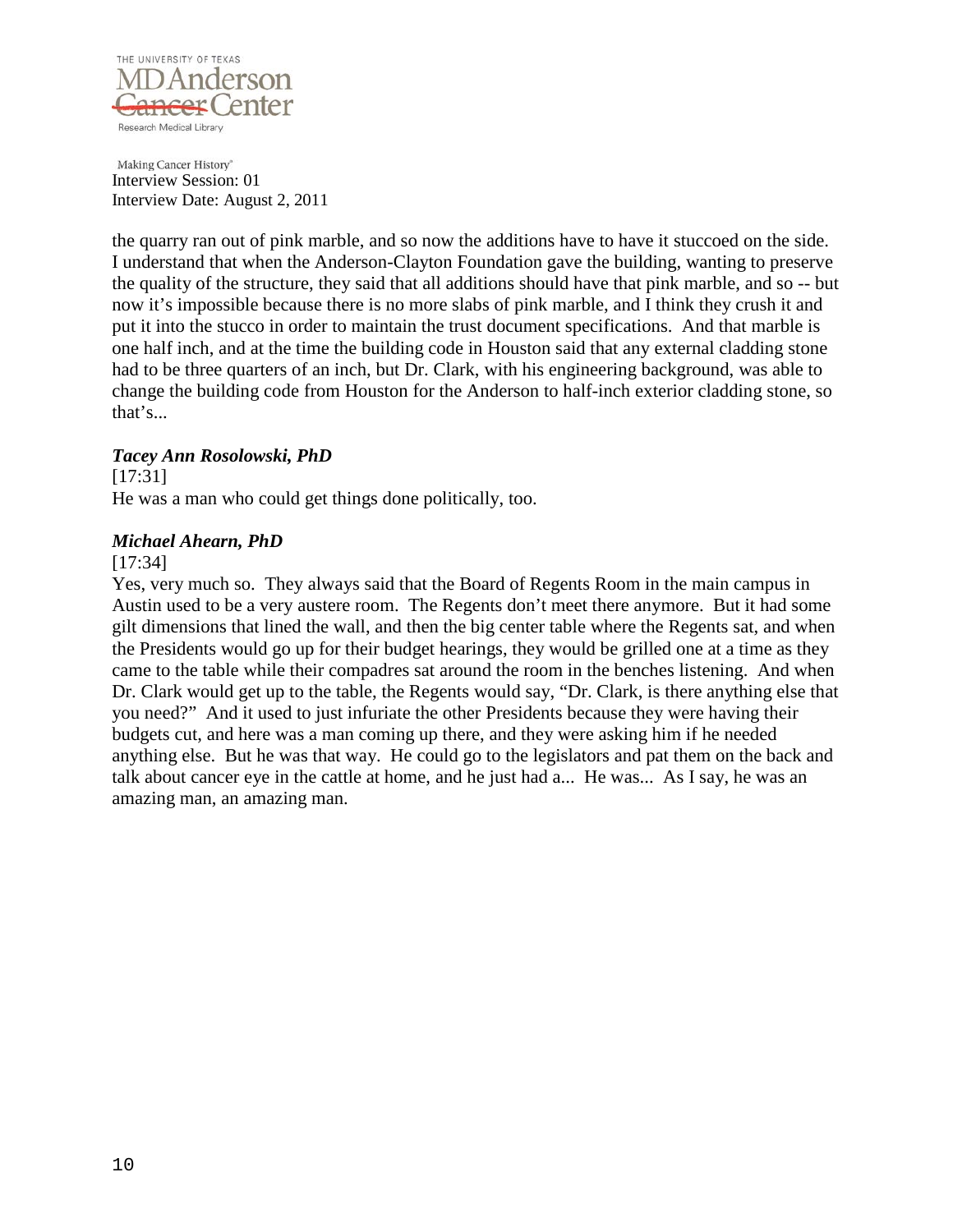

**Chapter 3 A: The Researcher Research Innovation Leads to a New Ultrastructure Diagnostic Laboratory and Discovery of a Cytogenetic Marker**

Story Codes A: The Researcher C: Discovery and Success B: Contributions A: Overview B: Devices, Drugs, Procedures A: Overview A: Definitions, Explanations, Translations A: The Researcher A: The Clinician B: MD Anderson Culture B: MD Anderson History

# *Tacey Ann Rosolowski, PhD*

[18:45] Now, when you came to MD Anderson what roles did you serve?

# *Michael Ahearn, PhD*

### [18:50]

Well, I came as, in the Department of Clinical Pathology as an electron microscopist, and in those days the differentiation between myeloid and lymphoid leukemias were very unclear many times in the undifferentiated patients, and normally undifferentiated leukemias are only about 20%, but here the number is higher because so many patients were referred that could not be diagnosed outside the institution. And the therapy for the lymphoid and myeloid leukemias is different, and so there was a need to be able to differentiate them early on before you started treatment. And so we were doing ultrastructure histochemistry, which could differentiate early granule formation in the myeloid lines, and then within the myeloid lines there are variants. The M3 variant, which is a progranulocytic leukemia that has a hemorrhagic episode if you're not aware when you start therapy to give some supportive therapy for that. So they were -- all the differentiations of the leukemias needed to be done, and we developed an ultrastructure diagnostic laboratory. And at that time, I guess, because there had never been any real need for speed in ultrastructure studies, it was about a five day process, because the tissue has to be cut very, very, very thin -- 600 angstroms -- and so it has to be infiltrated with plastic and then polymerized. But we developed a technique that allowed this process to take place in 24 hours, which was revolutionary at the time and rendered the diagnosis in a time that could be utilized by the clinicians to begin therapy. So we ran a 24 hour diagnostic service here for many, many,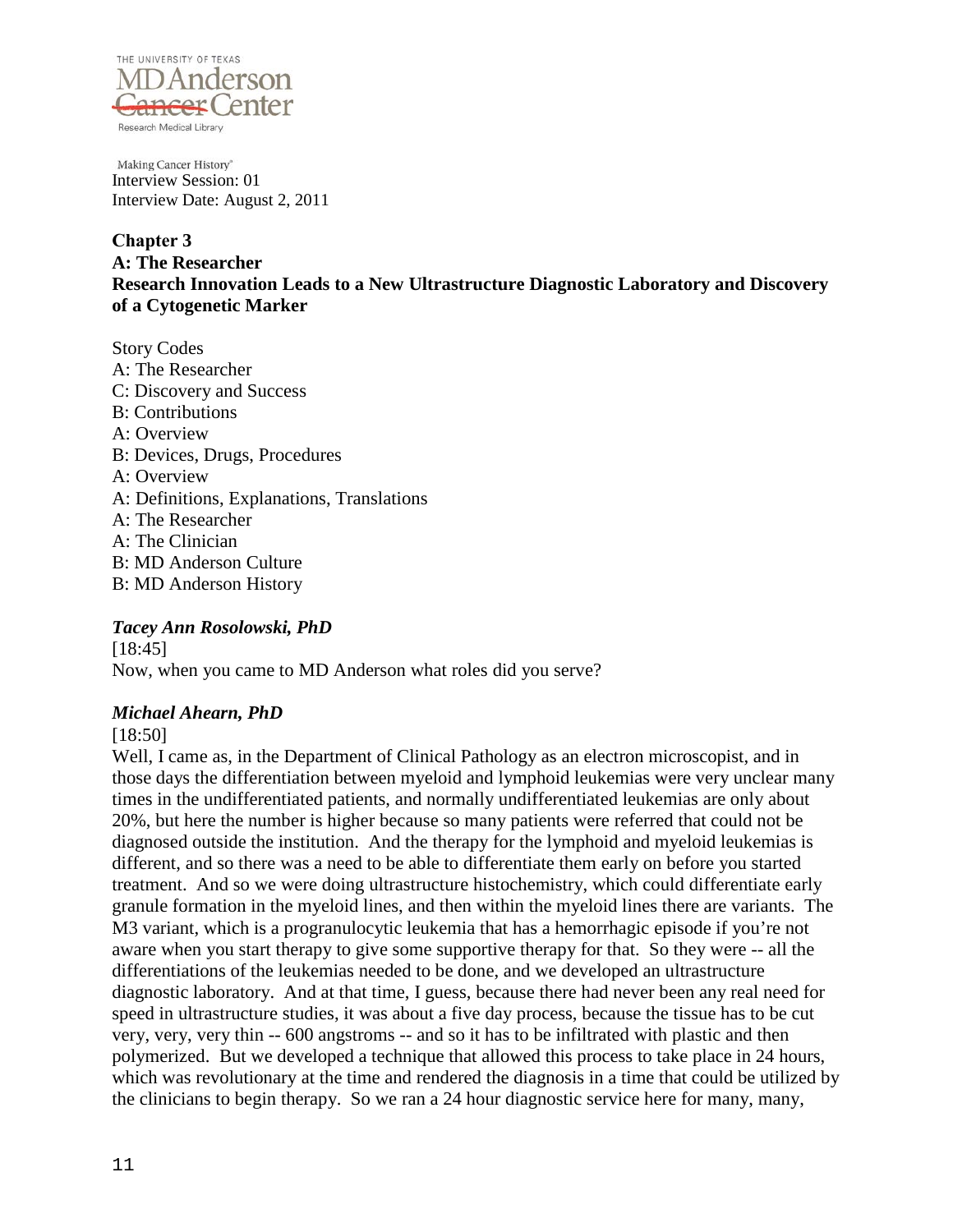

many years. And then, of course, molecular markers came along, and they allowed them to determine this in 15 minutes what had taken 24 hours in a really speeded up process, so it was...

# *Tacey Ann Rosolowski, PhD*

### [21:09]

Was there something about the spirit in the organization, resources at MD Anderson that enabled, that helped facilitate the speed with which you were able to make those discoveries?

### *Michael Ahearn, PhD*

[21:26]

Well, I don't think that there was anything particular about, it was just that the need was there from the human and the patients' point of view, that we needed to be able to help the clinician determine, rather than having to start one therapy and if they didn't respond switch, you know, midstream.

### *Tacey Ann Rosolowski, PhD*

[21:45]

Well, I guess I'm trying to understand is how, you know, we have an institution that have this new like the electron microscope and they have this person who came in who knew how to turn it on, and so they're setting in place everything to begin to do this kind of work. I guess what I'm trying to get at is how did MD Anderson as an organization, as an institution help support that kind of work?

# *Michael Ahearn, PhD*

### [22:11]

Well, I think MD Anderson has always tried to be on the cutting edge of anything regarding cancer, and I think that when the decision to acquire that microscope -- and those microscopes are very expensive; I mean, in today's dollars perhaps not so much, but in those days \$300,000 was a big investment, and that was just the instrument. The supporting laboratory that has to support that was a great deal more, because the corals have to have refrigeration in them and they have to have a unit. It has to be piped in, and the microscope has to be in an area that's vibration free, so the compressing units for the [chilled water?]

has to be in a remote site. There's a lot that goes on, so the development of that laboratory was a very expensive investment for the institution, but I think they realized the advantages that it could offer in the treatment and care of the cancer patient, and they were willing to make that expenditure in order to be offering cutting edge technology to the treatment of the hematopoietic malignancies.

# *Tacey Ann Rosolowski, PhD*

[23:21] So who was making the decisions to make those investments?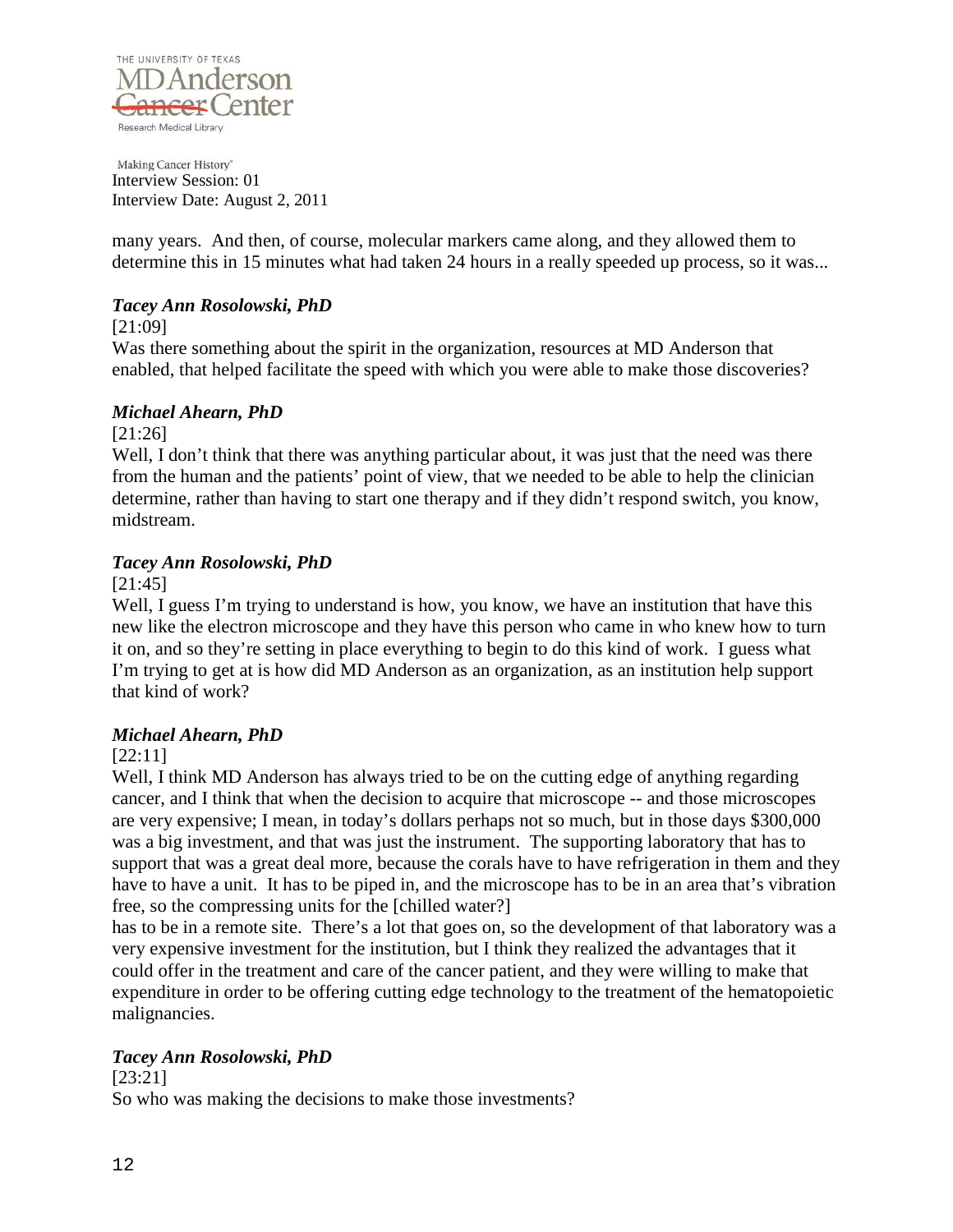

# *Michael Ahearn, PhD*

[23:26]

Well, I think it came from the top down. It was the culture, you know. And certainly, my immediate superior was Dr. Bill Russell, which was Head of Pathology, but he had to get the funding from Dr. Clark, so it was...

# *Tacey Ann Rosolowski, PhD*

[23:45] Who are some other people that you worked closely with at that time?

### *Michael Ahearn, PhD*

[23:50]

Well, Dr. Jose Trujillo was a... He and I were both in clinical pathology. Dr. Trujillo eventually became Head of Clinical Pathology, which is now Laboratory Medicine, but he was a cytogeneticist, and in the treatment of certain cytogenetic abnormalities there were indicators of malignancy, and so by doing cytogenetic analysis you could tell when a patient went into remission and the abnormal cytogenetic clone disappeared from the hematopoietic system, and then when relapse came, impending relapse, the cytogenetic abnormality came back, and so it was used as an indicator of predicting relapse in hematopoietic malignancies. But the problem was that patients who were on maintenance therapy, cells did not divide properly, and so therefore you could not always get the mitotic figures that you needed to be able to determine whether the cytogenetic, abnormal cytogenetic clone had returned. But what we discovered early on, was that there was structure, ultrastructure bleb on the nucleus of the cells that had the cytogenetic abnormality. It was very closely associated with the cytogenetic abnormality, and that gave us an orthological marker that we could use to determine that this cell actually did have the abnormality in it, and it was interface cells, which did not depend on division, and so therefore they were present. So we were using the ultrastructure technique to also monitor patients that were under therapy to determine imminent relapse and return of their disease state.

# *Tacey Ann Rosolowski, PhD*

[25:58] I noticed that you coauthored a number of papers with Dr. Trujillo.

*Michael Ahearn, PhD* [26:03] Yes.

*Tacey Ann Rosolowski, PhD* [26:04] And how long did that collaboration last?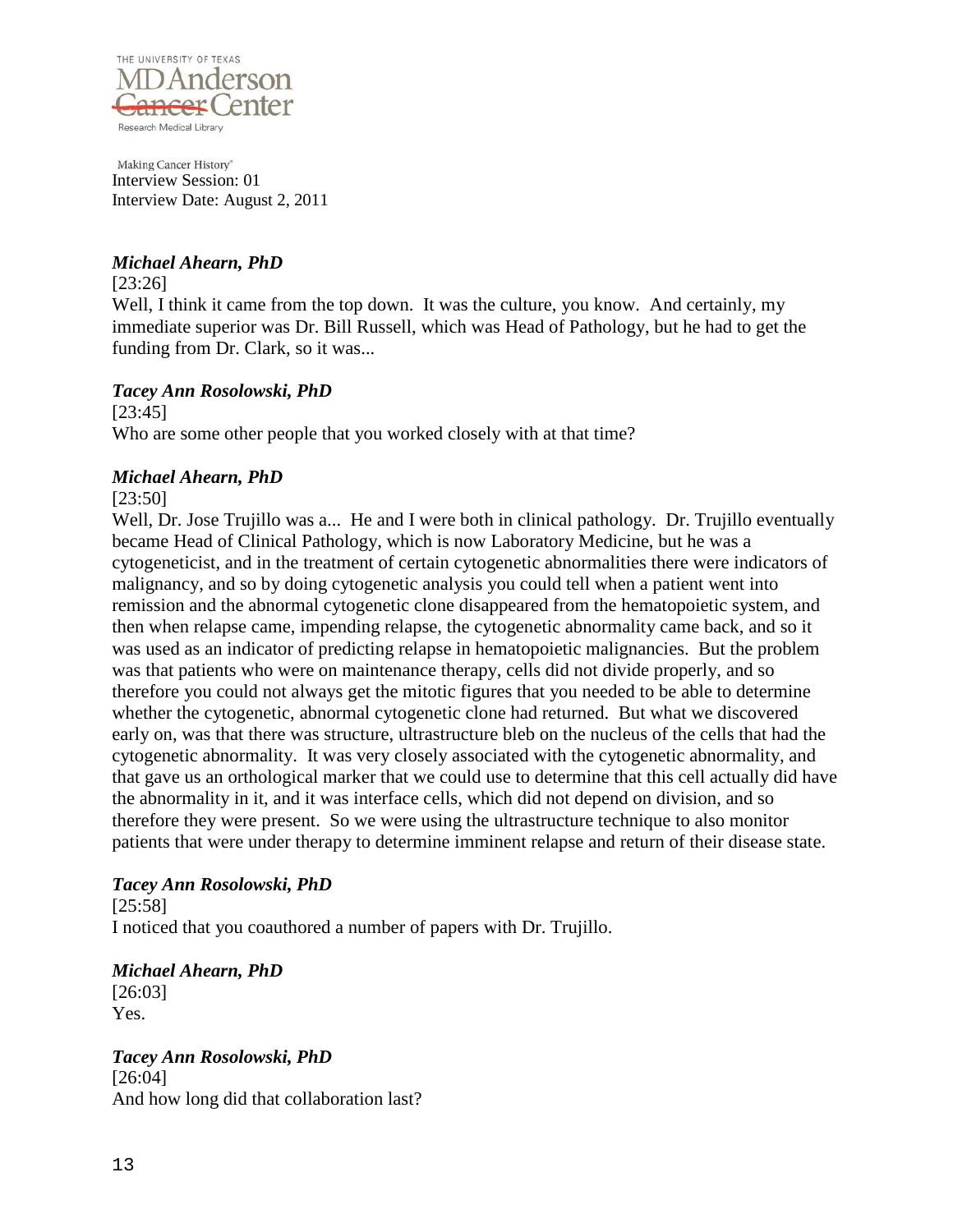

# *Michael Ahearn, PhD*

[26:06]

A number of years. I don't remember exactly, but it was a revolutionary thing at the time, to be able to take an orthological marker and associate it with a cytogenetic abnormality, and then to use it in a useful way in regard to the care of cancer patients.

# *Tacey Ann Rosolowski, PhD*

[26:25] Mm-hmm. So again, one of those -- for quickly seeing immediate results.

### *Michael Ahearn, PhD*

[26:30]

Yes. And today, not necessary because we've gotten \$\$electrode markers?, but at the time all of these things were state of the art, so to speak.

# *Tacey Ann Rosolowski, PhD*

[26:45]

I wanted to move on. We've kind of begun talking about your own research area, of course, but I was reading in a previously conducted interview with James Bowen, and he said something kind of interesting about the context of the historical moment of the 1950s and '60s. He said it was really, as he called it -- let's see if I can find his phrase -- he called it the golden age of cancer research, and he said that there were kind of three things coming together: there were discoveries from DNA and the whole, the way in which DNA was altered by cancer; and then the idea that viruses could transmit cancer; and then, of course, the electron microscope. And I'm wondering, since that was sort of the historical climate or, if you will, the history of science climate in which you were working, as well, how do you see the activities that were going on MD Anderson in that larger context? I mean, was MD Anderson more innovative? Was it kind of keeping up with others? What was that all about?

# *Michael Ahearn, PhD*

### [28:05]

I think it was perhaps more innovative. We had, as Jim had said, viruses were very much of interest at that time, and we had a virologist here, Dr. Leon Demokowski, and Dr. Demokowski got the second electron microscope to study viruses. His work was primarily research work, not involved in patient care. Our work, because of the intensity involved and the number of samples that we had to process daily, our application was more patient oriented than research, although certainly the observations that we made with Dr. Trujillo could be considered research observations. But they were primarily -- our work was involved with patient care. But Anderson was leading in the number of publications and everything in the field of cancer, even back in those days, in the '50s and '60s.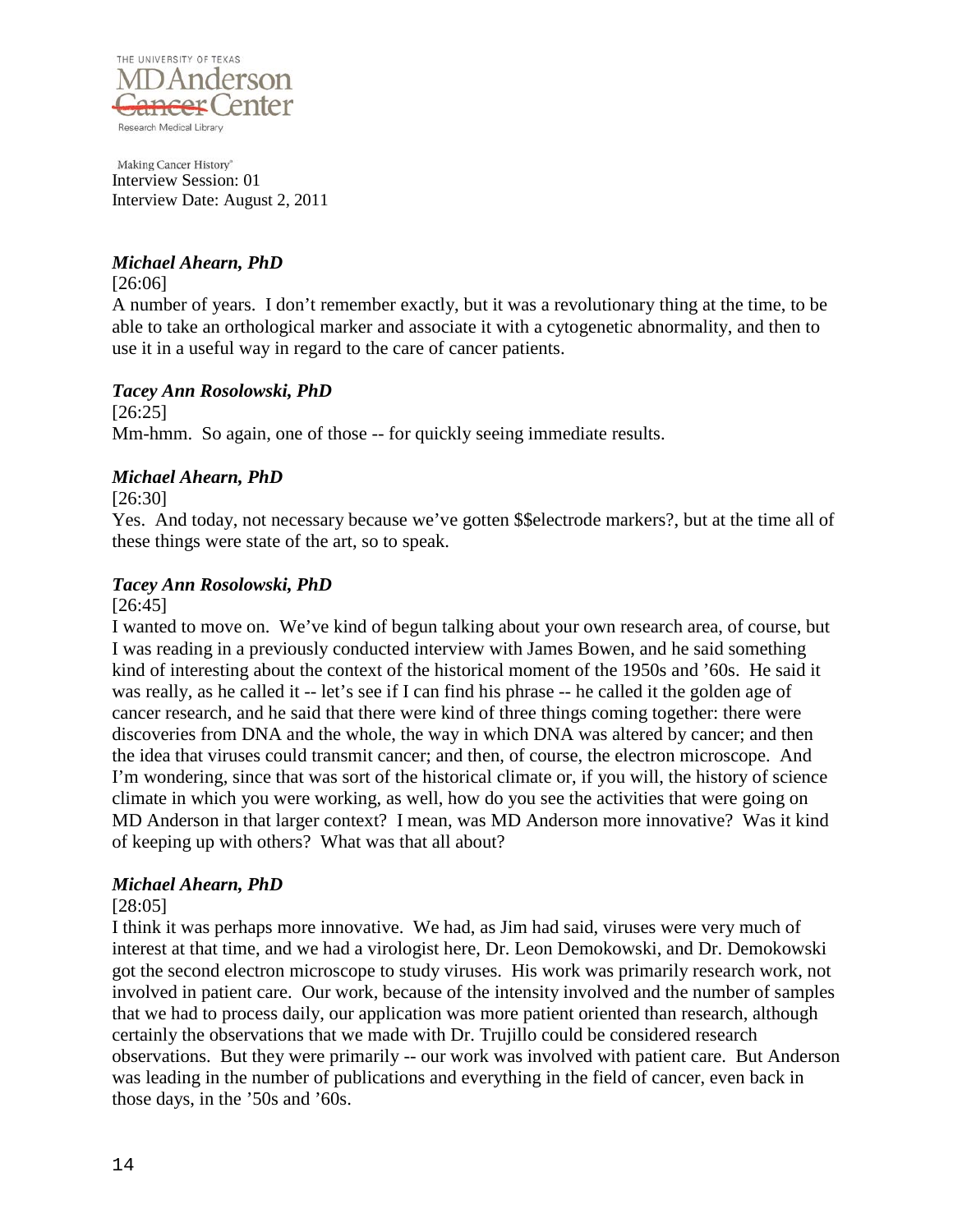

# *Tacey Ann Rosolowski, PhD*

[29:13]

Well, and when you think about that time, were there any weaknesses in the system? I mean, we talked about, you know, the strengths, but were there things that you found frustrating dealing with the institution, things that needed improvement?

### *Michael Ahearn, PhD*

[29:26]

No, I really do not think so. As I remember back, as much as we could think and dream, the resources were always there to pursue that, so I don't remember any weaknesses at all in the institution. It was an experience -- everyone knew everyone else, and Dr. Clark, when he built the Anderson, he wanted the patient care and the research areas connected, because he said, "I want the clinicians to be able to talk with the research side of the house," and that very much took place, because we were small. The area where the Clark building and the outkick from the original structure used to be a tree forested area out there, and they had round, concrete picnic tables, and the faculty on every day that it wasn't raining -- we had no separate dining room - we went through the patient cafeteria, which was a very small area and not sufficient for the staff, and we would go outside and sit at those round picnic tables out under the trees, and there was a lot of conversation and mixing of the research and the clinical staff at that time.

# *Tacey Ann Rosolowski, PhD*

[30:48]

Dr. Clark very early had this commitment to teamwork and interdisciplinary --

# *Michael Ahearn, PhD*

[30:53] Very much so, very much so, and he promoted that in every occasion that he could.

# *Tacey Ann Rosolowski, PhD*

[30:58] And it sounds like at that time the small scale of the institution --

# *Tacey Ann Rosolowski, PhD*

[31:03]

Absolutely. I wanted to pick up like one little detail, because one of the things I've noticed is that the names of departments change amazingly in this institution. Now, I think it said you were hired in the Department of Laboratory Medicine. Is that what it was called when you...?

# *Michael Ahearn, PhD*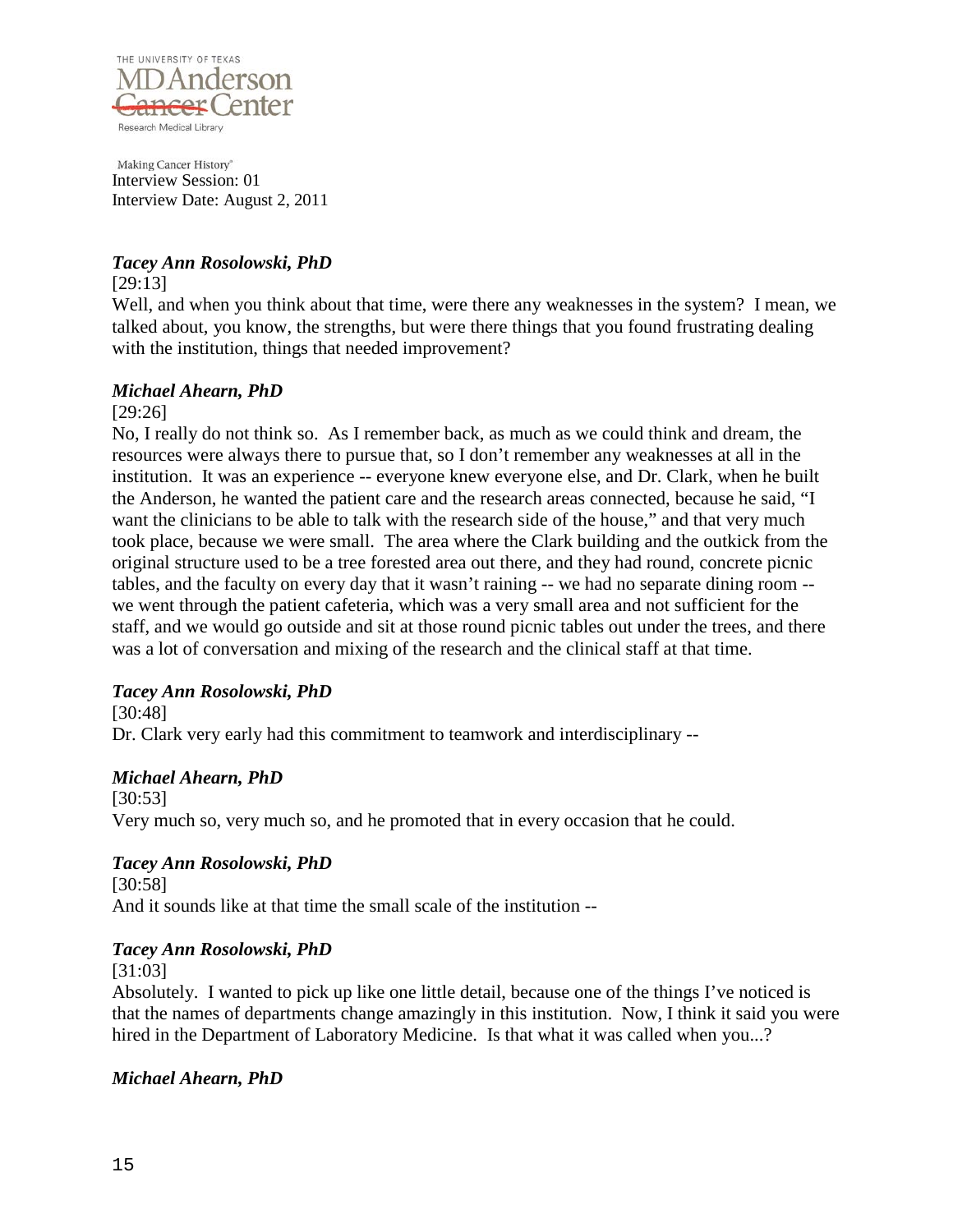

[31:21] No, no, no.

### *Tacey Ann Rosolowski, PhD* [31:21]

OK.

# *Michael Ahearn, PhD*

[31:22] It is now Laboratory Medicine. It was Clinical Pathology.

# *Tacey Ann Rosolowski, PhD*

[31:25] OK, so that was the original name in '65.

# *Michael Ahearn, PhD*

[31:29] Well, it really started out as Department of Pathology, but right after I arrived they decided to split Pathology into Anatomical and Clinical Pathology.

# *Tacey Ann Rosolowski, PhD* [31:38]

Why was that done?

# *Michael Ahearn, PhD*

[31:40] Because of the size, the growing needs, and the differences in the needs to support those two areas, distinctly different.

# *Tacey Ann Rosolowski, PhD*

[31:49] OK, and so it went to those two, and then what happened?

# *Michael Ahearn, PhD*

[31:53]

Well, years later I think that they figured that the term Laboratory Medicine was better than Clinical Pathology in describing the scope and function the department had evolved into.

#### *Tacey Ann Rosolowski, PhD* [32:06]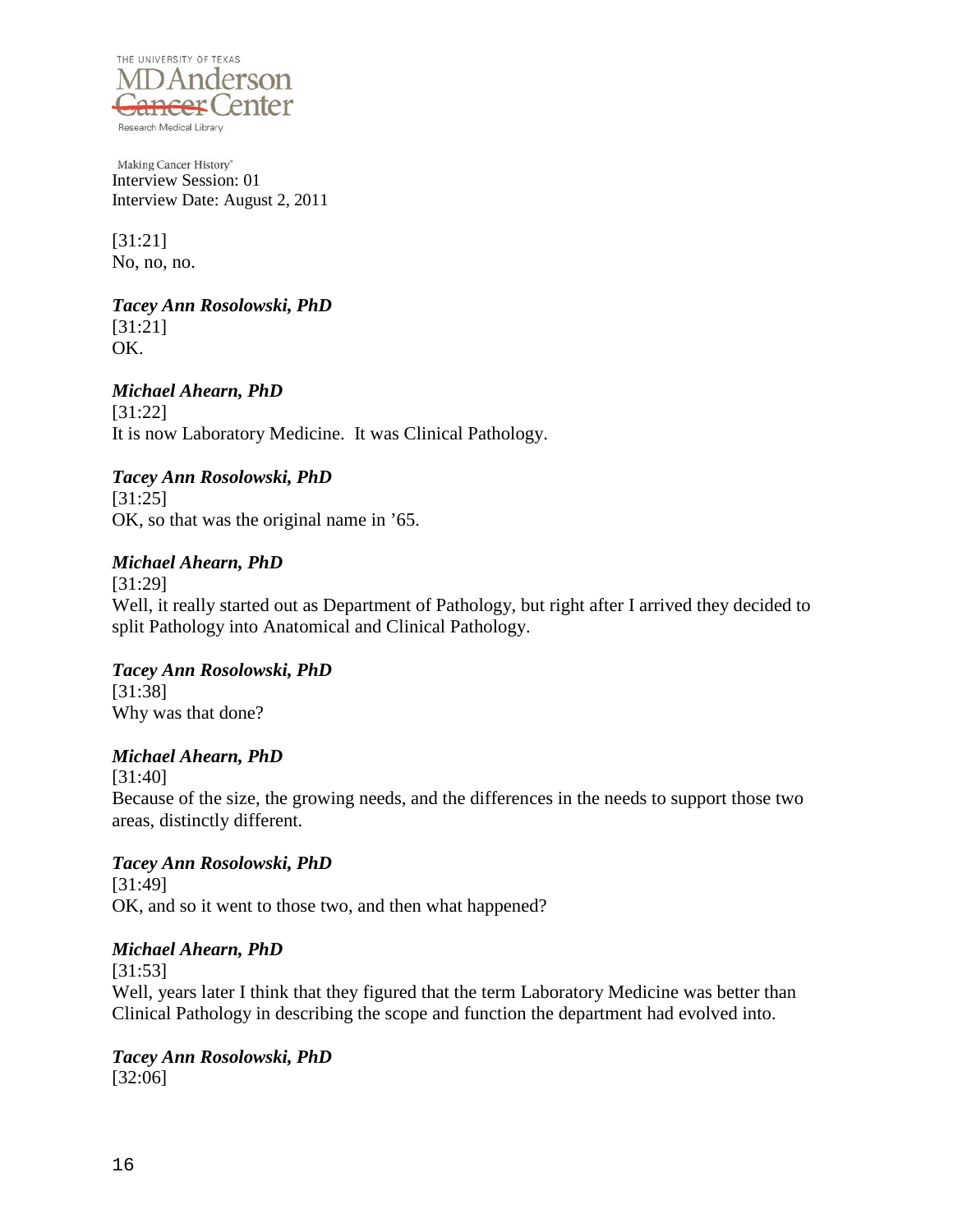

OK, so the name change at that point was just a descriptive term and not -- it didn't represent any structural change.

# *Michael Ahearn, PhD*

[32:11] No.

# *Tacey Ann Rosolowski, PhD*

[32:12] OK, OK. Now, I think I read in one of your CVs that you directed the Diagnostic Ultrastructure Hematology Laboratory --

# *Michael Ahearn, PhD*

[32:24] Yes.

*Tacey Ann Rosolowski, PhD* -- for 23 years, and when did you take on that role?

# *Michael Ahearn, PhD*

[32:29] Well, when I came.

# *Tacey Ann Rosolowski, PhD*

[32:30] When you came. OK, OK, so that was --

### *Michael Ahearn, PhD* [32:32]

1965.

# *Tacey Ann Rosolowski, PhD*

[32:33]

OK, so that was right away. OK, and what was your mission when you took on...? Did you have a sense that there were things you wanted to develop or to change?

# *Michael Ahearn, PhD*

[32:44]

Well, first of all, I never anticipated that I would stay 23 years in that area, but there was always an excitement and a challenge there, and so I never felt that the call left, and here I'm winding up 46 years at the same institution, so...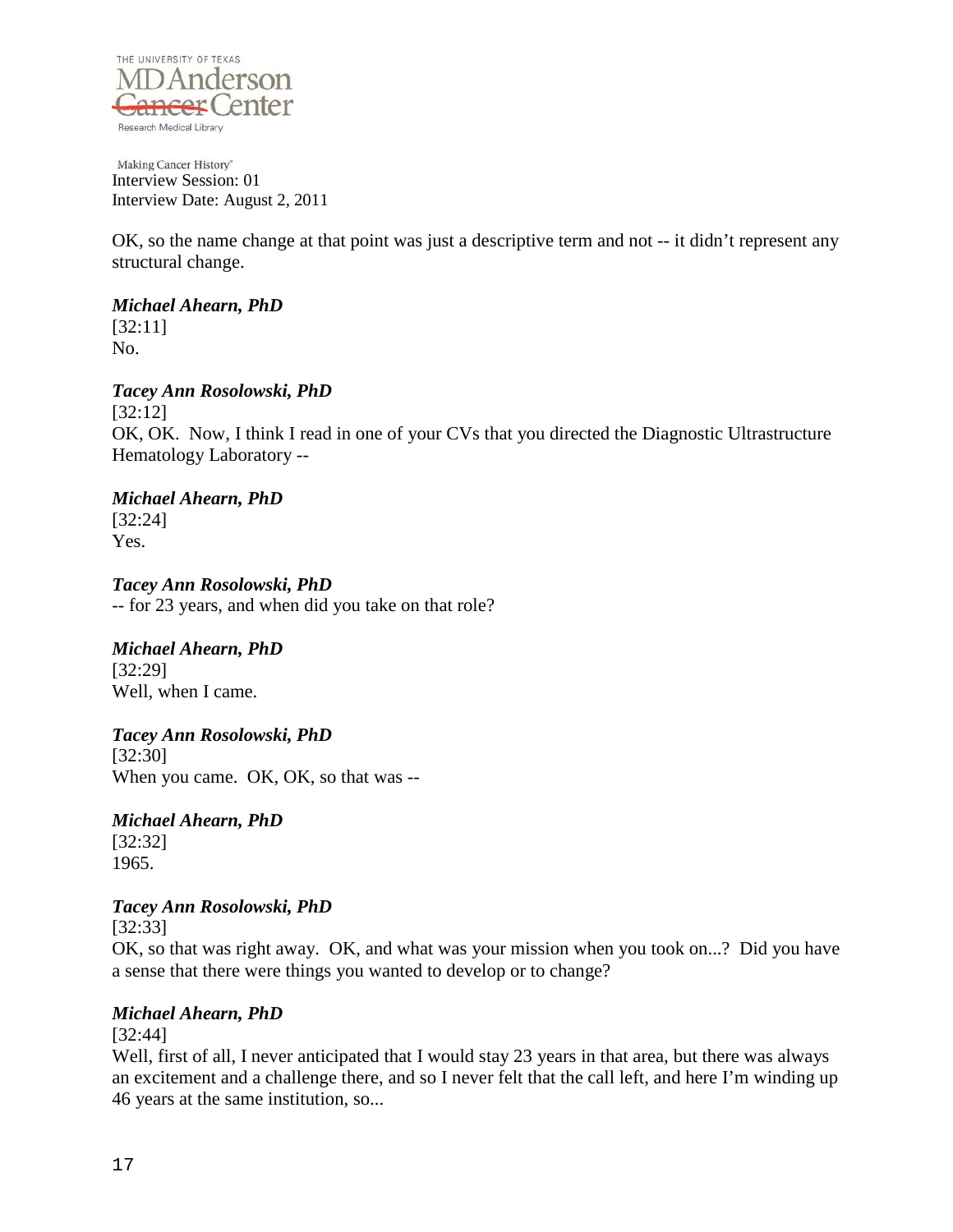

# *Tacey Ann Rosolowski, PhD*

[33:04] Was there anything in particular that you instituted in the running of that laboratory that...?

# *Michael Ahearn, PhD*

[33:11]

Well, as I said, the development of the 24 hour diagnostic service part of it was revolutionary at that time. No one else was able to do that the way we were doing it, so...

# *Tacey Ann Rosolowski, PhD*

[33:25] And how were you able to do it?

# *Michael Ahearn, PhD*

[33:28]

Well, by incorporating and looking at the techniques involved. The penetration of the plastic -we instituted a high vacuum processing, and then we just speeded up every part of the process by different alterations in the techniques, in the infiltration of the plastic and in the polymerization, and ultimately the sectioning and examining it. And then, too, some of the staining, the histochemical staining process, we altered that, too, (inaudible) detect early peroxidase in forming granules.

# *Tacey Ann Rosolowski, PhD*

### [34:17]

Would you... Directing that laboratory for 23 years, and you've noted any number of times that, well, things are really different now, how would you describe some of the important changes that took place in your field during that period, in terms of the research, the knowledge?

# *Michael Ahearn, PhD*

[34:38]

Well, I think that we saw that there were better treatment offered for the patients in the institution, those with hematological malignancies. Ultimately, Anatomical Pathology got another scope for their work. Ultrastructure offered a lot of advantages in those days, and as I said, particularly in the area where I worked of hematological malignancies, but no one is using an electron microscope today to determine the difference between myeloid and lymphoid leukemias, because we have much faster, much better, more accurate methods with molecular markers. But in those days it was a constant challenge to work out new techniques and to be able to refine the techniques that we had, and then just the day to day service activity, which was...

# *Tacey Ann Rosolowski, PhD*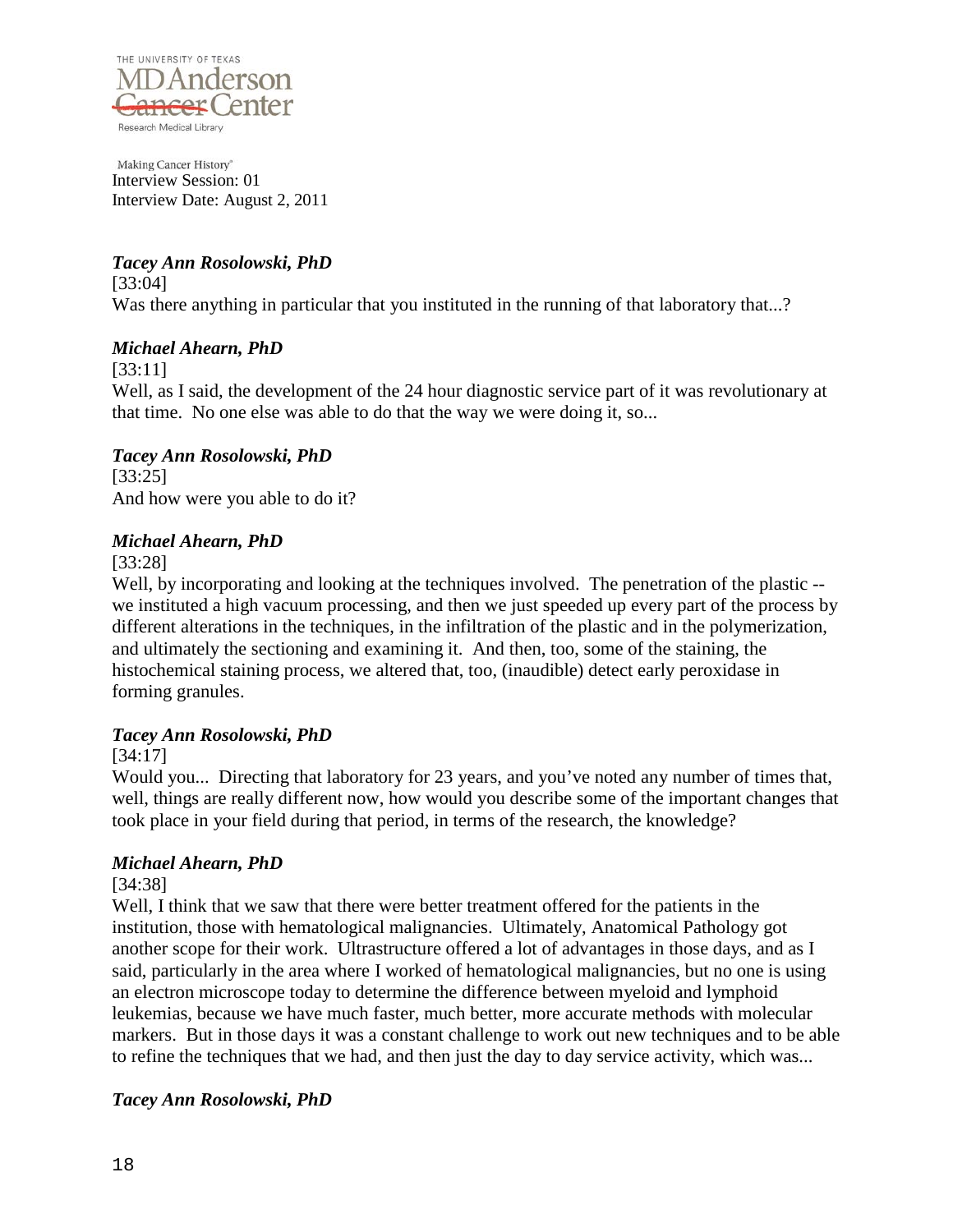

[35:34] Mm-hmm. What was the size of the department at that time?

# *Michael Ahearn, PhD*

[35:39]

Relatively small. I think when I came Dr. Trujillo and myself and Dr. Merrick, which was a biochemist, and Dr. Roman Rienta was a microbiologist, and Dr. Shively. That was about the extent, I think, of the people that I worked directly with in those days.

# *Tacey Ann Rosolowski, PhD*

[36:12] And then support staff? Did you have other support staff?

# *Michael Ahearn, PhD*

[36:17] Yes, we had support staff in the laboratories. Yes.

# *Tacey Ann Rosolowski, PhD*

[36:21] And what was the size? Do you remember about how big it was, what your personnel was like?

# *Michael Ahearn, PhD*

[36:24] I think I had two technologists and a secretary.

*Tacey Ann Rosolowski, PhD* [36:27] Oh, so it's still a relatively small --

*Michael Ahearn, PhD* [36:30] Yes.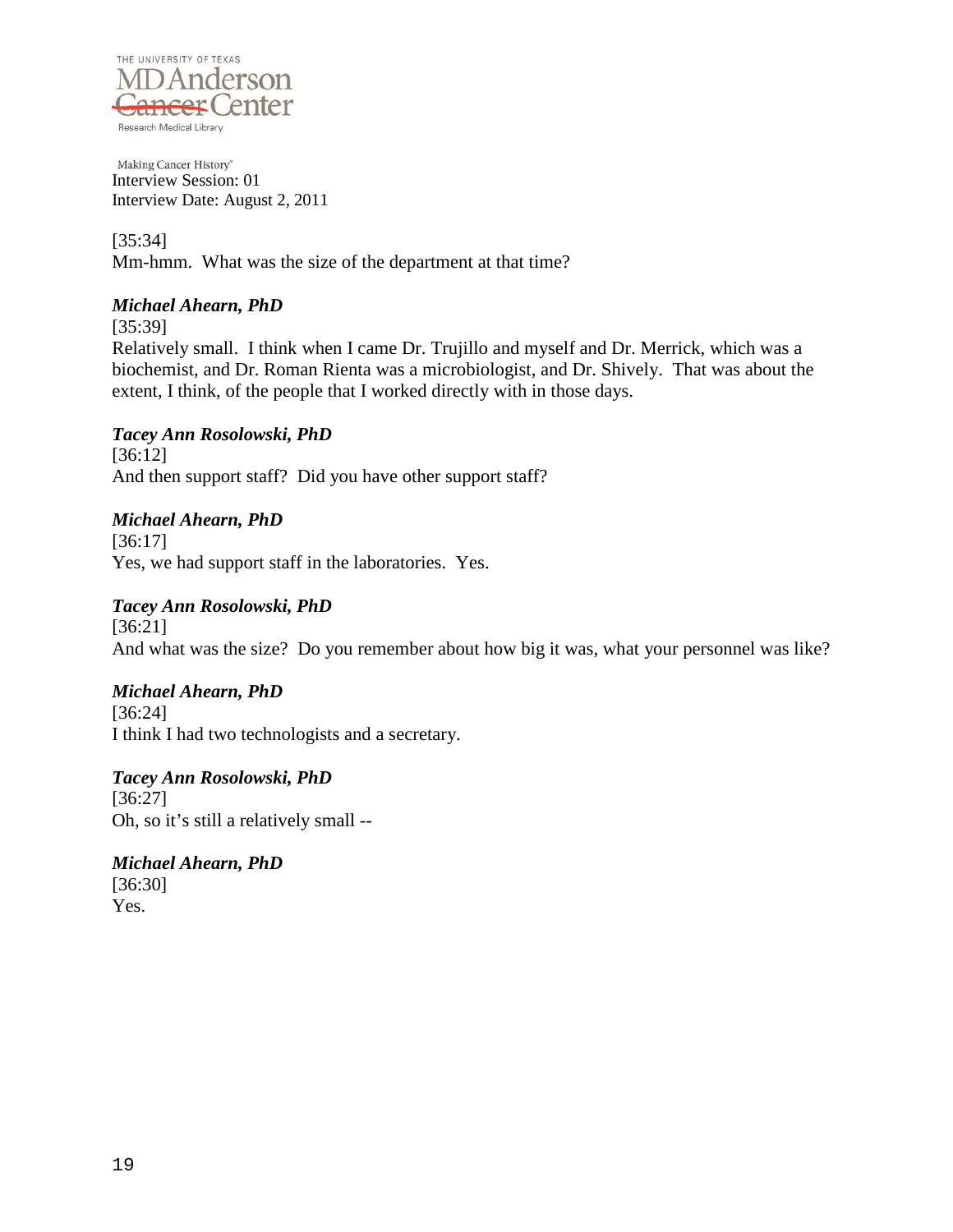

### **Chapter 4 A: The Administrator The Need for a School of Allied Health Professions**

Story Codes A: The Administrator A: The Educator A: The Leader B: MD Anderson History D: The History of Health Care, Patient Care C: Evolution of Career C: Professional Practice C: The Professional at Work B: Education B: Institutional Processes B: The Business of MD Anderson B: The MD Anderson Brand, Reputation

### *Tacey Ann Rosolowski, PhD*

-- very small group, yeah. I guess I wanted -- maybe we could change, shift gears now and talk about some of your roles in developing the institution, because your interest because to bifurcate, I guess I would say, between the interest in the ultrastructural pathology, and then you became interested in really developing MD Anderson as an educational institution. And the major role, of course, that leaps to my mind is the creation of the School of Health Professions, and I'm wondering if you -- that took place in 1987, as I understand, it was formally created. Would you tell me what that process was like? When did someone decide, and who decided that this was needed?

# *Michael Ahearn, PhD*

### [37:29]

Well, we had had training at the Institution for many, many years -- in fact, from almost the inception of the \$\$ WHY CAPS? Institution. They had training programs because they needed to be able to train technologists to be able to meet attrition needs within the Institution. But there were programs -- I think at the time I remember only two basic programs; one was in histotechnology, which supported the pathology service, and the other was in what we call medical technology; it's now clinical laboratory sciences. But in those days it was medical technology that supported the diagnostic clinical laboratory, and these were programs that were in the departments. They had accreditation from professional organizations, but they were very loosely structured and did not have any academic base whatsoever. And in 1987, Jim Bowen, who was the Vice President for Academic Affairs, approached me and asked me if I would be willing to work in developing those programs and bringing them into the Office of Academic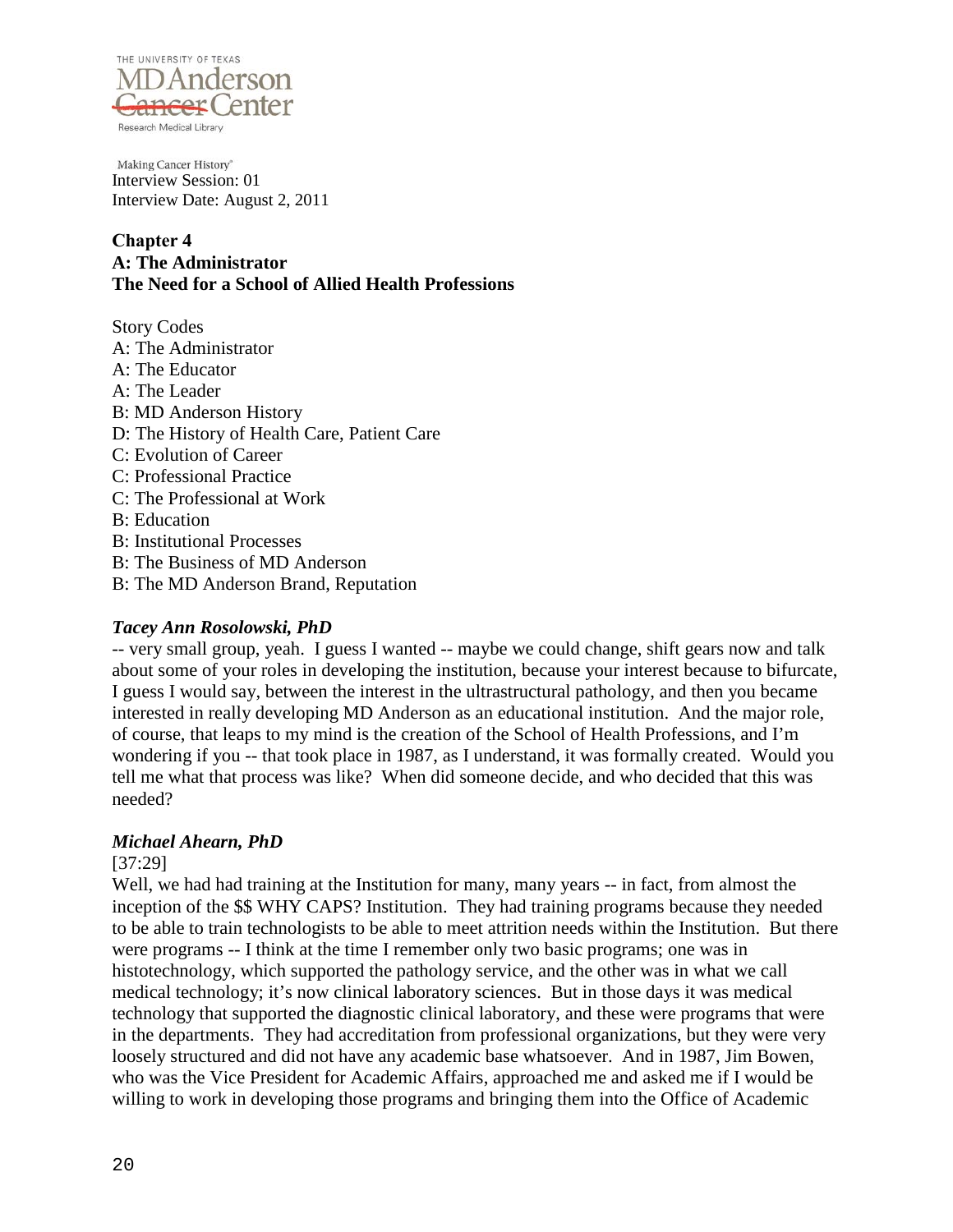

Affairs. Now, they were certificate based programs because Anderson could not award degrees, because in the initial formative legislation it actually said MD Anderson could not award degrees. And as I understand, it was a town and gown decision when Anderson, the formative legislation was done, in which some of the institutions -- I think particularly maybe Rice -- was concerned that maybe Austin UT was metastasizing to Houston, and so they thought to allay those fears they would simply say that Anderson was not to award degrees. They could do clinical training but not be degree training. So we brought them together as a collection of certificate programs, and by that time we had also radiation therapy, which had been a new area that Anderson had been very in the forefront of radiation therapy development with Dr. Fletcher here, and the development of the Cobalt 60 unit at Anderson. And so we brought those programs together as certificate programs, but with an academic structure in the Department or in the Office of Academic Programs. And then it became obvious that we really needed to be able to award degrees, and as we kept adding programs, by the time we became degree granting in 2000 we had some five academic programs. We had added cytogenetic technology to that, and also cytology.

# *Tacey Ann Rosolowski, PhD*

#### [40:45]

Can I interrupt you just for a sec? Because one of the things I haven't really understood about the climate or context in which this is taking place -- so today, and actually for the past, I don't know, 10, 15 years, I think the general public is very aware that there's a lack of doctors and of nurses, but I guess I hadn't been aware that there was such difficulty in finding this kind of support staff, and were the reasons for the lack the same in 1987 as they are now, and...?

### *Michael Ahearn, PhD*

[41:19] Yes.

*Tacey Ann Rosolowski, PhD* [41:20] And what are those reasons?

# *Michael Ahearn, PhD*

[41:21]

Well, allied health is some 200 different professions, and you hear a lot about the need for nursing and the shortages of nursing. Nursing is one profession, and it is well lobbied, and you hear a lot about the needs for nurses and physicians. You do not hear a lot about the allied health fields because each one is a separate field and they are not as well organized to make their presence known. A lot of the allied health training was taking place in hospital-based programs, and when third party payers came along hospitals found that they could no longer support the education efforts in their institution. In the mid 1970s, just as an example, we had over 700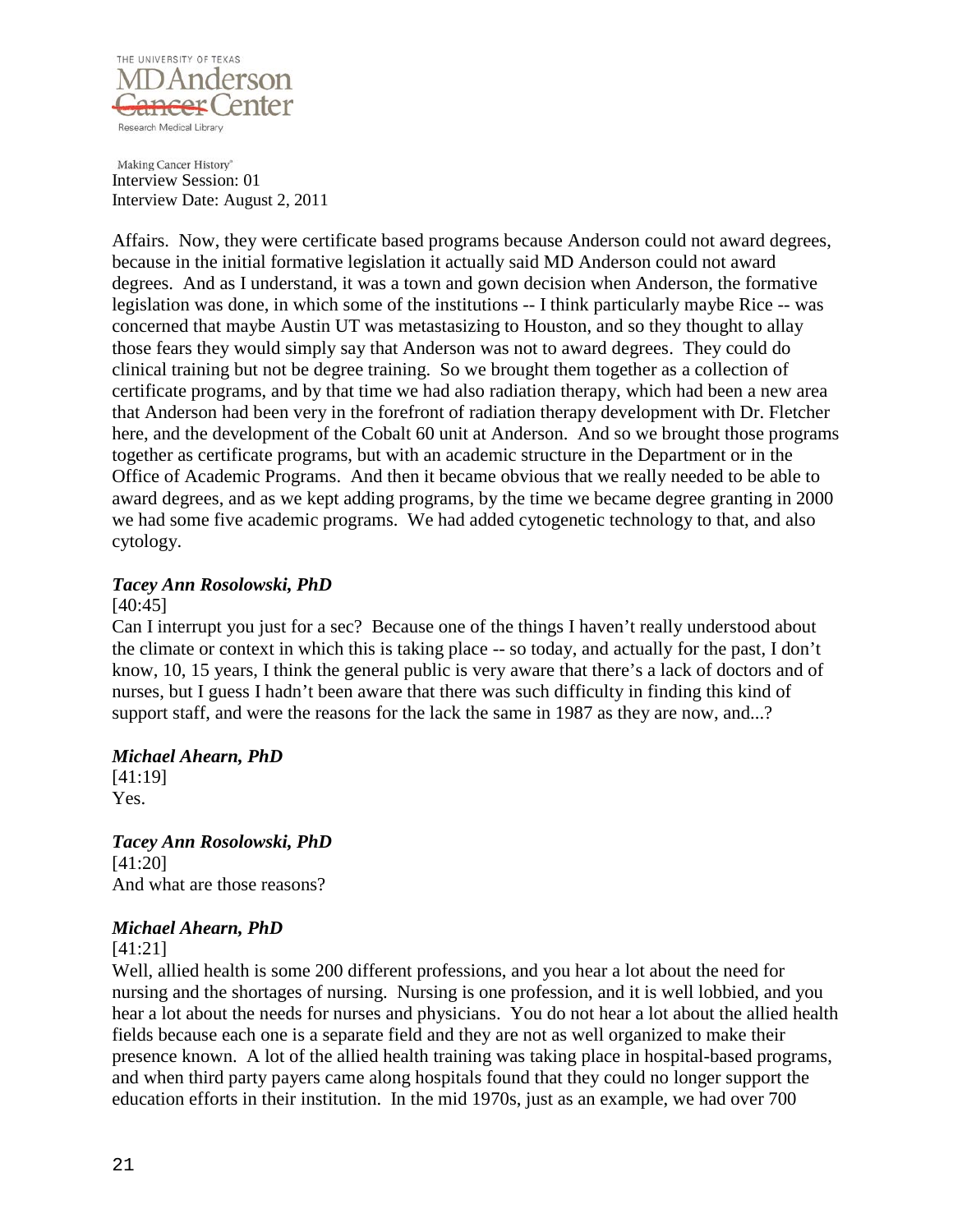

programs in medical technology. Today we have some 248, and the number of graduates has been precipitously dropping, along with those program closures. And the Bureau of Labor Statistics in the clinical laboratory sciences is saying by the year 2015 that we're going to need some 86,000 new people in the clinical laboratory sciences to take the place of individuals that are retiring for attrition need, and another 68,000 for all individuals that would be new opportunities, new employment opportunities. We're not producing nearly enough graduates to meet those needs. I mean, the total number of laboratory science graduates is about 4,700 annually in the US, so you can see there's no way we are going to meet those goals. It's going to be a limiting factor in the delivery of patient care. You don't hear a lot about it, but certainly individuals that are aware of the situation know what's coming, and that's the reason that most of us are trying to help the fields of allied health increase the number of students in order to be able to meet the needs of these people there. Many of them are hidden. They're behind the walls. You don't know who's doing all the testing on your specimens, laboratory specimens, who are delivering the radiation therapy, who are doing the diagnostic imaging. All of these areas are not really at the forefront. They're not touching the patient.

# *Tacey Ann Rosolowski, PhD*

#### [43:55]

So tell me more about -- you were telling the story of how the school came into existence and then I interrupted you with that question more about the lack of allied health professionals, so tell me more about that, the story of setting up the school. You said that Jim Bowen wanted to have a conversation about doing this, and how did it work? What was the process of actually getting the school instituted?

### *Michael Ahearn, PhD*

### [44:22]

Well, for years we developed new programs -- as I said, they were all certificate based programs -- but even with certificate based programs you had to get passed through the Texas Higher Education Coordinating Board, so it was a process each time we developed a new program of being able to get approval from the Coordinating Board and then from the Professional Accrediting Body. But in order to sit for the Registry as these fields developed, they were requiring the baccalaureate degree, and what we had to do is we had to depend upon affiliations with other institutions that could award degrees. We provided the clinical training here at this institution, but their actual degree came from another institution, and that became a very awkward and limiting factor, not being able to control the degree part of this training, and so it was very obvious, particularly when Dr. Mendelsohn came on board, and he was supportive of the fact that if we were doing the actual training in the field that we ought to have our name associated with that. And so it required us going back and redoing the formative legislation, and it was House Bill 1314, which Representative Hochberg from the Houston area sponsored. But it took a lot of -- it was about a three year process, because any time you go back and undo some kind of legislation you have to explain to people why, because there's a natural tendency to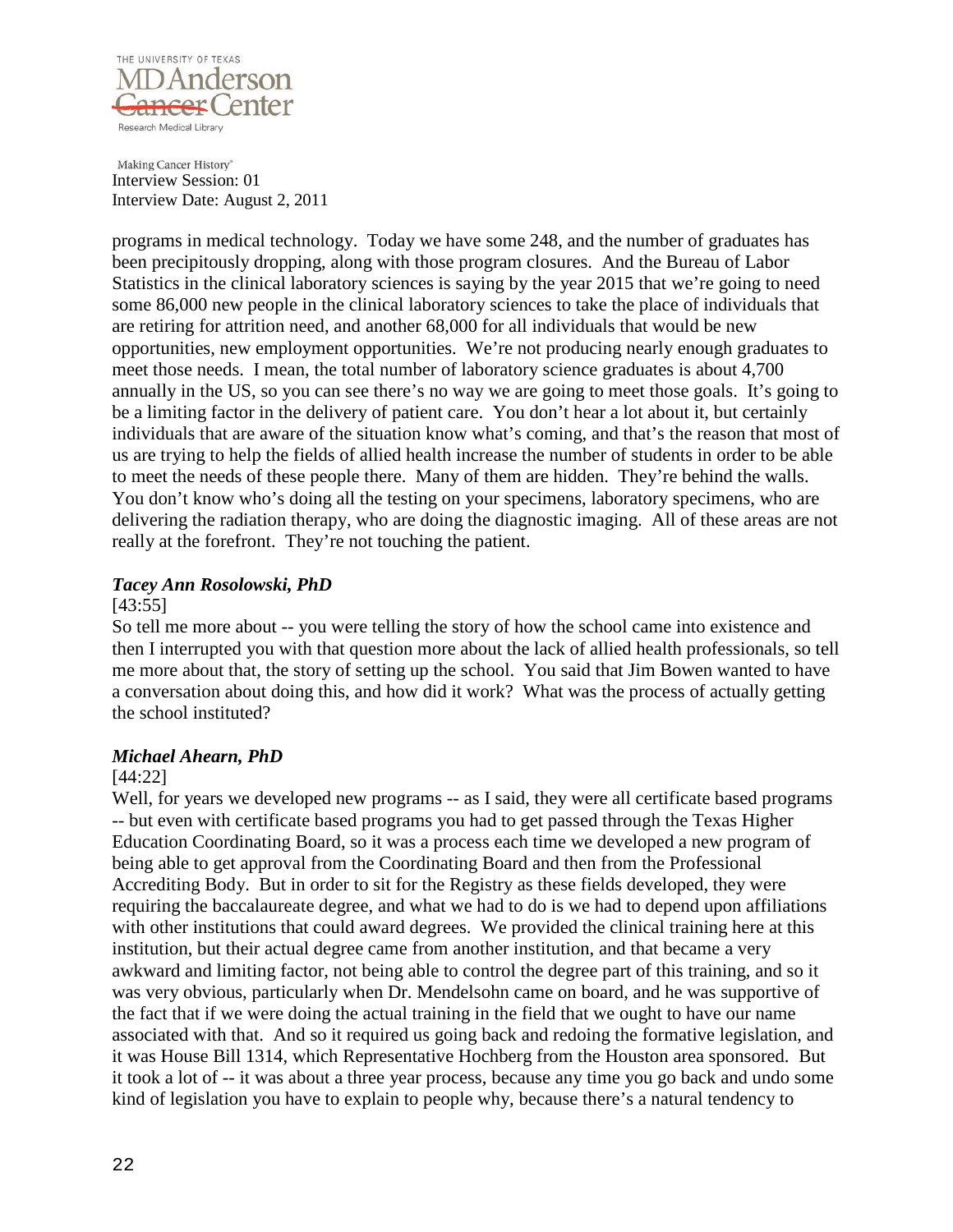

"What's going on here?", you know, and "It's been in existence all these years; what is the need for the change, and what are the fiscal implications going to be to the State in doing this?" And so it was an educational process that required many, many trips out to Austin with our Government Affairs Office, and certainly with the support of Dr. Mendelsohn, that was very heavily involved and having to take his time to go and appear before the Higher Education Committees in the House and the Senate in order to lend support to this. And then a lot of dealings with the legislative staff people, which -- the legislatures have a great deal on their plate, and they depend upon their staff to apprise them of what needs to be done and to listen to a lot of people like us that are coming with requests. And so it meant that we met with a staff of almost all the people in the House and the Senate, answering their questions and making their case. So it was a long process before we actually got the vote to be able to change the legislation to award degrees.

### *Tacey Ann Rosolowski, PhD*

[47:40]

And how did you make your case? I mean, what were the points that you made?

# *Michael Ahearn, PhD*

[47:45]

Showing the need for -- certainly, even back in those days we were seeing that we were not meeting the goals of what the professions were going to require for the general populace, and then the fact that we were doing the critical part of the training but were not being recognized for the effort that we were putting forth, because we were not able to have any sort of tuition. We could not charge for tuition and we could not get formula funding, so we were doing this training without any support from the State at all, and it was a burden on the institution as these programs grew, which they needed to do to meet the workforce demand, but we were having to do it out of just the revenues from the institution without having any State support at all.

# *Tacey Ann Rosolowski, PhD*

[48:41] So you received no revenues from the degree granting institution for providing the--?

### *Michael Ahearn, PhD*

[48:47] No.

*Tacey Ann Rosolowski, PhD* [48:47] Wow.

*Michael Ahearn, PhD*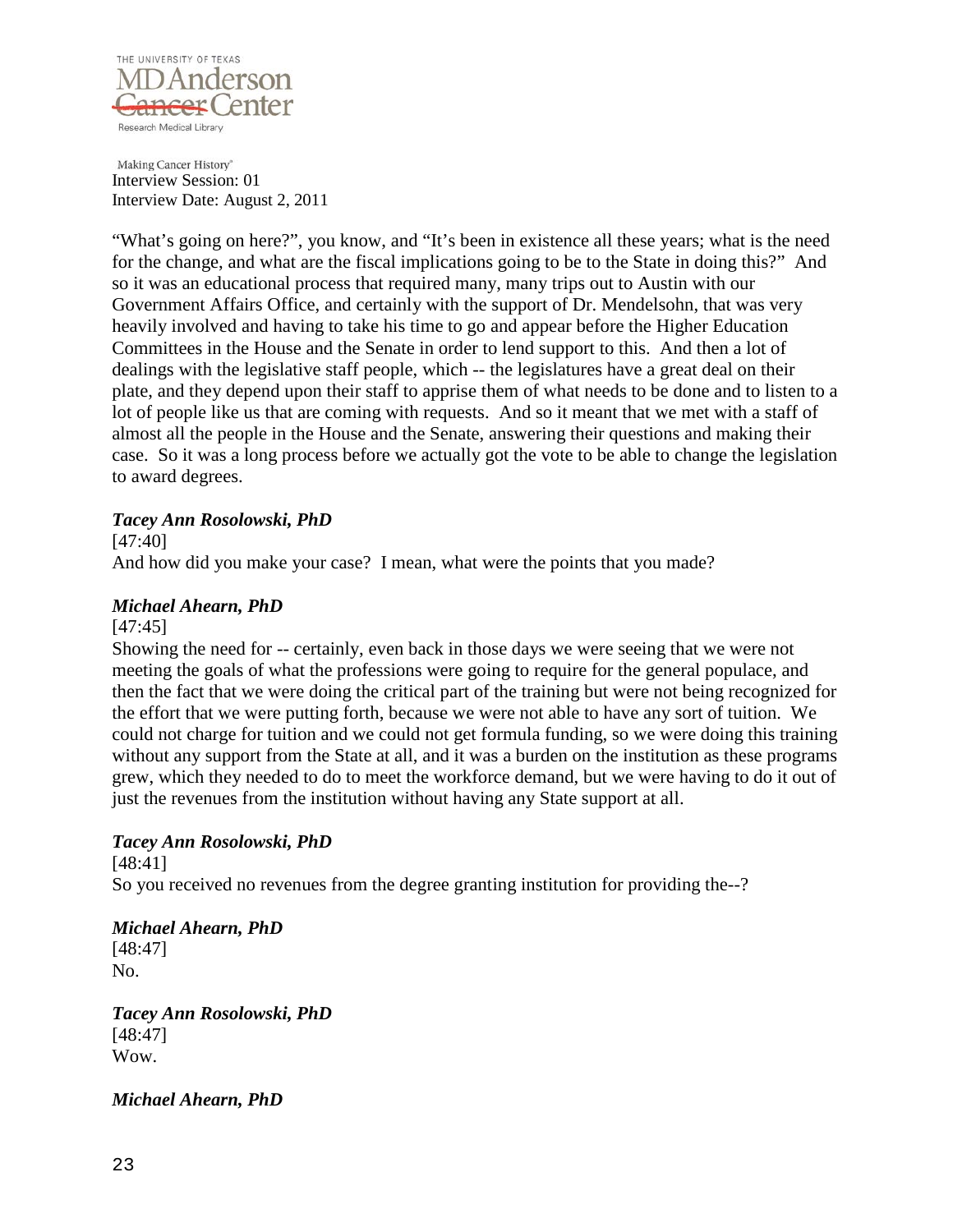

[48:48] None. None.

# *Tacey Ann Rosolowski, PhD*

[48:50] That's pretty amazing! (laughter)

# *Michael Ahearn, PhD*

[48:51] Yeah, they collected the formula funding for the students. We did not get anything.

# *Tacey Ann Rosolowski, PhD*

[48:58]

Was -- a question occurred to me a little earlier as you were describing the scenario; I'm wondering if -- was the education compromised at all, you know, having the students sort of institutionally based elsewhere and then having their experience at MD Anderson?

# *Michael Ahearn, PhD*

[49:13]

They determined the prerequisite courses at the institution. We did not have any control over that. We could just control the curriculum that we provided here, and we certainly knew what we needed insofar as prerequisites, but many times the students that they sent us, we were not privy to say "This is not satisfactory," because it met their degree requirements and they were the ones awarding the degree. We were just providing 90 hours -- I mean 30 hours or 60 hours of clinical training.

# *Tacey Ann Rosolowski, PhD*

[49:53]

I read -- I mean, on a slightly different subject, but related -- I read that John Mendelsohn wanted MD Anderson to be, the phrased used was a "full service academic center," and from your perspective, what did it mean really to the identify of MD Anderson to be able to grant degrees?

# *Michael Ahearn, PhD*

[50:17]

I think up until that time MD Anderson was recognized as a cancer center, as a hospital, but had no academic basis whatsoever. I remember early on when we contacted the Southern Association of Colleges and Schools for regional accreditation, which you have to have in order to have transferable credit, and also to qualify for all Title 4 programs within the federal government, and so every academic institution has a regional accreditation in the United States. And when we first applied for that, we had a call from the representative from SACS that was assigned to MD Anderson saying, "You all have a real problem, because they said this morning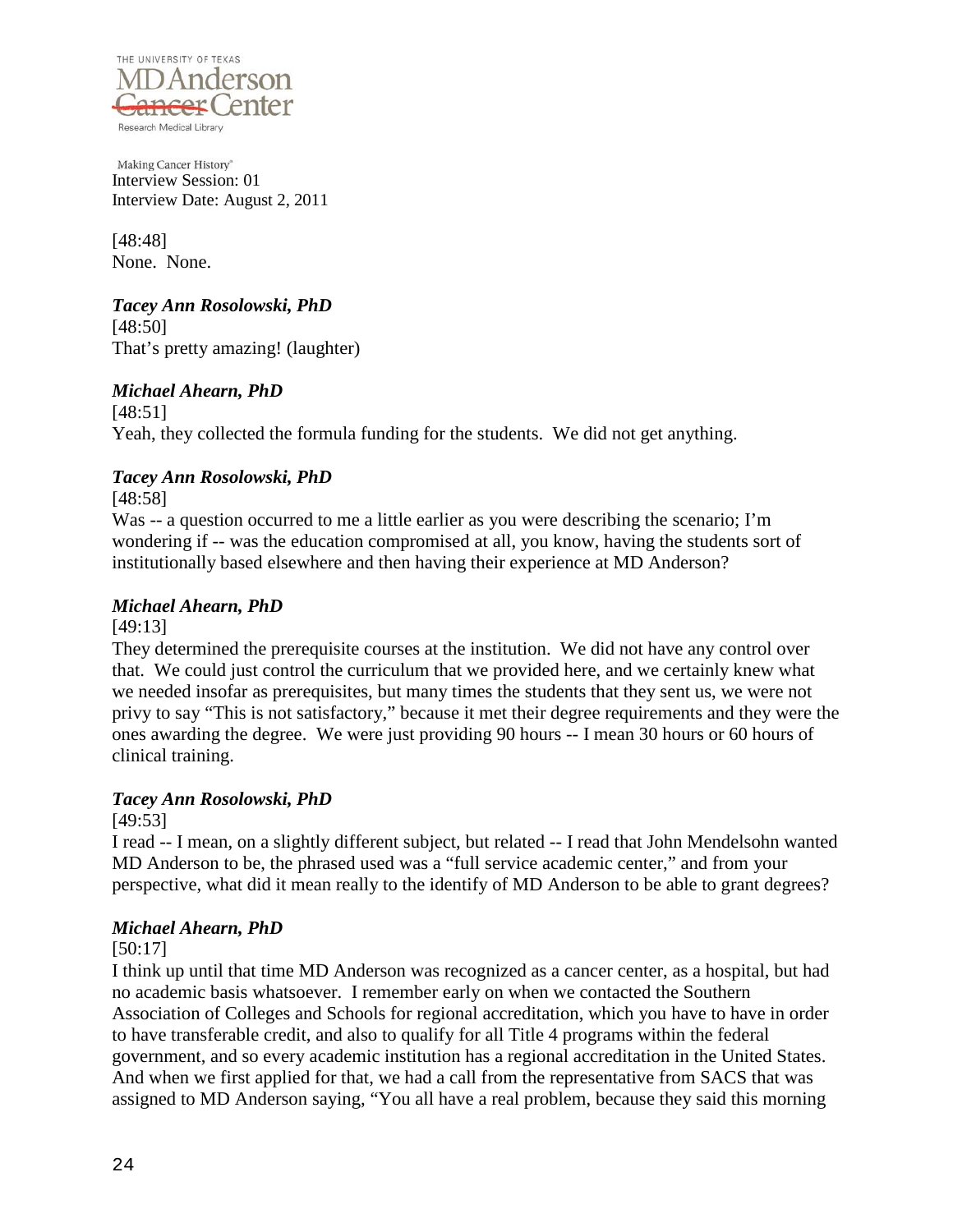![](_page_24_Picture_0.jpeg)

when we had our staff meeting here in Atlanta, we were going around the table talking about the applicant schools that each one of the staff was assigned to, and when it came to MD Anderson and I said that, you know, MD Anderson is applying, and they said unanimously around the room, they said, 'That is not an academic institution.'" So she said, "You're going to have a double burden, because you have got to convince these people that you are an academic institution." And I think that was the general feeling at that time, and I think Dr. Mendelsohn realized that, and it was going to be a little bit of an uphill battle, but it was one that in order to be an academic institution we needed to overcome. And it was the same thing with the graduate students. Anderson faculty were mentoring and supervising about half of the graduate students, and yet the degrees were being awarded by UT Health Science Center in cooperation with MD Anderson, but it was not an equal partner. And yet, our faculty was making up half of the faculty or more in the graduate school faculty, but we were not recognized for the effort. And I think, to Dr. Mendelsohn's credit, he recognized that this had to be changed.

### *Tacey Ann Rosolowski, PhD*

### [52:47]

Did not being recognized as an academic center put into question at all the quality of research or the quality of care? I mean, how -- I'm wondering if there was sort of an aura that academic lends --

# *Michael Ahearn, PhD*

### [53:00]

No, I don't think so, but I think we were training a great many people and providing, perhaps, some of the finest training there could be in the United States, but nobody was recognizing that because we were not recognized as an academic institution.

# *Tacey Ann Rosolowski, PhD*

[53:16] Just didn't have a, didn't have a label, basically.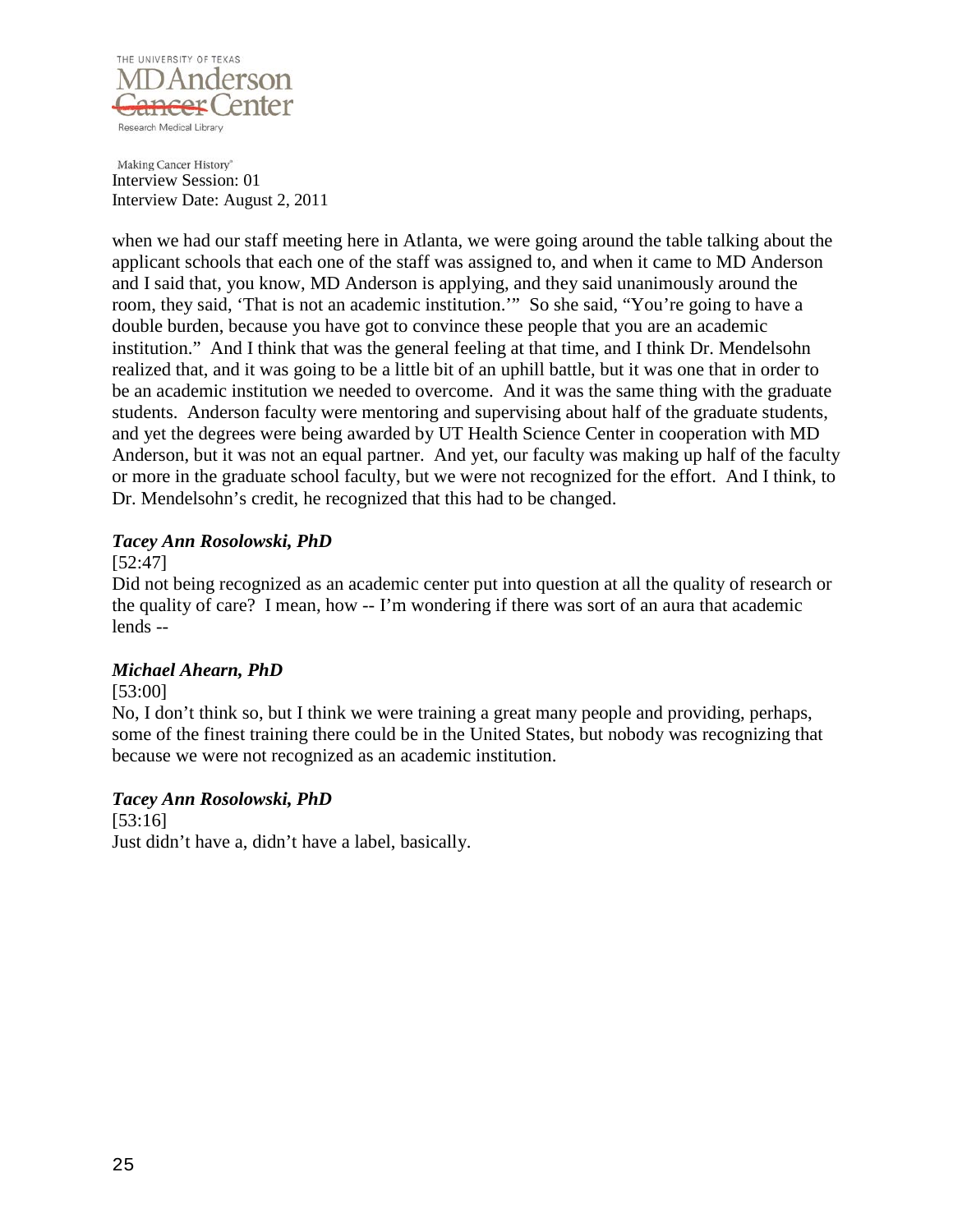![](_page_25_Picture_0.jpeg)

**Chapter 5 A: The Administrator Establishing the School of Allied Health Professions: Challenges and A Commitment to Excellence and Critical Thinking**

Story Codes A: The Administrator A: The Educator A: The Leader B: MD Anderson History C: Professional Practice C: The Professional at Work B: Education B: Institutional Processes B: Building/Transforming the Institution C: Education at MD Anderson

### *Michael Ahearn, PhD*

[53:18] Yeah.

# *Tacey Ann Rosolowski, PhD*

[53:18]

Yeah. So can we talk about the growth of the school? And maybe let's start this -- because you've served as Dean of the school since 1987, so when you took on that role, what was your philosophy about education and about developing this as a formal institution that would deliver educational products?

# *Michael Ahearn, PhD*

### [53:42]

Well, we were looking at some of the areas that were critical for workforce needs within the institution and where we might best put our resources, because they were small as we began the programs, particularly when they were backing certificate based programs and we were getting no State support whatsoever for these programs. We had to use our resources wisely, and so each program we added needed to have the backing of the clinical department that was associated with that profession in order to be able to help us financially support the programs. And that was the way they developed. It was piecemeal. As I said, by the time we became degree granting we had five programs. Now we have eight that cover most of what I call the meat and potato professions to make an institution run. That's not to belittle any of the allied health professional areas, but some are not as required for the everyday operation of an institution and a hospital patient care facility like the eight programs that we have. These are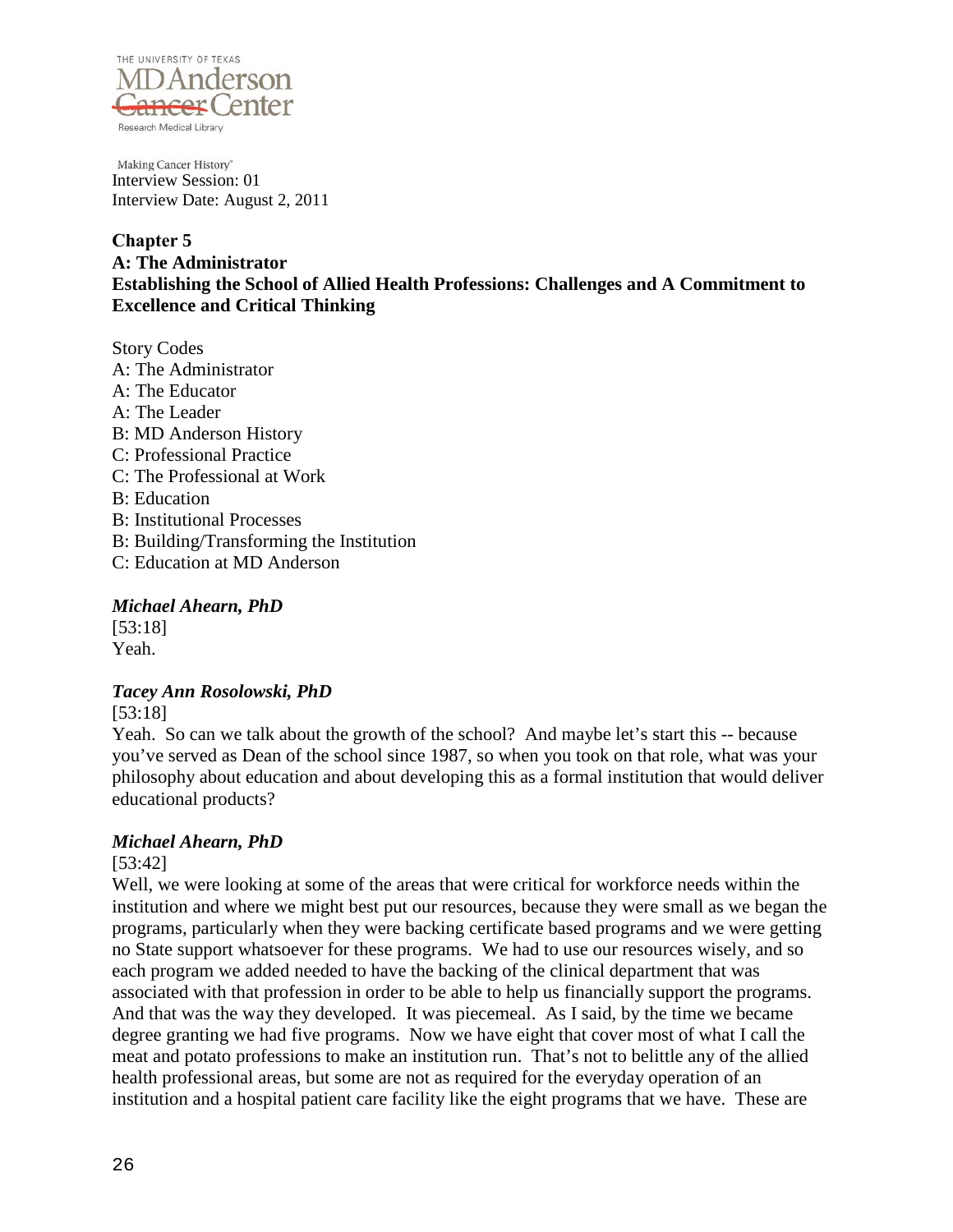![](_page_26_Picture_0.jpeg)

core programs that take, carry a major burden of the diagnostic in providing chemical services to our patients.

### *Tacey Ann Rosolowski, PhD*

#### [55:10]

What were some of the first tasks that you had to take on when this school was formed? And thinking back to your relationship with -- Dr. Painter, is it? -- the stellar teacher, the pied piper teacher that you mentioned earlier, you know, were you thinking at all about that level of quality of educational delivery in the classroom at the same time that you're making decisions about what fields to train in?

### *Michael Ahearn, PhD*

### [55:39]

Well, for the excellence of the training I must tell you that when we started we had one classroom that was made up of Dr. John Shively in his office, and his outer office, where his secretary was, was a computer laboratory, and every student that entered into the classroom had to walk through that computer laboratory, which was -- as you might imagine, if it was an outer office area, it was very small. And everybody had to squinch their chairs up to let people move through to get into that one classroom, and being able to schedule lectures for three programs with one classroom -- it was a challenge. And we couldn't deliver quality programs that way, and so that was the challenge first, to get the physical facilities to be able to train adequately. The laboratory facilities did not exist. We were having to depend on our service laboratories to provide space for our training of our students, and as the Institution grew and as our numbers of students grew, this was an impossible situation, because we were intruding, really, on the patient care areas to provide laboratory space for our students. And although certainly they needed to have that exposure, they didn't need to have basic training in the area that was delivering patient service, because it was interruptive. And so we -- you know, those first years were involved in just providing the physical needs for the school in order that we could have quality instruction and education here. And I think that we were always -- the goal was to be the very best and to provide the very best, and certainly Anderson has always had that feeling that ours was the very best, but we did not have that insofar as the basic support structure for these educational programs at that time. We do now, we have the very finest, but in those days it was very difficult. And it was a stepwise process; it couldn't all happen at one time.

# *Tacey Ann Rosolowski, PhD*

[57:58] How many students did you start out with?

*Michael Ahearn, PhD* [58:01]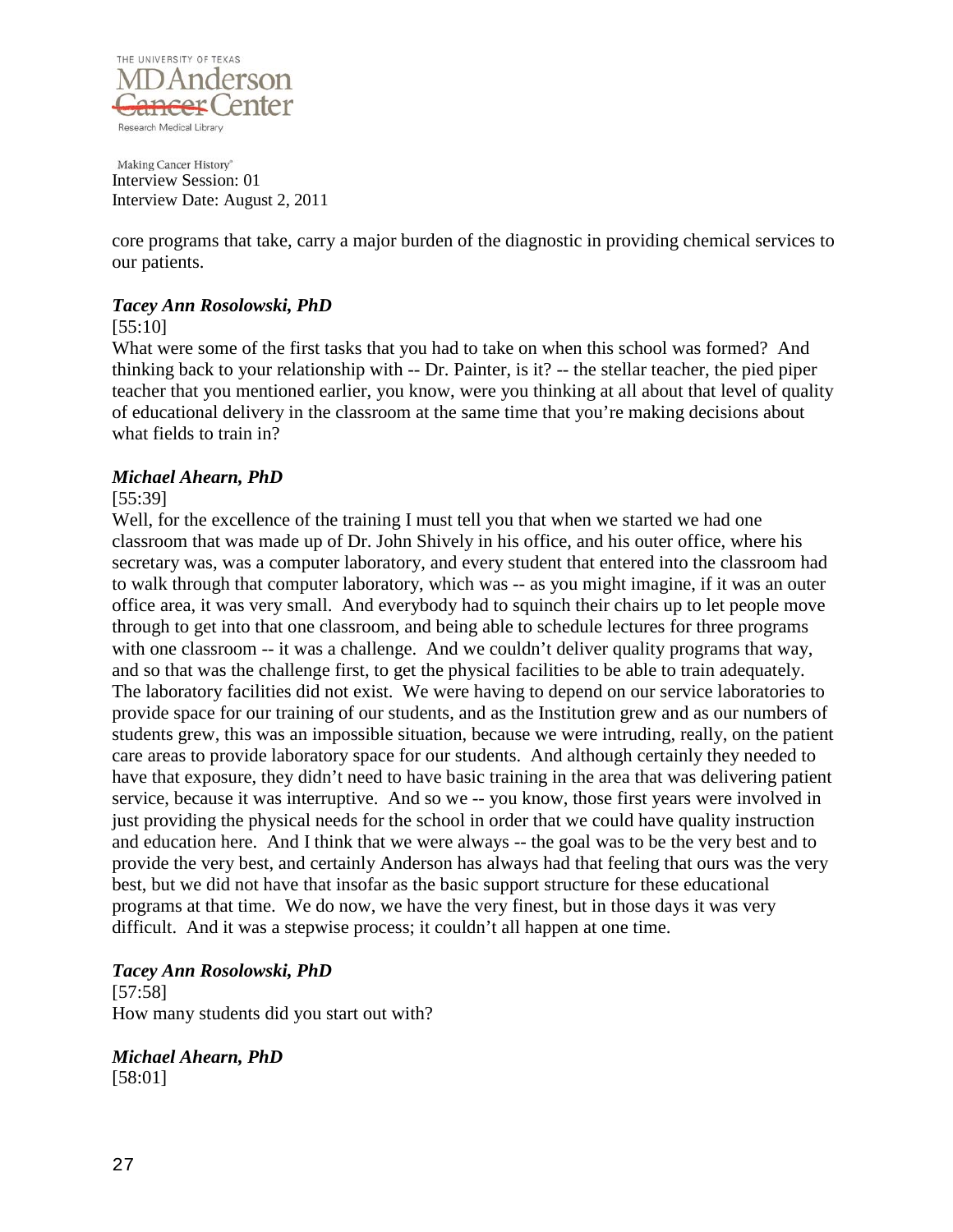![](_page_27_Picture_0.jpeg)

We had 35 students back at the time we became degree granting, and this fall we're going to grow 348 students, so there's been a tremendous growth in the number of students.

### *Tacey Ann Rosolowski, PhD*

[58:17]

Can you tell me a bit about the process of getting the physical plant established for the school, and...?

### *Michael Ahearn, PhD*

#### [58:25]

Well, there's always been a space problem at Anderson because we've always grown, and we've always outgrown the space before it was completed, you know, and so therefore it was difficult, because we had to wait for some laboratory to move out to a newer space, and then we would claim the old space. And so that was the way we grew. Now, of course, it's a different situation. As I said, some of the finest laboratories and classrooms based anywhere in the country, but in those days we had to take what was, sort of what was left, because there was such a need, first of all, for patient care, which has always been the primary goal in providing for that, and it - education had to sort of take a little bit -- understandably so -- a second seat. But each time we gained something, it was something far better than what we had before, so we were always moving up, and that was the atmosphere that the faculty and the students felt. You know, we didn't have anything like this before. I remember we had -- we tried to schedule some of our classes in conference rooms, but once again, as Anderson grew the conference schedules did not allow us to be able to utilize the rooms as much as we needed to, and when we moved into the area that had formerly been occupied by the Nursing School and the Health Science Center Nursing School built their new building, and they had classrooms over in the Houston Main Building, which had been the old Prudential building, and that was the first time that we actually had classrooms. Before then it had been what we call conference rooms where we could move in and try to use for a couple of hours each day, but we actually, when we moved to the old Nursing School area, we had classrooms.

### *Tacey Ann Rosolowski, PhD*

### [1:00:36]

That's amazing to think about, you know, that that... That seems so basic to running an academic institution! (laughter)

# *Michael Ahearn, PhD*

### [1:00:40]

Yes! Well, you know, it was because we were building an academic institution within an existing structure that was pressed for space and resources for patient care, and as I said, we've always recognized that, and the institution has been very generous to us in supporting us and allowing for growth.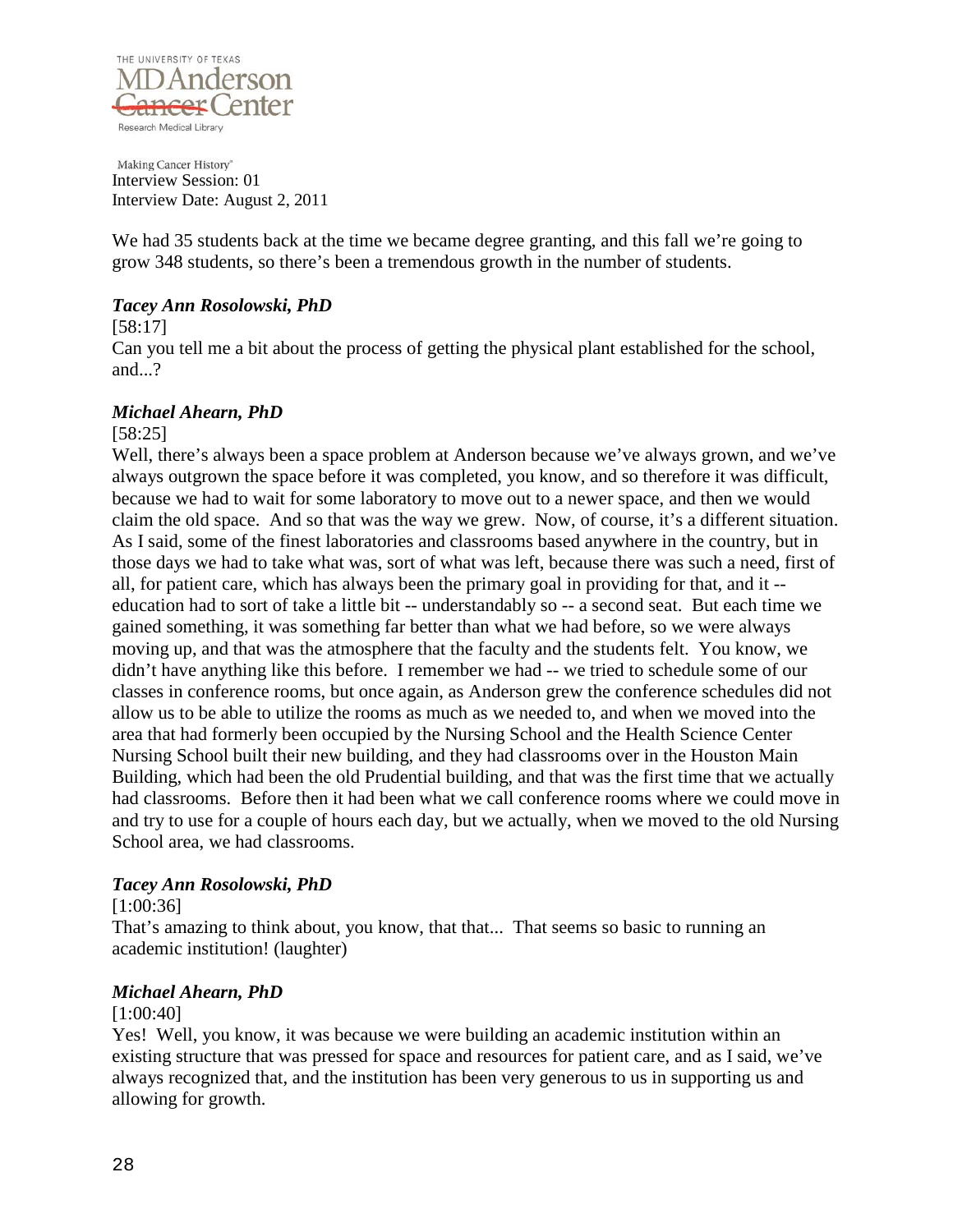![](_page_28_Picture_0.jpeg)

# *Tacey Ann Rosolowski, PhD*

[1:01:05] Who were some of the other people who were involved in establishing the school?

# *Michael Ahearn, PhD*

[1:01:12]

Well, I think all three of the -- Dr. Clark, of course, was a little bit earlier on, but he was nevertheless supportive of these early certificate programs, and then Dr.[Charles A.] LeMaistre [Oral History Interview]

, who came to Anderson from the Chancellorship of the University of Texas certainly was aware of the value of education and was supportive. And then when Dr. Mendelsohn came and really made the big push to make that big hurdle -- I think that had always been something that people perhaps knew was going to require a tremendous amount of effort, and they didn't know at the time if it was going to be worthwhile doing, Dr. Mendelsohn jumped in and said, "We're going to do it," and so...

# *Tacey Ann Rosolowski, PhD*

[1:02:03]

Who else was involved with you as you were visiting with people, you know, legislature...?

# *Michael Ahearn, PhD*

[1:02:09]

Well, I think that the initial impetus was from Dr. Bowen to bring these programs and give them some sort of an academic structure initially, and then in each one of the leadership roles after that Dr. Margaret Kripke was the Vice President for Academic Affairs, and she was tremendously supportive. And then subsequently Steve Tomasovic, that you interviewed yesterday, has been a tremendous supporter of our academic programs. And the arrival, of course, of our first Provost, Dr. DuBois, he has continued that support. So we have always from upper administration had support for the academic programs here at this institution.

# *Tacey Ann Rosolowski, PhD*

# [1:03:00]

I noticed in some of the materials from the school that I was looking over, you had this phrase: "It's critical to think critically." And I'm a big supporter of critical thinking myself, I have to say, in academic settings, and so that jumped out at me, and it's very prominently displayed on most of your materials, so I'm wondering where the phrase came from at MD Anderson, and how you execute that mission to the critical thinking, and why?

# *Michael Ahearn, PhD*

[1:03:34]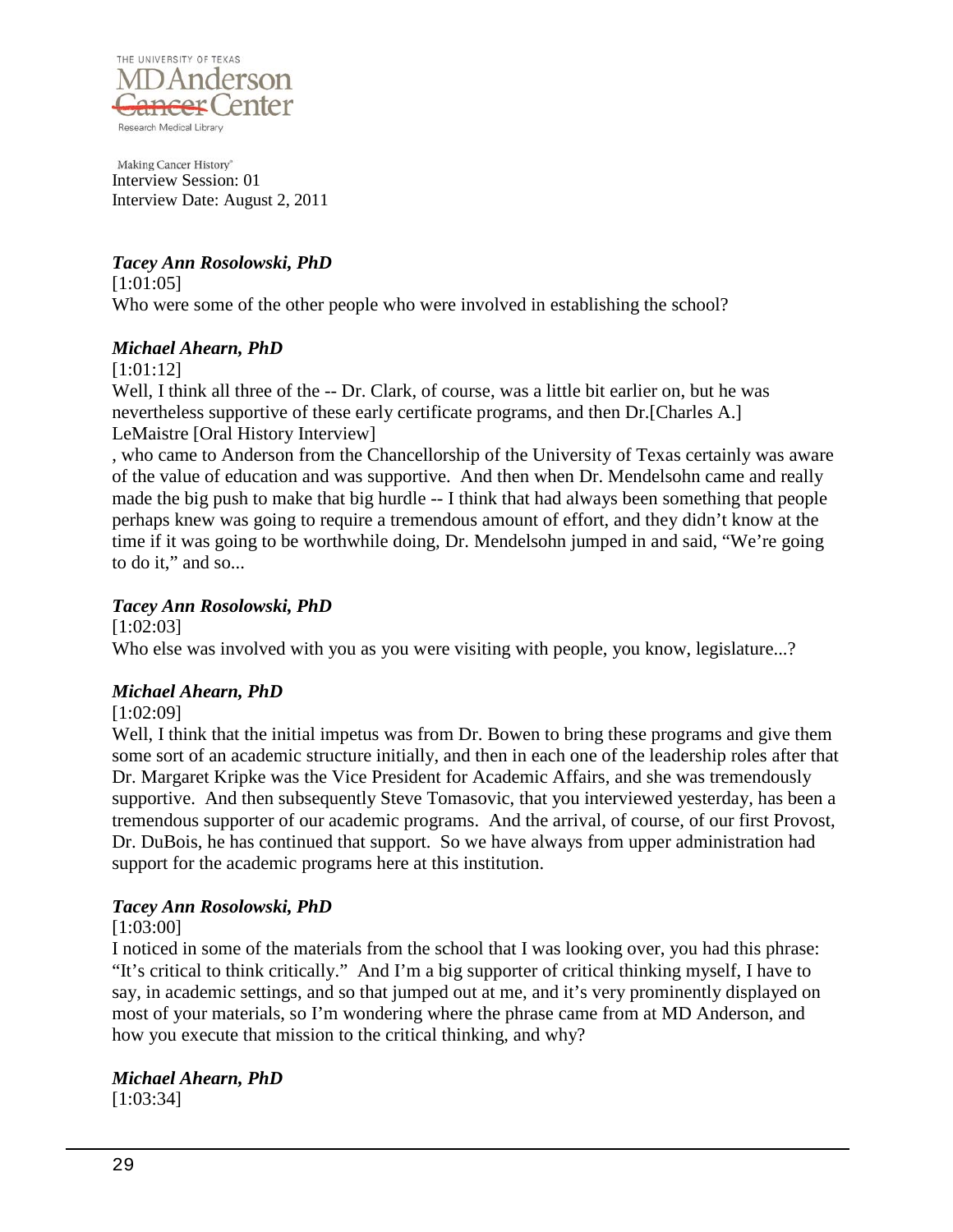![](_page_29_Picture_0.jpeg)

Well, it's simply because in each one of these professional areas, that is what they're going to be doing from the time they graduate throughout their professional careers. It's critical thinking, because they're no longer going to be able to say the four reasons for this are ABCD. It's taking that knowledge and transferring it to the professional setting which they're working, whether it be in the clinical laboratory or one of the other areas, and we found through the years -- I don't know what it says about our educational effort, but at the undergraduate level so many students know how to memorize things very greatly, but they do not transfer that knowledge over to being able to solve problems, and problem solving is almost paramount in each one of these allied health professions. So I think that we developed that term "It's critical to think critically," as the Institution's quality enhancement plan for our regional accrediting. Regional accrediting bodies require you to have a quality enhancement plan that you work on, and for ours we discovered that since we were already very much concerned with problem solving and critical thinking that that was a natural area for our School of Health Professions. And the fact that we were finding more and more that the students that came into the school, when their prerequisites -- because we teach the last two years of professional training here at this institution. The first two years are done at other undergraduate institutions, and then the students transfer those hours in to this institution. We were finding students were less well prepared than ever, and so we have had to step up our efforts in how we can overcome that. We can't do remediation because our curriculum is so heavy already in the number of hours that we have to teach our students that we can't go back and re-teach the courses that they had had earlier, but that we could incorporate areas of critical thinking in our presentation of the professional curriculum in order to try to change this philosophy over from memorizing facts to being able to utilize facts to solve problems.

### *Tacey Ann Rosolowski, PhD*

[1:06:18] How does that happen in the classroom? I mean...

# *Michael Ahearn, PhD*

[1:06:23]

In various ways. Rather than just being regular, didactic presentations of facts, the professor will stop and ask questions and get responses, utilizing response systems that we have now in our classrooms. All of our students are required to have laptop computers, and the classrooms are equipped where students can respond from their computers anonymously. They don't have to hold up their hand and be recognized. The faculty can say, "How many of you think A, B, C, or D is the proper way to approach this?" They can respond immediately from their computer and can see in the classroom how their peers are voting also because they can do histograms on the screen in front of the classroom, and the professor can also determine how well he's got a concept across. If he can see -- and he doesn't even have to project it, he can just look on his computer screen and follow the answers, and if he sees that a majority of the class did not get the concept then he can go back and repeat it again and emphasize it in a different way in order to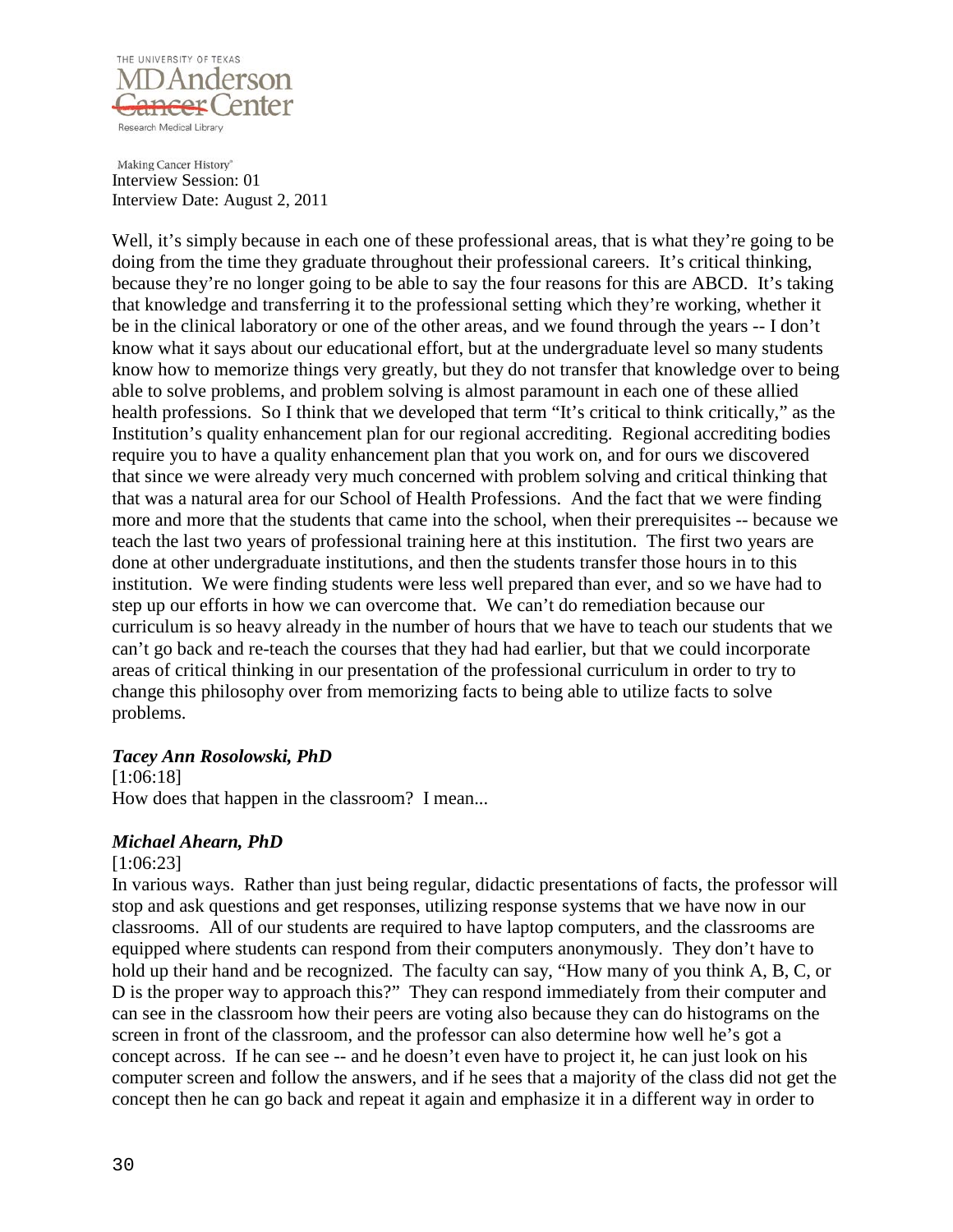![](_page_30_Picture_0.jpeg)

get comprehension of that particular point that he was trying to make. He did have to wait until a test to be able to determine that, but it's that involvement of students in the actual process, and then interdisciplinary learning where we bring people from different professional areas together in solving problems that are presented to them, and each one of them has to use the skills of their profession, and it calls into play, what actually they will be doing when they get into the clinical areas of service; the problems that they're going to be confronting there. It lets them know early on, "I really don't understand the concept of this. I need to go back and get the facts." And so it's that constant interaction between the instructor and the student that -- and throwing out problems, rather than just giving facts, and depending on the student later to be able to utilize those facts to solve problems, actually bringing problem solving into the action classroom.

### *Tacey Ann Rosolowski, PhD*

### [1:08:53]

And interaction across disciplinary lines, too, and it's striking me that that's been a theme at MD Anderson from the very beginning.

### *Michael Ahearn, PhD*

[1:09:01]

It has, and being able to train the students to be able to [fact?]

that when they actually are in the professional area they're going to be interacting from one professional area to another. It's not just their profession; it's they're interacting with all the other clinical data that's coming in. So putting them in that in the classroom has been a very revolutionary area in our training, and certainly directed toward problem solving and critical thinking.

### *Tacey Ann Rosolowski, PhD*

[1:09:33]

Have you -- what methods have you instituted to measure the effectiveness of these, this critical thinking model?

### *Michael Ahearn, PhD*

### [1:09:43]

Well, our Institutional Research Department does a lot of our testing of our students, and we have tests that actually measure, clinical thinking tests. One that we use here is the CAT test, Critical Assessment Testing, and students are given critical thinking tests when they enter the school and then when they graduate, and we look at the change in their... And of course, the critical thinking tests are utilizing knowledge not in any one particular professional area, but problems where they have to utilize the thought process of critical thinking, and we apply these when the students enter and when we leave we look at them, the growth, and there is tremendous growth. And our faculty are using this data to constantly go back and reevaluate how they can add more. We just had faculty that returned from a national conference in California on critical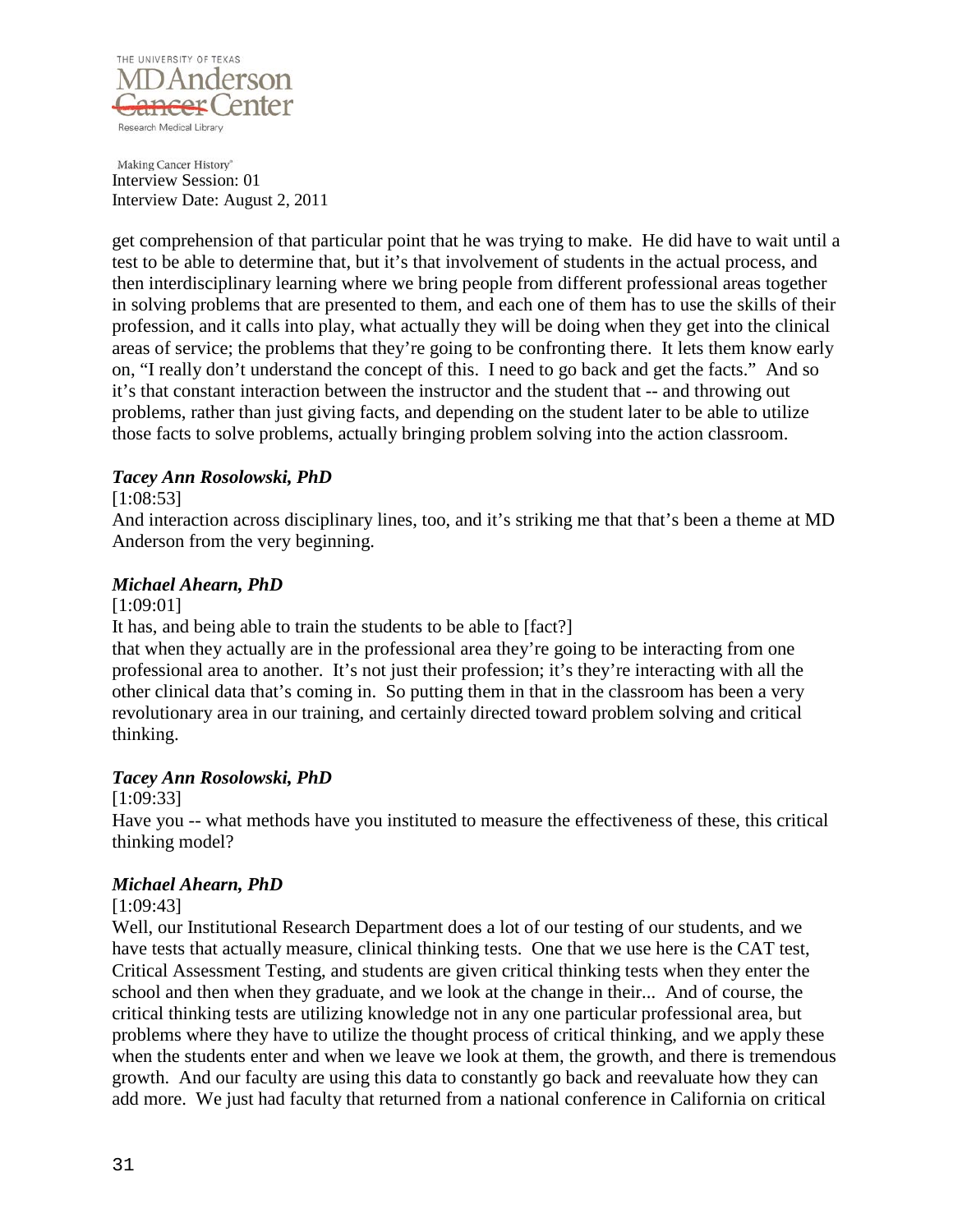![](_page_31_Picture_0.jpeg)

thinking, and so our faculty is constantly pursuing. Those that go to these meetings bring new, revolutionary things back to the institution that are being incorporated across the nation, and we adapt those, the best ones that fit our needs, here at this institution.

### *Tacey Ann Rosolowski, PhD*

### [1:11:06]

You anticipated one of my questions was, of course, it's always -- in many academic settings the faculty is complete, an individual faculty member is completely free to structure his or her classroom as he desires, but, you know, to have it as part of the institutional expectation that you integrate techniques to foster critical thinking or any other kind of, you know, complex cognitive goal, I mean, that's really very important.

### *Michael Ahearn, PhD*

### [1:11:35]

Yes, and our students are evaluated -- I mean, the students evaluate the programs and the courses every semester, institutional research. They evaluate the faculty and the course, and we pay a great deal of attention to those evaluations, and the faculty does, too. If there is a problem in the course or some particular aspect of the course, or a particular lecture that is not as effective, we take action on those to correct them, and to improve, because our goal is to constantly improve the education that we're providing.

### *Tacey Ann Rosolowski, PhD*

### [1:12:17]

When I was speaking with Dr. Tomasovic yesterday, he said that MD Anderson hires about 40% of the graduates from --

# *Michael Ahearn, PhD*

[1:12:25] Yes.

# *Tacey Ann Rosolowski, PhD*

-- this program, and the rest go... Do you have a sense of where they're placed?

# *Michael Ahearn, PhD*

[1:12:33]

Yeah. Only 10% -- well, truly 9% -- leave the state of Texas, and that's a ten year average. There's only 9% leaving the state. As Dr. Tomasovic said, the greatest majority fill attrition needs and growth needs within the Institution. About another 10, 15% are in Houston area hospitals, and then the rest in the state of Texas.

# *Tacey Ann Rosolowski, PhD*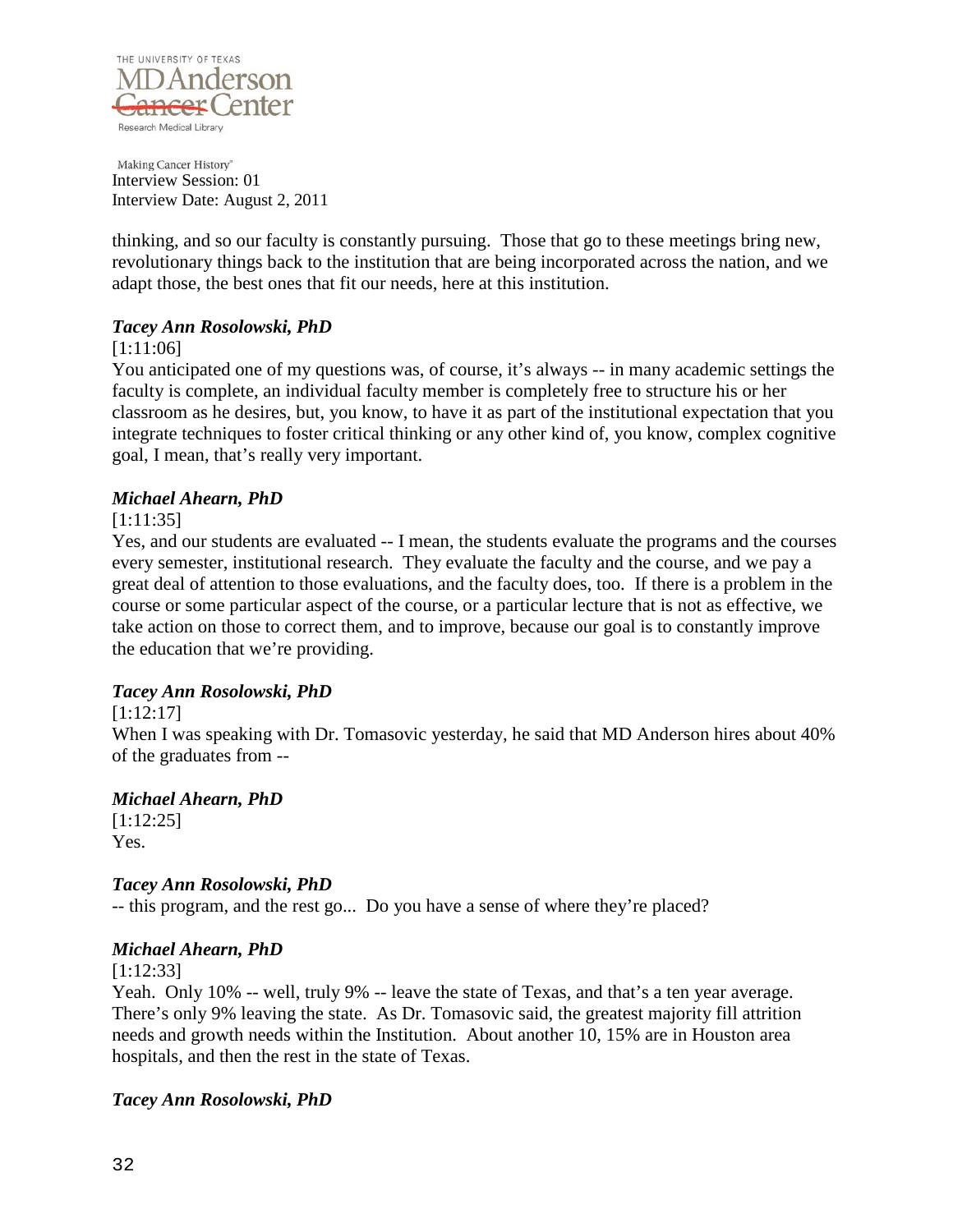![](_page_32_Picture_0.jpeg)

[1:13:02]

Hmm. I'm just wondering if that helps continue to give you ammunition to justify to the legislature the importance --

# *Michael Ahearn, PhD*

[1:13:14]

Yes, certainly, certainly. When you are -- only 10% of the students that you're training leave the state of Texas, 90%, 91% in the case of our school, are staying here in Texas, we're educating the Texans for Texans.

# *Tacey Ann Rosolowski, PhD*

[1:13:30] Texans and the health of Texas.

*Michael Ahearn, PhD* [1:13:31] Yes.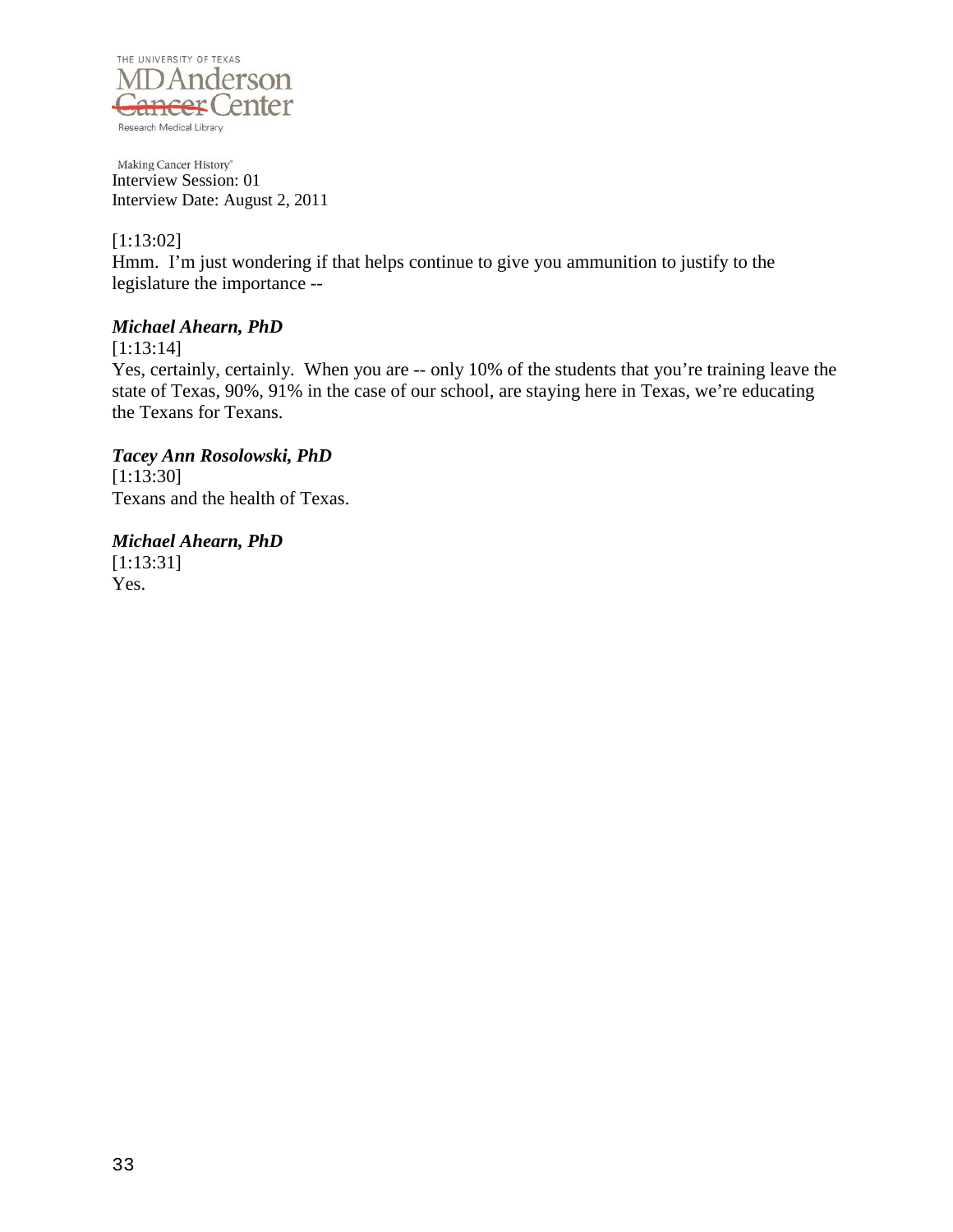![](_page_33_Picture_0.jpeg)

### **Chapter 6 B: An Institutional Unit A Virtual Radiation Therapy Machine: Innovative Education in the School of Allied Health Professions**

Story Codes A: Overview A: Definitions, Explanations, Translations B: Education B: Building/Transforming the Institution D: Technology and R&D C: Professional Practice C: The Professional at Work C: Education at MD Anderson

# *Tacey Ann Rosolowski, PhD*

[1:13:32]

Yeah. I've pulled this brochure -- actually it's your newsletter -- out of my pile because you mentioned something in your message from the dean page that just resonated with the image of when the school first started and kind of moving by chairs to get into some little room to hold these little classes, and here in one of the paragraphs you're describing a radiation therapy program, which is -- [now as you?]

, and I'm reading here from your message, it says, "Now incorporates a life size interactive teaching tool that simulates hands on training for our radiation therapy, diagnostic imaging, and medical dosimetry students. It's the immersive IVERT system, a rare projection virtual radiation therapy classroom, the first one to be installed in the United States," which shows how long you've come... I wonder if you could tell me more about this innovative teaching tool.

# *Michael Ahearn, PhD*

[1:14:33]

Well, you have to see it to understand it. It is a virtual radiation therapy machine, a linear accelerator, with a patient on the table that you could put on the table, whether it's a whole patient or a particular section. We have thorax, the head and neck, whatever area of the body that you're interested in, and you can incorporate into that body CT scans. The body can be opaque and then suddenly you can make it transparent. You can see all the different organs. You can take the CT scans from an actual patient and the location of where the tumor is and place it into that patient laying on the table, and this is all in a virtual environment where the students and the instructor standing there. There isn't anything there. It's a vacant space, but they are seeing a table and a patient and a gantry all in the area. In fact, it's always interesting to see when there is being demonstrated that the students with the goggles on that are seeing this in the three dimension in front of them will actually walk around the table when they're moving to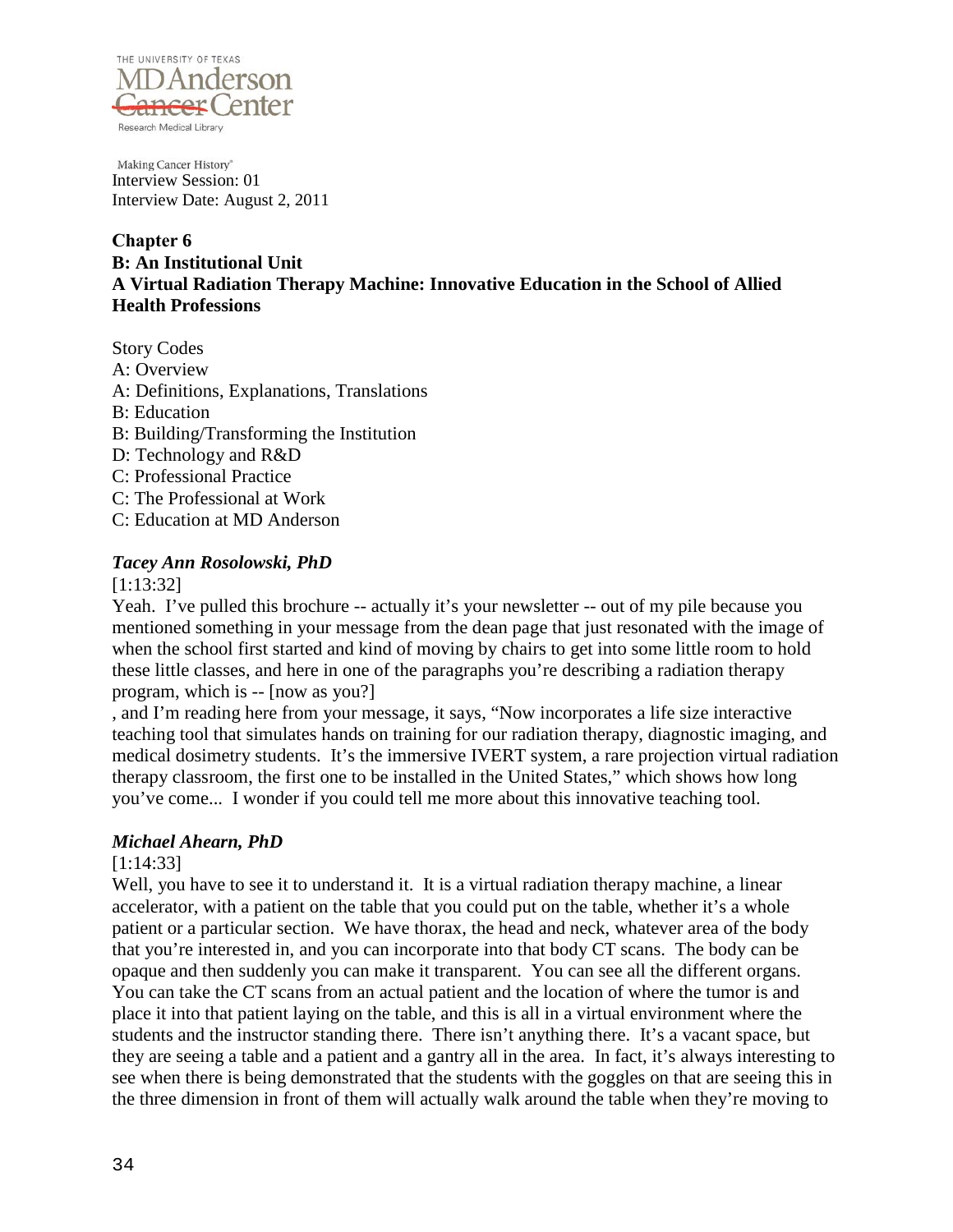![](_page_34_Picture_0.jpeg)

another side to get another view, and they could've actually walked straight across it, but it is so real that you feel like you're going to bump into the table if you move forward. But it allows so many advantages, because, first of all, we've never before been able to show the location of the tumor where the patient, I mean the student could actually see the patient's tumor in the body location in relation to the beam, because once the beam is turned on in the gantry and you design the treatment pattern, you can watch the beam and see how well with the multileaf collimator that you are treating the actual tumor area and sparing the other organs, like the spinal column and the other areas where you do not wish to get radiation, but you could actually visually see that, and students have never been able to do that before. And then, as the classes have grown, the only way we could do radiation therapy or any of our ionized radiation is to actually go into the treatment rooms, and we have some 20 linear accelerators here in the Institution. But as our patient load has grown, those treatment rooms are utilized from early morning to late night, so being able to get them free to be able to take students in and to utilize that equipment to do basic training has become harder and harder, and it interferes with the revenue stream of those instruments, because if you take one down to use for training, you're not delivering patient care. And then the treatment rooms are perfectly adequate for the delivery of treatment, but they were not designed as classrooms, so therefore the space involved, you could only have four or five students in there at a time. And when we had less than ten radiation therapy students that was not a problem, but now we have over 40 students of radiation therapy, and the need for their clinical training component has put a burden on the clinic, but now we're able to do all the basic training in classroom, utilizing a piece of equipment. And the students are using the pendant that is the same pendant that they will use in the treatment rooms to operate the gantry, to operate the table height, to do the laser markings on the patient for the particular therapy he's going to get. Everything can be duplicated in a classroom of 85 students that before we had to do four or five students at a time in a clinical treatment room. So the difference is just daylight and dark, plus the advantages of being able to see anatomy in the patient that we could never have seen before, because you can add the lungs, you can add the liver, you can add the spinal cord, the trachea. Whatever you need to add anatomically you can put into this mannequin that's laying there on the table that's a virtual mannequin, and you're seeing all of this, and then to take the same patient that they're going to see in the clinic later and put that CT scan and show actually where the tumor area is in a virtual system, it's... It's just amazing. I mean, it's the most wonderful teaching -- it's revolutionized the way we're teaching radiation therapy. And the dosimetry students, these are the students that use the physics and the math to calculate the port of entry, the level of dosage, what structures have to be passed through in order to deliver the right treatment dosage to the tumor area. Once again, before they have been operating in an opaque patient laying there, knowing the approximate location of the tumor, but really not being able to see it visualized, they can take their treatment plans and put it into this machine and actually see how effective they are in hitting the tumor that had before been hidden from them, but now is very clear with the CT scans that are in the patient while he's receiving the treatment. So it is tremendously helpful to all of our areas of radiation sciences.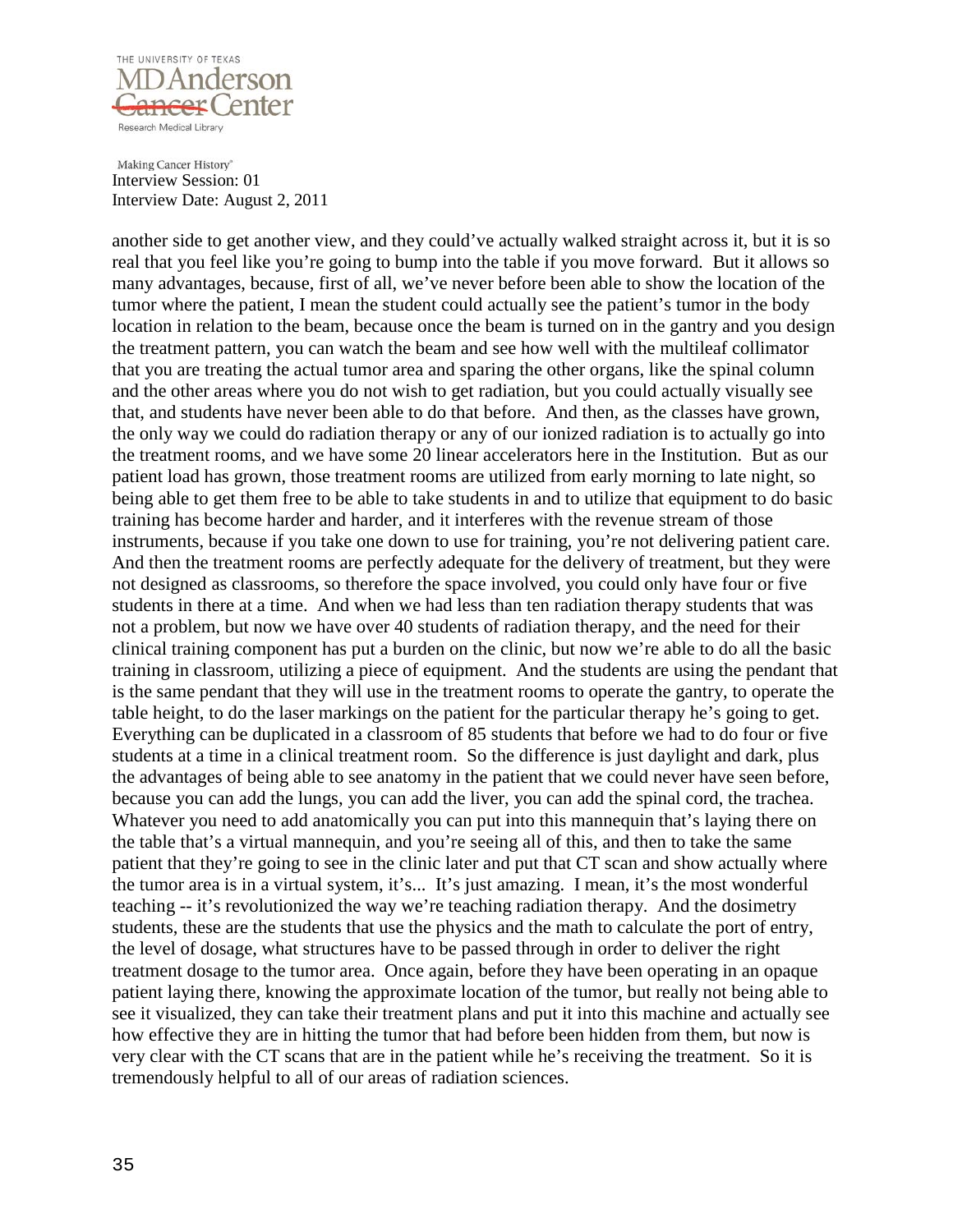![](_page_35_Picture_0.jpeg)

*Tacey Ann Rosolowski, PhD* [1:20:25] When was the simulator acquired?

### *Michael Ahearn, PhD*

[1:20:28]

Last year. We had it installed in the fall of last year, and it was made possible by a gift to the Institution from the Kinder Foundation. And the piece of equipment, of course, is revolutionary, but the installation of it required a tremendous amount of physical alterations in the classroom in order to accommodate it, because the generator for the image creates so much heat that it had to have special air conditioning considerations made for it, and it was an expensive endeavor, but the Kinder Foundation very graciously provided that support for the Institution.

# *Tacey Ann Rosolowski, PhD*

[1:21:13]

Is there some part of the School of Health Professions, some individual department that's charged with the mission of keeping up innovations and teaching tools of this sort?

# *Michael Ahearn, PhD*

# [1:21:25]

Well, each of the program faculty are very aware because of their professional associations and professional continuing education in their areas, they are very much aware of the very cutting edge, and that was the way we became aware of the virtual system was through our radiation therapy faculty, who had seen this demonstrated. It's made in the United Kingdom, and they saw a small demonstration of this at one of the professional meetings, and, knowing the pressures that we were under here, the limitations of the training for clinical areas for our students, brought this information back to us, and that was the genesis of the Kinder Classroom that we have now.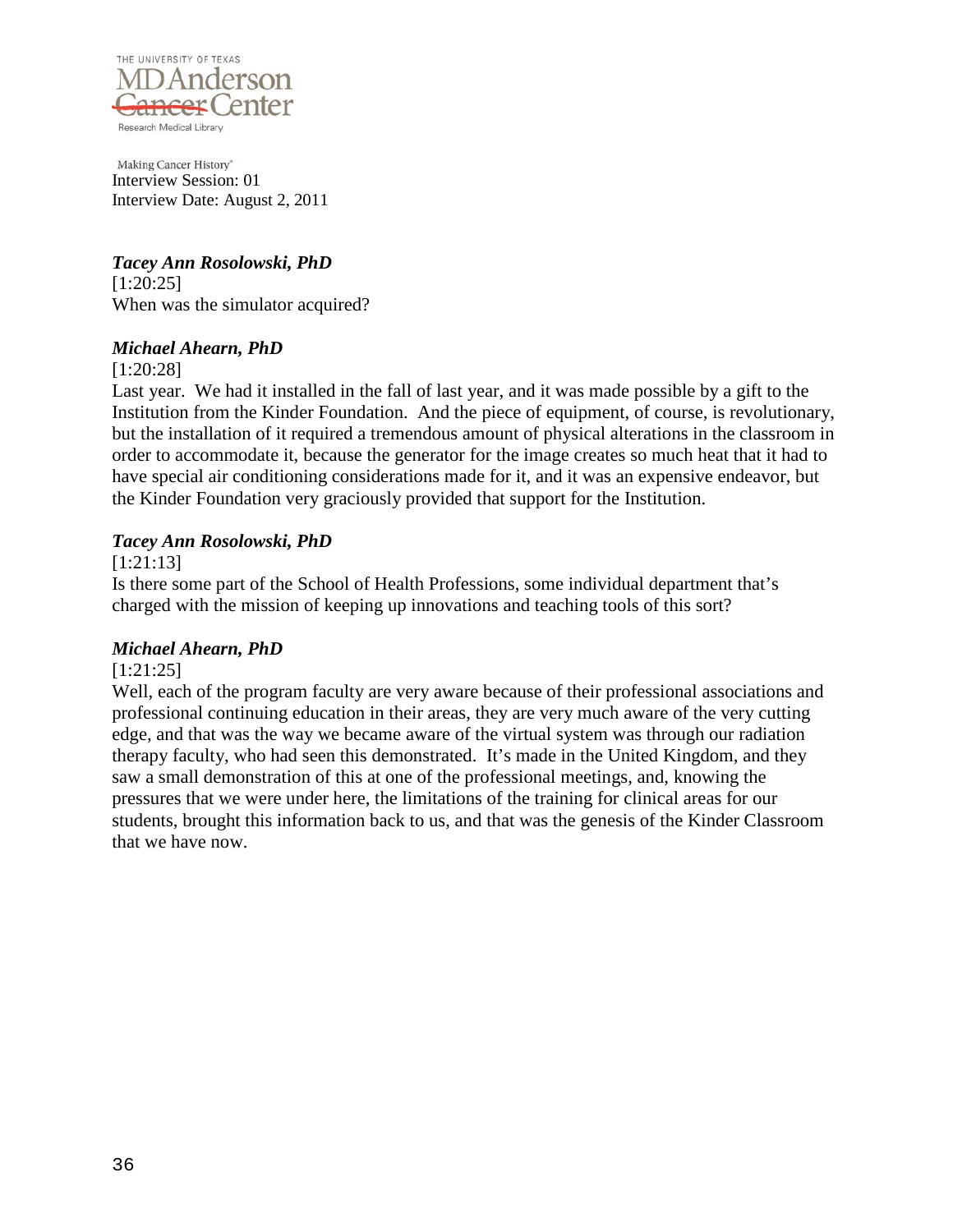

## **Chapter 7 A: The Educator Feeding the Pipeline of Health Professionals: The Outreach Programs**

Story Codes A: The Administrator A: The Educator B: Philanthropy, Fundraising, Donations, Volunteers B: Education C: Professional Practice C: The Professional at Work A: Professional Values, Ethics, Purpose B: Beyond the Institution

## *Tacey Ann Rosolowski, PhD*

[1:22:13] Now, I've never heard of the Kinder Foundation. Can you tell me a bit about that?

## *Michael Ahearn, PhD*

[1:22:18]

The Kinders are a member of our Board of Visitors, and they have a foundation, and they were very interested in making a contribution to the education, and when we presented them with the possibilities of incorporating this virtual system into the Institution, and they very graciously decided that this would be a good investment.

## *Tacey Ann Rosolowski, PhD*

[1:22:43] It sounds really exciting --

## *Michael Ahearn, PhD*

[1:22:45] The Institution has been supported by outside philanthropy very generously.

## *Tacey Ann Rosolowski, PhD*

[1:22:51] Yeah. I... Is there a way in which the School of Health Professions communicates these kinds of exciting things to the rest of MD Anderson that's...?

## *Michael Ahearn, PhD*

[1:23:03] Well, certainly from the newsletter that we put out, and --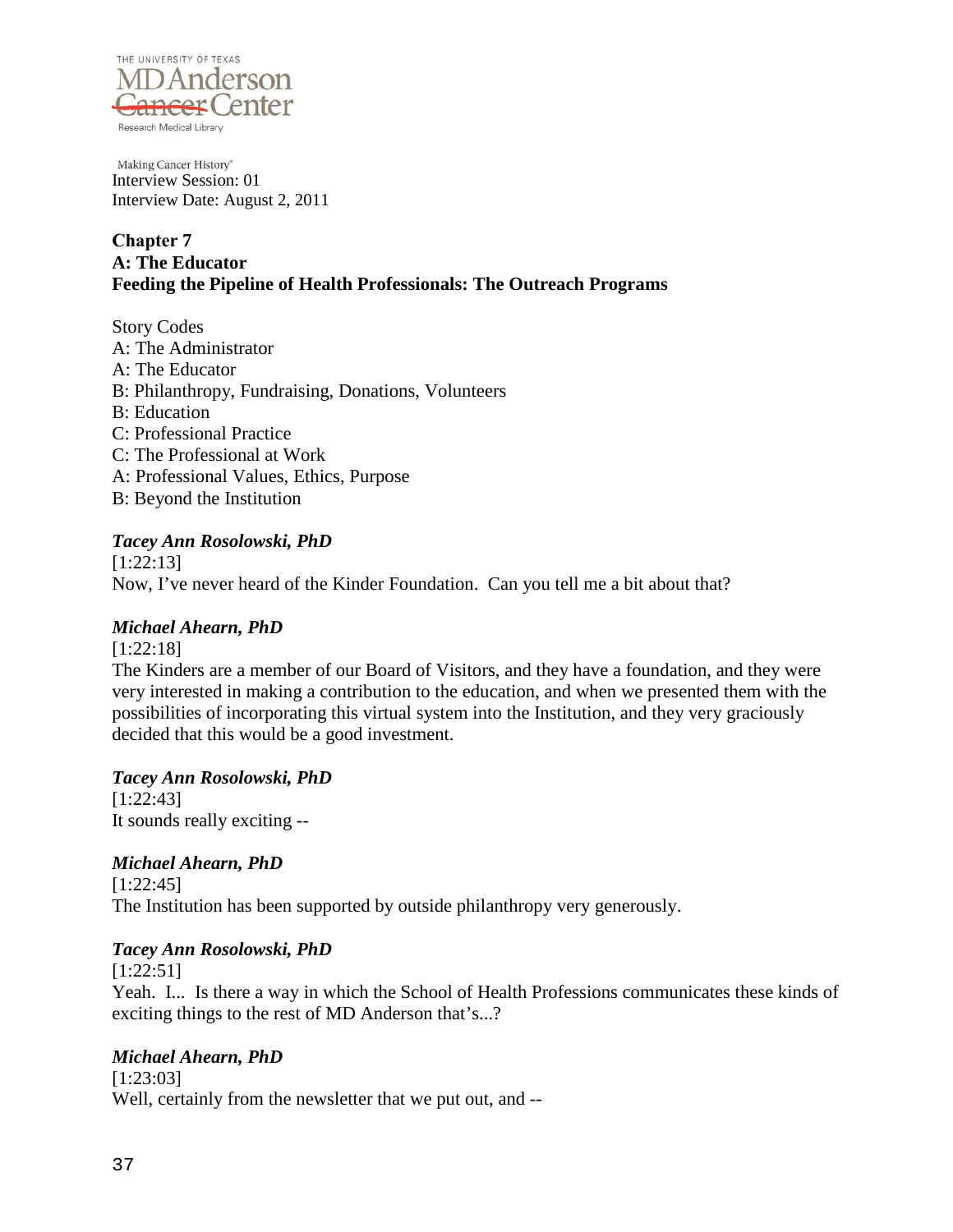

## *Tacey Ann Rosolowski, PhD*

[1:23:05]

From the newsletters, yeah... I wasn't aware -- is this -- so this is a system-wide newsletter? It's not just for the School of Health Professions?

## *Michael Ahearn, PhD*

[1:23:13]

No, no, no, it's institution-wide. In fact, it's almost system-wide, because it's mailed outside the institution, so...

## *Tacey Ann Rosolowski, PhD*

[1:23:21]

OK. It was... I wasn't sure how this particular newsletter was used, so that's great. Is there anything else at this point that you'd like to tell me about the School of Health Professions and your hopes for it?

### *Michael Ahearn, PhD*

[1:23:40]

Well, I suppose that's simply the fact that we are continuing to grow and to meet, try to meet the workforce needs, and that is going to continue to be an uphill struggle. As I said, the allied health fields are not well known, and it's a constant education effort. We reach out through our recruitment efforts to colleges and try to inform students of these wonderful opportunities, professional opportunities within the allied health arena. Most of the time they do not have any knowledge of these fields before someone has approached them about it from our school.

## *Tacey Ann Rosolowski, PhD*

[1:24:28]

Does that dovetail, too, with...? It seems as though the US in general is in a kind of crisis of science education. You see in the news initiatives to try to get young kids interested and feeling competent in math and science so they will go on and continue. Is that -- do you see that as part of...? Is that kind of a cultural dimension to the challenge that's being faced in the allied health professions?

## *Michael Ahearn, PhD*

#### [1:24:54]

Well, it's one that we've recognized, and you mentioned it earlier about our outreach efforts, which we bring students and science educators into the Institution for that very purpose, because many times young people do not have any idea of the different science applications within an institution like MD Anderson, or any of the other health care areas. They know what a nurse does and they know what a physician does, but they have no knowledge of the other support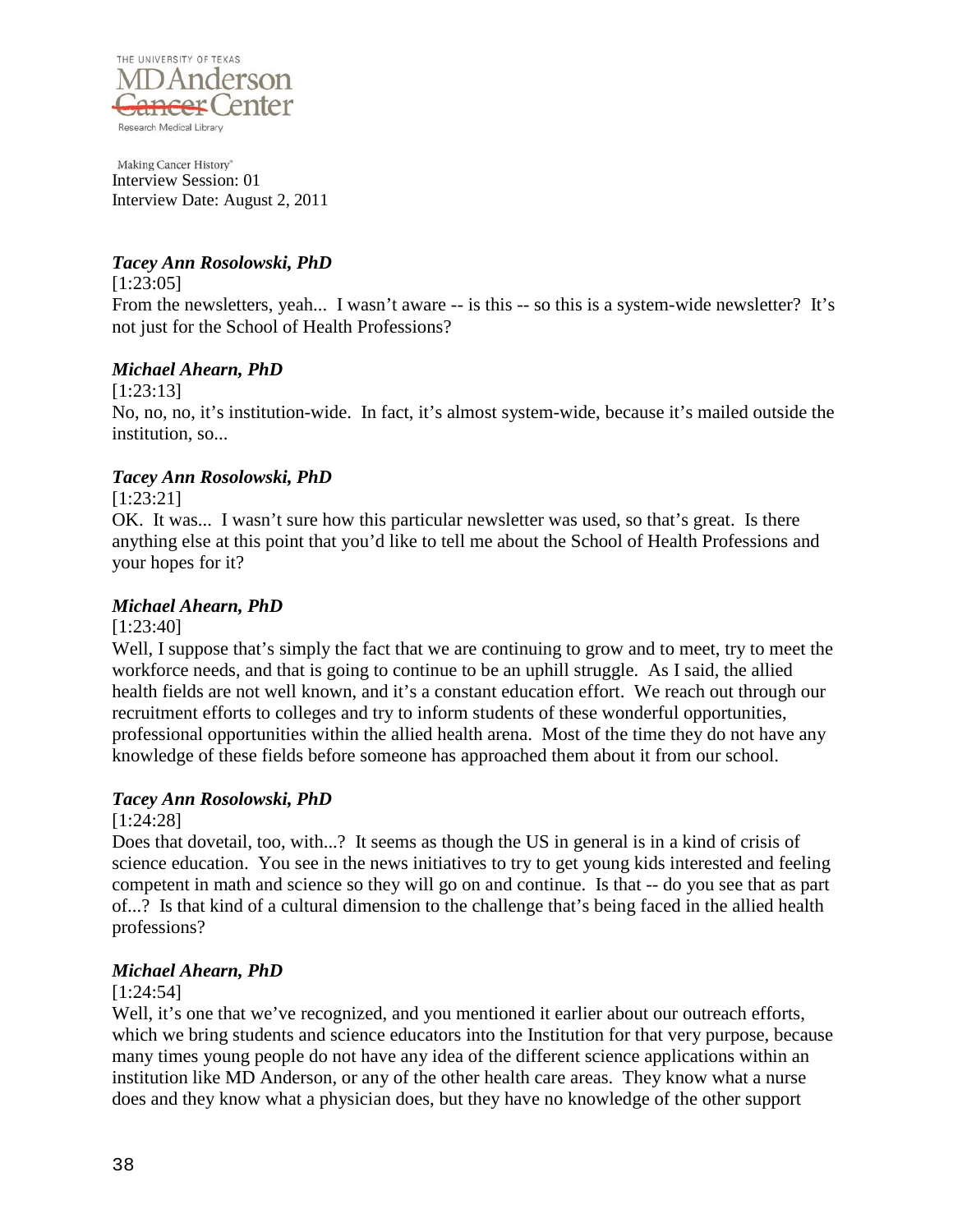

areas, and they may be very good at mathematics but have never thought that the role that biomath plays within an institution like MD Anderson. So these summer programs where we bring students in, beginning at the time that they are in that transition between secondary education and their first undergraduate year, during that time we think is a very critical time in making decisions regarding their professional goals, so we bring students in at that time. We also bring college students in that we may have missed in the high school program, and then we bring in medical students to actually let them see professional areas that we would hope that they would consider entering related to oncology. And then in order to sort of get the word out to more students than what we can bring into the Institution, we bring in science educators from secondary schools across the state, and they spend time here each summer. We do it in concert with the high school program, the King Foundation program, where we bring students in. They -- it's an eight week program, and then the last two weeks of the program we bring the science educators in, and the students get to reverse the role. They've always been taught by the teachers, and now they get to teach the teachers, because in those two weeks' time the teachers are able to incorporate and benefit from the research efforts that all those students have been doing for eight weeks and benefit from their knowledge. It's also wonderful for the students because if you don't understand something you can't teach it to someone else, and so it's a realization: do they really understand what they've been doing for these first six weeks while they've been here at Anderson. And it's a wonderful process, very symbiotic, and so each one supports the other in a very valuable way, because the teacher can say, "Well, did you ever consider this? Because you remember we learned this back in the classroom." And so it works to the advantages of both groups, but it allows the teachers to stay abreast in their particular teaching discipline of cutting edge technology, which makes science interesting in the classroom. They learn techniques here that they can take back and apply in the classroom that can make the subjects more interesting than they ever would have been if they had been just depending upon the textbook to provide the information. They can --

## *Tacey Ann Rosolowski, PhD*

[1:28:09] Which will certainly help retention, too.

#### *Michael Ahearn, PhD*

#### [1:28:10]

And then it increases the image of the teacher, because the student sees that the teacher understands that we... When we first started the program we looked at some cutting edges, and we queried teachers about, "Are you teaching in this particular area?" And we found that they were not. They were reluctant to do so: not because they couldn't read the information that was being provided, but they were insecure in answering the questions, because they couldn't -- they didn't have the depth. After being here and understanding the depth of the particular field, they're perfectly comfortable to incorporate it within their didactic presentations and laboratory presentations at school.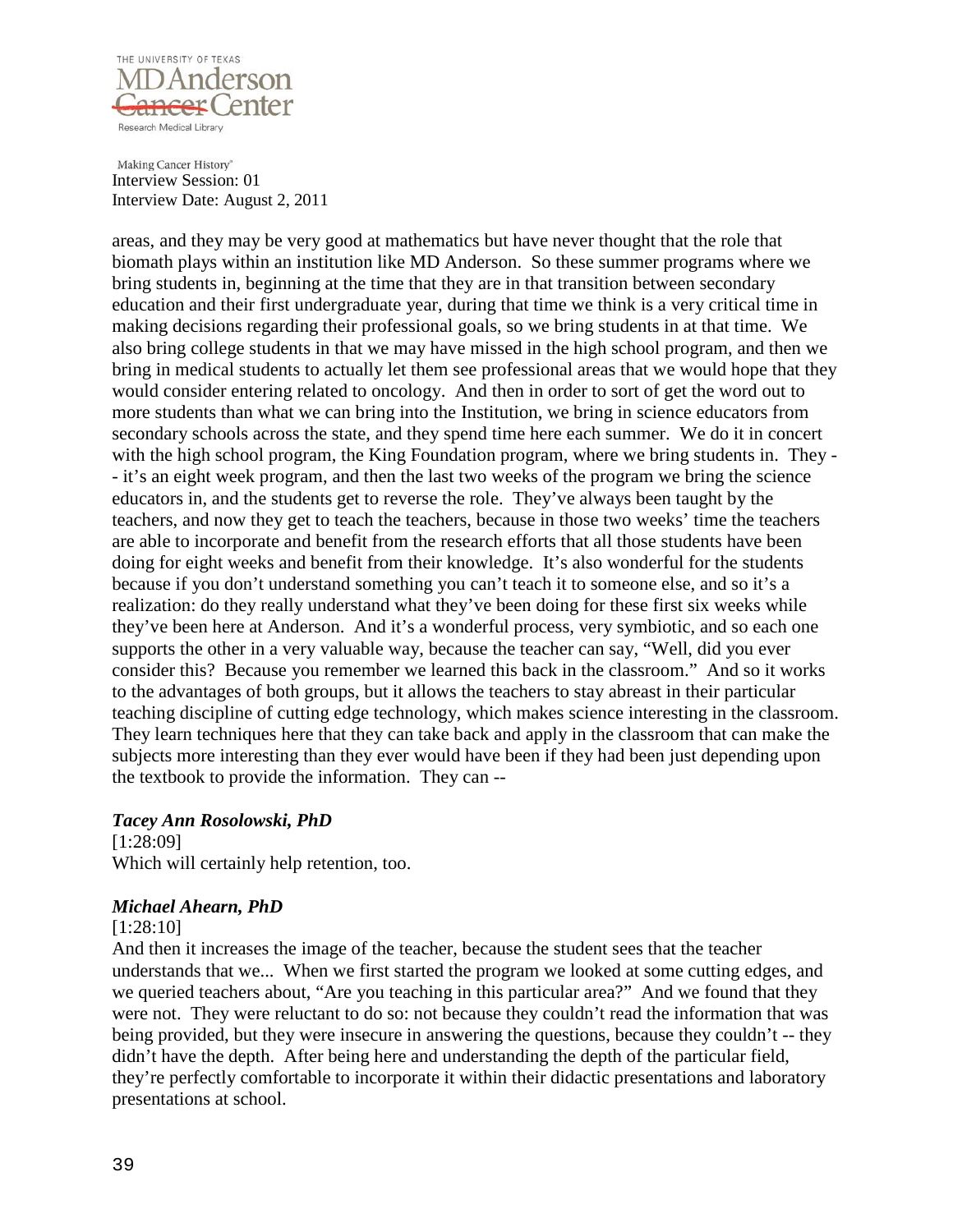

## *Tacey Ann Rosolowski, PhD*

[1:28:57] Let me just give the name of that program. This is the Carl B. and Florence E. King Foundation Summer Program in Biomedical Sciences for Graduating High School Students.

*Michael Ahearn, PhD*

[1:29:09] Yes.

*Tacey Ann Rosolowski, PhD* [1:29:09] That's correct.

*Michael Ahearn, PhD* [1:29:10] That's the high school program.

## *Tacey Ann Rosolowski, PhD*

[1:29:11] Yeah, and what was the date that that program was instituted?

## *Michael Ahearn, PhD*

[1:29:16] Back in 1986.

## *Tacey Ann Rosolowski, PhD*

[1:29:18] 1986. And who did you work with in creating that program?

## *Michael Ahearn, PhD*

[1:29:26]

A gentleman by the name of Mr. Carl Yeckel, who was the first -- he was our first contact. At that time Dorothy King, the daughter of Florence and Carl B., was the President of the Foundation, but the person that was actually out in the field and that we met with initially was Carl Yeckel. He was the son of one of the King Daughters, Jane Yeckel, that he ultimately, after Dorothy King expired, he became the President of the Foundation. But they were very generous in realizing -- they had always been directed toward education, but this was a program that was not duplicated anywhere in the state, and they generously funded and established an endowment that is funded. And then from that program our teacher or science educator program was funded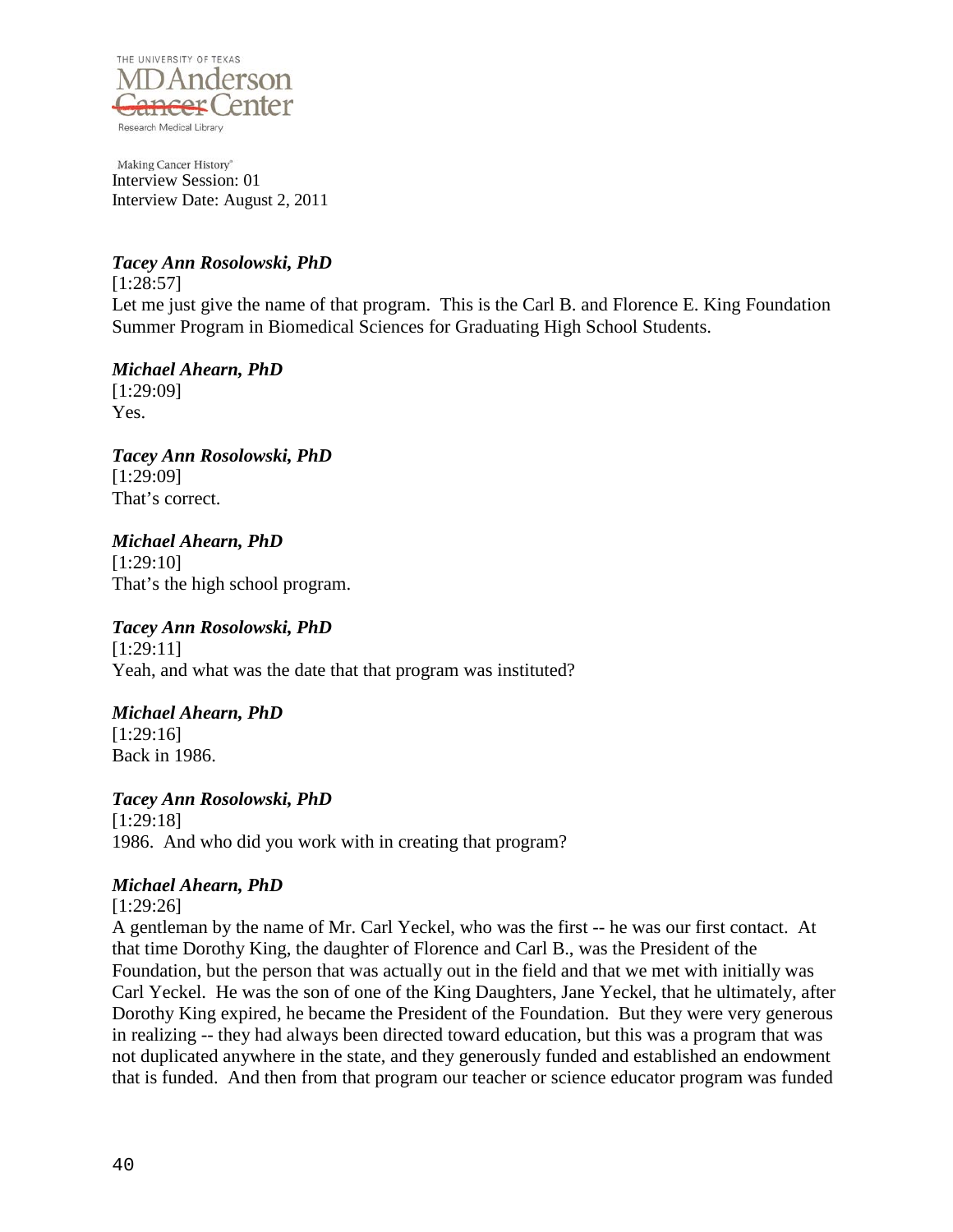

by Jane Yeckel, Carl Yeckel's mother, and father. Phil and Jane Yeckel funded the Michael J. Ahearn Summer Workshop for Science Educators.

### *Tacey Ann Rosolowski, PhD*

[1:30:37]

Now, how did you -- why did you get interested in high school students? And also later on, I've noticed -- and we'll talk about this -- the programs that you've developed for younger kids, as well? How did you get interested in that?

### *Michael Ahearn, PhD*

#### [1:30:53]

Well, I think anyone in education realizes, as I said earlier, the pipeline concept that Dr. Painter had initiated earlier, and that had been reinforced by Dr. Clark. Because Dr. Clark always said law offices bring in summer interns, business brings in summer interns, and he said that we need to in the health area have summer interns also to expose bright, young people to the career possibilities in these medical and health science fields. And so I think that was the area. And we found, too, you know, students used to -- the first two years of colleges were pretty much the same, and then they decided upon a professional major in their last two years. But as colleges have evolved, students from the very first year almost need to know what their area is in order that they can take the proper prerequisites or by the time they reach a junior year they can't enter some of these areas simply because they don't have the proper prerequisites. So we think that it was important to expose them early on to some of these careers in order that they could get advice on what courses if I'm interested in this field should I be taking during my undergraduate years, and these are areas that perhaps, even though college advisors are very well placed, they don't have the knowledge of the field, as it is evolving constantly, that someone working, say, at the Anderson has in what you need in order to be able to pursue this profession today with changing technology and the requirements that needed to be. So not only did they get exposed to this, but they had the benefit of the knowledge of their mentor telling them, "Look, if you're interested in this area, here's what you need to really concentrate on during your early undergraduate years."

#### *Tacey Ann Rosolowski, PhD*

#### [1:33:03]

We're almost out of time for today, and maybe this is a good place to stop, and then we'll resume talking about some of the summer programs and some of your other educational initiatives tomorrow when we get back together.

## *Michael Ahearn, PhD*

[1:33:17] (inaudible)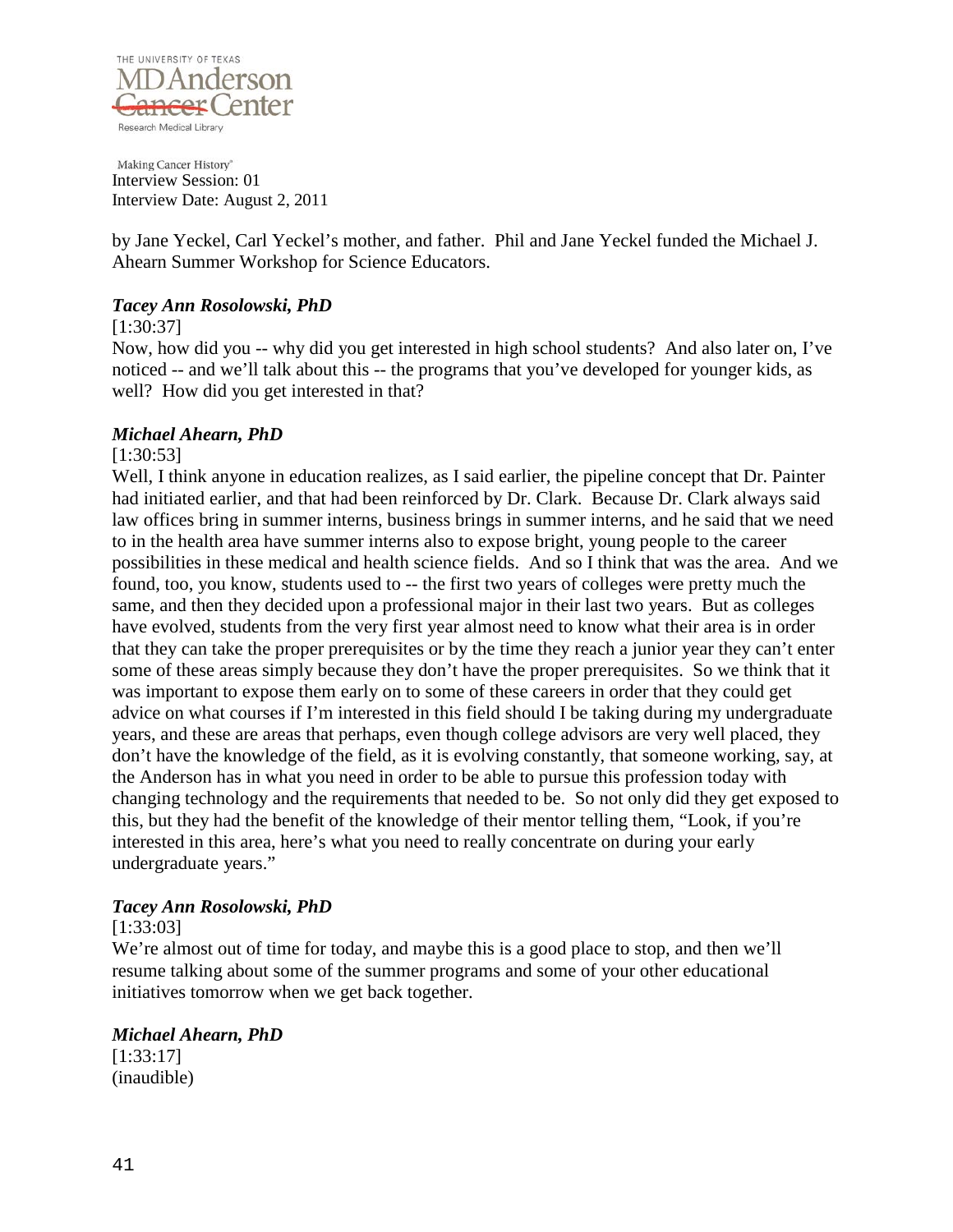

## *Tacey Ann Rosolowski, PhD*

 $[1:33:17]$ All right, well thank you. It's 20 after 12:00 and I am turning off the recorder.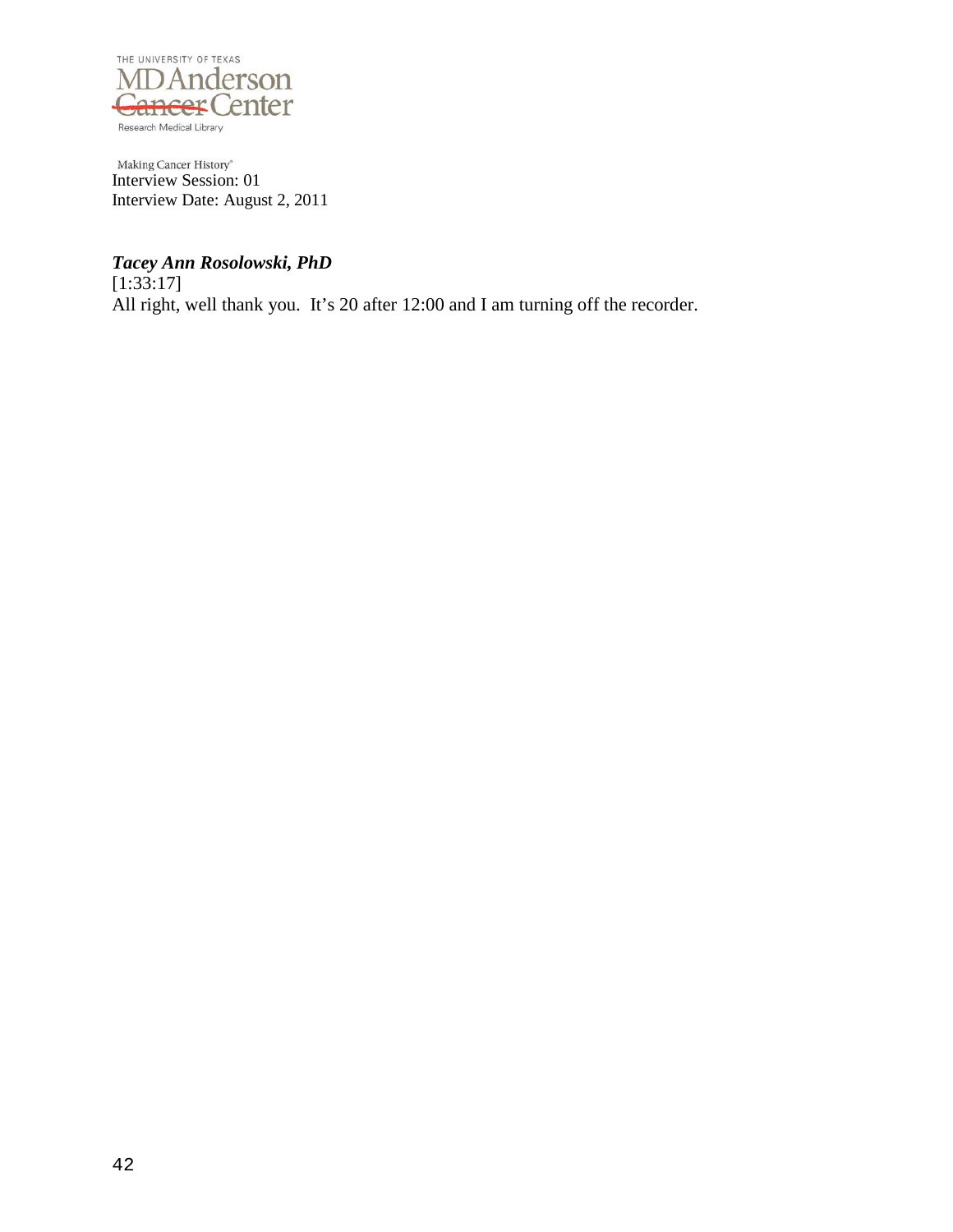

Making Cancer History<sup>®</sup>

# **Michael Ahearn, MD**

**Interview Session Two: 3 August 2011** 

**Chapter 00B Interview Identifier**

## *Tacey Ann Rosolowski, PhD*

[0:00]

...for today, thought we've kind of partially done that. I'm Tacey Ann Rosolowki, interviewing Dr. Michael Ahearn at the University of Texas MD Anderson Cancer Center. This is the second of our interview sessions. It is August the 3rd at 10:35, and this interview is taking place in Dr. Ahearn's office in the School of Health Professions. So I wanted to thank you for giving your time today at this very busy time of year when your students are getting ready to graduate.

*Michael Ahearn, PhD* [0:30] Yes.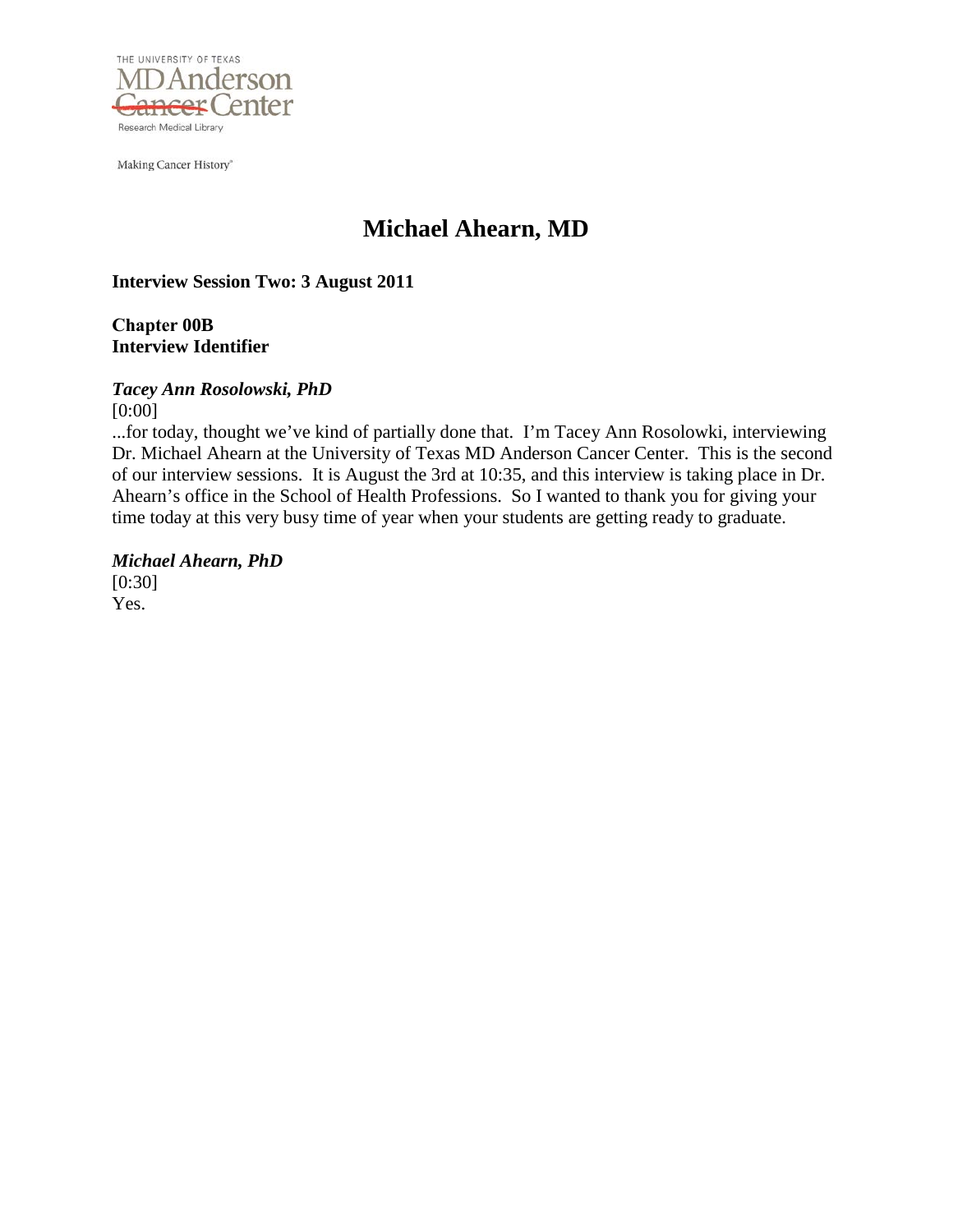

#### **Chapter 8 B: Building the Institution The Rosalie B. Hite Fellowship and Other Programs for Students**

Story Codes A: The Administrator A: The Educator B: Philanthropy, Fundraising, Donations, Volunteers B: Education C: Professional Practice C: The Professional at Work A: Professional Values, Ethics, Purpose

## *Tacey Ann Rosolowski, PhD*

[0:32]

(laughter) And yesterday we ended up our time together talking about some of the educational programs that you founded: the King Foundation summer program for high school students, and then there's also the Michael J. Ahearn Summer Workshop For High School Science Educators, and you spoke a bit about that, and then the Rosalie B. Hite Fellowship Committee to support graduate students in cancer research, and I think that was the one program we didn't touch on. I'm wondering if you'd like to tell me about how that started and what the mission of it was.

## *Michael Ahearn, PhD*

#### [1:09]

Well, the Rosalie B. Hite Fellowship was a bequest of Rosalie B. Hite, which was a Houston native that passed away and left the money to the University of Texas with a stipulation that it should be for cancer education, and it became a System-wide fellowship program back in I guess maybe early '50s. And Dr. Clark was a member of the Fellowship Committee, and Dr. Clark felt that since Mrs. Hite had been a Houston native, and the intent of the education program was cancer, that it should be administered through MD Anderson rather than the University of Texas system in Austin. There was some reluctance to that, and it was about a ten year process in which Dr. Clark had the original trust document that established the Fellowship, looked at by the original law firm, and finally -- in fact, I think Dr. LeMaistre was the Chancellor at the University of Texas system at the time, that it was transferred back to MD Anderson. But there were some stipulations -- Dr. Clarence Oliver had been the Chairman of the Rosalie B. Hite committee in Austin, and it was transferred, when it was transferred back to MD Anderson, Darrel Ward, a professor of biochemistry here, became the Chairman, and he served for a number of years, and then Dr. Bowen, Jim Bowen became the Chairman of the Rosalie B. Hite Committee. And when Dr. Bowen left in '94, I became the Chairman of the Rosalie B. Hite Committee. When Dr. LeMaistre retired and Dr. Mendelsohn came, in '96 I believe, everybody,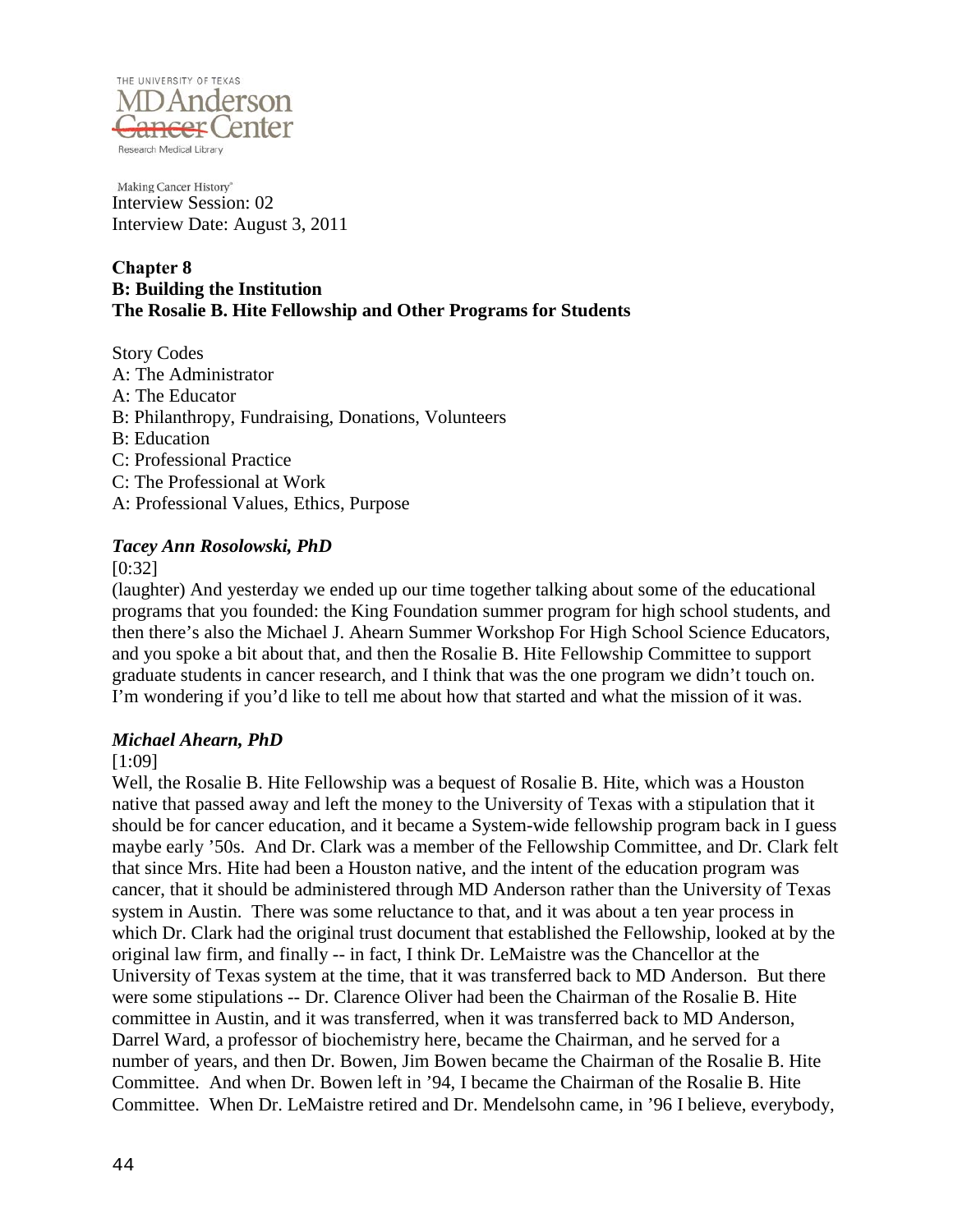

of course, that had presidential appointees turned in their resignation and then Dr. Mendelsohn subsequently asked if I would remain on that capacity, and I have up until the present time. It's a fellowship that used to be pre- and post-doctorate fellowships for graduate students that were registered in our school, graduate school of biomedical sciences, and they submit research proposals for their doctorate degree, and the Committee, which is composed of both MD Anderson faculty, UT Health Science Center faculty, faculty from the main campus in Austin, and then someone that's in an academic role outside the UT system (inaudible) membership of the committee.

### *Tacey Ann Rosolowski, PhD*

#### [4:19]

How has the, how has the program evolved? Has its focused changed, or the type of research funded?

### *Michael Ahearn, PhD*

#### [4:28]

Well, the focus has changed because when it first started the fellowships were \$2,500 a year, and that was when it was a pre- and post-doctoral fellowship award. Now the awards total about \$31,000 a year, so it has become a pre-doctoral fellowship. And this year I think we've got 24 applicants from the fellowship, and we meet on Friday, and probably will select four students. It's given for a three year period, and so you've got a continuum of people that are already on the fellowship, and then we add new ones each year. The interest on the money allows us to put about three or four students per year in the fellowship, and then those that are rotating off that have served their three years, or see the fellowship for three years.

#### *Tacey Ann Rosolowski, PhD*

[5:26]

How have you tracked the careers of the individuals who have had this fellowship?

## *Michael Ahearn, PhD*

[5:32]

Well, since the competition is pretty tight, the careers are usually very spectacular. You know, the individuals that receive the Rosalie B. Hite -- which is considered sort of an honor fellowship -- have been very good. I mean, all of them are productive research people, scattered by now all the way across the United States and even foreign (inaudible).

## *Tacey Ann Rosolowski, PhD*

[5:59]

I wanted to go back, if you don't mind, to the King Foundation summer program, kind of for the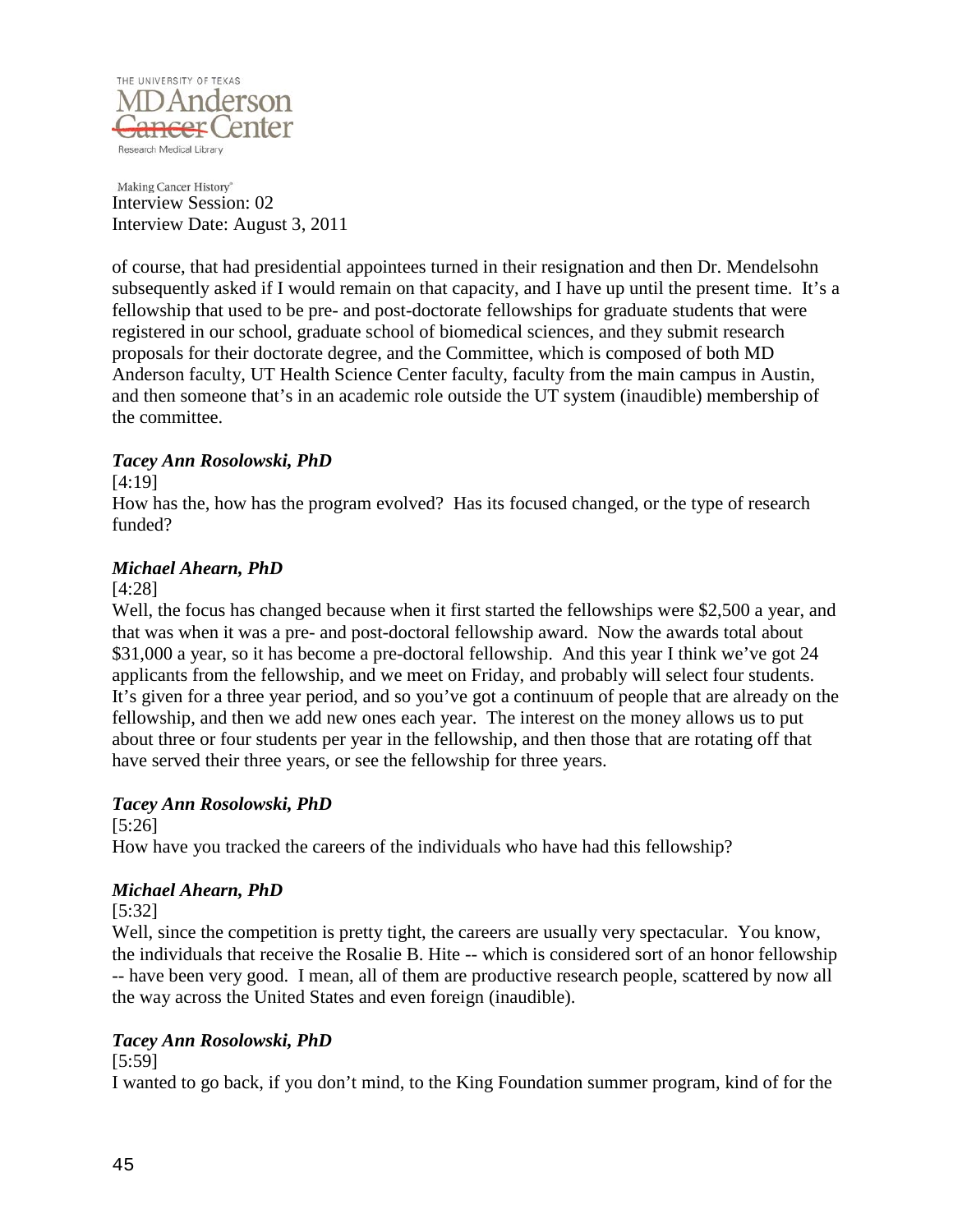

graduating high school students, because I was wondering how that program worked in the sense of how do you select the students who are going to participate in it.

### *Michael Ahearn, PhD*

### [6:14]

Well, we receive nominations from high schools throughout the state of Texas, and I think this year we received about 470 or 80 nominations from high schools in the state of Texas. Each school is limited to one nominee, and the reason we do that is because we're trying to cut down on the number of applications, because the committee, if we just had it open we would have thousands of applications, and we only are able to award 20 positions. So it's a faculty selection committee here, and they're donating their time, and it even now requires a great deal of time to select the final 20 students. We limit each school to one nomination, and the students then are notified that they have been nominated by their school, and then they complete an application, submitting their high school grades, which is one area of consideration, a letter of intent why they want to participate in the program, and then letters of recommendation, and once those are received the committee evaluates and tries to select the 20 top students.

## *Tacey Ann Rosolowski, PhD*

[7:32]

Are there any plans to grow the program so we can serve more students?

## *Michael Ahearn, PhD*

[7:38]

Probably not, and I'll tell the reason why is because this year we have over 120 students participating in academic programs for the summer, and those are both King Foundation programs, and several grant programs, the CURE program, and there's a CIPRIT program that Dr. DuBois has. The faculty is fairly well saturated with these summer students that are coming in, in addition to the graduate students and the other educational obligations that they have. So I think right now the number has grown considerably. Initially we only had the King Foundation program. I subsequently received this CURE funding, which is a federal program - Continuing Umbrella of Research Experiences -- for underrepresented minority students, in which we bring in eight students at high school level and eight at the college level. In addition to that, there is a college and a medical school program that each bring in 12, and then, as I said, other faculty members have programs, (inaudible) programs where they're bringing in students, too. So we're pretty well, at the present time, saturated in the Institution for the summer.

## *Tacey Ann Rosolowski, PhD*

[8:59] The name, again, of the program that Dr. DuBois administers? CIPRIT?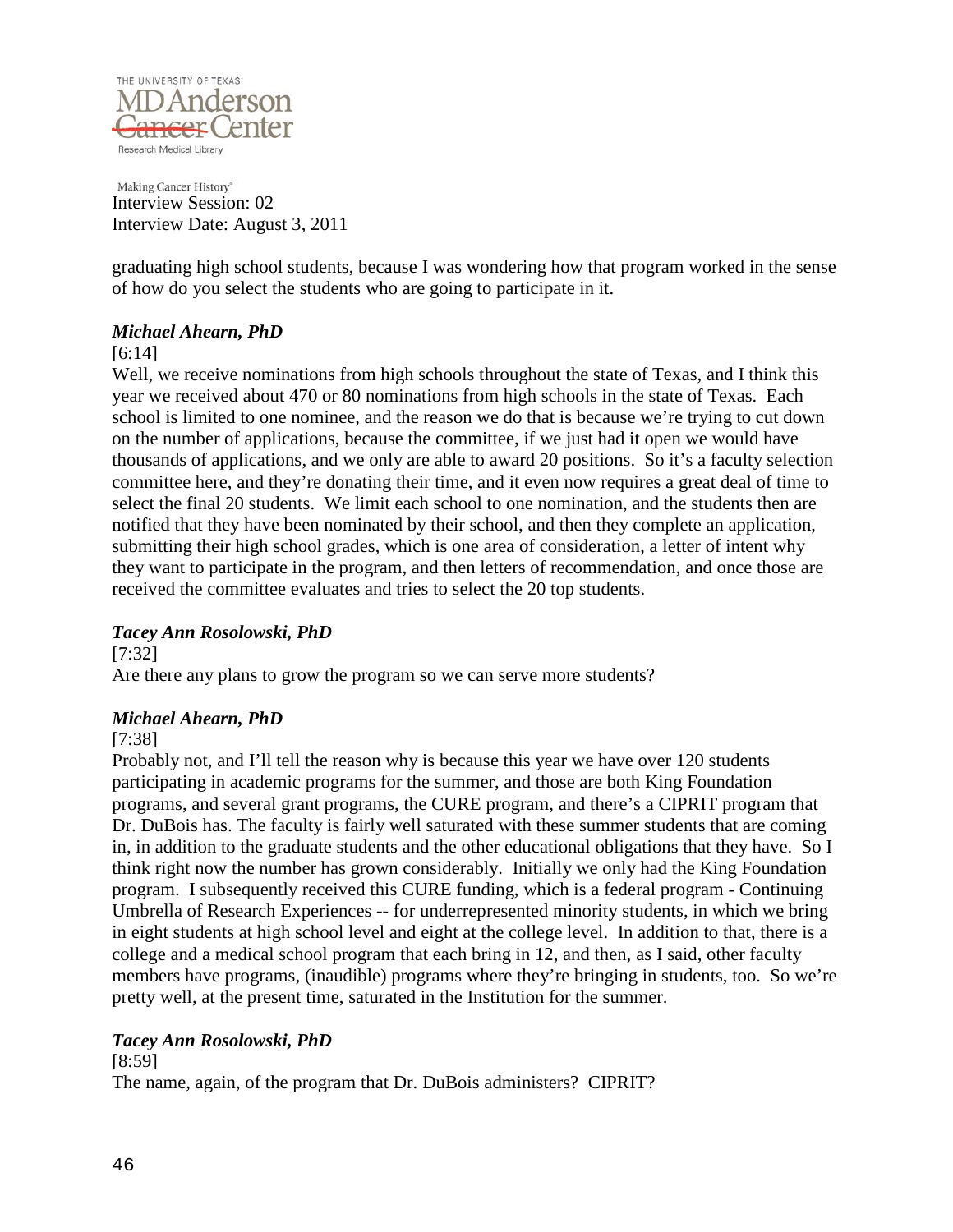

## *Michael Ahearn, PhD*

[9:04] CPRIT [Cancer Prevention and Research Institute of Texas] It's the Texas grant program from the cigarette...

### *Tacey Ann Rosolowski, PhD*

[9:12] I'm not familiar with it, so that's why I'm asking.

### *Michael Ahearn, PhD*

[9:14]

Well, there was a, there was a... And I'm trying to think exactly how to say this. The cigarette companies had to pay the State of Texas a certain amount of money, and that was put into a program that is for prevention, cancer prevention.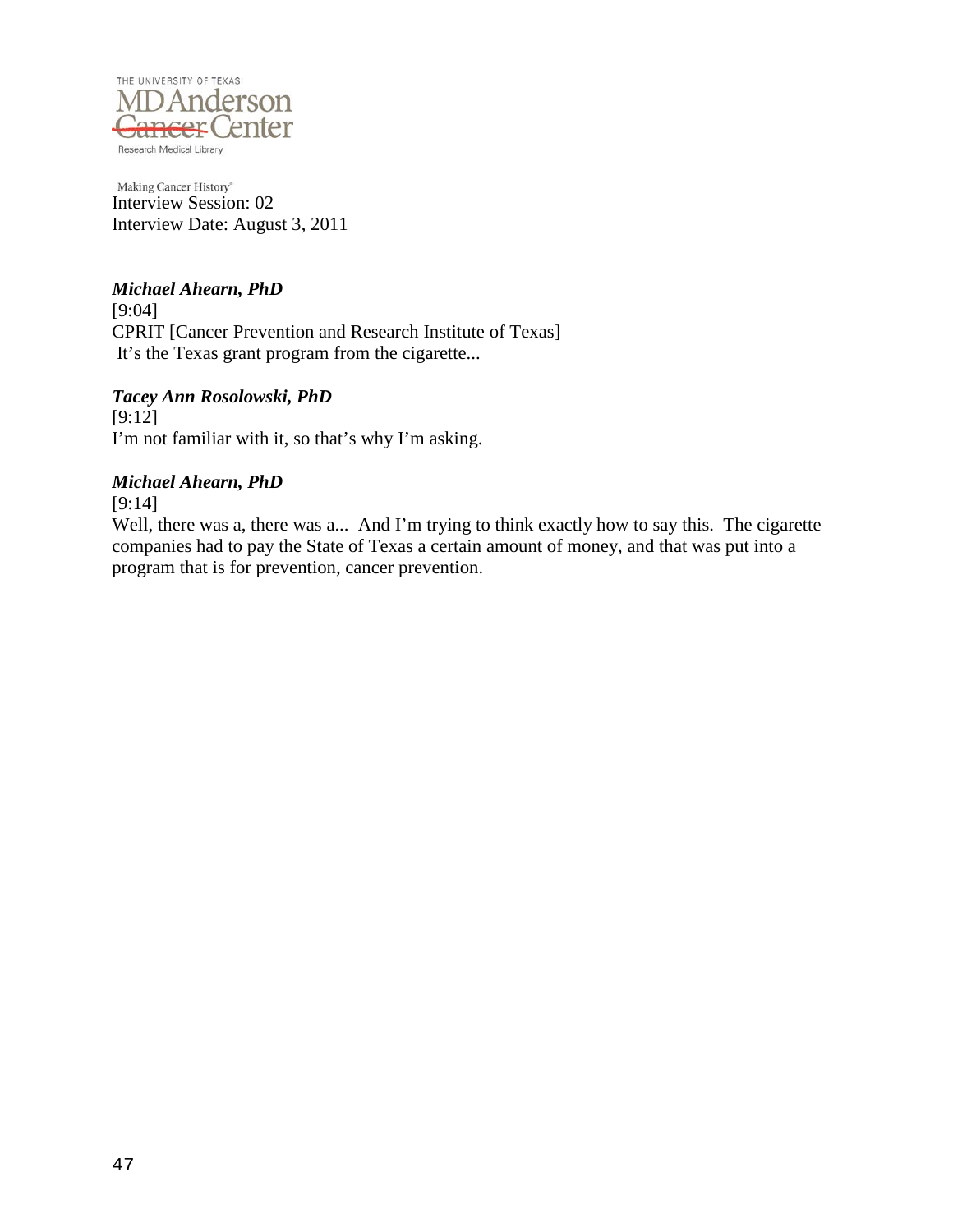

## **Chapter 9 A:The Educator Creating Project SAFETY [Sun Awareness For Educating Today's Youth**

Story Codes A: The Administrator A: The Educator B: Philanthropy, Fundraising, Donations, Volunteers B: Education C: Professional Practice C: The Professional at Work A: Professional Values, Ethics, Purpose B: Institutional Mission and Values C: Patients C: Human Stories B: Beyond the Institution

B: MD Anderson and Government

## *Tacey Ann Rosolowski, PhD*

[9:33]

OK, now I recall the situation. OK, the acronym didn't connect for a second. Well, since we're broaching the subject of preventative questions, I wanted to turn to that, because a good part of your career has been involved, too, in setting up programs to educate people about cancer and cancer prevention, and I wanted to first talk a little bit about the history of that movement at MD Anderson, because then Dr. in -- excuse me -- in 1979 Dr. LeMaistre established the only department of cancer prevention in the world, and I was reading Dr. Olson's book, Making Cancer History, and he said at this period of time that was a pretty unusual move, because the thinking about cancer prevention was fairly rudimentary. So I'm wondering if you could set the context a little bit and tell me your perspective on in the late '70s and the '80s what the thinking on prevention was, and then how you responded to that with your own programs.

## *Michael Ahearn, PhD*

[10:46]

Well, I think you pretty well said... During that period of time I think that we turned some of our direction away from trying to cure cancer into trying to prevent cancer, and in the summer programs it was sort of the natural attrition, because we had these summer students in at the high school level, and I noticed that so many of them arrived with blistering sunburns, and during the time they were here on the weekend they'd come back on Monday morning blistered, and information began to come available that blistering sunburns during adolescent years could trigger (inaudible) development of melanoma, which is the more deadly of the skin cancers, and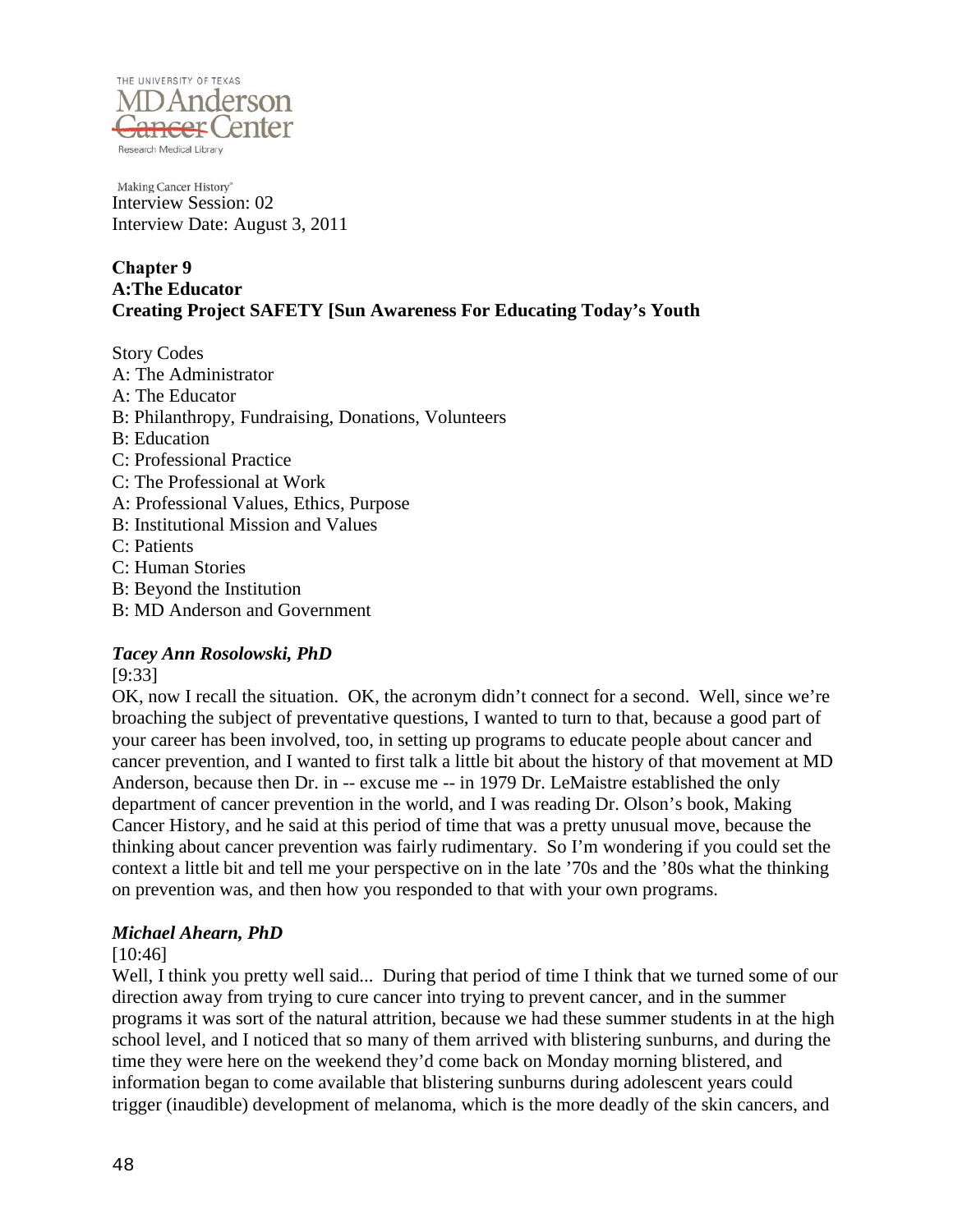

it was the episodic blisterings that seemed to be the key. And so we saw young people, and we would talk with them, but they had absolutely no idea the kind of risk that they were running, because it's pretty well established now that you get your lifetime risk for melanoma prior to year 18, so it's these students that right at the time they were coming in here was a perfect time to approach them. So we started in our summer program, in the enrichment series, and doing a cancer prevention, a skin cancer prevention module for them, but we realized that we were catching them at the very end of the time and that we needed to move back into middle school and elementary school, so we developed a model for the high school teachers to provide education on cancer prevention in their science classrooms, and that was Project SAFETY, or Sun Awareness For Educating Today's Youth, and --

*Tacey Ann Rosolowski, PhD* [12:39] And that goes from fourth grade to twelfth grade, too, isn't that correct?

*Michael Ahearn, PhD* [12:42] Yes, yes.

*Tacey Ann Rosolowski, PhD* [12:43] OK, mm-hmm.

*Michael Ahearn, PhD* [12:44] So we had a module that started out as a boxed unit. I think one of them is up there.

*Tacey Ann Rosolowski, PhD* [12:48] Oh yeah, there it is. It's in a box and it's got a bright --

*Michael Ahearn, PhD* [12:52] That was the elementary module

*Tacey Ann Rosolowski, PhD* [12:52] For the recorder, I'm just saying it's got a bright yellow thing on it with a sun! (laughter)

## *Michael Ahearn, PhD*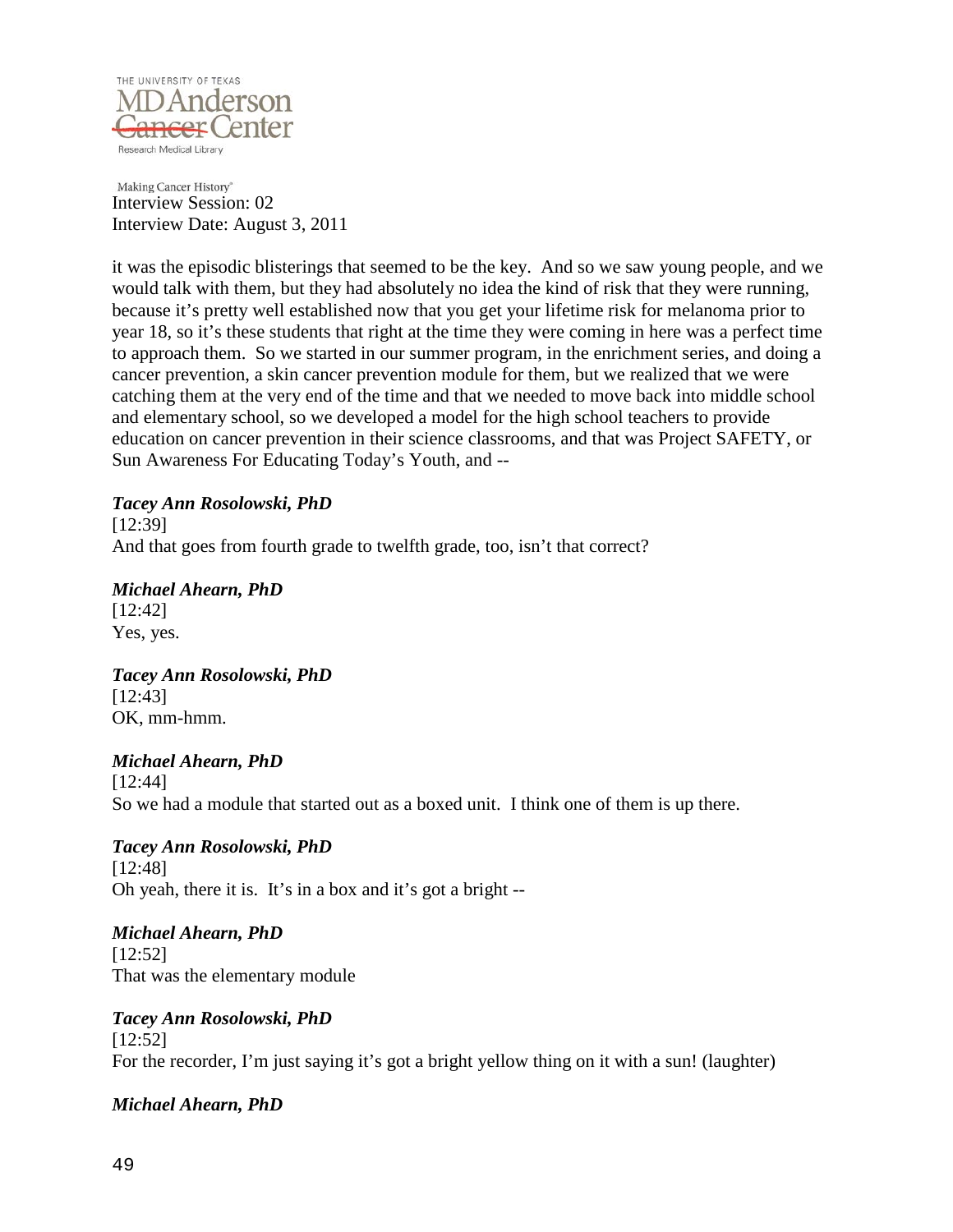

### [12:56]

Yeah. We had three modules at that time: one for elementary, one for middle school, and then one for high school. And it had 35-millimeter slides, a video tape in it that talked with the students that teachers could actually use, and then a lot of visuals that could be used with an overhead projector, and that was the primary -- and then a teacher's guide, too.

### *Tacey Ann Rosolowski, PhD*

[13:29]

Now when, when did that project actually start? Do you remember when the first boxes went out to the teachers?

### *Michael Ahearn, PhD*

[13:35] Gosh... It was in the... It was in the mid-'80s, I think.

## *Tacey Ann Rosolowski, PhD*

[13:44] In the '80s. OK. And what was the response? I mean...

## *Michael Ahearn, PhD*

[13:48] Very good. It was and expensive unit to produce. I mean, we had to, you know -- you can look at it and see the component parts.

#### *Tacey Ann Rosolowski, PhD*

[13:58] You were doing multimedia.

## *Michael Ahearn, PhD*

#### [14:00]

Yes, we were doing multimedia. It soon became the idea that it was popular and we couldn't keep up with the demands, so we took the VCR and changed it into a DVD, and it could be just done, you know, all the visuals, and what -- there was another reason is simply because schools no longer had slide projects. That sort of went out with the computer area. And then the VCR units, they didn't have those anymore, so we needed to get into a cheaper way of producing them, and that way we could put all the slides and everything that we had had in that big box in just a sleeve inside the teacher's guide, and it was easier to transport, it was cheaper to mail, so it was a much more feasible unit. The Texas Cancer Council, which was the predecessor for the CPRIT here in Texas, we got a grant from them to supply these units to all the schools in the State of Texas, and once they got out in Texas, neighboring states started seeing them, because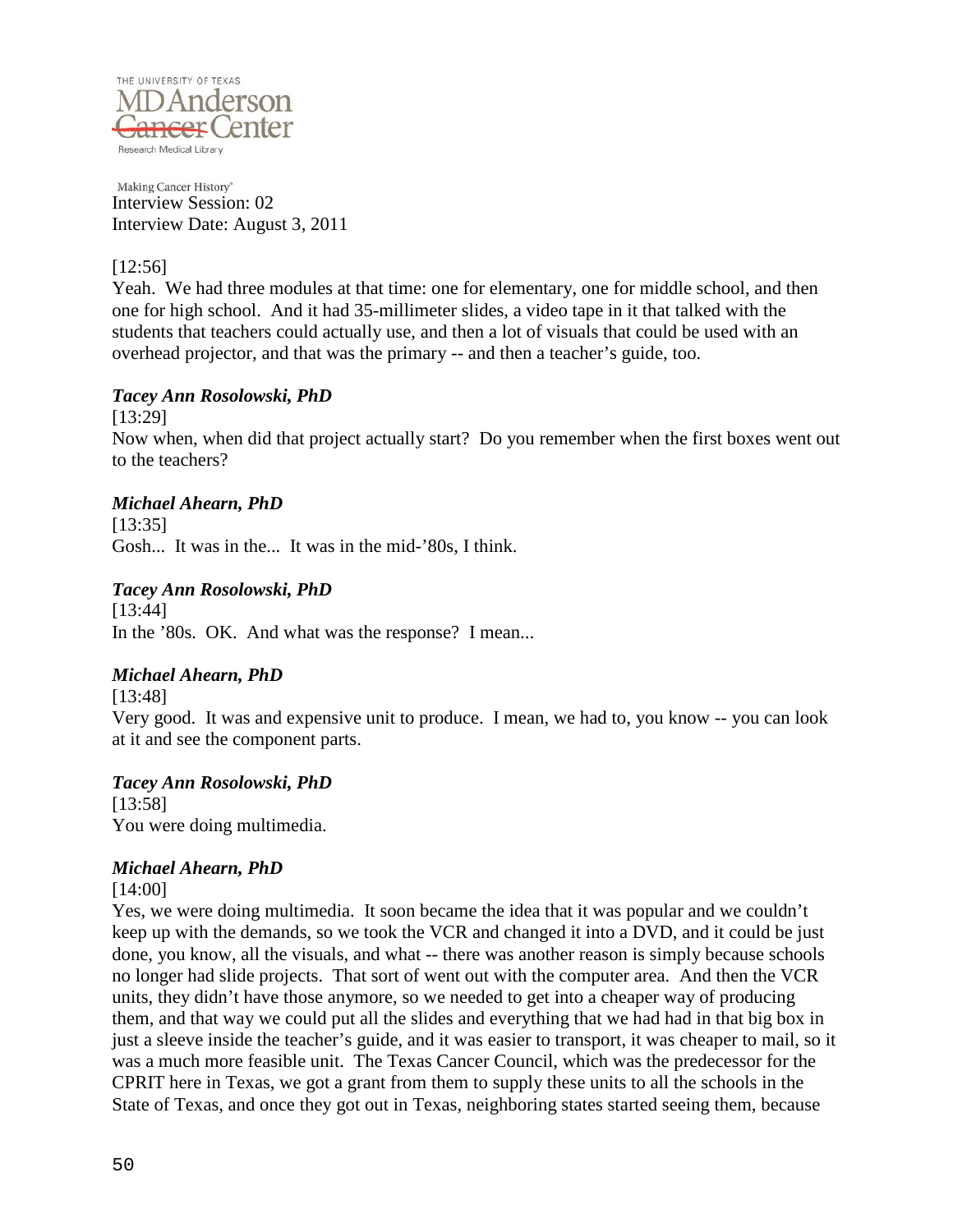

teachers were talking at meetings about Project SAFETY. And then it was necessary to try to supply some of those for out of state. We tried to get cost recovery out of it by selling them at the out of state. And then the Institution's Advance Team, which is a philanthropic area in the hospital in which we have outside individuals that support initiatives at Anderson, and they decided that it would be good, since we know that in the Sunbelt area, which is latitude 46 below, the incidence of skin cancer is one in three, and then in the rest of the United States it's one in five. They said, "Why don't we provide you with some funds to see if you can introduce the Project SAFETY unit in all 16 of those Southern states that are in the Sunbelt?" And so we accepted that challenge, and we did distribute about 46,000 units in the 16 Sunbelt states to schools. And we went primarily through the education agencies in those states, or some person that was Superintendent of Education for the state, or a leading figure in the state to endorse the modules to the teachers within his state system. And we just finished up in California, which was the biggest bite because there were over 9,000 schools in California that we had to supply the module for. And Senator Feinstein wrote a letter to the educators within the State of California endorsing the unit. That was just one person, but there were -- in each state we had a covering letter to all the educators in that state from a recognizable figure within the education area.

 $CLIP$ : A: The Educator B: Institutional Mission and Values C: Patients C: Human Stories

"The SAFETY Program for Kids Helps Teachers and Parents, Too"

## *Tacey Ann Rosolowski, PhD*

[17:36] Now just so I understand, are these various programs offered through the School of Health Professions?

## *Michael Ahearn, PhD*

[17:45] No.

*Tacey Ann Rosolowski, PhD* [17:45] OK, how does that work?

## *Michael Ahearn, PhD*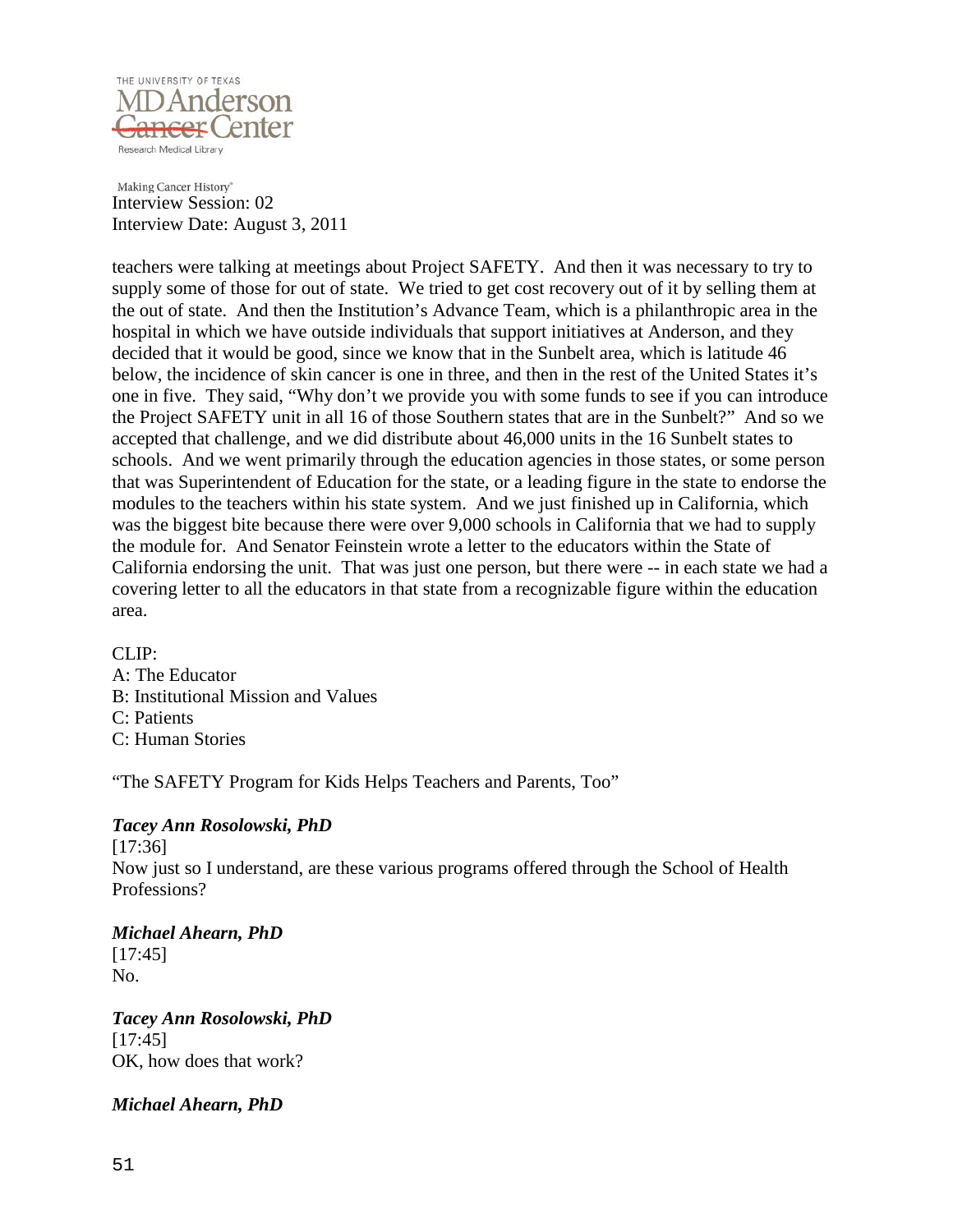

#### [17:46]

Well, this is just a pro bono, an interest of mine in prevention, and it's been very effective. You know, the letters that we've gotten back from teachers and students and family members that have been affected by Project SAFETY, which was primarily a message directed to the young people, one of them was from a high school principal. Seemingly they make observations of their teachers each year, and during the period that he was visiting in one of the classrooms the teacher was presenting the Project SAFETY unit, and in the Project SAFETY unit it talks about the different lesions and the importance of the ABCDs of detecting a lesion that can be melanoma, and he saw the slides that were being projected from the DVD and realized that he had a lesion like that on his back, and so he wrote us and said, "You all saved my life, because if I had not been in that classroom that day, I ignored it, you know, and up until that point I realize." And then there was another teacher that wrote and said that one of her students' father had what the student called "fisherman arms," and the student saw a lesion and went home and told his Daddy, "You've got one of those on his arm," and sure enough it was in April and there was a skin cancer awareness fair going on in his hometown that was offered by the local dermatologist, and he went, and sure enough it was a melanoma. So it was not only the students that got the information, but there was collateral knowledge transferred both to the families and to the administrators in the school that were actually using the unit themselves.

#### *Tacey Ann Rosolowski, PhD*

#### [19:42]

It also puts the school itself in a really interesting position of, you know, being, you know, part of delivering health care information, so part of the whole education, and that new mindset, basically, for primary and secondary schools.

## *Michael Ahearn, PhD*

#### [19:57]

Yeah, and I think that it has changed a lot of the behavior in schools. A lot of the teachers said, "We never had any sun shade." And of course, they have to have physical education, and they scheduled it by the hour, and there were always those individuals that their time for physical education outdoors was 11:00, 12:00, 1:00, 2:00, all the hours where we're telling people to avoid the direct rays of sun. So a lot of the teachers have told us, "We got sun shade areas simply because of the information that you provided to us in Project SAFETY." So I think that it had a lot of effect in an audience that needed it. When we first introduced the module I had an invitation from some teachers in Midland and Odessa to come out and to give an introduction to a workshop that they were going to get science educators from the whole area, and we could just give an overview of Project SAFETY to them prior to their being able to teach it in their classrooms, so I flew out -- the airport is between Midland and Odessa, and I think in the morning I went to Midland, and in the afternoon to Odessa to one of these workshop areas that had been set up in a school. And when I drove up to the Midland school there was a campus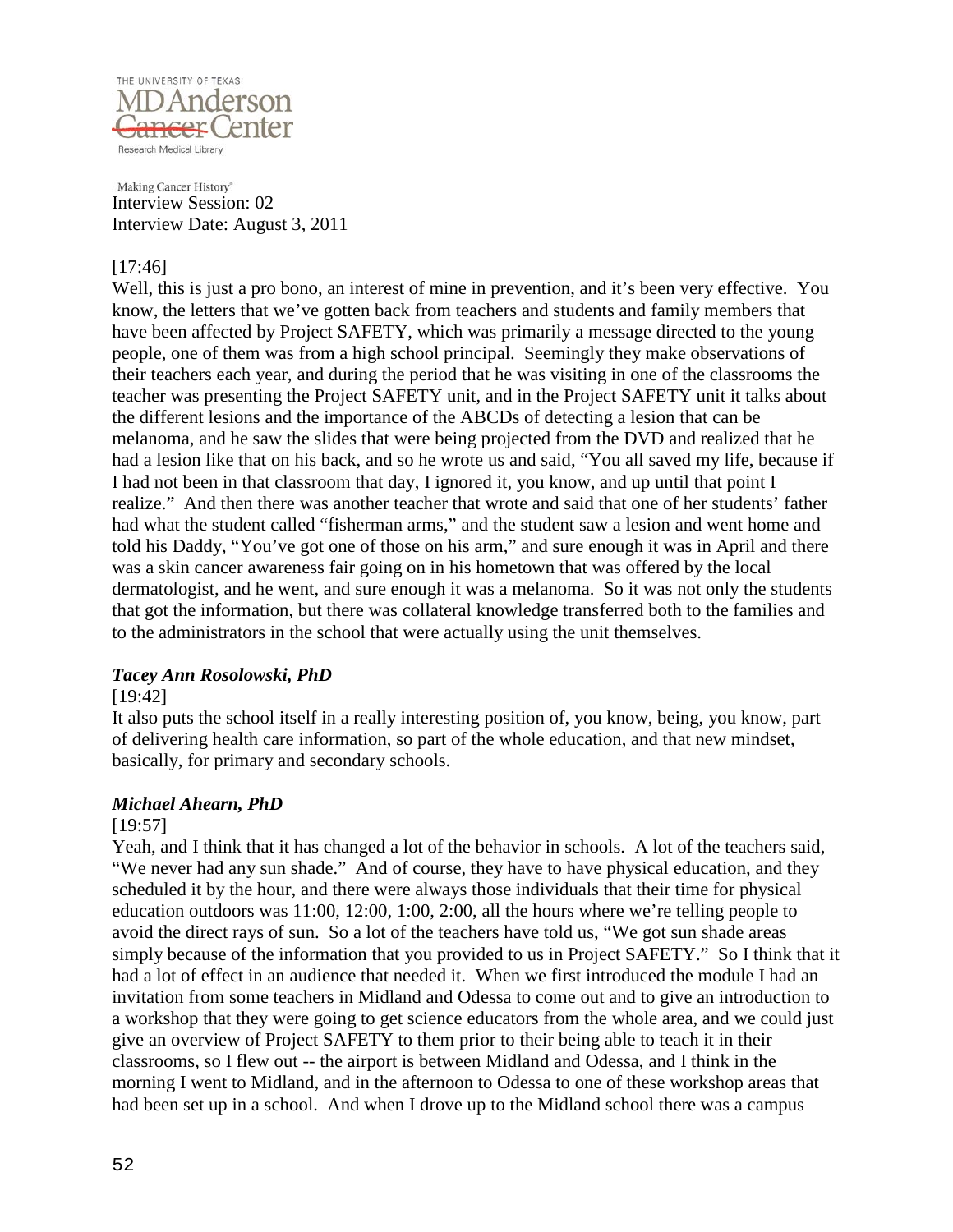

there with a school, and it's kind of a barren area out there, and on the front of the campus, laying out in front on great big strips of aluminum foil, was all these girls in their bathing suits laying out all over the front of the campus. And so the teacher had told me, she said, "I'll meet you at the front door of the school." So as I stood there I said, "What is going on out here?" She said, "Oh." She said, "Friday night is the junior/senior banquet," and she said, "it's been raining here for three weeks and the girls are enhancing their tans for the junior/senior banquet." So I said, "Well, I am in the right place." (laughter) So she said the PE teacher had gotten the kitchen to give her these wide strips of aluminum foil, so it was like bacon frying out there on the campus in front of the school in the direct sunlight in midmorning, so...

## *Tacey Ann Rosolowski, PhD*

[22:22] Do you know if that's changed? Have they, have they...?

### *Michael Ahearn, PhD*

[22:24]

Oh, well I'm quite sure, because the teacher was very chagrined when we started the workshop and she saw what they were doing, so...

## *Tacey Ann Rosolowski, PhD*

### [22:32]

Pretty amazing. That's... But I remember that from my own college years, you know, going and... I mean, I was educated up north so it was even more, catching those rare rays was even more important.

## *Michael Ahearn, PhD*

#### [22:43]

Well, and we put iodine with baby oil on to enhance the effect of the sun, but too, you know, with the advent of these tanning booths, which they say are absolutely safe because they're using UVA radiation rather than a UVB, unfortunately this is not correct information, and young people believe the ad, so to speak, but in reality it's penetrating -- these rays are penetrating deeper into the dermis than the sunlight would normally do and destroying collagen and doing much more genetic damage than even the UVB radiation. They don't -- UVA doesn't burn you, but the effects of the radiation is really more intense insofar as causing genetic damage. And now, of course, the Environmental Protection Agency has listed UVA as a carcinogen. But still, there are no regulations on these suntan (inaudible), and you see them popping up everywhere.

## *Tacey Ann Rosolowski, PhD*

#### [23:53]

Is there any way in which the tanning booths are integrated into your educational materials?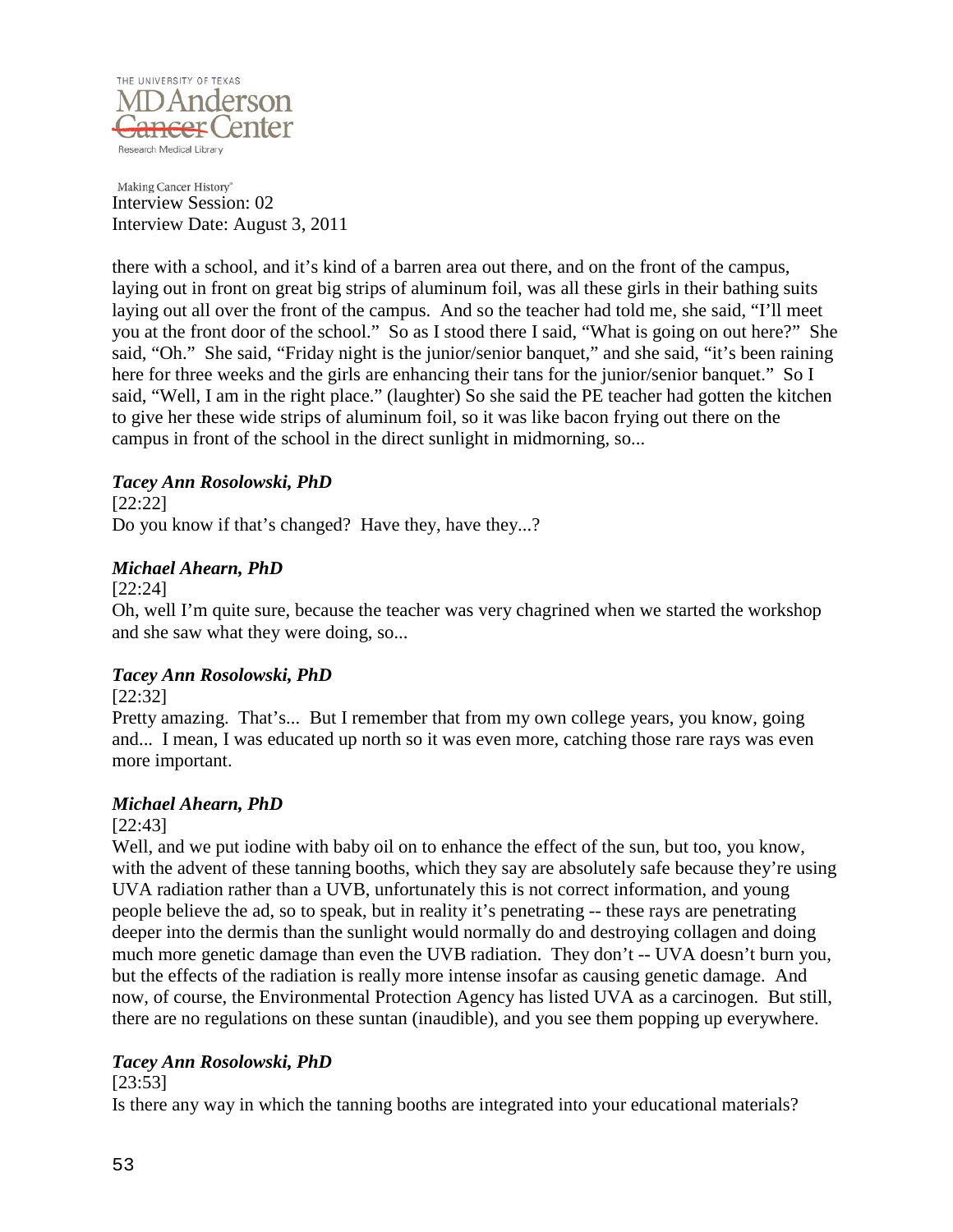

## *Michael Ahearn, PhD*

[23:58] Yes, yes. It's very much addressed, because the young people are the ones that primarily use these [areas?] .

## *Tacey Ann Rosolowski, PhD*

[24:05] Sure, sure. I know I've seen even on online, you know, you can get coupons from them popping up in your e-mail, and there's a real encouragement for people to use it. Are there any...? I've noticed that you authored an Action Plan On Skin Cancer for the State of Texas. Can you -- how is that related to these other projects, and can you tell me a bit about that?

## *Michael Ahearn, PhD*

[24:32] Well, I had approached the Texas Cancer Council to get the grants for the Project SAFETY, and --

## *Tacey Ann Rosolowski, PhD*

[24:41] So this also was in the early '80s probably, mid to early '80s?

## *Michael Ahearn, PhD*

[24:45] Yes, I think that the Action Plan was closer to -- it was in the '90s.

*Tacey Ann Rosolowski, PhD* [24:52] Oh, OK, OK.

## *Michael Ahearn, PhD*

[24:56]

The Texas Cancer Council asked, after they had seen the work that we had done, if we, if I would chair a committee to do an action plan on skin cancer to direct them and other areas approaching the need for skin cancer prevention of Texas, and so we convened a group that was not only Anderson faculty in the areas of prevention, dermatology, but also people across the state that were interested, and formed a committee and developed collectively an Action Plan For Skin Cancer from the State of Texas.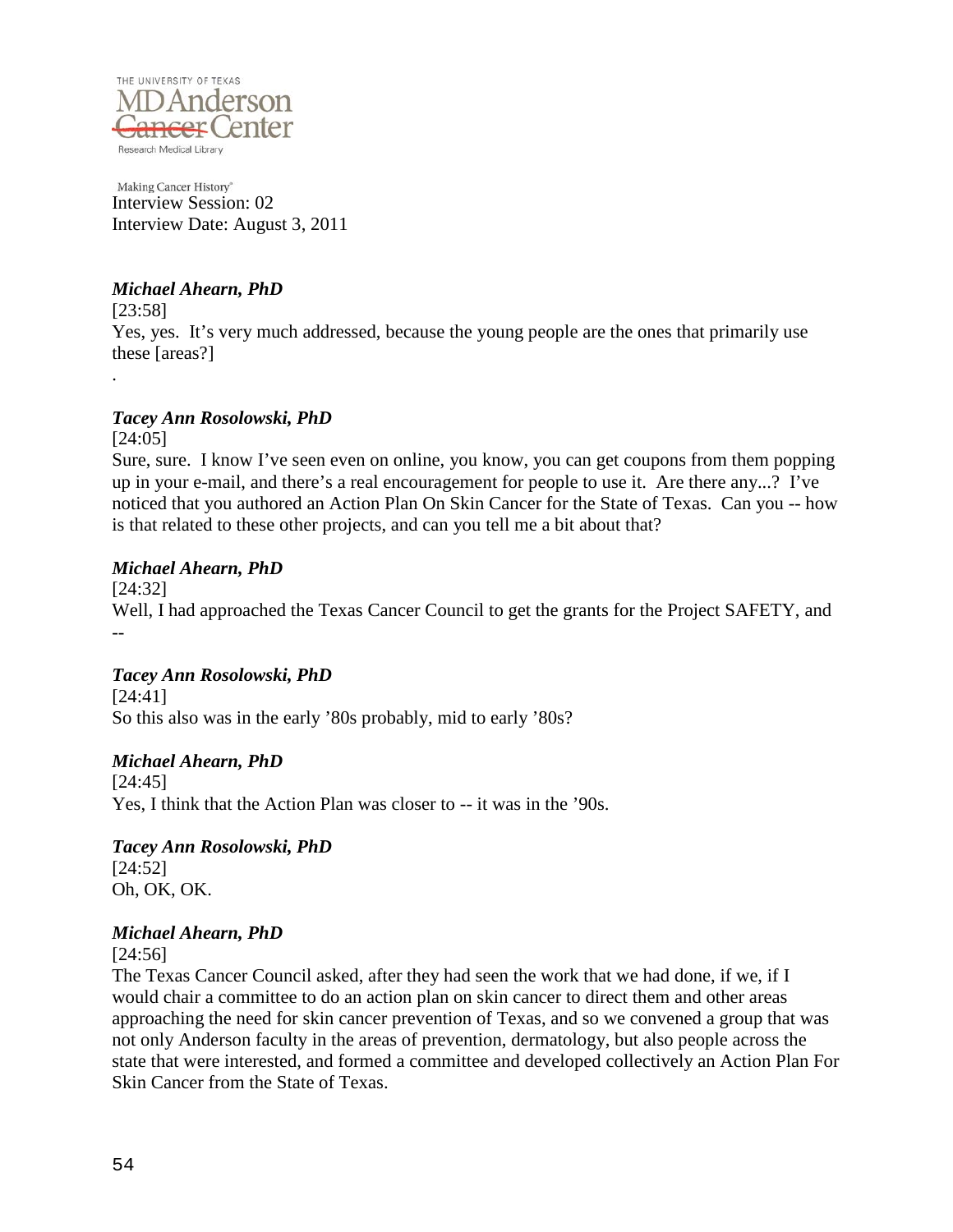

## *Tacey Ann Rosolowski, PhD*

[25:41]

Who were some people that you worked with, specific individuals that you worked with to put that together? Was there anyone else from MD Anderson, or...?

## *Michael Ahearn, PhD*

[25:48]

Oh yes, Dr. Duvic was here. Dr. Jim Bowen was on the committee. There were -- it was a committee of about 24 people. I can't remember all of them, but there... Dr. Margaret Spitz, I think, in epidemiology, and it was a large group of individuals. I could get the listing for you, but I can't recall all of them (inaudible).

## *Tacey Ann Rosolowski, PhD*

[26:15] So MD Anderson was strongly represented.

## *Michael Ahearn, PhD*

[26:17] MD Anderson was very strongly represented.

## *Tacey Ann Rosolowski, PhD*

[26:21]

Is there anything else that you'd like to say about these various prevention programs? Anything you'd like to add?

## *Michael Ahearn, PhD*

[26:31]

Well, we're coming out with a revised module, updated with more statistics that are recent, and it will be distributed within Texas this fall. Some 8,700 modules will be sent out to Texas teachers. These things sometimes have limited life in school. Teachers move and they take the unit with them, and so the school no longer has a unit, and so we've gotten a lot of requests for replaceable units, and so we decided that we would once again do a Texas distribution (inaudible).

## *Tacey Ann Rosolowski, PhD*

[27:13]

Have you done any formal follow-up to see if the information is sinking in and really changing behavior in a long term way?

## *Michael Ahearn, PhD*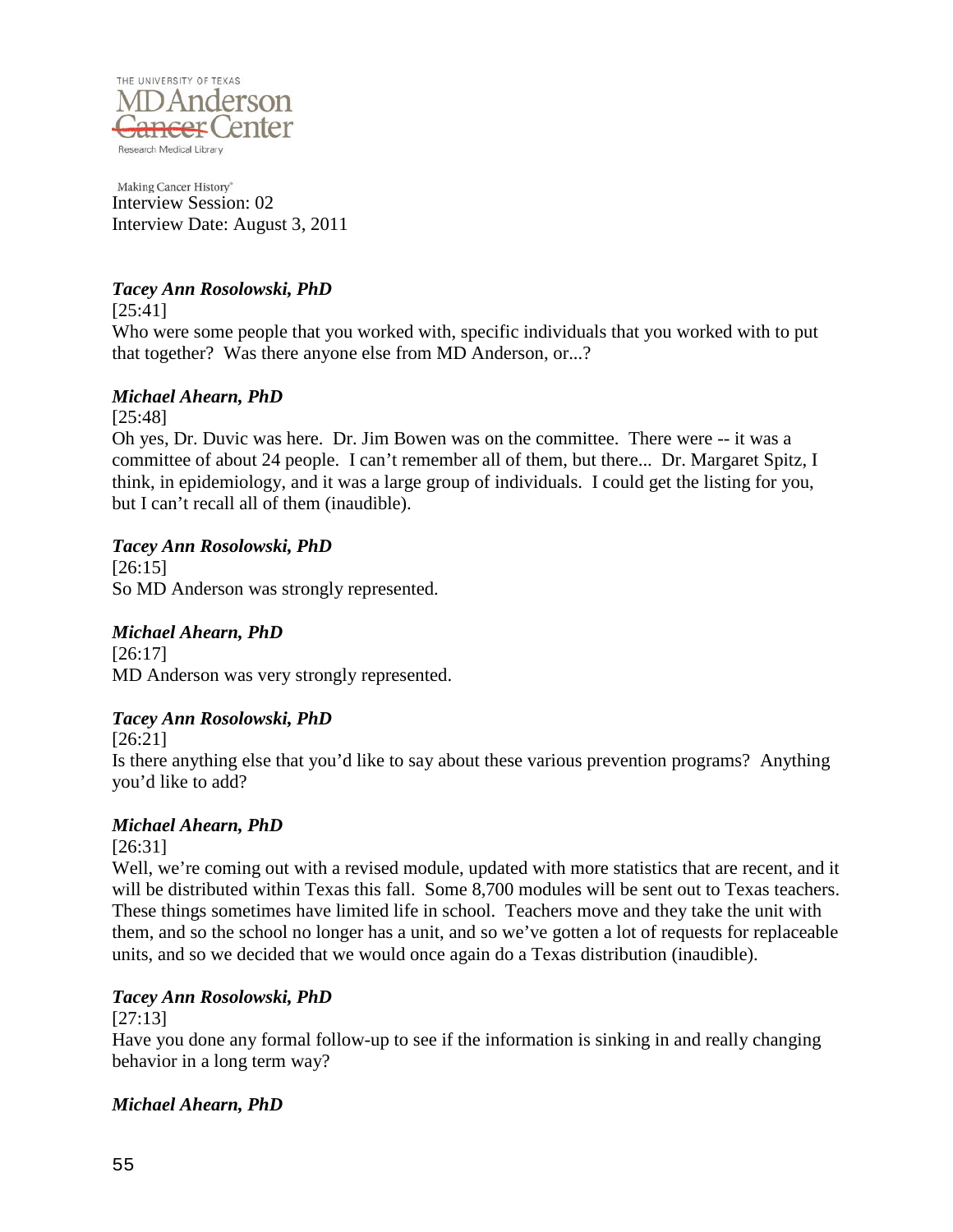

### [27:22]

For utilization of the module -- of course, it's very different, though, because students are in a classroom only one year, and it's usually taught in the spring right before spring break. The educators tell us that that's the most effective time to do it, because students are going to be out, and that's the time that they head to the beach or other places that they're outside the classroom. And so the students are not in the same classroom the next year, so it's hard to do a follow up. What we have done is utilization of the module, and teachers reply back that they are using the module, and it's 100%. I mean, the teachers -- everyone that gets one uses it. Sometimes because of curricular demands, things that they have to teach -- it's designed to be presented in three one-hour lectures, but many of the teachers tell us that they have to compress that because they really only have one day where they can present it and not three class period days. Others do it in three class period days, but everybody is using it.

### *Tacey Ann Rosolowski, PhD*

[28:29]

Well, it sounds like it's a well designed program and that it has that flexibility to fit into different kind of curricular settings, which is great.

## *Michael Ahearn, PhD*

#### [28:38]

And we have a map of the United States showing the number of modules that are distributed. As I say, we purposefully distributed it in the 16 states, but it's amazing to see how many of the eastern states are using the module, too, and several hundred in New Jersey, New York, you know, all of the eastern states, the number of modules. These are modules that they paid for (inaudible).

#### *Tacey Ann Rosolowski, PhD*

[29:11] So you are recovering some of the investment.

#### *Michael Ahearn, PhD*

[29:13]

We are. For out of state sales, particularly when it was funded by the State of Texas, it was for Texans, and so therefore if someone outside the state -- we just did cost recovery; we're not making a profit on it, but we did cost recovery on it.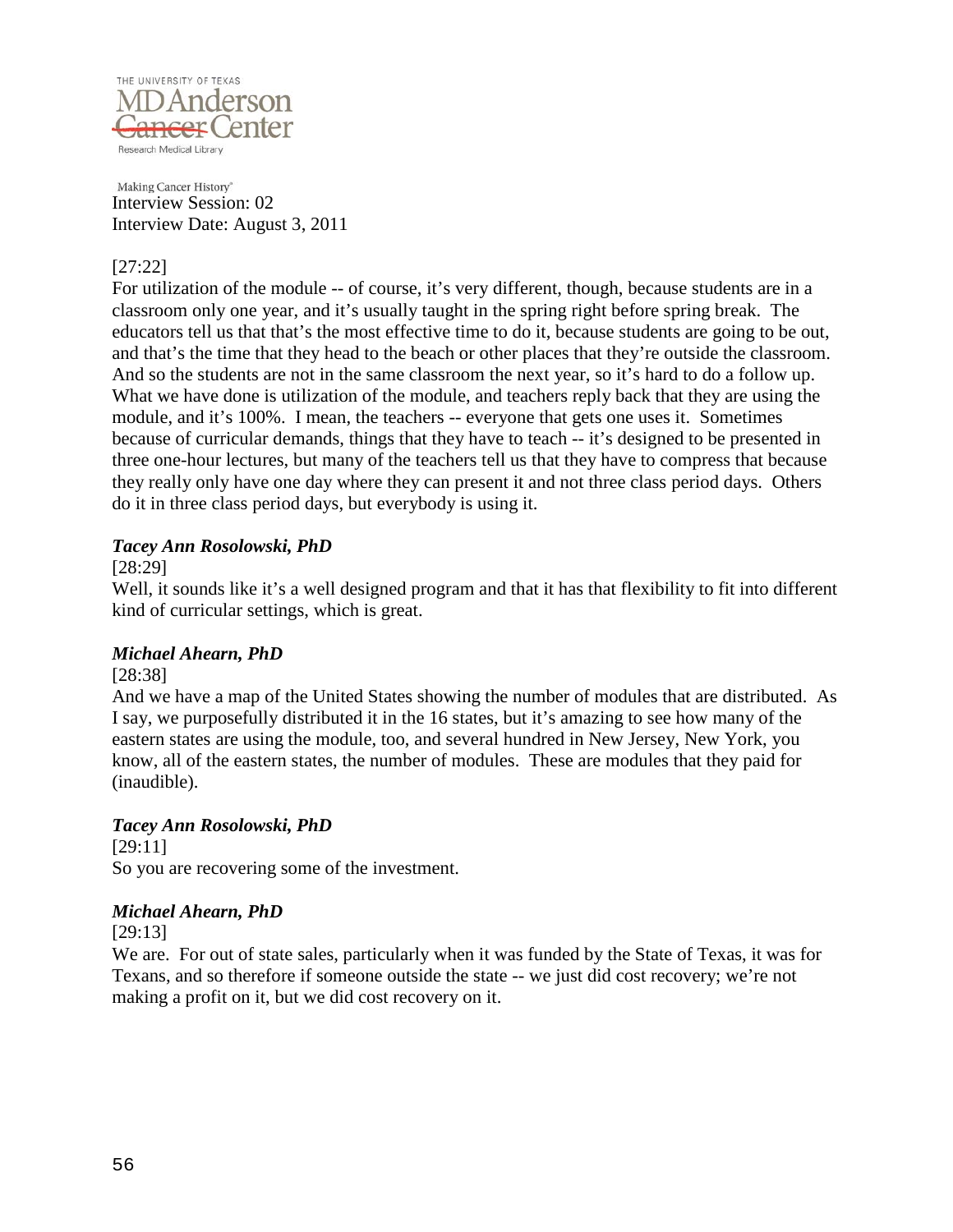

#### **Chapter 10 B: Key MD Anderson Figures Charles LeMaistre, John Mendelsohn, and Other Leaders**

Story Codes C: Portraits B: Institutional Mission and Values B: MD Anderson Culture C: This is MD Anderson

## *Tacey Ann Rosolowski, PhD*

[29:28]

Mm-hmm. I wanted to shift gears just a little bit, because it struck me yesterday when you were first speaking, when we first started the interview, you said that you had the privilege of serving under all three MD Anderson [presidents]

, which is very -- so that's Dr. Lee Clark, Charles LeMaistre, and the most recent and now outgoing President, John Mendelsohn, and that's just a very unique situation among the people that I will be interviewing, and so I wanted to ask you a bit to reflect on similarities and differences in their vision, their styles as leaders, what you believe they accomplished. You talked a little bit about Dr. Clark yesterday, but I'm wondering if you could think about these three leaders or what they've offered.

## *Michael Ahearn, PhD*

## [30:22]

Well, the three people that have led MD Anderson, it's been a different institution each time. It's like parents that have three different children. They're different in their lifestyle. At the time, Anderson was different. When Dr. Clark was here, he was starting from nothing and building MD Anderson with a great vision of what it would become. When Dr. LeMaistre came along MD Anderson was different but he still picked up and supplied what MD Anderson needed at that time, which was --

## *Tacey Ann Rosolowski, PhD*

[31:00] And what was that, under his leadership?

## *Michael Ahearn, PhD*

#### [31:01]

Well, it was, it was a growth in a different way. We had been concentrating earlier on just the basic necessities, and Dr. LeMaistre, having come from the chancellorship of the UT system, was more education oriented, and many programs came in, as you mentioned, prevention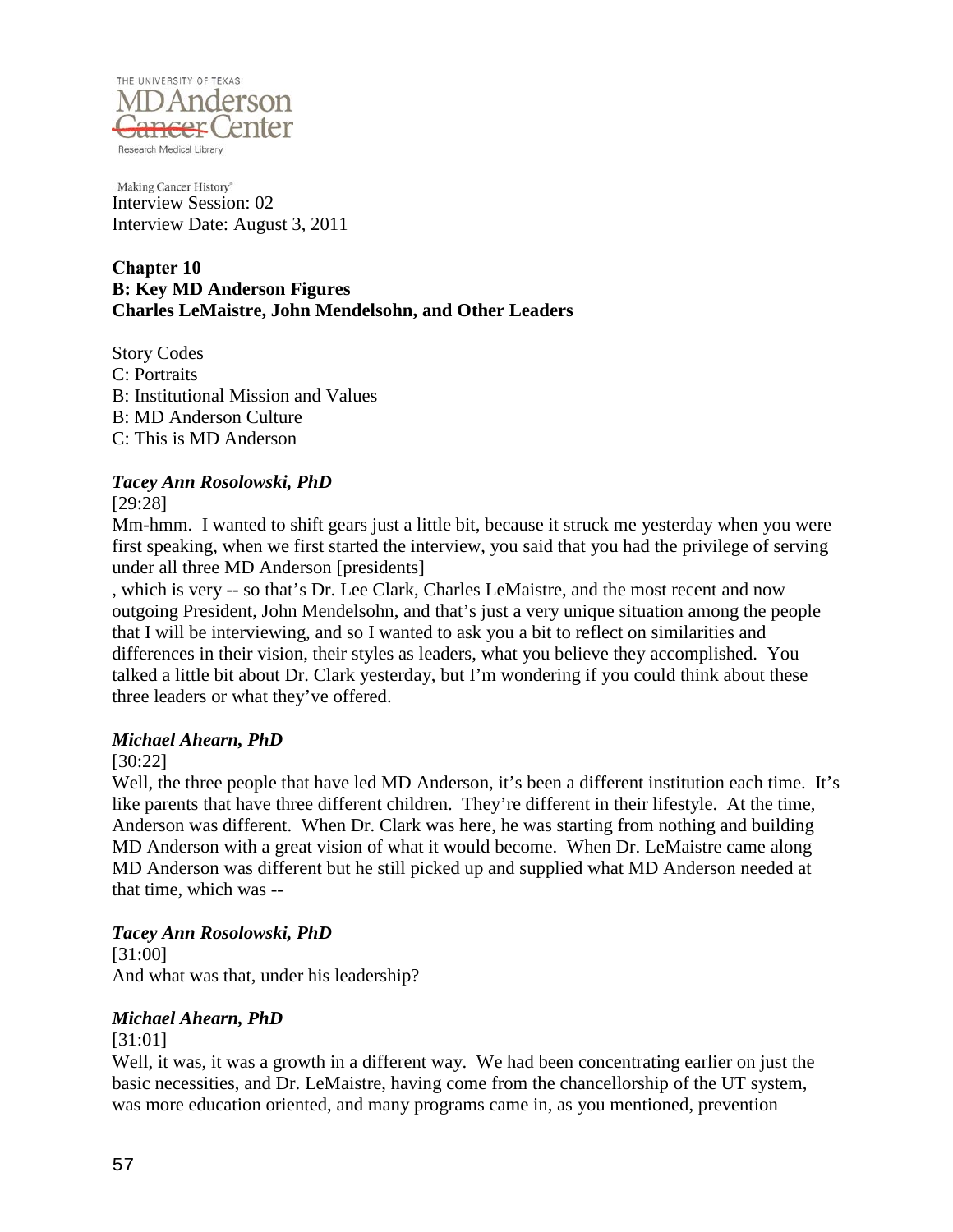

programs, because the knowledge base in cancer was changing with each of these three presidents. And Dr. LeMaistre had a great interest in education and prevention, and prevention, and that joined in with patient care, which had been a primary concern when Dr. Clark was there was patient care. We added to the mission, you know, education and prevention to the mission, so -- and, of course, research and patient care had always been there, but that --

*Tacey Ann Rosolowski, PhD* [31:56] Did you know Dr. LeMaistre pretty well?

## *Michael Ahearn, PhD*

[31:59]

Yes, yes. (inaudible) Dr. LeMaistre had the same charisma that doctor... I guess all three of our leaders had a great deal of charisma and believed in getting to know the faculty and the staff in the Institution, so...

## *Tacey Ann Rosolowski, PhD*

[32:15] What kind of man was he?

## *Michael Ahearn, PhD*

[32:17] Doctor...?

*Tacey Ann Rosolowski, PhD* [32:17]

Dr. LeMaistre. How would you describe him as an individual and his gifts?

## *Michael Ahearn, PhD*

[32:23]

I think that his primary strength was from organization, and having worked with the UT system, knowing the ins and outs at the state level for education, and I think -- as I said, he was visionary in bringing in prevention, I think, for the first time, really, and strengthening all the education programs across the institution. I think he was very aware of that. And then, of course, in '96 --

*Tacey Ann Rosolowski, PhD* '96.

*Michael Ahearn, PhD*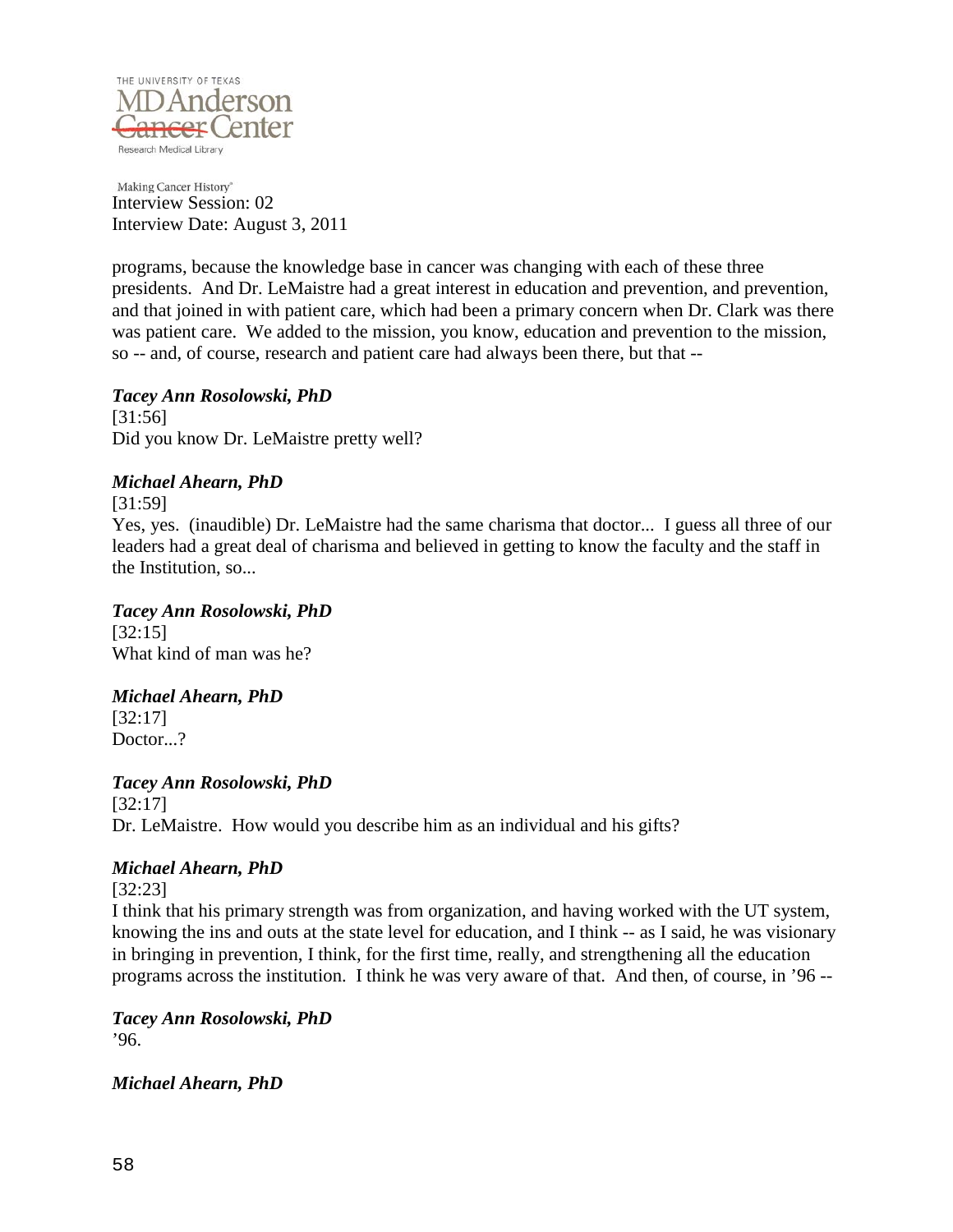

-- Dr. Mendelsohn came on board, and once again, a leader for the time. I think that Anderson has been blessed with three leaders that met the needs for the institution at that particular time.

## *Tacey Ann Rosolowski, PhD*

[33:08] And what was the need when John Mendelsohn took over the leadership?

### *Michael Ahearn, PhD*

[33:13]

Well, I think continued growth, because the need for Anderson to expand their patient care services -- because we never have been able to keep up with the demand for the services here, and I think that we have had spectacular growth under John Mendelsohn's tutorage within the Institution and the kind of care that we can deliver, and of course his interest always has been individualized, personalized cancer care, and, of course, that's what he's going back to now as he steps down from the Presidency is personalized medicine. But I think the scope of the Institution has changed, and, of course, if you were asking a clinician this question they would probably be able to elaborate more. I have, my remarks have been primarily what I have seen from the educational side of the Institution.

## *Tacey Ann Rosolowski, PhD*

[34:09]

Another name that comes up during the time when you first joined was Gilbert Fletcher, and I'm wondering about -- did you have -- what was your relationship with him?

## *Michael Ahearn, PhD*

[34:23]

I did not know Dr. Fletcher directly. We were here at the same time, but he was revolutionizing radiation therapy, as a new tool to treat cancer, and was a very brilliant man. Certainly I've, you know... He had clinics in which he presided over the clinic in radiation therapy. I've attended some of those, but never actually worked with Dr. Fletcher.

## *Tacey Ann Rosolowski, PhD*

[34:55]

Who am I missing from that period when you came to MD Anderson in the '60s? People that you worked really closely with and really respected but I don't know about, so I'm relying on you to tell me who were the big figures there.

## *Michael Ahearn, PhD*

[35:09]

Well, initially with Dr. Clark I think that Murray Copeland was an individual that... They used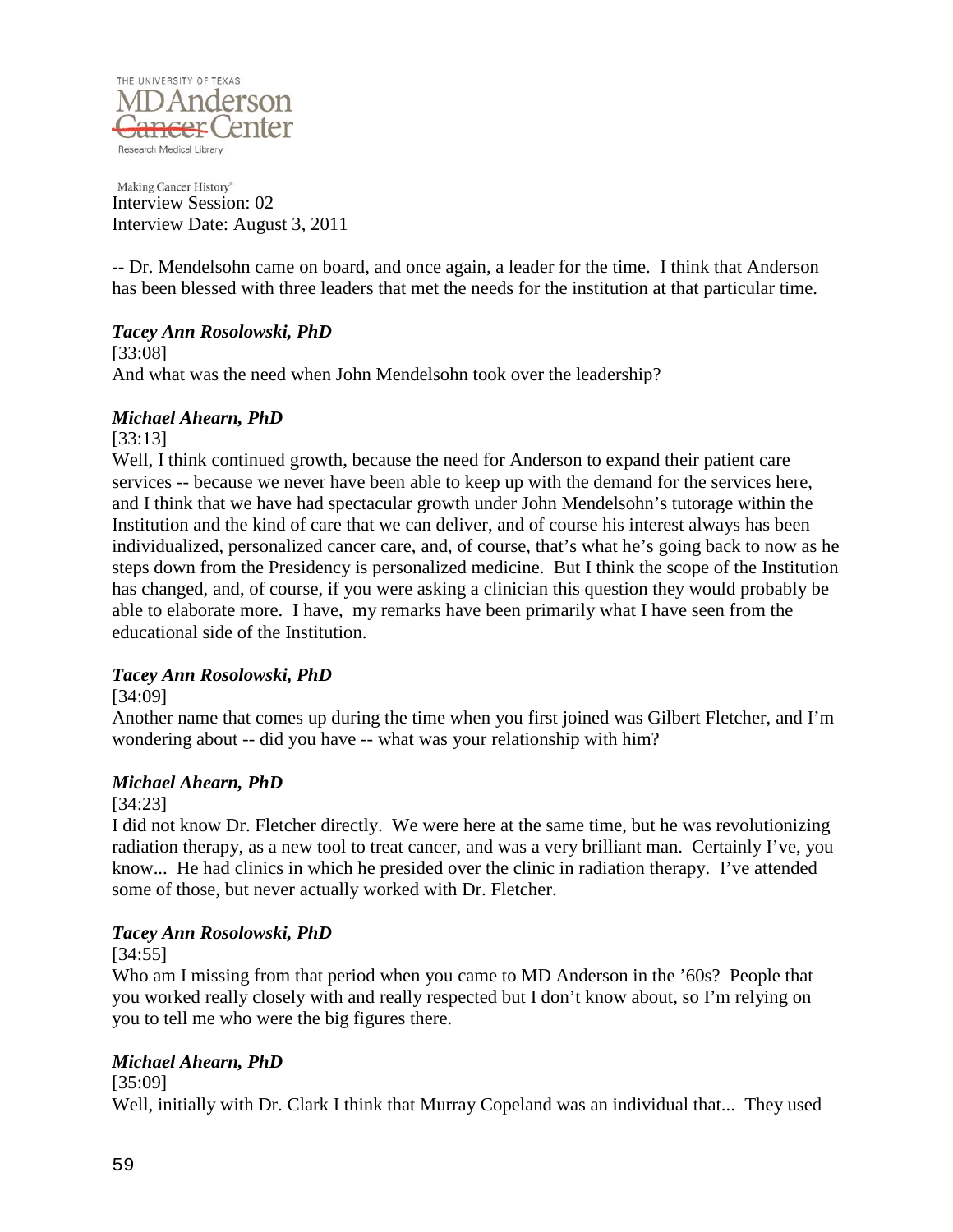

to say that Murray Copeland and Dr. Clark, either one of them could write the letter and it would be absolutely identical. They worked very much in concert together. Dr. Copeland was a very colorful figure, but very instrumental in those early years at MD Anderson.

## *Tacey Ann Rosolowski, PhD*

[35:40] What were his primary areas of activity? What was he really interested in?

### *Michael Ahearn, PhD*

[35:45]

Dr. Copeland, I think, was an orthopedic surgeon, but I think that his interest here and his contribution was all over the Institution. He was like a second hand to Dr. Clark, and really in getting federal funds Dr. Copeland could go to Washington and come back with the money in his pocket, so to speak, and there were always very interesting tales. Dr. Copeland was very much the Southern gentleman and very robust and rotund, a little bit, and they used to say that he could drink anyone under the table because of his (inaudible), that everybody else could get tipsy and Dr. Copeland could be conducting the meeting. (laughter)

## *Tacey Ann Rosolowski, PhD*

[36:33] Probably why he could come home with money in his pocket!

## *Michael Ahearn, PhD*

[36:35] Come home with money in his pocket.

## *Tacey Ann Rosolowski, PhD*

[36:39] Is there anyone else that I should be aware of from that time who was important in your mind?

## *Michael Ahearn, PhD*

[36:43]

Oh, Grant Taylor was a pediatrician here, and really, I think, developed the Pediatric Department. There's so many others. I mean, I don't want to leave anyone out but, I mean, there was a wealth.

CLIP<sub></sub>

C: This is MD Anderson C: Personal Reflections, Memories of MD Anderson C: MD Anderson Past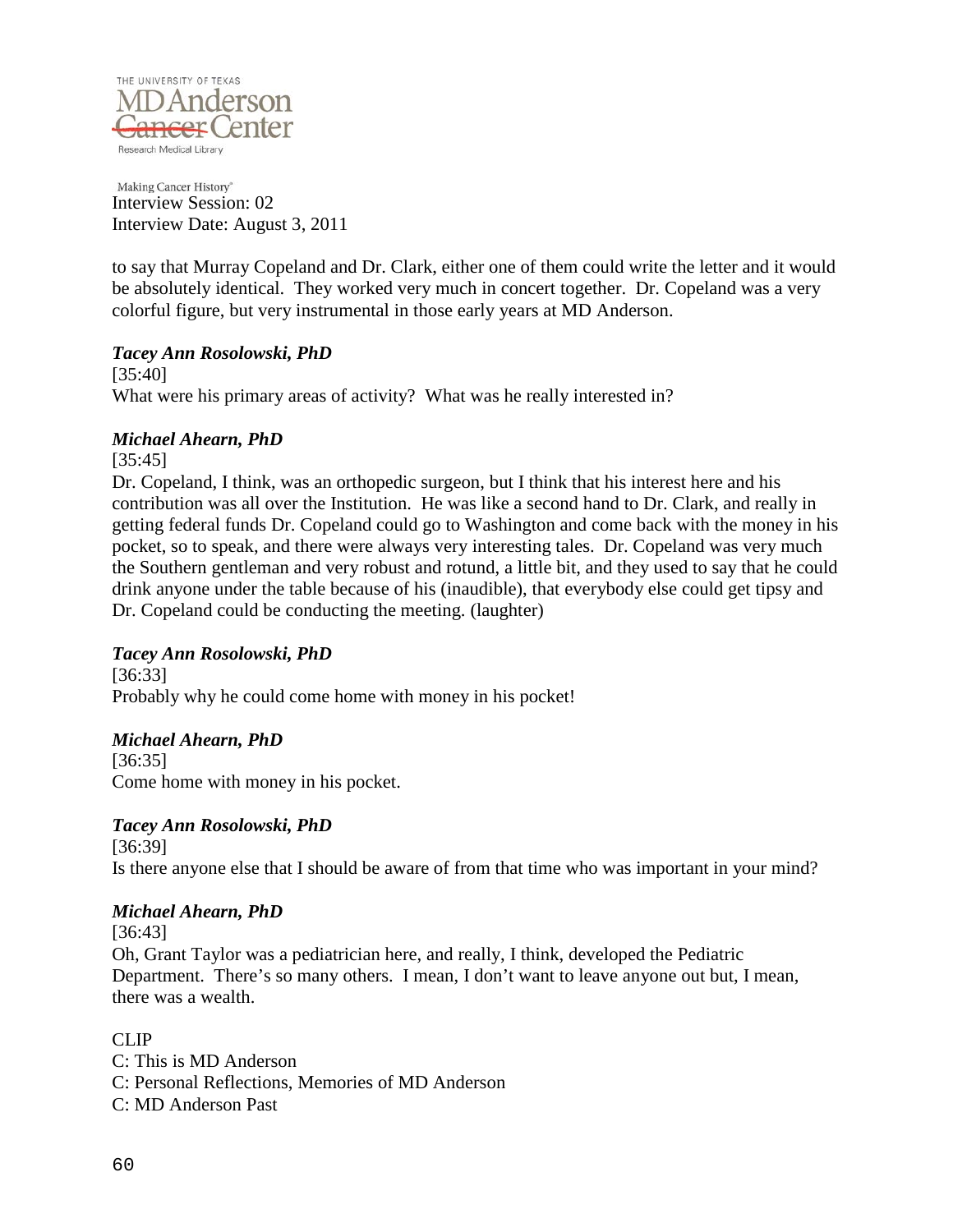

B: Institutional Mission and Values C: The MD Anderson Ethos "A Place of Love and Care"

#### *Michael Ahearn, PhD* [36:43]

 $+$ 

Anderson has had some fantastic people on their faculty and administration through the years. We've been blessed. And they've all shared the vision. You know, I remember when I first came, you know, when you're establishing something, and I was trying to get the ultrastructure laboratory underway, I was here really late sometimes, 9:30 or 10:00 at night, and when I would leave sometime in the front -- the drive in the front on Bertner was a circular drive in the front, and that was the primary entrance to the Institution, and everybody went through the lobby to get into the Institution, and it was not a large lobby, not any larger than this office area complex down here, and that was the lobby for the hospital. And Dr. Clark would be down there, because they had benches built in around the wall that were seating area, and people that had family members in the hospital would many times be asleep down there on those benches at night, and he would be distributing blankets and pillows, and if there was an empty bed somewhere in the hospital that he could take them, he would carry them upstairs and put them to bed upstairs in the patient rooms that weren't being used. A very dedicated person and concern, and that kind of concern has never left the Institution, even though we have increased in size. The care and the love of people, the Anderson spirit has been there, and I think it's very unusual for an Institution to move from a small place like that with that kind of feeling and caring from the leadership all the way down to the present time, and I think you still see that, people that are trying and concerned and helping other people. And I hear that a lot from friends that come here. They said, "I was so surprised of the caring relationship that your staff and faculty have with the patients." It's... I think that's been something that we've been blessed with, and certainly has been nurtured by the administration of this institution.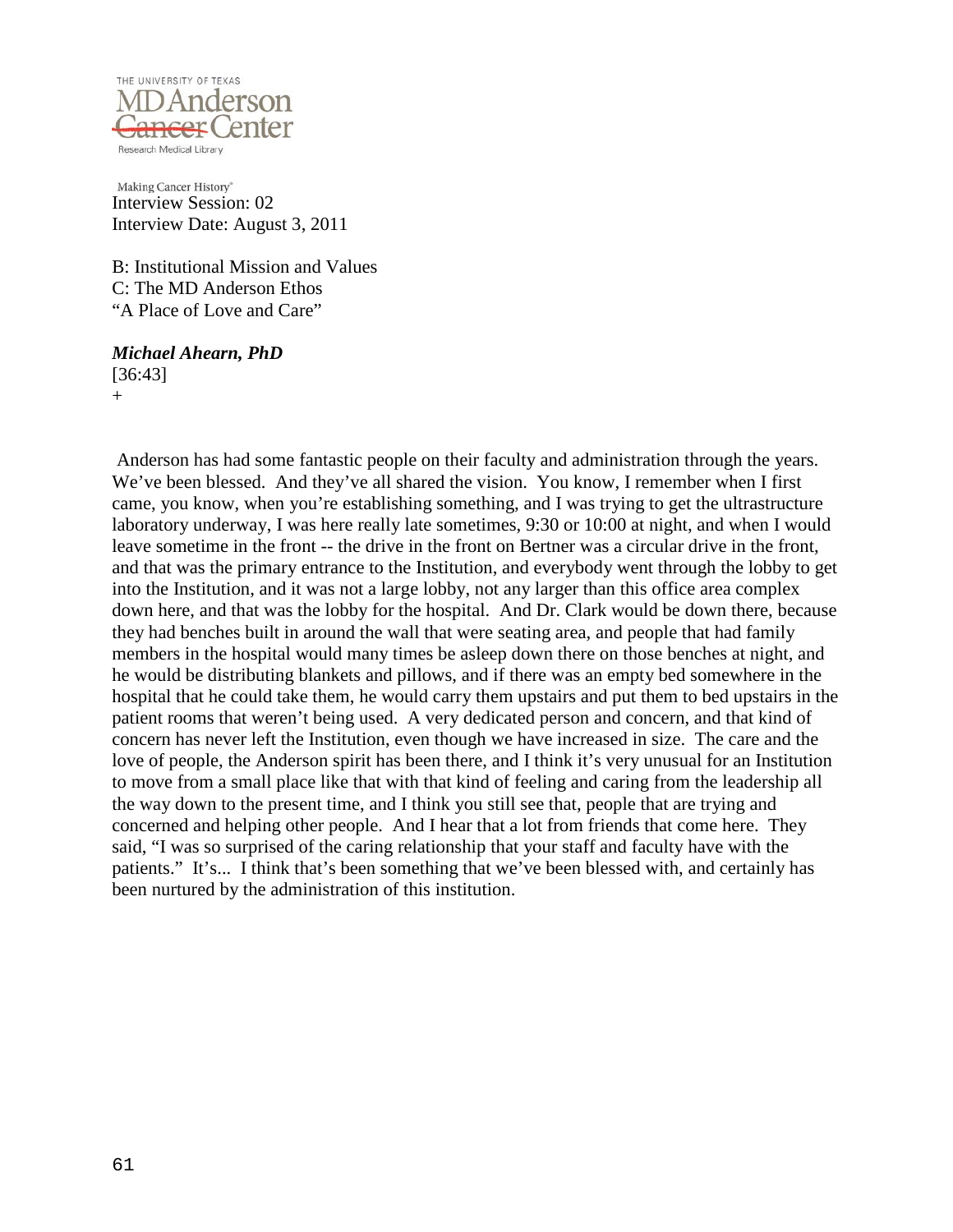

### **Chapter 11 A: Career and Accomplishments Awards and Pride in the School of Health Professions and MD Anderson's "Pipeline of** Caring"

Story Codes C: Portraits C: Human Stories C: Offering Care, Compassion, Help A: Career and Accomplishments

### *Tacey Ann Rosolowski, PhD*

[39:27]

One of the questions I had thought of asking was if there was ever a danger of MD Anderson becoming too large. What do you think about that?

## *Michael Ahearn, PhD*

[39:36]

I don't think so, because it has become very large from the couple of hundred that were here when I first came in '65 to over 18,000 now, and we've never lost it, and I think as long as that spirit is transmitted down to each generation that follows, Anderson will never become too large. Because as it grows, so does its heart.

## *Tacey Ann Rosolowski, PhD*

[40:00]

That's a -- yeah, that's a lovely way of putting it. I had an interesting experience yesterday: I went to get a post office box, and I showed my MD Anderson ID, and one of the women at the post office told me a story about her aunt who came here and had her life extended by two years, and they had just recently buried her, but she was very positive, you know, that that extra two years was a beautiful two years for her, and she credited MD Anderson. So it's just neat, you know, all over the city and probably all over the state and the world.

## *Michael Ahearn, PhD*

#### [40:30]

And I think there's a great deal of pride in the faculty and the staff in maintaining that. I know in the summer, bringing in just the summer program students, we always tell them because of the fact that they have a coat, that they're getting a lab coat, and they wear an MD Anderson badge, that when patients encounter them in the hallway they think that they're an MD Anderson staff person. And I said, "You know, they'll probably ask you 'Do you know how...?'" Because that's one of the things -- as we've grown, it's very difficult to navigate this institution because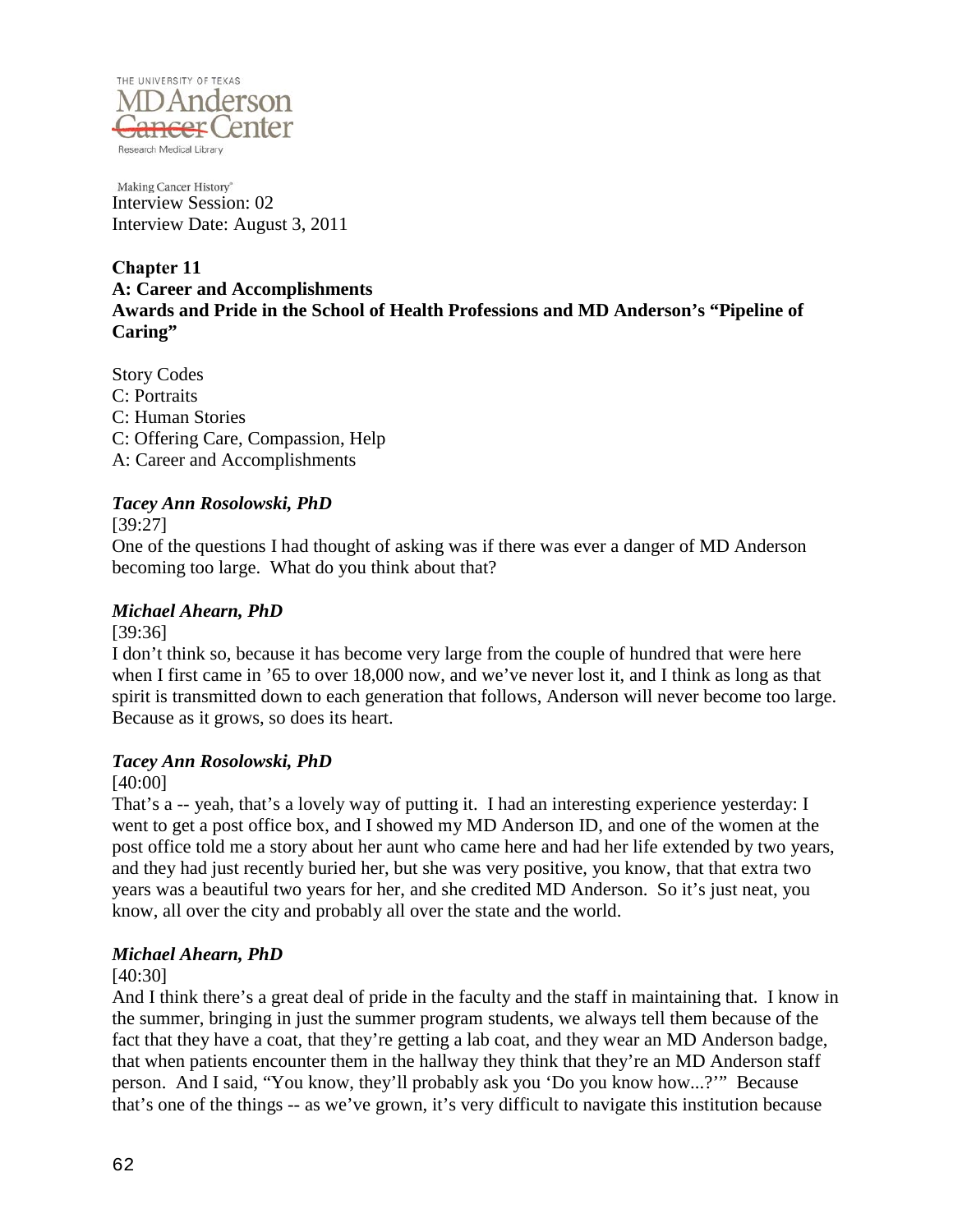

of the size, and so a lot of the patients are having difficulty, and they always ask, "How do I get to this elevator bank?" or "How do I get to this clinic?", and I said, "You're probably not going to know, but you can take them to someone that does, one of the nursing stations through the clinic area, and those people will be able to direct them." But I think that's the way we do with all new employees or anyone that comes into the Institution. Somebody takes responsibility for orienting them in the way of helping patients, and it's just passed down through the years, you know, that hopefully we won't ever get egg on our face by not responding in the way we should, and...

## *Tacey Ann Rosolowski, PhD*

[41:55]

It seems like MD -- you were talking about the pipeline of education yesterday. It sounds like MD Anderson has a pipeline, as well.

### *Michael Ahearn, PhD*

[42:01] MD Anderson has very much a pipeline for the MD Anderson spirit (inaudible).

## *Tacey Ann Rosolowski, PhD*

[42:05]

It's interesting. I didn't want to neglect talking about the variety of honors that you have received over the course of your career, and mentioned yesterday that on June 30th you were awarded the Presidents Award for Excellence, which, as I understand, is signed by all three of the MD Anderson Presidents, and then in addition, in 2007 you were named University of Texas System Distinguished Teaching Professor. In 2006 you were inducted into the University of Texas Academy of Health Sciences, and in 2002 you were inducted into the Texas Science Hall of Fame, and I'm wondering as you look back over these awards -- and there are others, too - which one of those means the most to you, and why?

## *Michael Ahearn, PhD*

[43:00]

Well, they were all -- I'm very grateful to receive all of those honors, and whether they were deserved or not is someone else's judgment, not mine, but I think perhaps the President's award was one that I was extremely pleased to receive. It was very gracious of Dr. Mendelsohn, because of the small number of individuals that have received that particular award, and it was a culmination of a career here at the Institution of trying to contribute in a number of different areas. And to be recognized for that, I think, was... The other, perhaps, that you didn't mention was the [Regina]

Rogers Award that I received for Excellence in Education, and that is a peer selected group of individuals, and they're always outstanding people in each of the areas. And I received that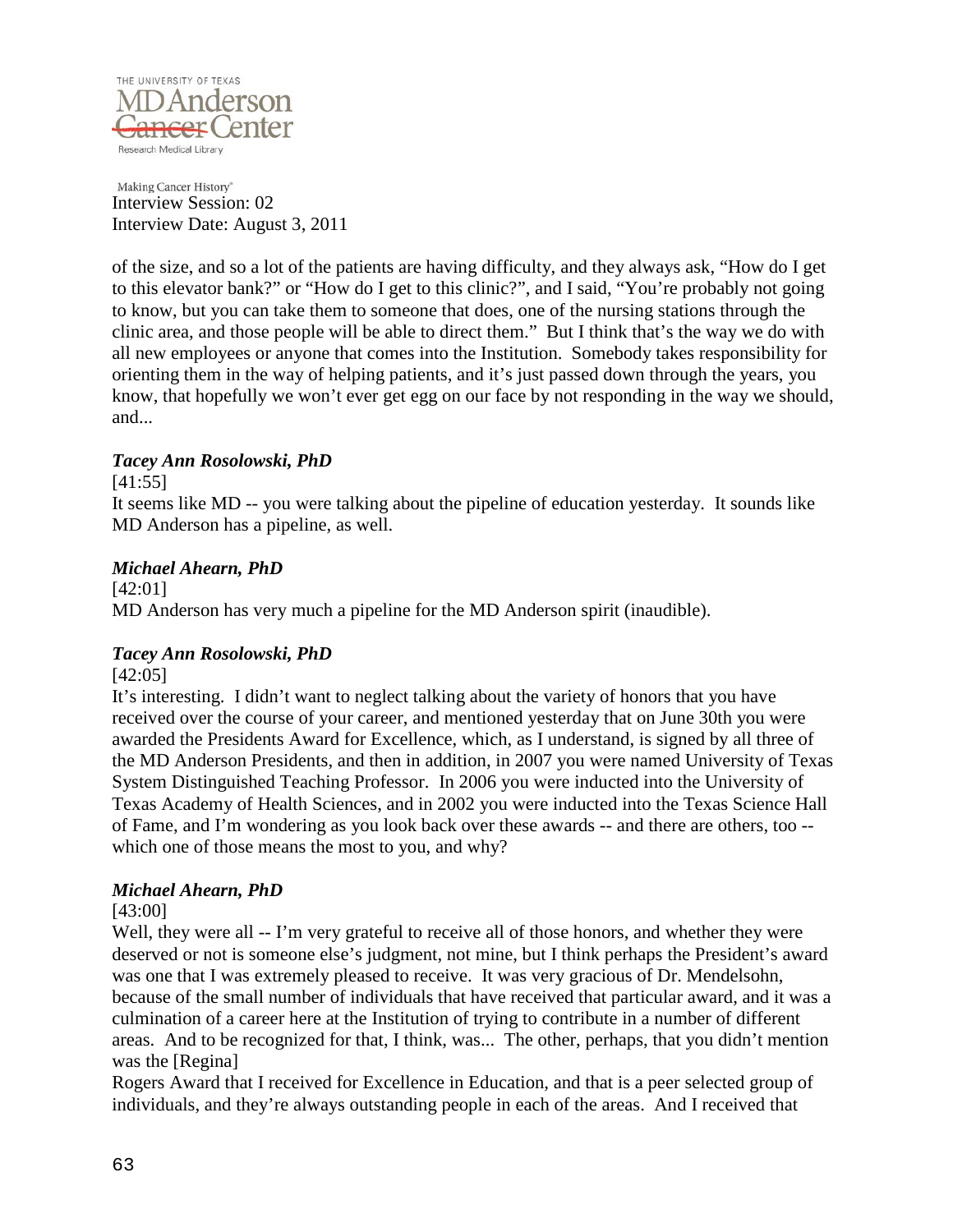

award in education, and I was -- that was (inaudible), because I knew Ben and Julie Rogers, and the Award had been established in honor of Ben and Julie Rogers, so I was pleased to receive that award.

*Tacey Ann Rosolowski, PhD* [44:26] And that was in 2002.

*Michael Ahearn, PhD*

[44:28] Yes.

## *Tacey Ann Rosolowski, PhD*

[44:29]

Mm-hmm. As you look back over your career, what are the things that you've participated in, accomplished that you hope will continue?

## *Michael Ahearn, PhD*

#### [44:42]

That's a difficult question. The areas that I contributed in at each time I felt were important because I devoted a great deal of myself to them. I think perhaps the school now would be the one that I would hope to see continue to grow. We started and laid a foundation that I think we can build upon to form a very fine health professional school here at the Institution, and I think that the nucleus with the eight programs that exist now are the way we need to go, but there are going to have to be programs that are going to be added to that. We already have needs within the Institution that have been presented to us, that we need technologists in different areas that did not exist at the present time here, and I think that the basis -- the faculty has grown. We started out very small, but we're at a level now that I think we can offer [initial?] programs. So I think perhaps the school and the growth that that will take over the next five, ten, fifteen years will be very important. And as I told you earlier, because of the fact that we are not nearly meeting the workforce needs, I think it's going to serve this Institution very well, because we see people that are coming in with training elsewhere in certain areas where are not currently offering training that do not meet the workforce needs of this Institution as far as quality is concerned, and so I think that the graduates that we produce, they are trained the Anderson way is the way I always put it. They graduate on Friday and they start to work on Monday, but they're just moving around from one side of the bench to the other. They know every drawer, what size pipettes are in every drawer, and they know the standards that Anderson has, which are very high. And sometimes we can't from the general workforce market find individuals that have that same quality of training, because they were trained at Anderson, by Anderson faculty.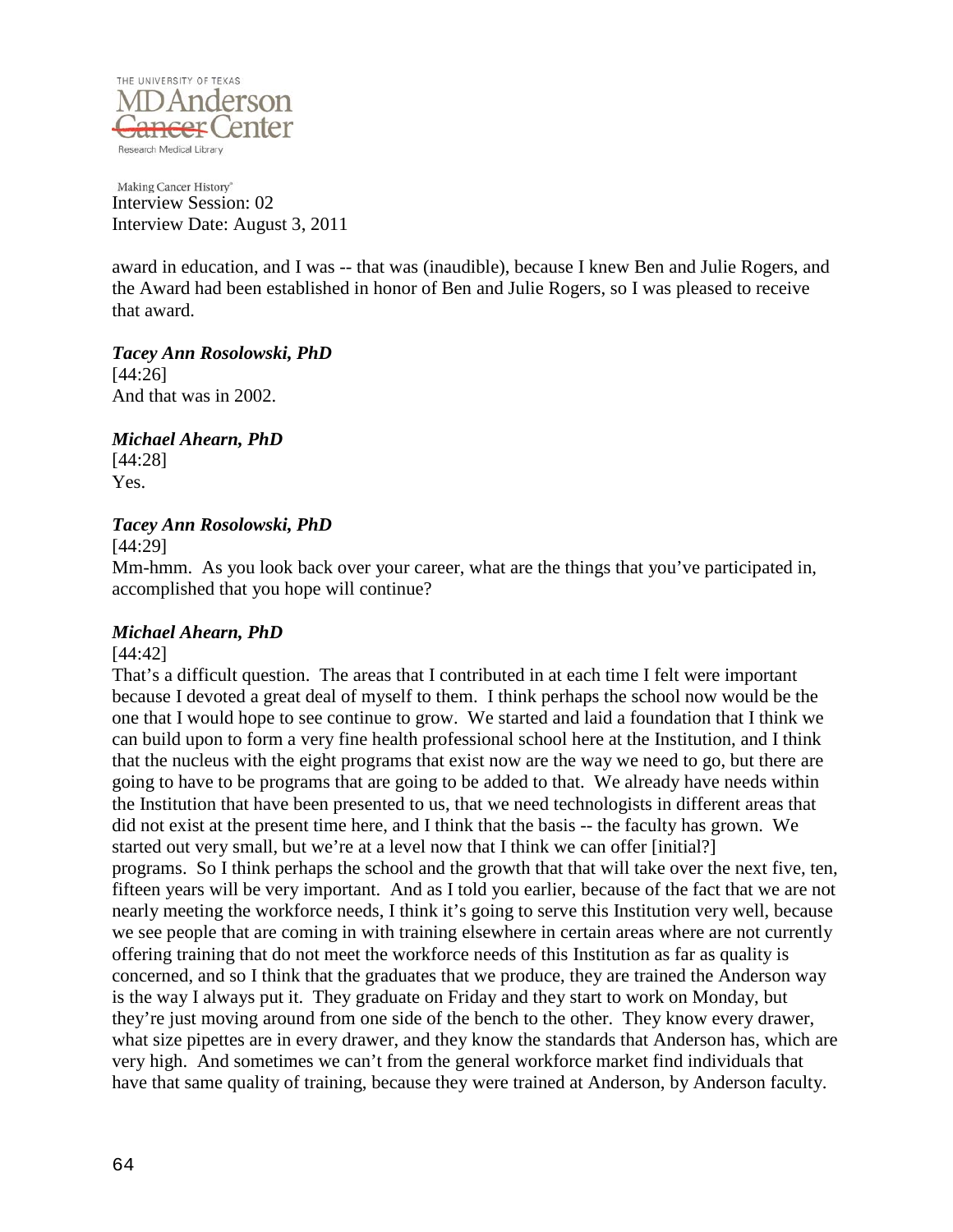

CLIP C: Portraits C: Human Stories C: Offering Care, Compassion, Help "Caring for Tobias"

#### *Tacey Ann Rosolowski, PhD*

#### [47:13]

I had just a few final questions I wanted to ask you, which are really a little bit more about the person behind the Institution, because we've talked about all your institutional roles, but so I wanted to just get a little bit more of a sense of maybe what you do when you're not here, and I wanted to ask you about how you relax when you take time away from this very, very demanding job.

## *Michael Ahearn, PhD*

### [47:43]

Well, currently we have a miniature horse, Tobias, and his name comes from Tobia, which is Hebrew for "God is my good," (laughter) and God really saved him. The school that is associated with a church that I belong to was going to build a library, and they worked on this for a number of years, and they always had an auction to raise money for the library, and they always had a parent that served at the auctioneer, and well meaning but not a professional auctioneer, and if something had been donated at \$350 they might sell it for \$100 because they just didn't know how to work the room, so to speak. And finally it came down to the point that they said, "If we don't raise the money this year we're not going to ever have the library for the school." So they decided rather than having a parent serve as auctioneer -- it was during the time of the Houston Livestock Show and Rodeo, so they said, "We're going to get some professional auctioneers from the liveston show, so they'll come in here and know how to do it." And then they decided that the smart way to do it was to have shills. If something was worth \$1,000, the shill would bid it up to \$1,000 to ensure that we didn't sell a \$1,000 for \$250. So on the night of the event -- it was in one of the hotel ballrooms here in Houston, and the first item on the auction list was a miniature horse, and they had the actual horse there in the ballroom, and we had finished dinner, and they paraded the horse around the dance floor of the ballroom, and the bidding started with the professional auctioneers. And I did not realize this, but they had been bringing that horse to the school every morning for a week, and as the parents brought the children to school they saw the horse there, and every kid wanted the horse, so when the bidding started it was -- everybody in the ballroom was bidding on the horse, and it was easy to just keep pushing the level up. Well, finally it got to a point where there were just two people bidding, myself and a gentleman that was all the way across the ballroom at a table that I couldn't see, but every time I would raise the bid he would raise it again. And someone came up and whispered in my ear and said, "That's Charlie Thomas that owns all the automobile dealerships in Houston,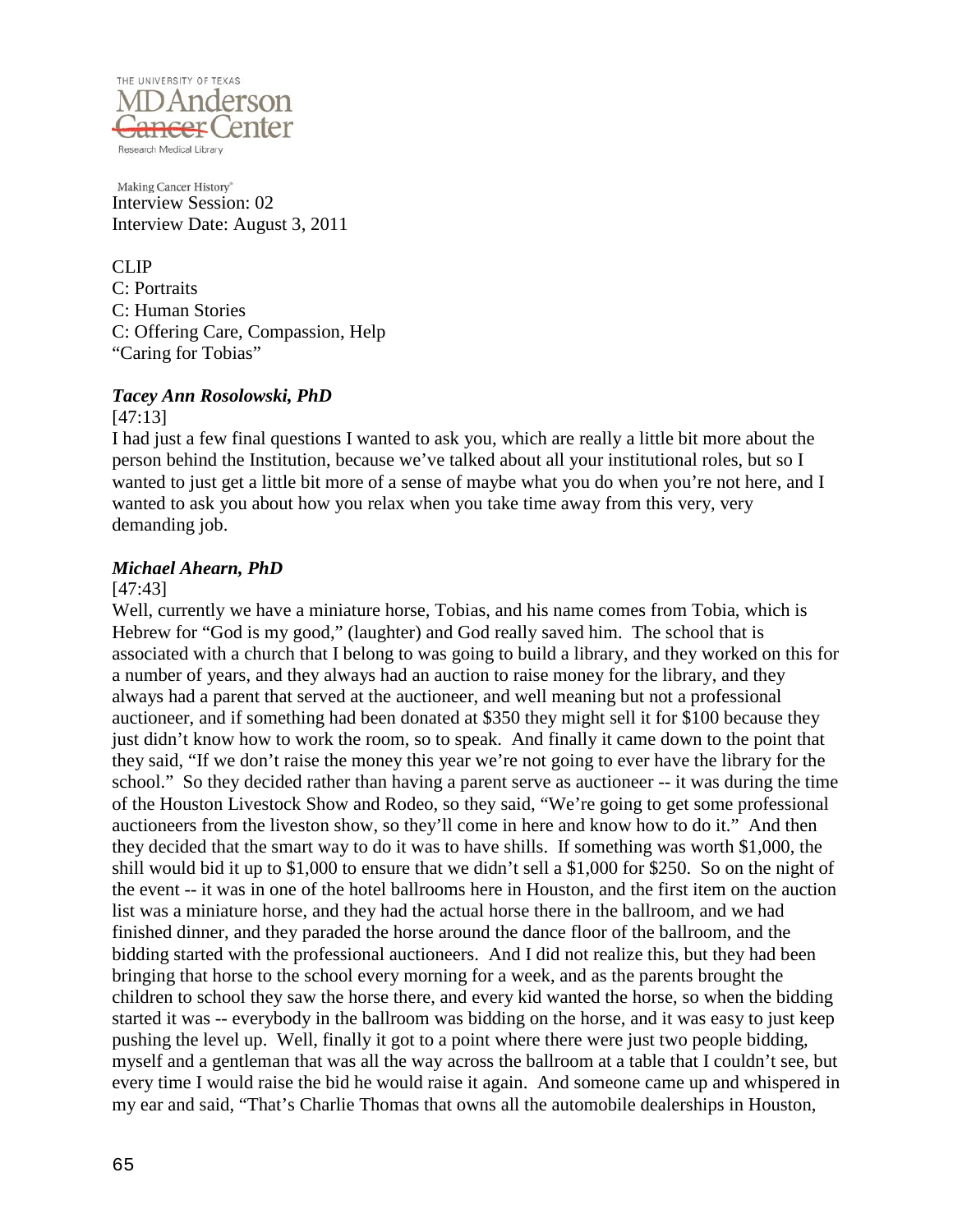

and he wants that horse for his grandchild." So he says, "Just stick it up there really high." So I did in the next bid, and there was absolutely dead silence from the other side of the ballroom, and the auctioneer had a great, big, long stick, and he pointed at me and said, "Sold!" Well, by that time my wife had her fingers in my ribs, (laughter) and saying, "What have you done?" Because I live in a high rise, and I didn't have a place for a horse. But I told her not to worry, that I would donate the horse to another charity and we could take it as a tax write-off. But during the week, the place that they had carried the horse was a local stable, Blue Fox Farm here, and they only had big horses, and they had what they called two-board fences, and the horse, if they had put it out in the pastures there, could have walked under the bottom fence rail, so they couldn't let the horse out. They had to keep it in the trailer. So she had to go out every day and feed the horse and take it out of the trailer and let it exercise around, and then at night put it back in the trailer. So at the end of a week she said to me, "Forget it, because I have bonded with that horse," so we inherited the horse. Now we've had him ever since, but his care now has fallen on me, and so she picks me up in the afternoon, and it's 14 miles out, and we drive out, and I take care of the horse. And so that has been my relaxation.

#### *Tacey Ann Rosolowski, PhD* [52:29] That's a great story.

## *Michael Ahearn, PhD*

#### [52:30]

Sometimes, you know... I feel like sometimes with the problems we have during the daytime that I shovel a lot of manure, and then (laughter) I can leave here and go out, but I said, you know, "That doesn't talk back to me." (laughter) But it is a relaxation, and just getting to be -- I'd been around animals all my life. We had dogs when I was a child, and my wife and I had had two little Dachshunds, but I'd never been around horses before. But it was a new thing, and when we first went out people said, "A horse is not like a dog. They don't have the same affection for you. They're traded back and forth and they have allegiance for whoever owns them at that point in time, and they'll perform the task but they don't have the same problems, I mean the same abilities that a dog does or a cat to have some affection for you." But that's wrong, and I saw that very quickly. It's because those people rode their horses, and then they turned them over to a groom to wash them and put them back in the stall, but we've not had that same feeling with Tobias because we have to do it all, but he is just like a pet to us. And in fact, they had to put, develop a pasture for him with three board fences, which he can't walk under, but they also had to build a special stall for him because he could, the big stalls he could walk out of. So he has his own little area, and it has a Dutch door on his paddock area, and at night when we are cleaning up to leave we shut the bottom door and leave the top one open, and he's in the inner stall area, and he will not let us shut the top door to that Dutch door until we reach over the edge and hug him around his neck, and then he's perfectly free to let us go. But he will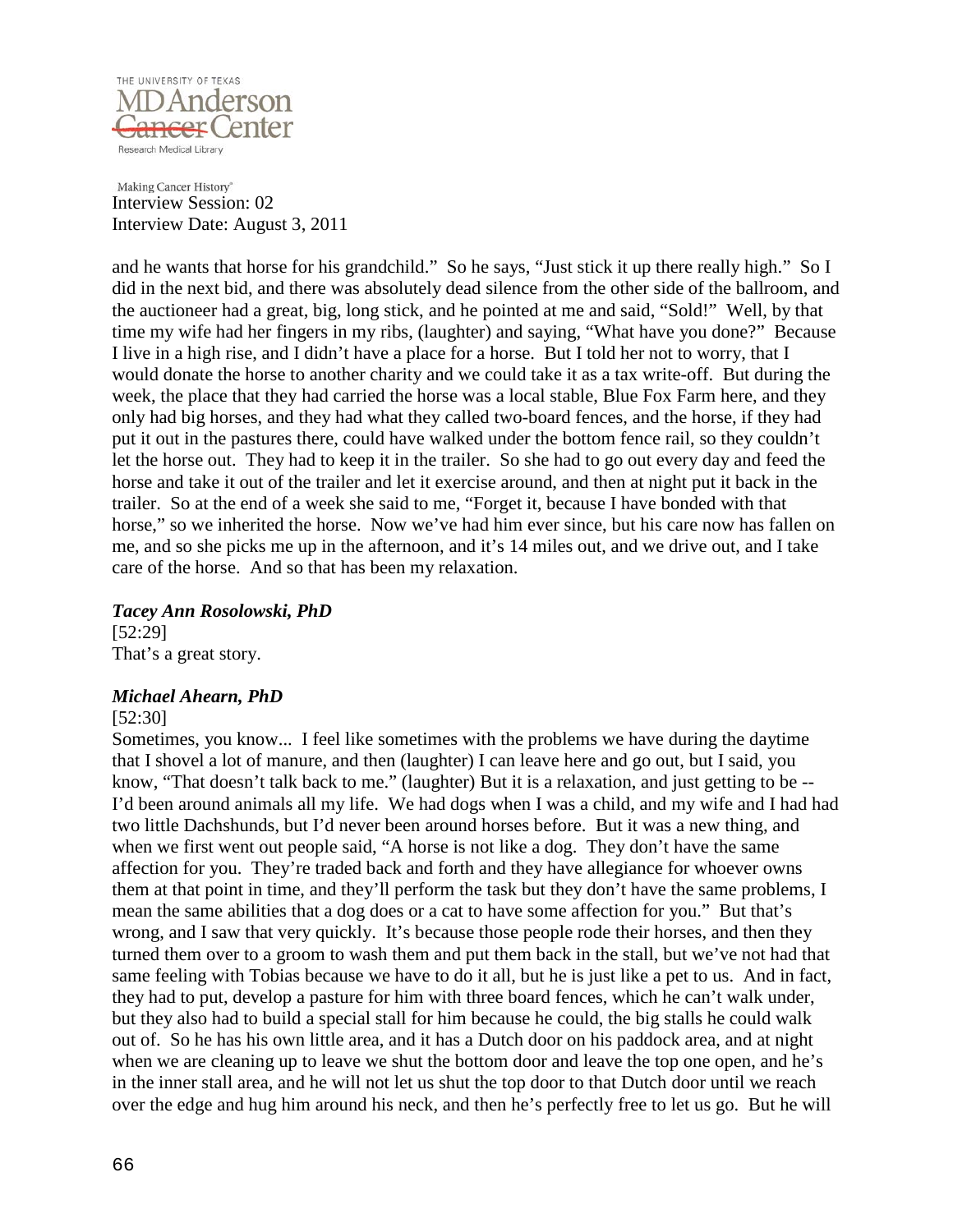

stick his head in the door where it can't close until we have shown that little bit of affection before we leave. So horses are the same as any one of other God's creation. They have the ability to love and care for you, too. So it's been very rewarding, and it is a relaxing thing.

## *Tacey Ann Rosolowski, PhD*

[54:58] Well, thank you very much for sharing your time and experiences for the oral history project, Dr. Ahearn.

*Michael Ahearn, PhD* [55:03] Thank you.

*Tacey Ann Rosolowski, PhD* [55:04] I'm turning off the recorder now at 11:30.

END OF INTERVIEW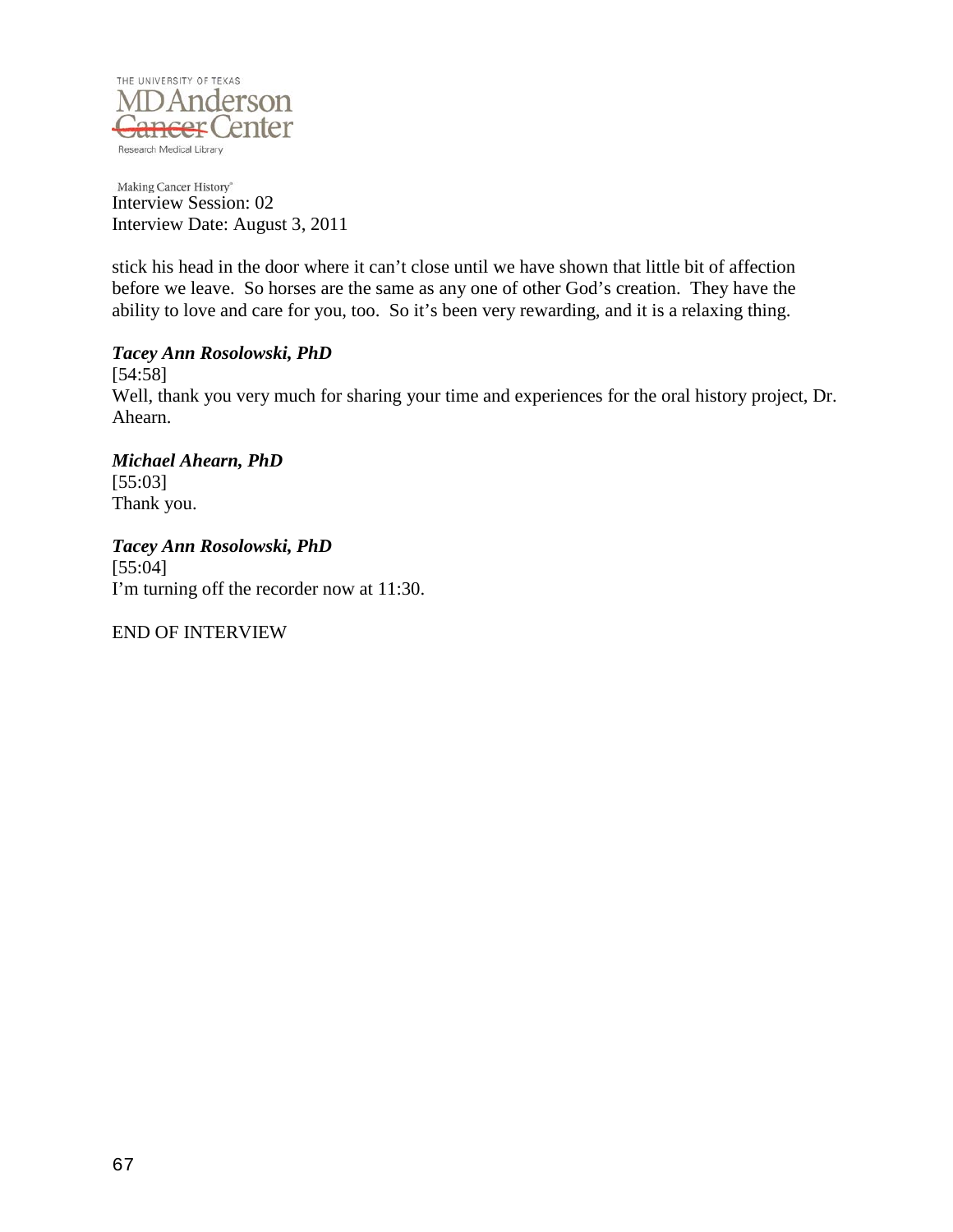

Making Cancer History<sup>®</sup>

# **Michael Ahearn, MD**

**Interview Three: November 21st, 2011** 

**Chapter 00C Interview Identifier**

*Tacey Ann Rosolowski*, *PhD* [00:00] This is Tacey Ann Rosolowski. Today is -- my goodness.

*Michael Ahearn, PhD* [00:09] Monday.

*Tacey Ann Rosolowski*, *PhD* [00:10] Monday. Is it November 21st, already?

*Michael Ahearn, PhD* [00:14] Yes. Yes. Yes.

*Tacey Ann Rosolowski*, *PhD* [00:14]*, PhD*

I think it is. It is, indeed, Monday November 21st. And the time is 10 o'clock. And Dr. Michael Ahearn is with me this morning in Pickens Tower in the conference room at the Research Medical Library. And we're doing a follow up to some interview sessions that we conducted in August of this year. So thank you for coming back in. You retired at the end of August, isn't that correct?

*Michael Ahearn, PhD* [00:39] August the 31st, yes.

*Tacey Ann Rosolowski*, *PhD* [00:40] August the 31st, and you said you've been in California, traveling?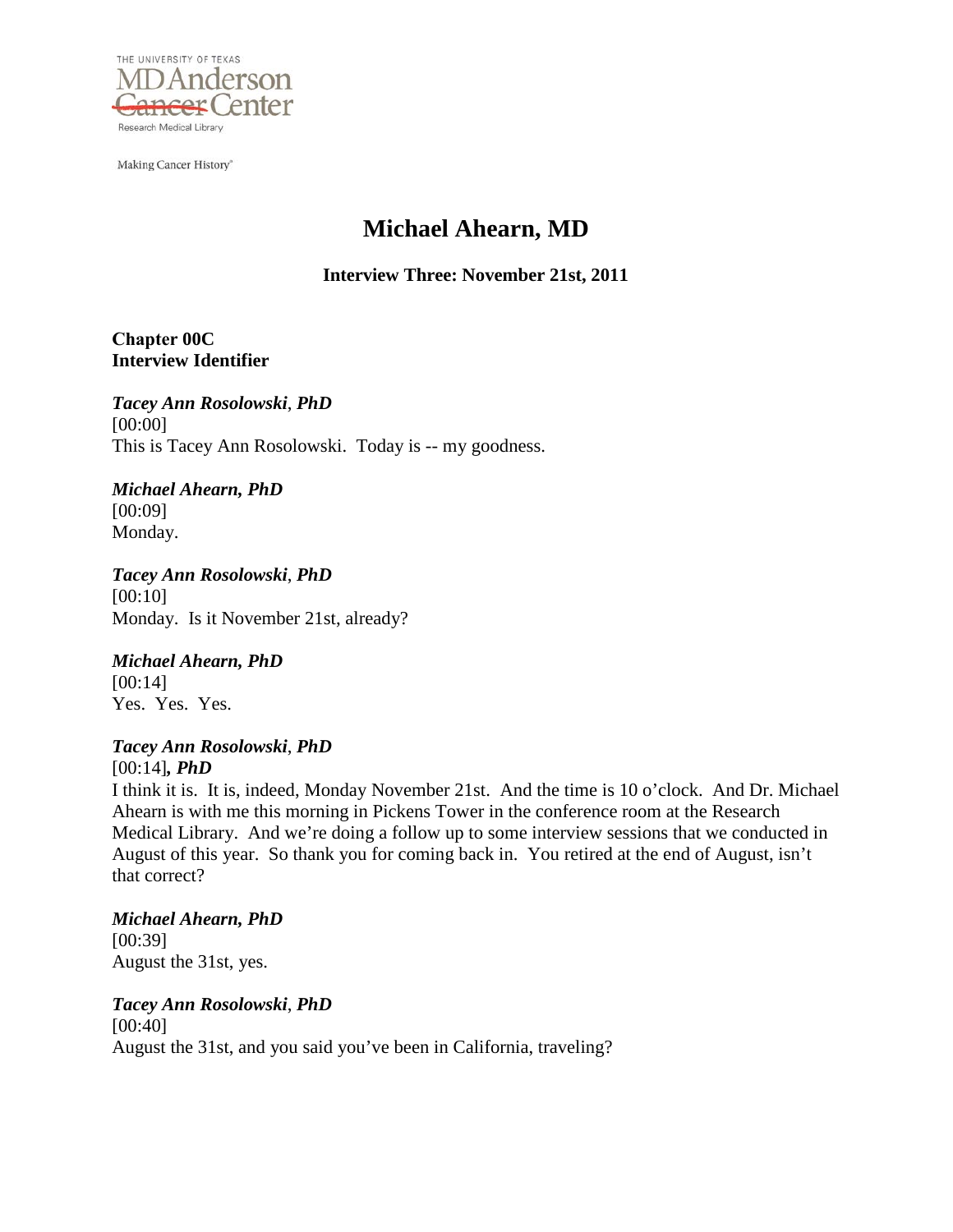

Making Cancer History<sup>®</sup><br>Interview Session: 03 Interview Date: November 21, 2011

*Michael Ahearn, PhD* [00:43] Yes.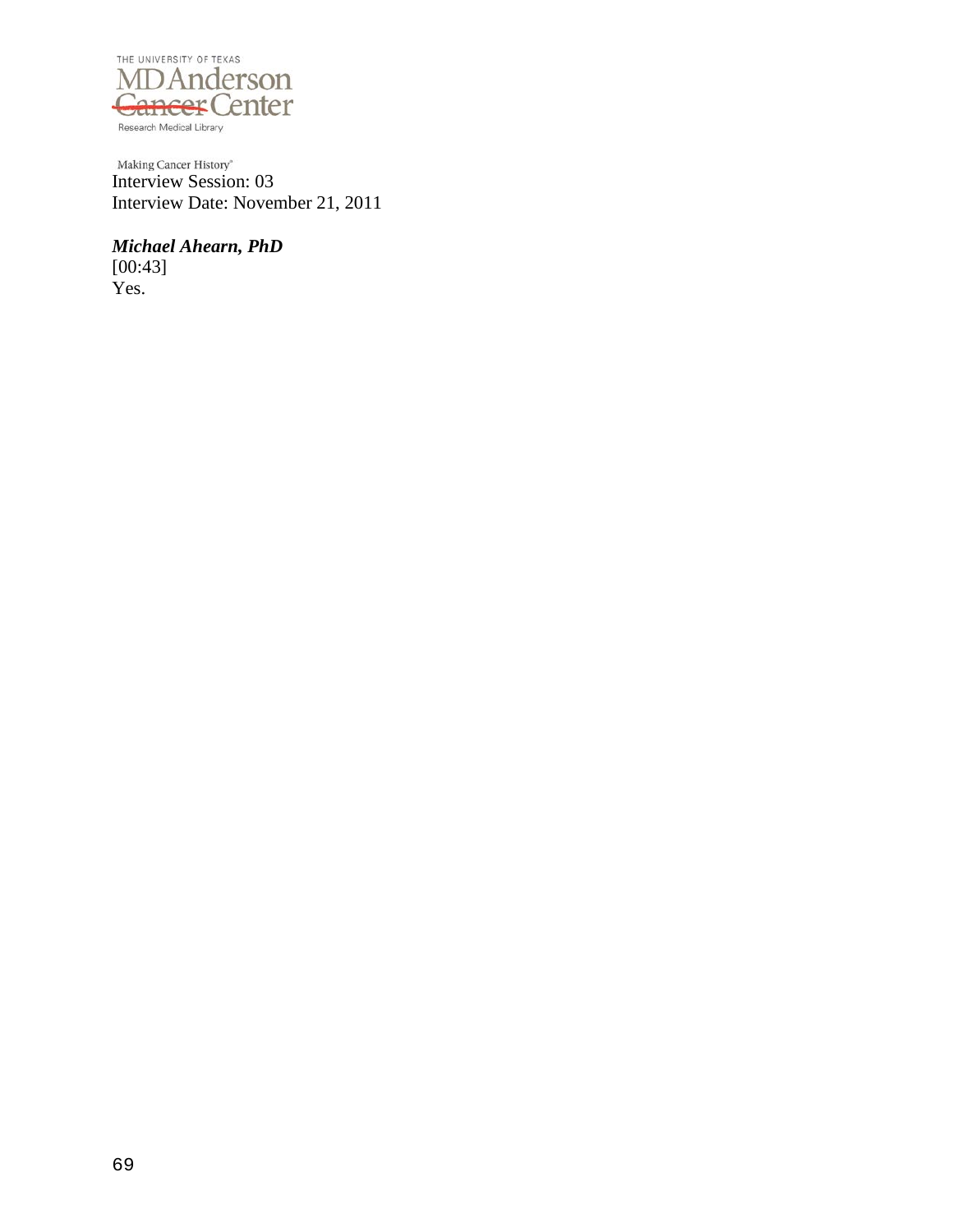

Making Cancer History<sup>®</sup> Interview Session: 03 Interview Date: November 21, 2011

## **Chapter 12 B: MD Anderson in the Future The Future of The School of Health Professions and the Summer Programs**

Story Codes B: Education B: Beyond the Institution B: MD Anderson in the Future C: Education at MD Anderson C: Funny Stories A: The Administrator A: The Educator C: Professional Practice C: The Professional at Work B: Building/Transforming the Institution

## *Tacey Ann Rosolowski*, *PhD*

[00:44]

Well, I wanted to do some catching up. And I realized that this is such an unusual period of time to be talking because not only are you -- you've retired. As you're thinking about the school of health professions, which you founded, there will be a new successor there.

## *Michael Ahearn, PhD*

[01:05] There is.

## *Tacey Ann Rosolowski*, *PhD*

[01:06]

There is a new successor, and there's also a successor to John Mendelsohn, so there's a lot of change in the air. And is there one of those subjects you'd like to talk about first? The kind of change in the school of health professions, or would you like to talk about the -- more globally about the institution? Do you have a preference where to start?

## *Michael Ahearn, PhD*

[01:26]

Well, you know I am not really familiar with the changes in the school. Because I've not had any connection with it since I left in August. And so I'm not really apprised to the changes that are taking place there, nor the institution as far as Dr. [DePinho's coming]

.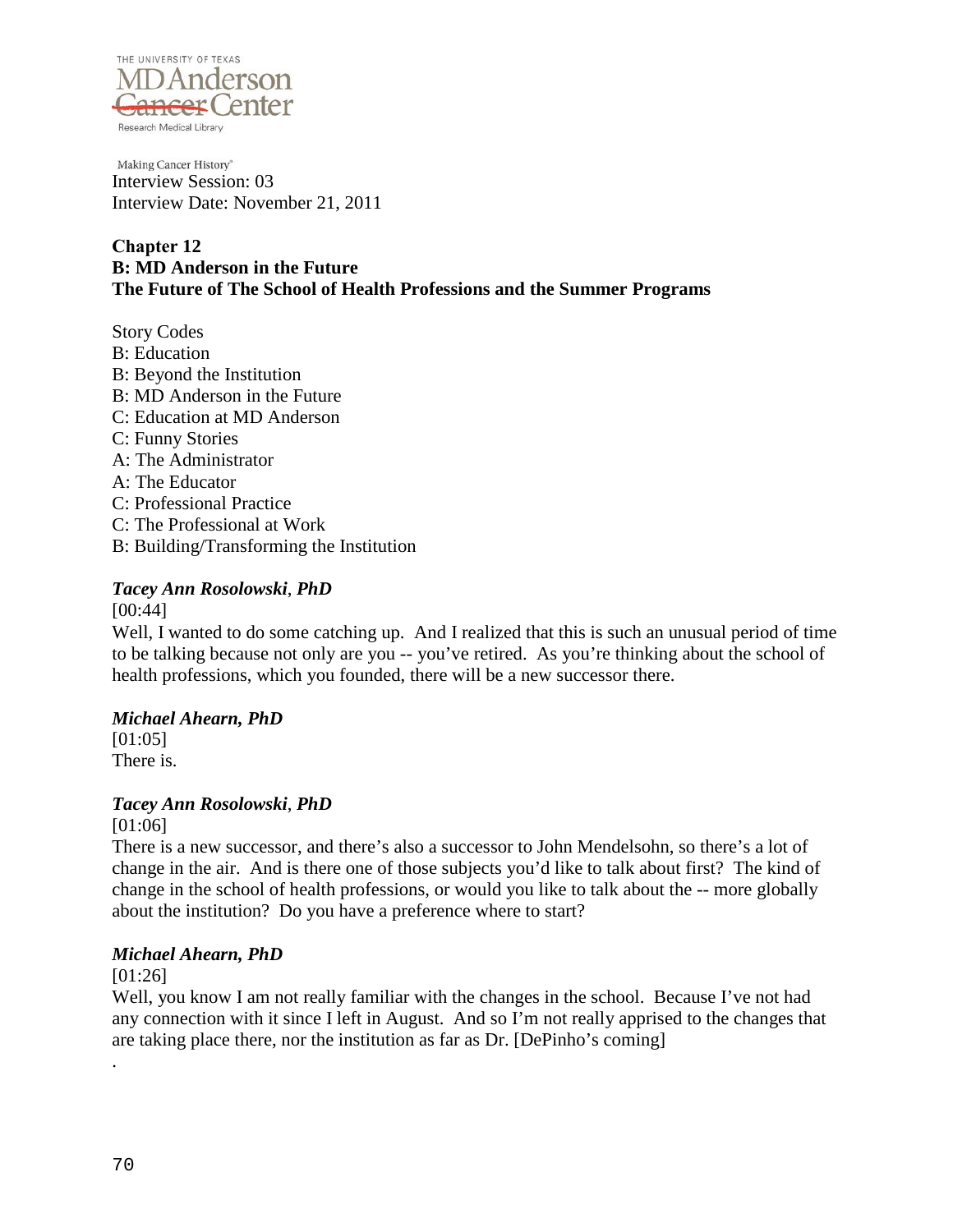

Making Cancer History<sup>®</sup> Interview Session: 03 Interview Date: November 21, 2011

## *Tacey Ann Rosolowski*, *PhD*

[01:46] Who is the successor when you (overlapping dialogue; inaudible)?

*Michael Ahearn, PhD* [01:48] Dr. Shirley Richmond.

*Tacey Ann Rosolowski*, *PhD* [01:50] Shirley Richmond, OK.

## *Michael Ahearn, PhD*

[01:51]

Yes, she came from the University of Illinois. One of their campuses. And is a Texan that was transplanted to Illinois, and now has come back home again. Has experience here, she was Associate Dean at UTNV [??UTMB?] for a number of years.

*Tacey Ann Rosolowski*, *PhD* [02:16]*, PhD* UTNV?

*Michael Ahearn, PhD* [02:17]

Yes, Galveston.

## *Tacey Ann Rosolowski*, *PhD*

[02:21]

And what are your hopes for what she will work on, and eventually achieve with the school of health professions?

## *Michael Ahearn, PhD*

[02:30]

Well, I think that it's a critical time in the school in the fact that there is a growth phase needed that I anticipate will take place over the next five years. And I think that probably some new programs. Two of our programs -- molecular genetic technology and medical dosimetry -- both are poised to go to the Masters degree in order to be competitive with other schools that are marketing these programs. And so the transition from a Baccalaureate to a Masters degree program will take place during her tenure. And that will be a major push. Also, during the next couple of years, we ill have our SACS reaffirmation visit, which will take place probably 2014.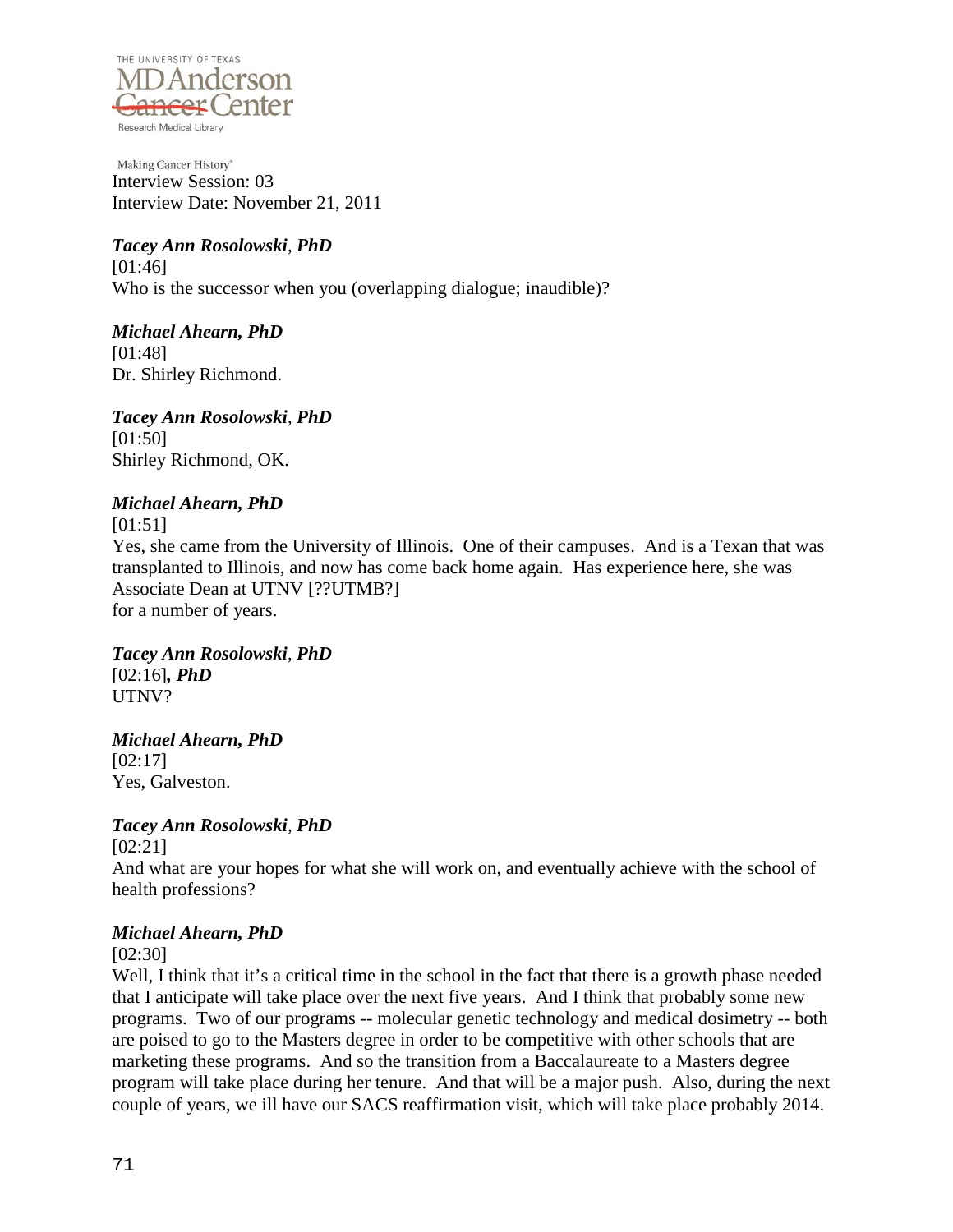

Making Cancer History<sup>®</sup> Interview Session: 03 Interview Date: November 21, 2011

And the preparation for that will be ongoing for a couple of years prior to the arrival of that time so.

*Tacey Ann Rosolowski*, *PhD* [03:40] And SACS is the?

## *Michael Ahearn, PhD*

[03:42]

Southern Association of Colleges and Schools. (pause) So those are big projects that are on the horizon. And I think it was a very opportune time for her to come because she and the faculty will be -- have time to get the Masters degree programs ongoing. And then be able to incorporate that into the self-study for the reaffirmation visit.

## *Tacey Ann Rosolowski*, *PhD*

[04:16] Do you know her personally?

## *Michael Ahearn, PhD*

[04:18]

Yes, I had met her professionally at Deans meetings through the years. And I think she was an excellent candidate for the job.

## *Tacey Ann Rosolowski*, *PhD*

## [04:28]*, PhD*

How do you think her leadership or management style compares or differs from your own? What does she bring?

## *Michael Ahearn, PhD*

## [04:36]

Well, she comes from a larger school. I think that there were some 3,400 students in her campus. And she's coming to a much smaller program, but more concentrated. The program that she was leading had everything from hotel management, which is an allied area, but not necessarily health related. She's moving into a program. She is a medical technologist by training, and I think that the real plus for our opening here to her was the fact that we were all in the health professions area either in the clinic already launching sciences. But very concentrated core field of study that is necessary, as I said, always the meat and potatoes of the healthcare team.

## *Tacey Ann Rosolowski*, *PhD*

## [05:38]*, PhD*

Now you mentioned that there are these two programs that were poised to evolve. But you also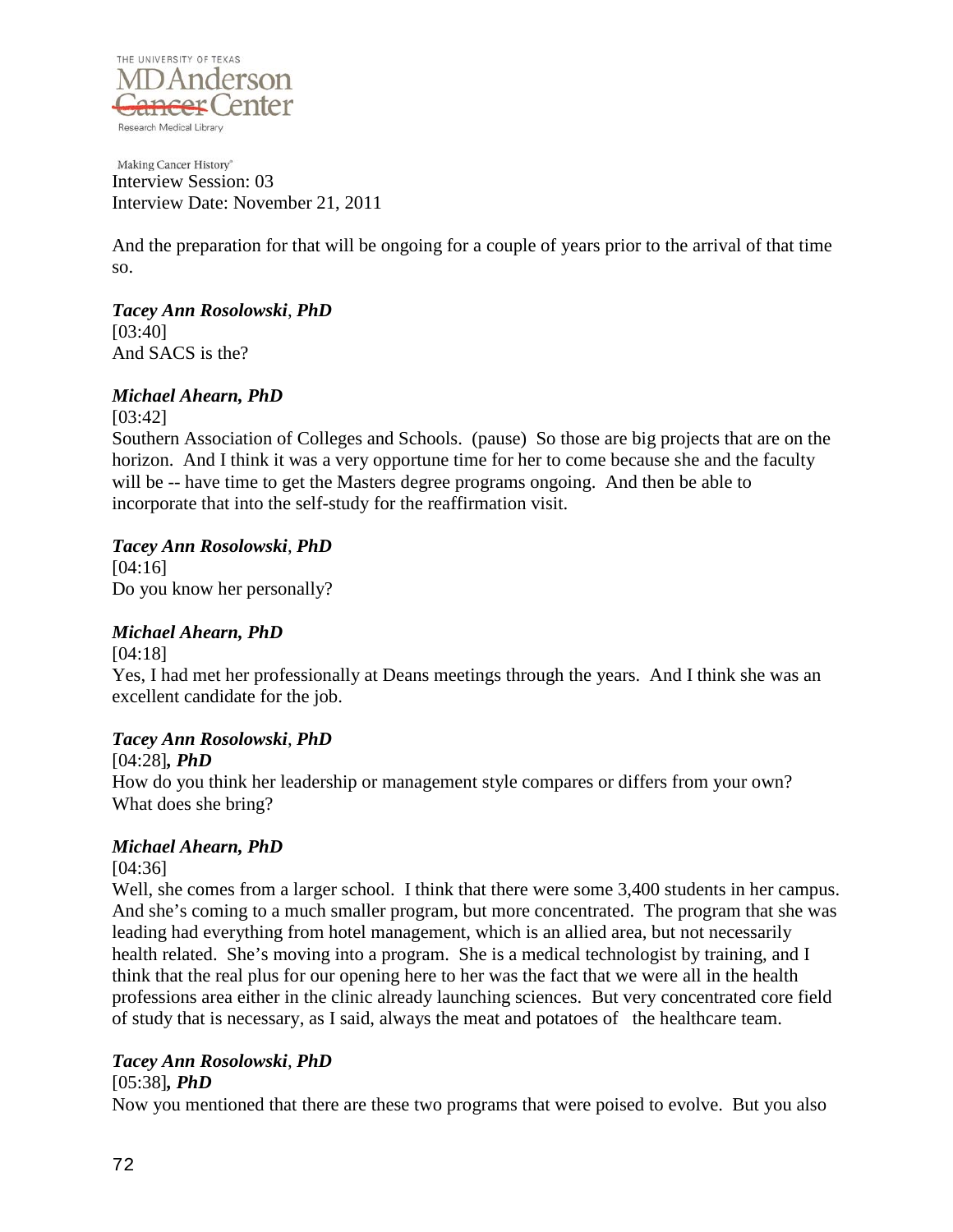

said that the school in general is poised for change. What are the other dimensions of that, that you've seen?

# *Michael Ahearn, PhD*

[05:48] Well, just growth that will take place.

## *Tacey Ann Rosolowski*, *PhD*

[05:49] Just growth. In terms of more students, more --?

# *Michael Ahearn, PhD*

[05:51]

More students, there will be space needs that will need to be met. When we moved into our present location, the classrooms were perfectly adequate for what we anticipated to be a four or five year growth period. But I think that they'll be planning for the future, and that will have to be where the school is going to go, or how they're going to handle the growth phases as far as the classroom size, and allocation of classroom spaces.

## *Tacey Ann Rosolowski*, *PhD*

[06:21]*, PhD* Do you think that Dr. Richmond brings anything special because she's a Texan, and understands?

# *Michael Ahearn, PhD*

[06:27]

Yes, I think that her dealings and experience with the Texas higher education coordinating board will be invaluable as we move these programs into the Masters degree. Because they'll have to be substantive degree requests that will be followed through. And I think that she'll be able to steer the faculty in preparing those requests. And then the proposal through the board of regions, and then the Texas higher education coordinating board so.

# *Tacey Ann Rosolowski*, *PhD*

## [07:00]*, PhD*

As you kind of envision what the future would be, the School of Health Professions in five years and ten years, I mean what do you see? And maybe not even realistically, but fantasizing what it could be.

# *Michael Ahearn, PhD*

[07:14]

I think simply meeting the demands, not only of the state, but the nation. Because many of our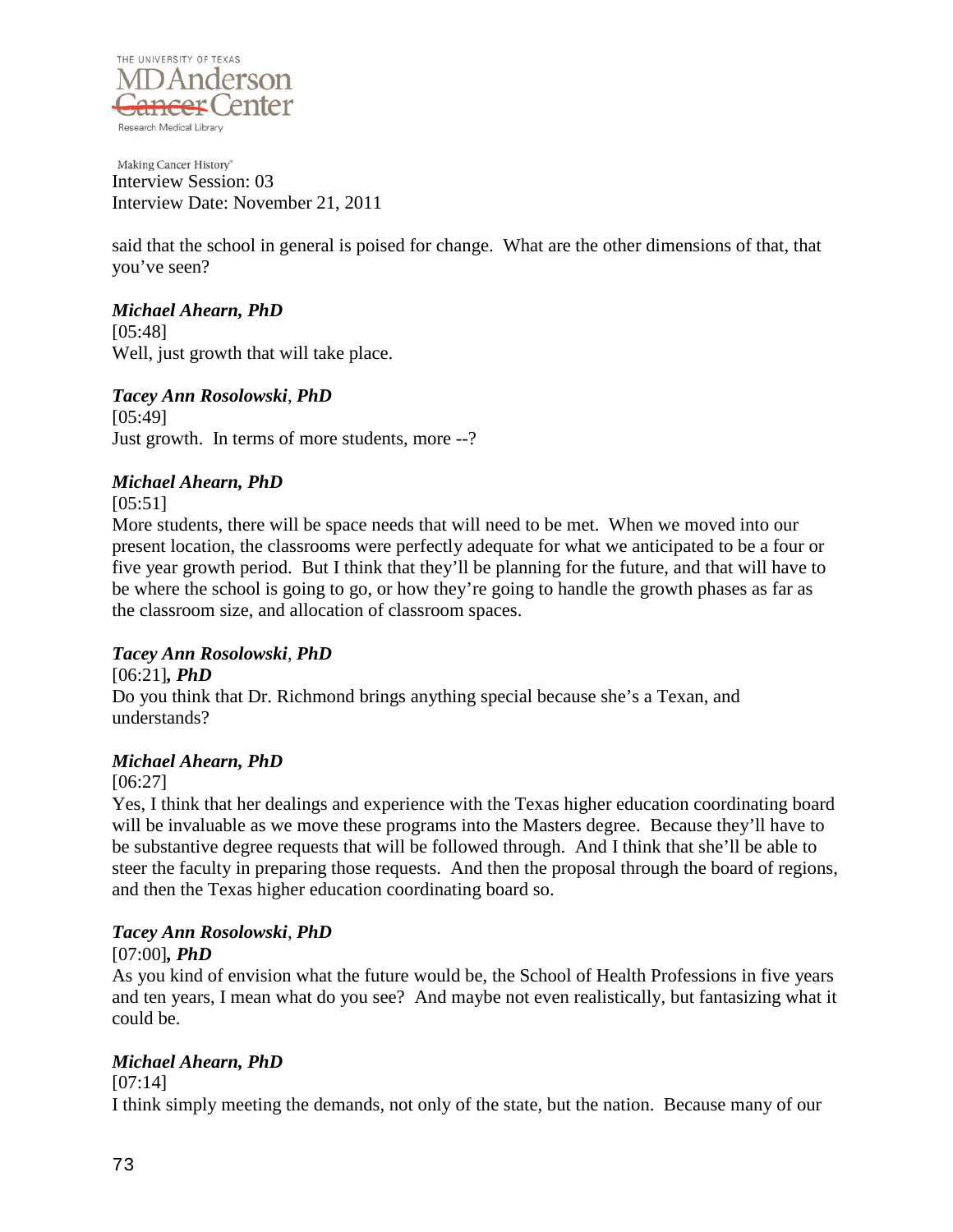

surrounding states have no programs in these disciplines. And so there's going to be a great attraction to pull our students. Right now, some 92% stay in Texas. But that's going to become more competitive because other states are going to be after our graduates. And so in order to meet the needs of the states, the programs are going to have to grow. And we're going to see a great push for some of these professions in the years ahead. And so I think that anticipating that growth is going to be exciting to handle. Which means the faculty's going to have to grow, space is going to have to grow. It's an exciting time.

#### *Tacey Ann Rosolowski*, *PhD*

#### [08:06]*, PhD*

I can see too that establishing Masters programs would really elevate the profile of the school because it would make the candidates -- I mean as the students come out, their can -- as their candidatures are even more strong.

#### *Michael Ahearn, PhD*

[08:18]

Yes. And some of the curriculum in the present masters programs are identical to what we're awarding the Baccalaureate degree. And so in competing for bright students to come into the school, many of them would much rather go and get a masters degree for the same amount of effort as a baccalaureate degree here. So we really need to go in those areas to the baccalaureates. It's not -- there's always been a charge that many times we have to [degree creep]

. We just keep moving degrees up. But in this case, it is an absolutely necessity that we move forward, and it's not a degree creep.

#### *Tacey Ann Rosolowski*, *PhD*

[09:03]

You said you really don't have too much of a finger on a pulse on what's happening in the Anderson wide with Dr. DePinho, but I can't imagine you haven't listened a bit to some of his vision. So I'm wondering what you think about what he brings.

#### *Michael Ahearn, PhD*

[09:19]

Well, he certainly comes in at a very opportune time, and his vision is far reaching, and it's certainly to elevate all of the present areas of expertise within the institution, and address new developments. So I think that in that, certainly I think that the faculty is excited and what I anticipate.

# *Tacey Ann Rosolowski*, *PhD*

[09:44]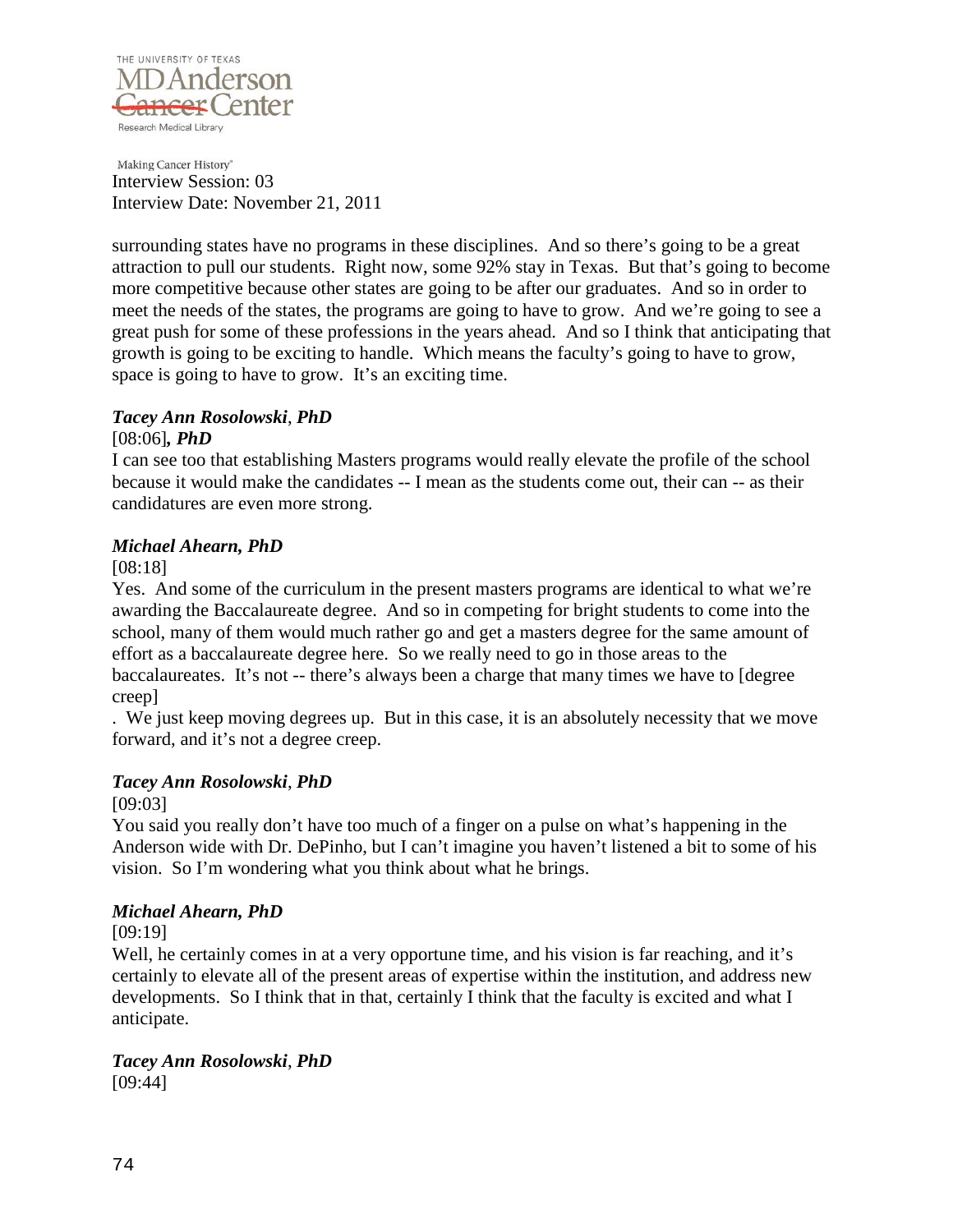

How do you see the school of health professions dovetailing with his vision? Work at the institution as a whole.

#### *Michael Ahearn, PhD*

[09:54]

I've not had -- I'm not familiar with his vision for education. He has spoken on many different areas, and certainly he's looking on education. Education of residents, fellows, physicians. But and I think that he has plans for the graduate school to excel in certain areas. But I have not heard his vision for the allied health area. So I'm not really able to respond to that.

## *Tacey Ann Rosolowski*, *PhD*

[10:26]*, PhD* How would you compare his style to that of the three presidents under whom you served?

## *Michael Ahearn, PhD*

[10:34] I really don't have any way to judge that.

# *Tacey Ann Rosolowski*, *PhD*

#### [10:40]*, PhD*

I had a few other questions about kind of the institution. And one of them was about the issue of global oncology. I was wondering what your take on was on that particular subject area. Which has been a big push under John Mendelsohn, and another issue about growth. How can growth - - and it brings to my mind the question of how can growth be managed to at the same time, that one preserves the quality of care that's delivered?

## [11:18]AHEARN:

Well, I think that certainly the protocols of Anderson are transferable. In any global outreach program, you have to take some of the technical expertise along with the protocols. And to me, in education, it's a wonderful opportunity to be able to train people in order that they can move out with the technology in the global outreach. And I think that that's a very fertile field. Not only within this country, and our outreach to other locations within the U.S. But also, for global training. I think opportunities for bringing technologists in, and training them, and then sending them back home with the technology that would go along with a treatment protocol from Anderson in the outreach facilities.

## *Tacey Ann Rosolowski*, *PhD*

#### [12:17]*, PhD*

On another subject, what is going to be the future or fate of the pro-bono programs that you've developed? For example, the skin cancer awareness projects that you've been working on.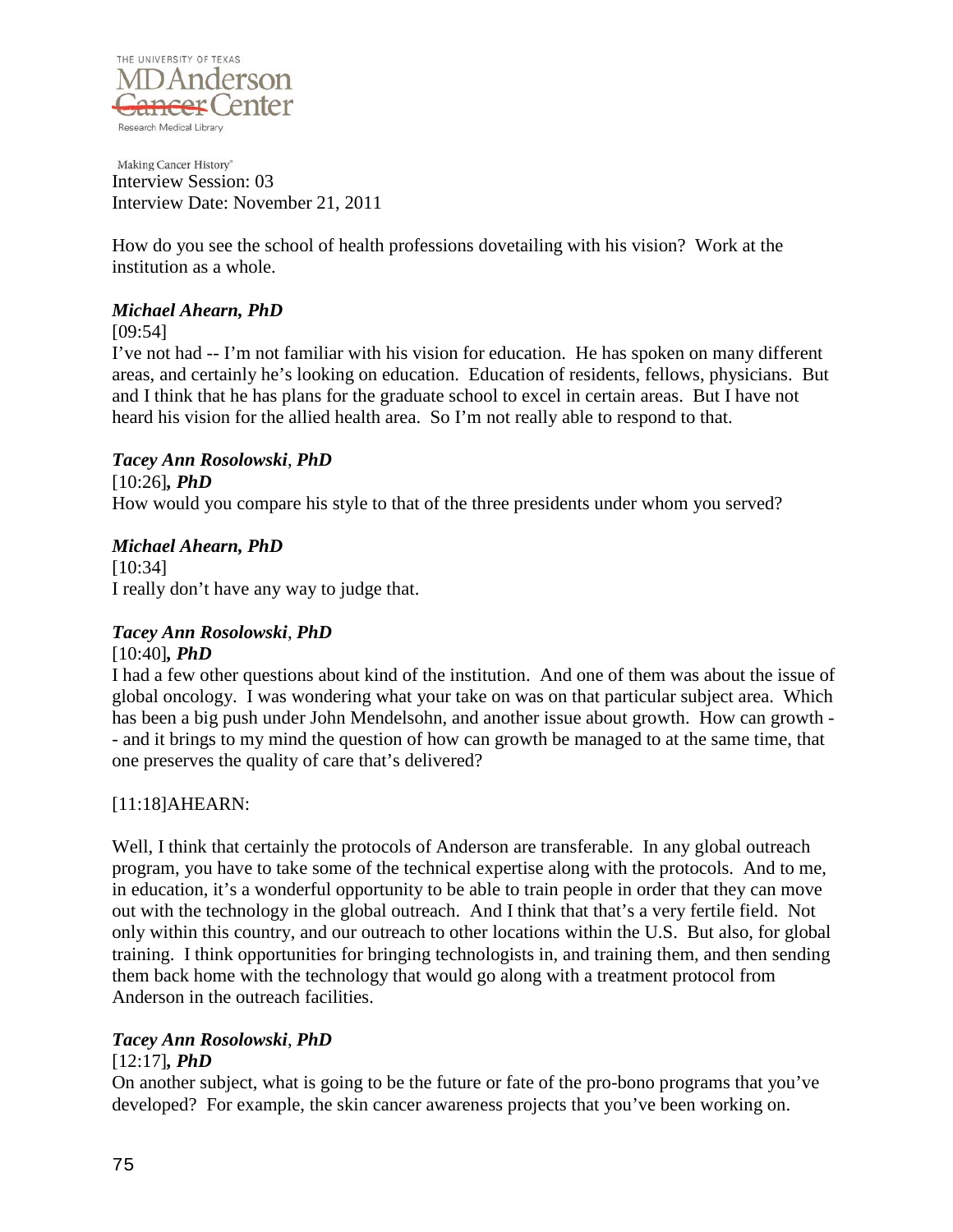

#### *Michael Ahearn, PhD*

#### [12:32]

Well, I hope that those will continue. The skin cancer, which is Project SAFETY -- Sun Awareness For Educating Today's Youth -- has been very successful. We've just finished reissuing a new module for the state of Texas, which is where we began. And then that was distribution took place at the end of August, right at the time that I was leading. It was very interesting because when I was in California, on October the 10th, I believe that Governor Brown assigned an order prohibiting youth under the age of 18 from using tanning beds. This was one of the great pushes in Project SAFETY. And it was very interesting looking at the San Francisco Chronicle newspaper, and seeing what appeared to be almost direct quotes from Project SAFETY regarding the dangers of tanning beds for young people, and the lifetime risk of developing melanoma. That incurs prior to the year 18. And so it was rewarding. And I know there's been many efforts in California directed toward prohibiting tanning beds. But I can't help but believe the 9,600 units that we sent there about a year and a half ago were not part of the education process that led to that legislation.

## *Tacey Ann Rosolowski*, *PhD*

[14:04]

I mean that's amazing 'cause you send those out to schools, and that meant that it filtered up.

## *Michael Ahearn, PhD*

#### [14:09]

Filtered up, yes. And there were more connections even in that. Because in each area where we have sent Project SAFETY, in the 16 states in the sun belt, we always got someone at a higher state level to write a letter of introduction. Because something arriving on the doorstep of teachers and classrooms doesn't mean much if you don't tie it in together. So either the head of the division of education in the state, and in the place of California, we were able to obtain a letter of introduction and support from Senator Feinstein. And so it started out with knowledge at the higher level because Senator Feinstein wanted several copies of Project SAFETY to familiarize herself and her staff on Project SAFETY. So I think that it started out at an upper level too, but they met nicely in so far as some of the changes that have taken place there.

## *Tacey Ann Rosolowski*, *PhD*

#### [15:13]

Now in terms of that approach of getting awareness for a particular educational product, how did you leverage networks to get access to people like Senator Feinstein or --

## *Michael Ahearn, PhD*

[15:27]

Well, in each area, it's a little bit different. But in the case of Senator Feinstein, I was familiar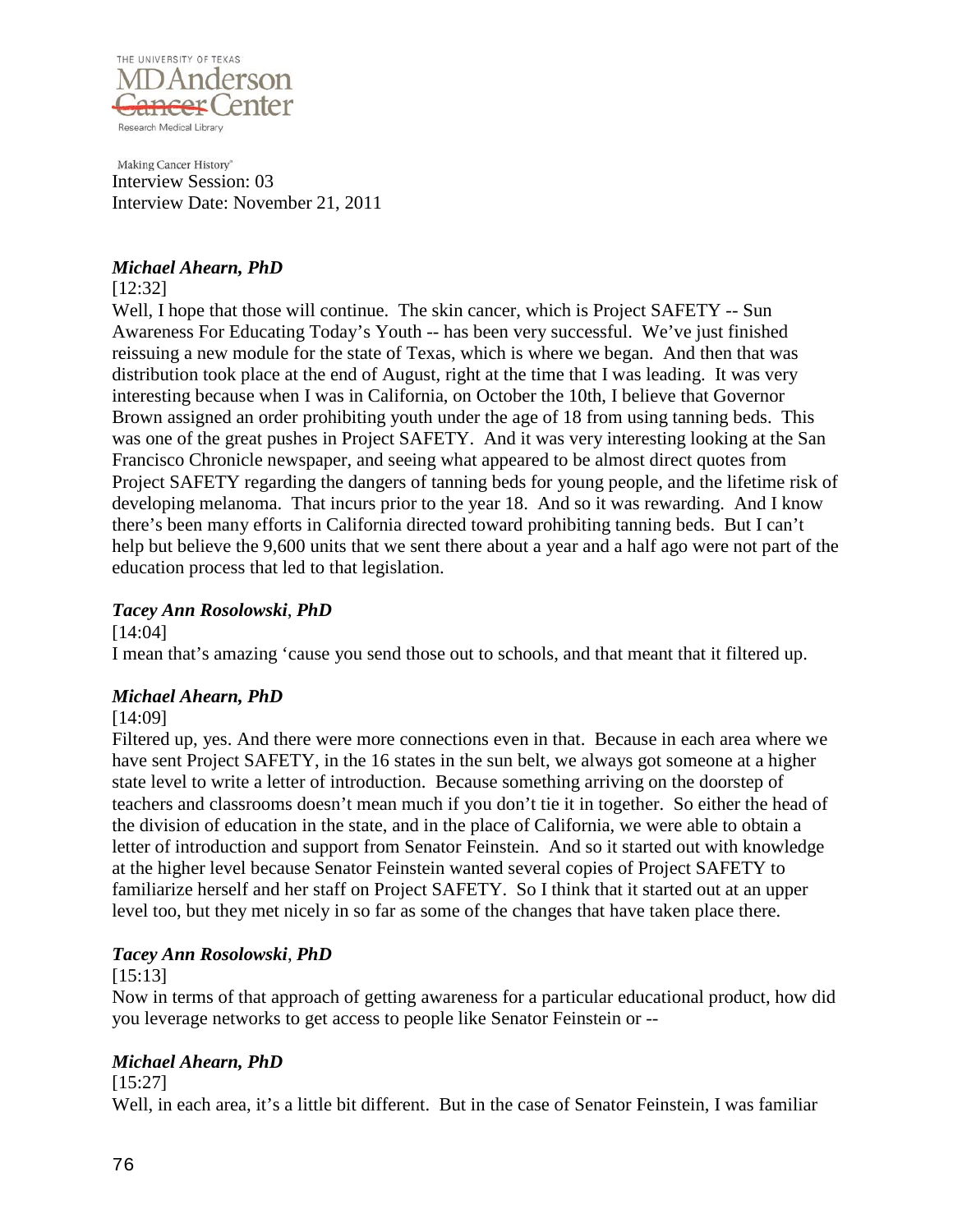

with Senator Hutchins [sic] , and her staff. And we worked through Senator [Hutchins] to reach Senator Feinstein, and to pass the message along so.

## *Tacey Ann Rosolowski*, *PhD*

[15:48] What about your other educational projects? There's the summer?

## *Michael Ahearn, PhD*

[15:51] The summer programs, Dr. Peter Hugh is going to take over the King Foundation Program, called the Carl B. and Florence E. King Foundation Program, and also the Michael J. Ahearn Science Educator Workshop. And he's going to direct those in the coming years. And he is one of our faculty members in the school of health professions, and he played a role in previous years with those programs in some of the enrichment materials that we provided both for teachers and for students through the molecular, genetic technology program which he directs. So I think it's a good match.

## *Tacey Ann Rosolowski*, *PhD*

[16:37]*, PhD*

I meant to tell you that I was speaking with Regina Rogers [Oral History Interview] last week, and she mentioned Lauren Golden, and how successful that student was in getting accepted into medical school, and how she -- her start -- basically got a start in your summer program.

## *Michael Ahearn, PhD*

[16:57] Yes. There have been many cases like that.

# *Tacey Ann Rosolowski*, *PhD*

[17:01] What are your hopes for that program growing, changing?

## *Michael Ahearn, PhD*

[17:05]

Well, you know, the faculty -- we have a number. Those were the basic, initial programs here. But Dr. DuBois has a secret grant now that allows for the training of students. Primarily pulling students at the undergraduate level into graduate education through coming to Anderson for summers, and being introduced to the possibilities for graduate study here. So we can't overload our faculty because it takes a lot of effort to mentor these students. And so I think that although programs will grow, that there's going to have to be a limit of what we can ask our faculty. This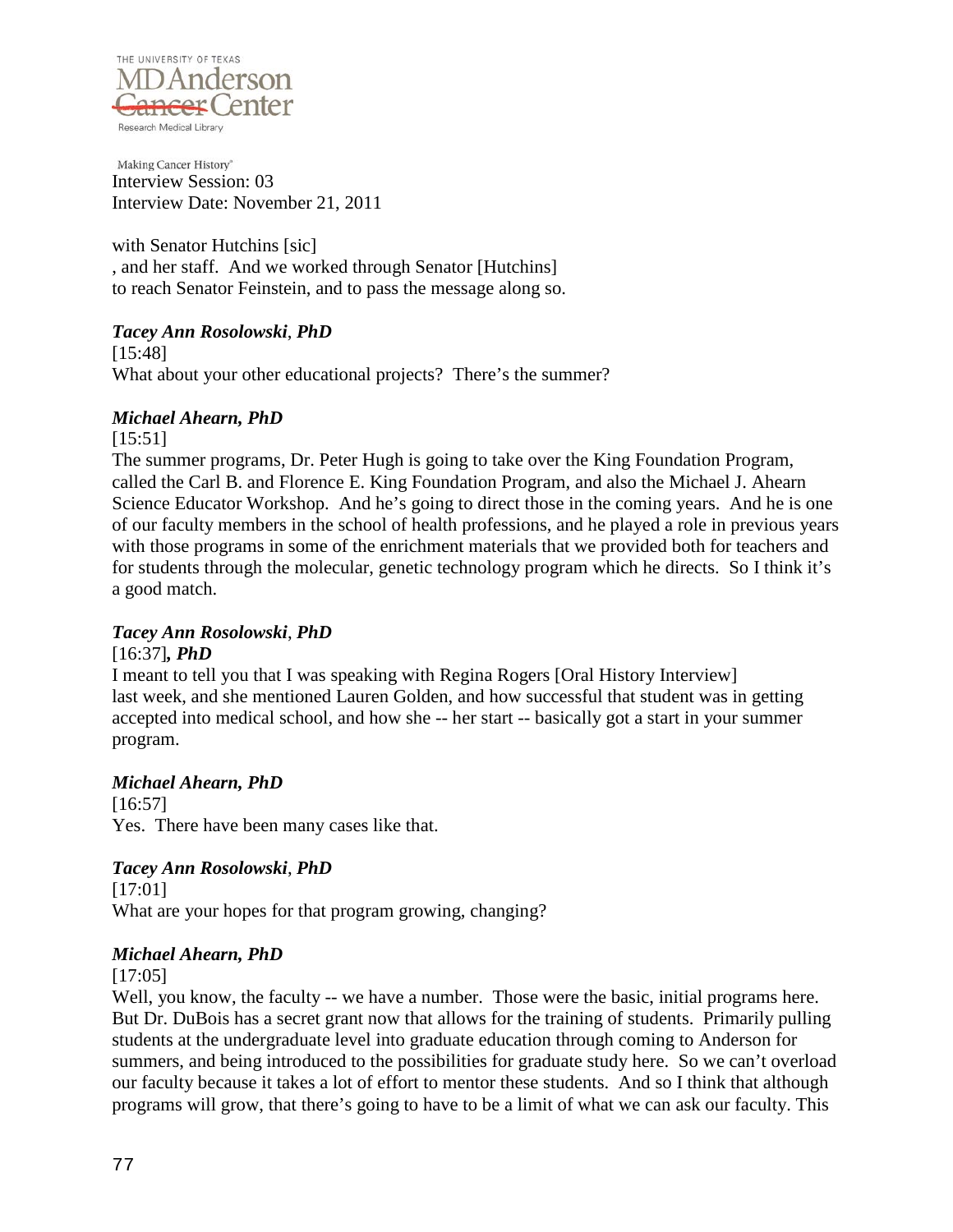

past summer, we had 120 undergraduate students within the institution. Well, that included some medical students. But most of them primarily were undergraduate students. And I just think that with the demands the faculty have on them, that that'll be the limiting factor in our growth to properly mentor students. You can always accept a student and then pass them off to a technologist, or to a graduate student to supervise. But it doesn't carry the same weight as when the primary investigator interacts with the student, and enriches that summer experience. So we don't want to dilute the programs by just bringing in large numbers, and then assigning them to inappropriate people in the institution. Because as much as it can be an encouragement, it can also be a turnoff if they had the experience that is not satisfactory. So I think that that will always be a limiting factor, and we'll have to be careful in how the balance takes place.

#### *Tacey Ann Rosolowski*, *PhD*

[19:09]

You mentioned a grant that Dr. DuBois is administering for this purpose. I missed the name of it.

# *Michael Ahearn, PhD* [19:14]

It's a CPRIT grant.

# *Tacey Ann Rosolowski*, *PhD* [19:15]*, PhD* CPRIT.

## *Michael Ahearn, PhD*

[19:16] Yes. It took place at the Texas Cancer Council, you know with the tobacco money.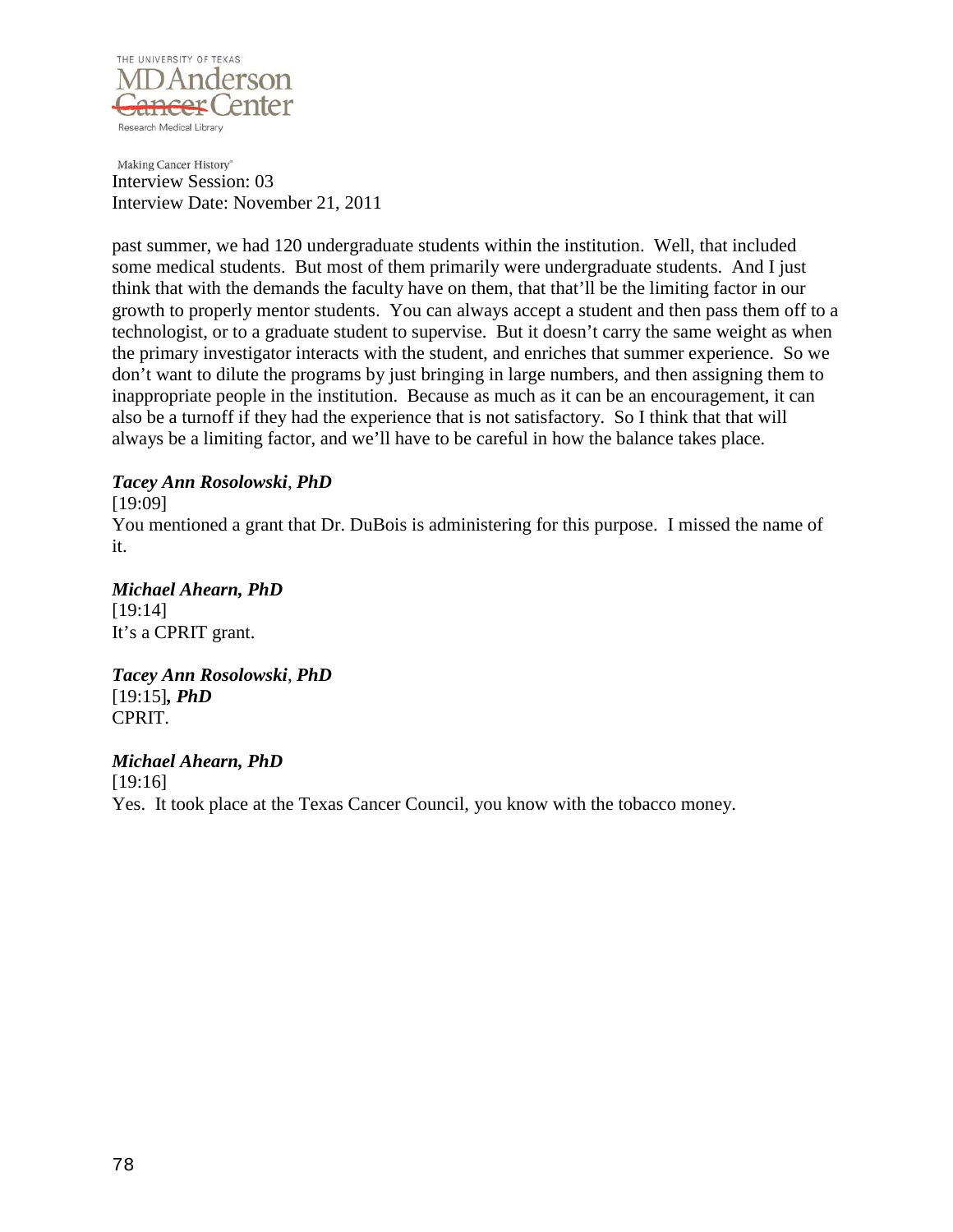

## **Chapter 13 A: Post-Retirement Activities Time for Travel and A New Business; Reflections on MD Anderson**

Story Codes A: Character, Values, Beliefs, Talents A: Personal Background C: Faith, Values, Beliefs A: Inspirations to Practice Science/Medicine B: Institutional Mission and Values B: MD Anderson Culture A: Career and Accomplishments A: Post Retirement Activities A: Professional Values, Ethics, Purpose

## *Tacey Ann Rosolowski*, *PhD*

[19:26]

You retired at the end of August, and what are you looking forward to with retirement? How has that been so far? And what are you looking forward to?

## *Michael Ahearn, PhD*

[19:36]

Well, I'm enjoying a little bit more leisure time. And the time that we spent in California, we rented a house in Carmel. And it was the idea that you know, there was no deadline date. Our vacation time for the past 10 years or 15 years has been very limited. Simply because in the summer, which would be the heaviest time in my schedule because in addition to the school of health professions, I had the summer programs that I was administering. And it was impossible to get away. I mean the responsibilities, particularly in the King Foundation Program where you're bringing in high school level students that have perhaps never been away from home before. And there's a lot of responsibility there with young people in programs. You know, where they're exposed to elements that they have not had before. And then just the fact that they're usually a little bit more immature, and --.

## *Tacey Ann Rosolowski*, *PhD*

[20:46] What were some of the issues that would come up in that situation?

#### *Michael Ahearn, PhD*

[20:49]

Well, I mean (laughter) there were many. One night about two AM, I had a call from the University police. And they had arrested the students that were on the roof of Texas Woman's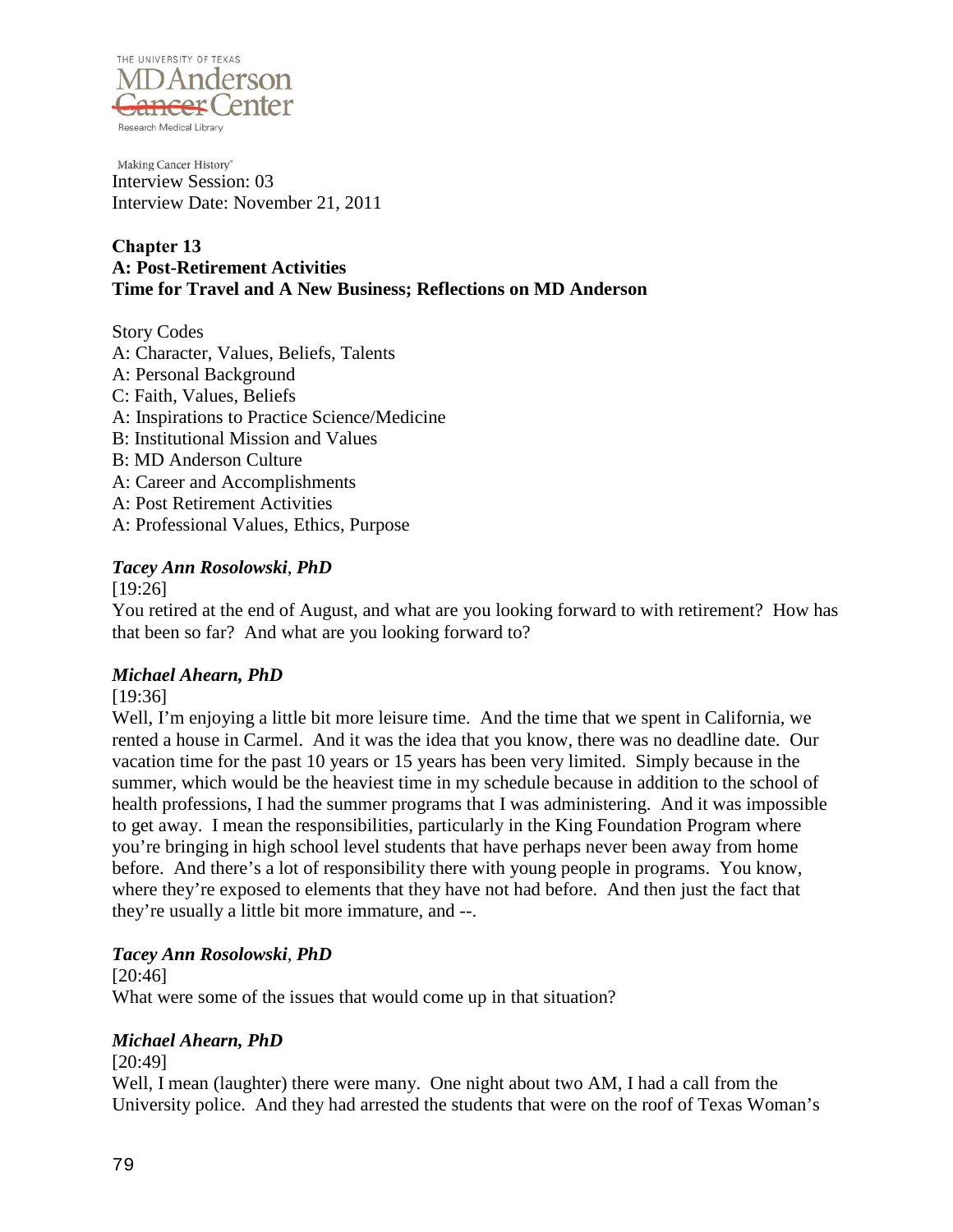

University dormitory. And the students had gone up there to play their guitars and have a sing along. And not wanting to disturb the people down in the dorm, they did not think it was bad just to take to the roof. And of course, this of course violated a sign that said do not enter the roof area. But they were up there anyway, and I came down and got them released. (laughter) The next morning at eight o'clock I had a call from the Dean of Women at Texas Women's University in Fort Worth. And she I want all of your students out of the dorm by five o'clock this afternoon. Because it violate -- they're not Texas Women's University students. So our insurance policies do not cover them, and the liability issues that have been caused by this, you know we cannot sustain. So I had them do a lot of finagling to get her. Because it would essentially ended the program, and this was about the second week of an eight week program. Because we didn't have any other housing possibility for our students. And then there's you know, just thinking about, there's lots of different incidences, you know.

#### *Tacey Ann Rosolowski*, *PhD*

#### [22:39]*, PhD*

So how did you resolve the housing issue for those students for those six weeks remaining?

## *Michael Ahearn, PhD*

#### [22:43]

Well, I was able to convince her that this was an anomaly, you know. And that was shortly before one of the other students tossed a football through one of their plate glass windows in the lobby area. And the windows are 13 feet in height, and there was no glass stocked in Houston more than 12 feet in height. And so they had to order it special, and you know, there's just a lot of interesting things that take place. Students that need medical attention during the summer, and I had to appeal to my friends that were physicians to give pro-bono care to some of the students. And set their bones, and one thing and another. And we'd go together and buy casts for them, you know. (laughter) But it --.

## *Tacey Ann Rosolowski*, *PhD*

[23:40] It's all out from high spirits. (laughter)

## *Michael Ahearn, PhD*

#### [23:41]

Yes. And it was just a very interesting time, always. But that kept me on a short leash during the summer. So being able to just take a vacation and go at my leisure, and come home when I felt like it was very good.

## *Tacey Ann Rosolowski*, *PhD*

[23:59]

I don't think in the last interview I asked you what your wife's name is.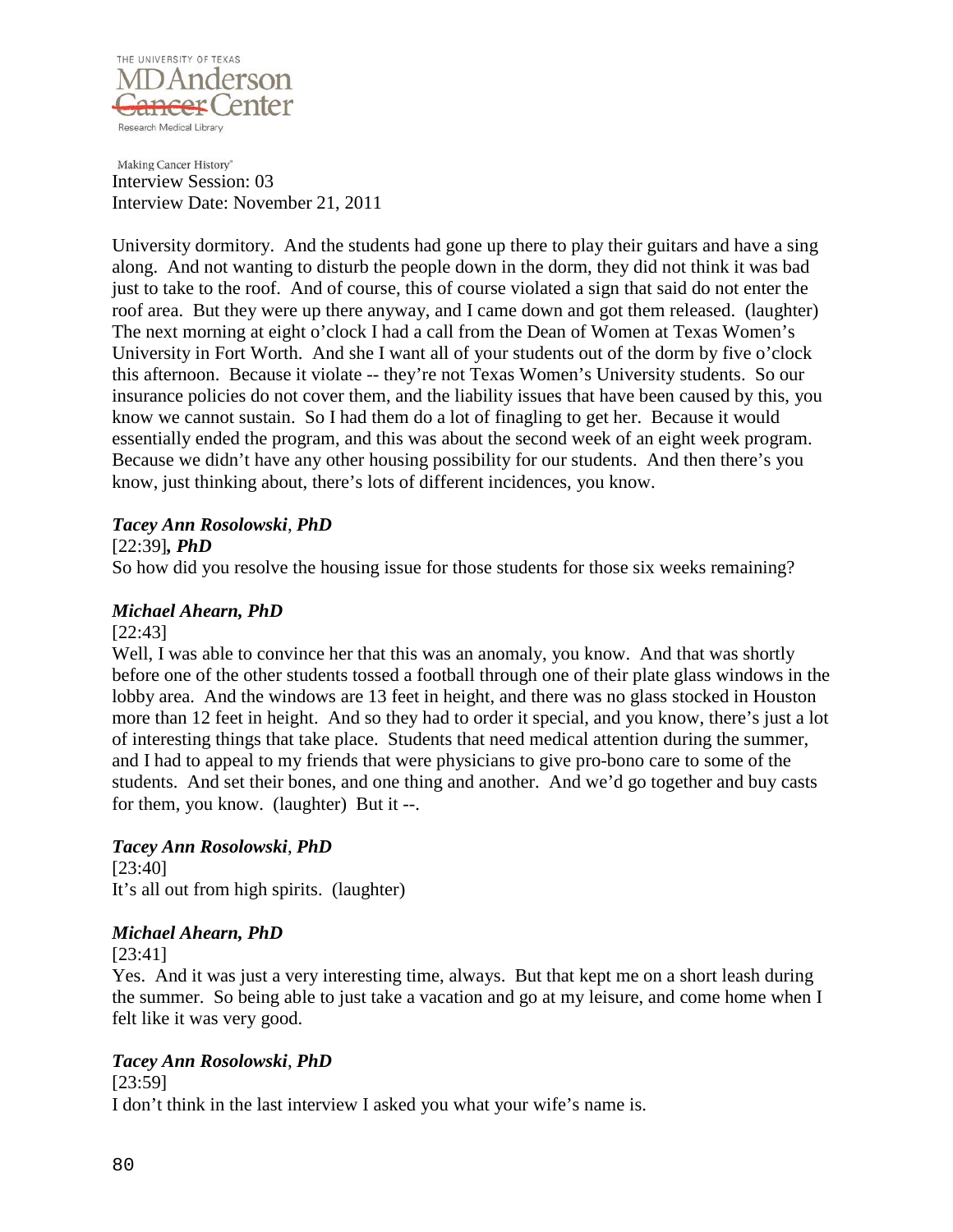

*Michael Ahearn, PhD* [24:02] Joyce.

*Tacey Ann Rosolowski*, *PhD* [24:04]*, PhD* Joyce. What other trips or activities do you have planned for retirement?

## *Michael Ahearn, PhD*

[24:09]

I think we're going to probably go in the spring to Ireland. My father and grandfather came from Clonmel, and I have never been back to Ireland.

## *Tacey Ann Rosolowski*, *PhD*

[24:19]*, PhD* I'm sorry, the name -- the name of that is? The name of that town or city?

*Michael Ahearn, PhD* [24:22]

Clonmel.

*Tacey Ann Rosolowski*, *PhD* [24:23] Clonmel.

*Michael Ahearn, PhD* [24:24] It's in County Cork, in the southern portion of Ireland.

## *Tacey Ann Rosolowski*, *PhD*

[24:30] Did your family when you were growing up really think of itself as Irish? Was that ethnic background important to you?

## *Michael Ahearn, PhD*

[24:37]

Yes, it was particularly to my grandfather and my father. They were very proud of their Irish heritage.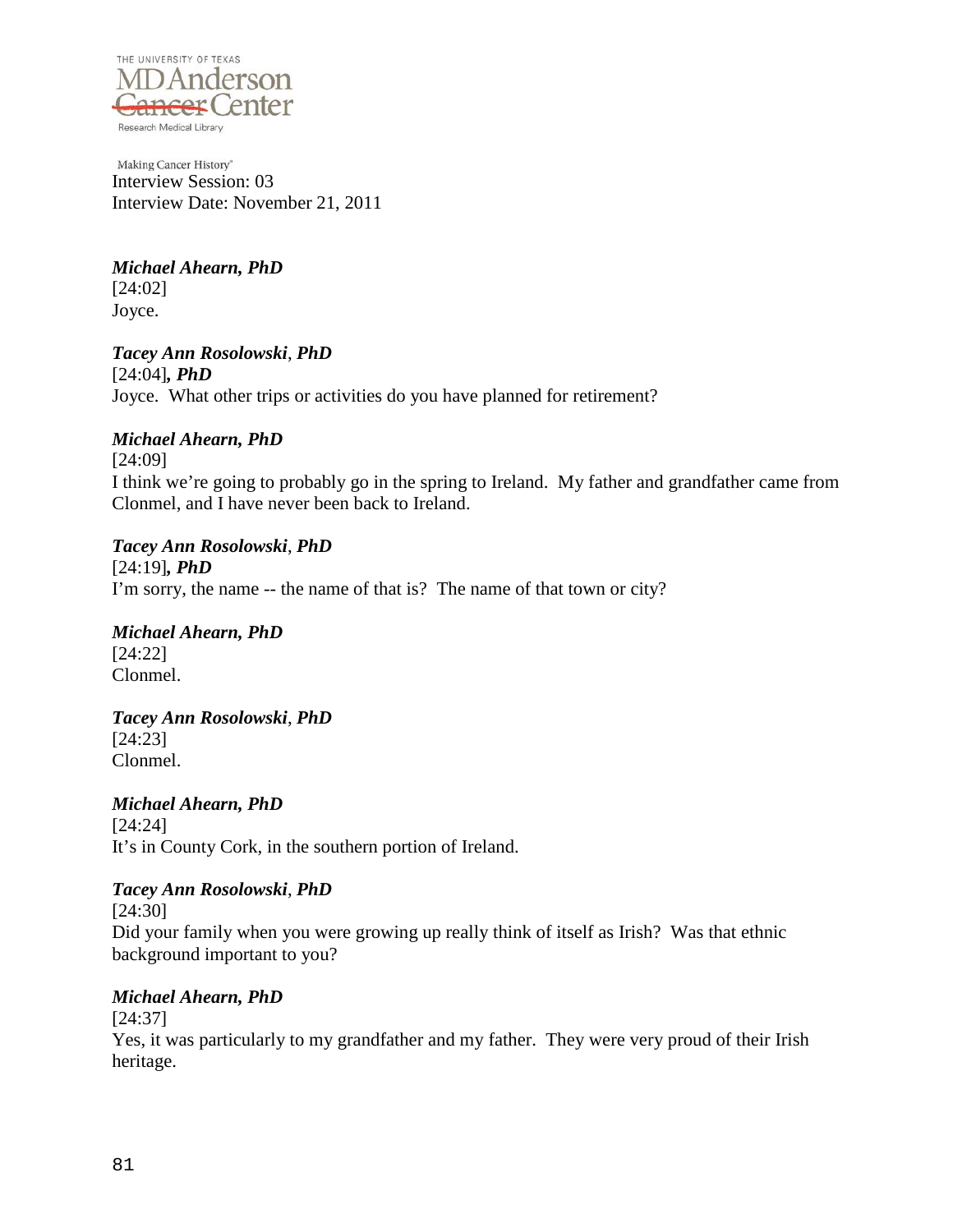

# *Tacey Ann Rosolowski*, *PhD*

[24:44] So that will be a trip to a heritage laden place for you.

*Michael Ahearn, PhD* [24:48] Yes. Yes.

# *Tacey Ann Rosolowski*, *PhD*

[24:52] What does retirement mean to you at this point? I mean has it been something you've been looking forward to or --?

## *Michael Ahearn, PhD*

[24:59]

No, I never looked forward to retirement. I mean I knew that I was going to retire at some time. But I enjoyed up to the last day engaged in what I was doing here at the institution. So I've remained very busy. My wife has a business, and she (laughter) I laughingly said she offered me the title of CEO, CFO, or COO. But she never discussed salary or benefits. But it's been a challenge to help her and her business.

#### *Tacey Ann Rosolowski*, *PhD* [25:33]*, PhD*

What is her business?

# *Michael Ahearn, PhD*

[25:35]

She does custom, ceramic tile. And has been in business for some 30 odd years here in Houston. But it's a business that has grown and since she was managing it entirely by herself, it's -- she's had need for someone else. And she'd been saving a spot for me. (laughter)

## *Tacey Ann Rosolowski*, *PhD*

[25:55] So what have you been doing?

## *Michael Ahearn, PhD*

#### [25:56]

Well, I do a lot of things. I've always been an amateur draftsman, and that's been sort of a hobby. And I've helped her through the years with that. She does a great deal of it in her work 'cause that's part of the process in working up bids, and all of her projects, and cost. So I've been able to help her along in that line, which gives her freer time to do the artistic part of the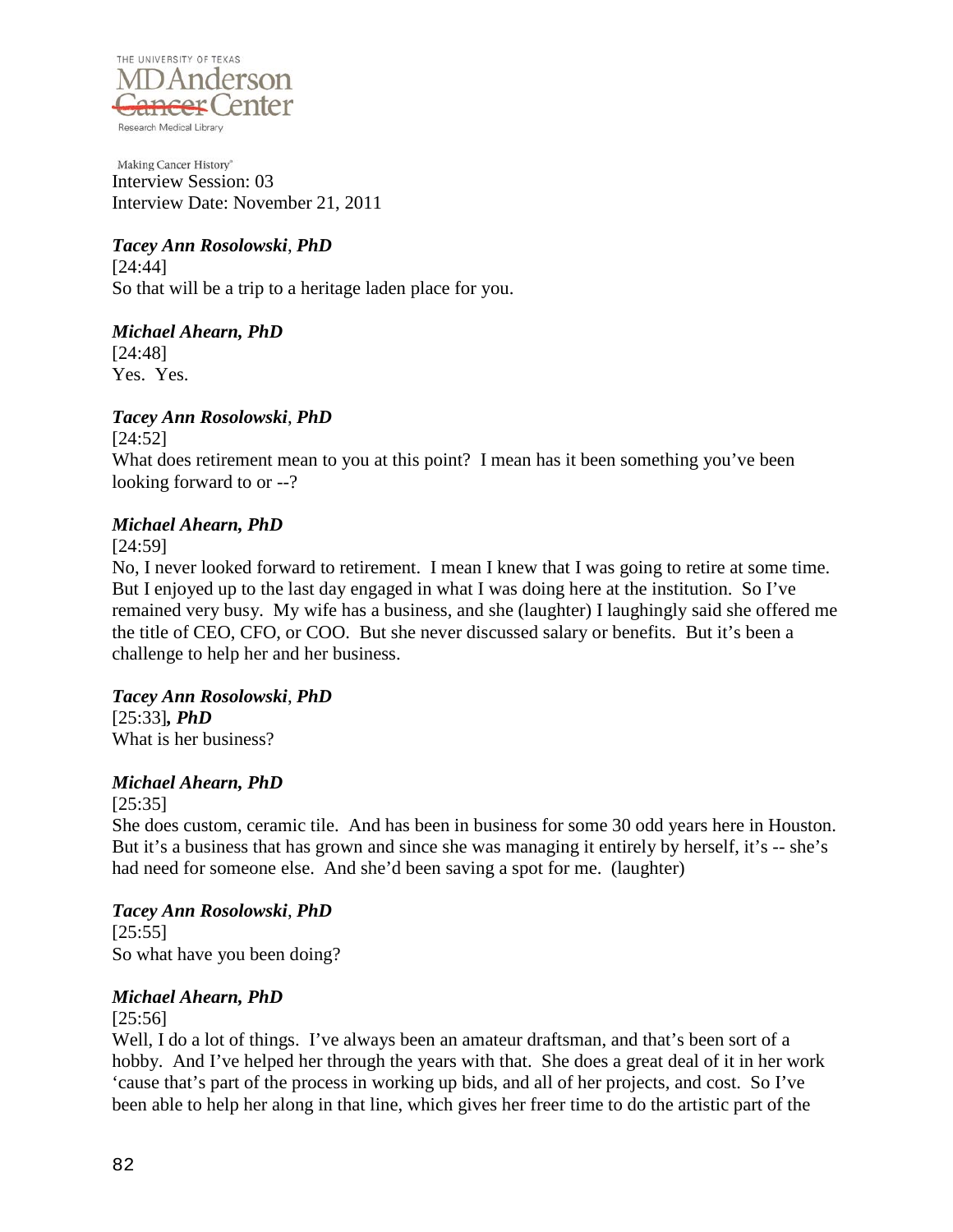

painting that she does with her customer work. And so -- 'cause a lot of that is trips to job sites, people are always making alterations from the original architecture or plans as they begin their construction, they decide to move the stove, or the range, or shorten a counter, or enlarge something. And so it requires a lot of field work. And so I've been -- she's kept me busy in that respect, and it's --.

#### *Tacey Ann Rosolowski*, *PhD*

[26:52] What did -- where did those drafting skills come from?

## *Michael Ahearn, PhD*

[26:56]

Not really from formal training other than just watching her. She had drafting skills in her undergraduate work. And so in helping her, she's -- we just transmitted those skills from one to the other, you know and so.

#### *Tacey Ann Rosolowski*, *PhD*

#### [27:15]*, PhD*

I noticed in your office or your former office in the school of health professions you had some drawings on the wall that were very meticulous of birds, I believe. And I remember thinking that was interesting to have not paintings, but drawings of that kind. I was wondering about that. So perhaps you chose those 'cause of your interest in drawing?

#### *Michael Ahearn, PhD*

[27:35] Yes. Yes.

*Tacey Ann Rosolowski*, *PhD*

[27:36] Was there something about the birds too?

## *Michael Ahearn, PhD*

[27:39] No. No. Just -- we just started on something, and it -- one thing led to another.

## *Tacey Ann Rosolowski*, *PhD*

[27:46]

To another. Led to another. (pause) Why don't I -- well, I guess I wanted to ask you, you know you've had some months to reflect on all the work that you did at MD Anderson. And I'm wondering now as you look back at everything you've achieved under three presidents. What is it that you feel most proud of?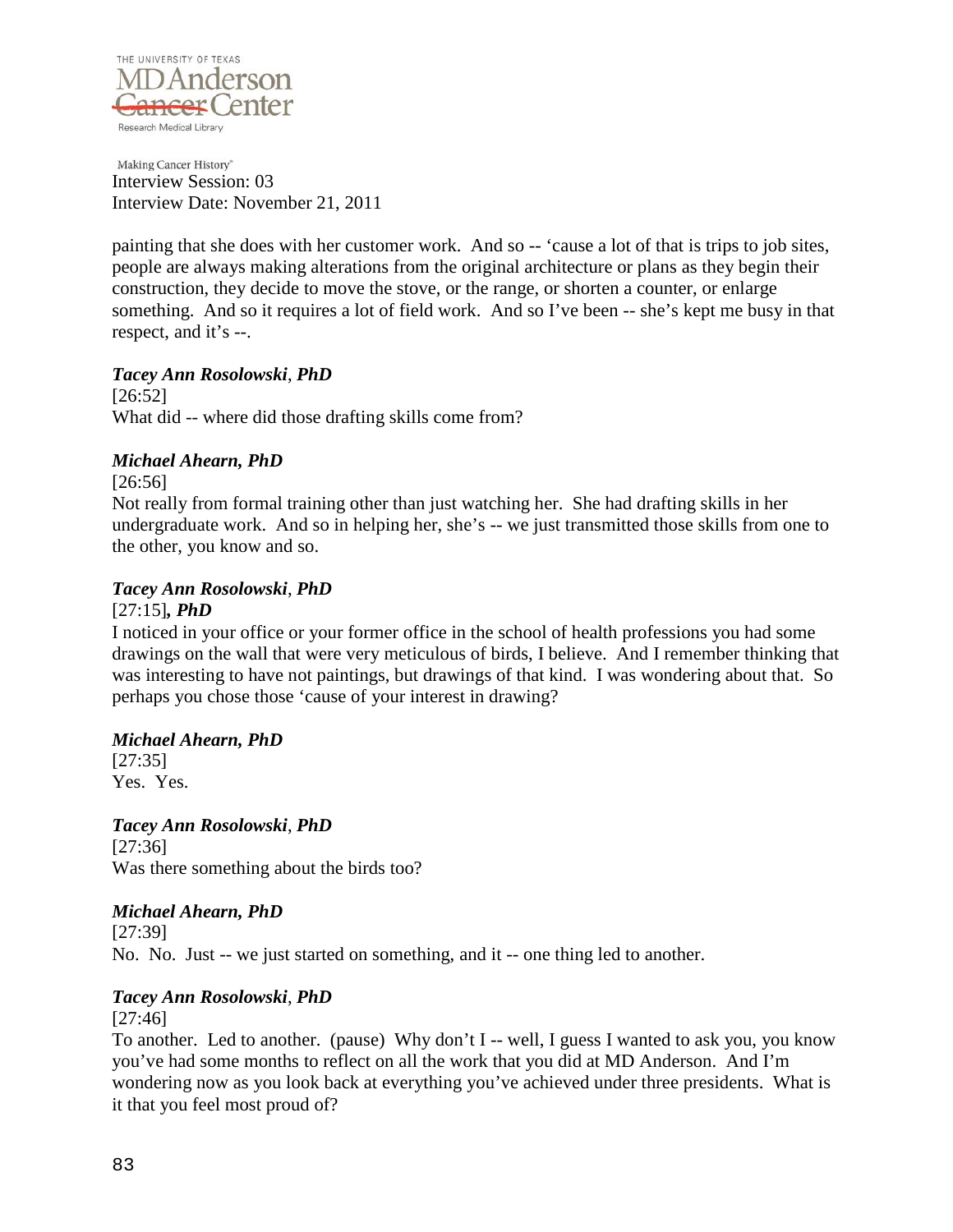

#### *Michael Ahearn, PhD*

#### [28:13]

That's a difficult question, because in my tenure here, I started out in a research area, research clinical pathology. It developed as clinical pathology, it came to form, the research part dropped off, and then it was patient care activity in the Ultrastructure hematology laboratory that I managed. So the research aspect of course continued. But patient care was added, and then education opportunities provided. And we were able to develop educational programs. And certainly then, found the school and the challenges there. And then the project safety that was sort of going hand in hand with that prevention. So really in addressing the four major mission areas of the institution, they've all been extremely rewarding. And I sort of see a pattern there. You know, but I think that --.

#### *Tacey Ann Rosolowski*, *PhD*

[29:20] What is that pattern?

## *Michael Ahearn, PhD*

#### [29:22]

Well, the pattern was that one area had just -- I've always said it has opened doors of opportunity. And beginning in the area that I did in the research area with Ultrastructure Research Laboratory, and then as I said, patient care unit; patient service unit really. Not care, but patient service. And then that opportunity was sort of dovetailed with the beginning of the summer programs. And then seeing the need through interacting with youth for some sort of area to address perhaps smoking and sun protection are the two areas that youth really need to address. And that interacting with students and seeing what they responded to led to the development of the initial project safety. And that program has continued to evolve from something with slides and videotapes to CD ROMs, and now to the latest edition with the DVD. It's you know, it's just been a process. But each one of the areas has been equally rewarding.

## *Tacey Ann Rosolowski*, *PhD*

#### [30:43]

I just wanted to ask some questions to get kind of a sense of who's the more private person behind the job. You know, especially now that you retired. And on that line, at the end of our last interview session, you told a really wonderful story about that little horse, Tobias, that you enjoyed taking care of. And when -- as you were telling that story, when you finished, it occurred to me -- and I believe I asked you off record about this -- it occurred to me to ask you if you feel that your religious and spiritual life have had an influence on your work and your career. So I want to ask you that again now.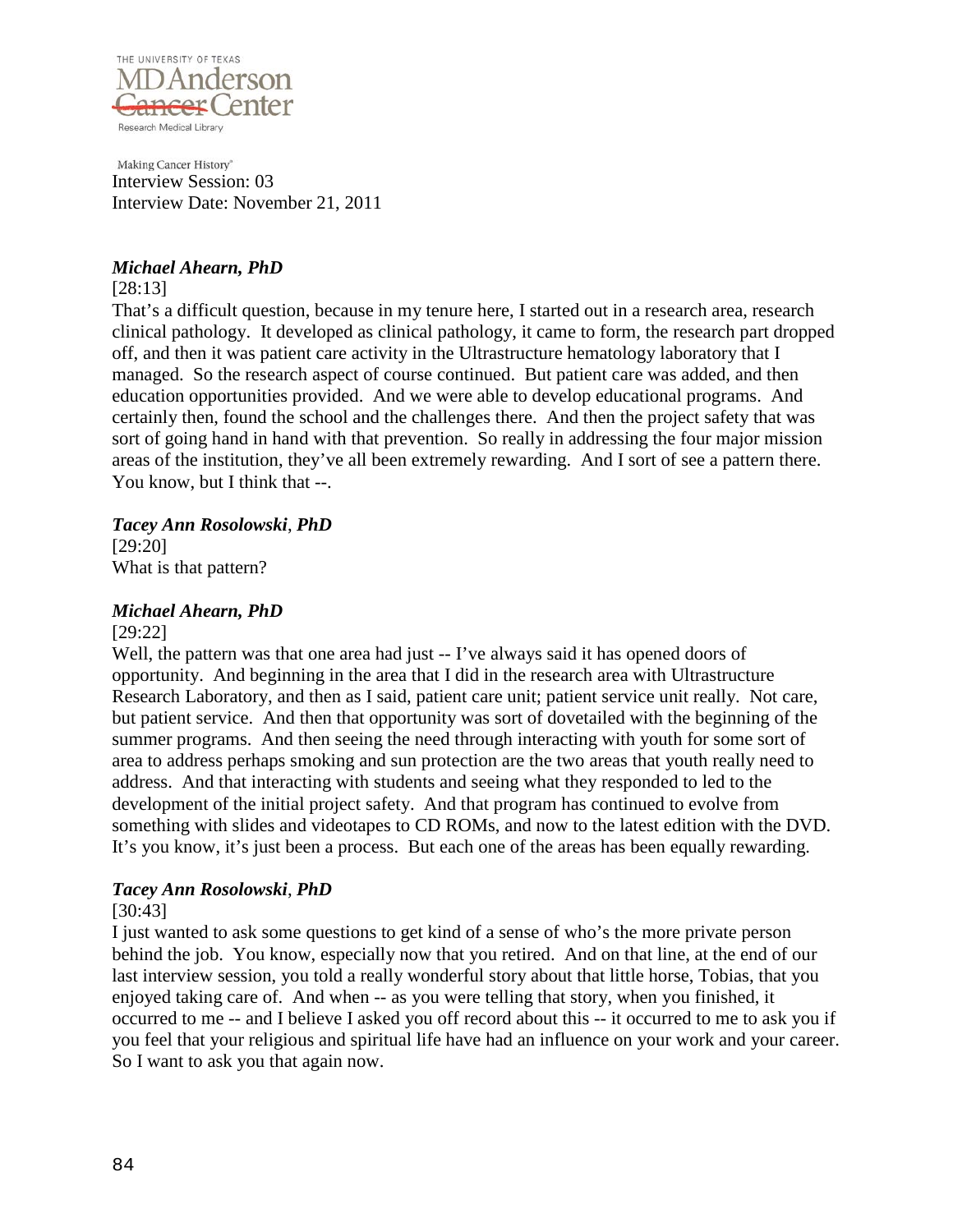

*Michael Ahearn, PhD* [31:28] Oh, I definitely think so.

*Tacey Ann Rosolowski*, *PhD* [31:29]*, PhD* How so?

# *Michael Ahearn, PhD*

[31:30]

Well, in the way that you approach everything that you do. You know, I've always thought that we always worked for the glory of God. And by doing a good job. Because people look at you a little bit different some time, and you don't ever want to disappoint them. And so it's a fact that you want to do the very best you can in everything that you do. Because I think that's what is expected of us as Christians.

## *Tacey Ann Rosolowski*, *PhD*

[32:00] How early did you have that sense?

# *Michael Ahearn, PhD*

[32:03]

I think I always had it. It was an element in my home, my parents always stressed that. My father always said that don't ever badmouth your boss. If you're working and taking his money, you give him his day wage and more. And if you feel that you are not satisfied there, don't stay, you leave. And of course, here I stayed at MD Anderson for 36 years. (laughter) So I must have been satisfied with what we were doing here. (laughter) But I've always tried to do my very best. And you know, when you're interested in something and you believe in it, the hours in the day doesn't really mean anything, you know. I know my office staff used to always say because as the workload increased, it would be three o'clock in the afternoon, and I hadn't stopped for lunch. And so they would be coming in reminding me, you know. You need to stop and have your lunch. But when you're doing something that you're really enthusiastic about and interested, time doesn't really mean anything. And that I was blessed because that was the way I was challenged for the full, 36 years that I was at Anderson.

# *Tacey Ann Rosolowski*, *PhD*

#### [33:23]

As over the course of your career, were there any particular people or books that were very inspiring to you? Not necessarily medical things, but just something that really influenced your thinking?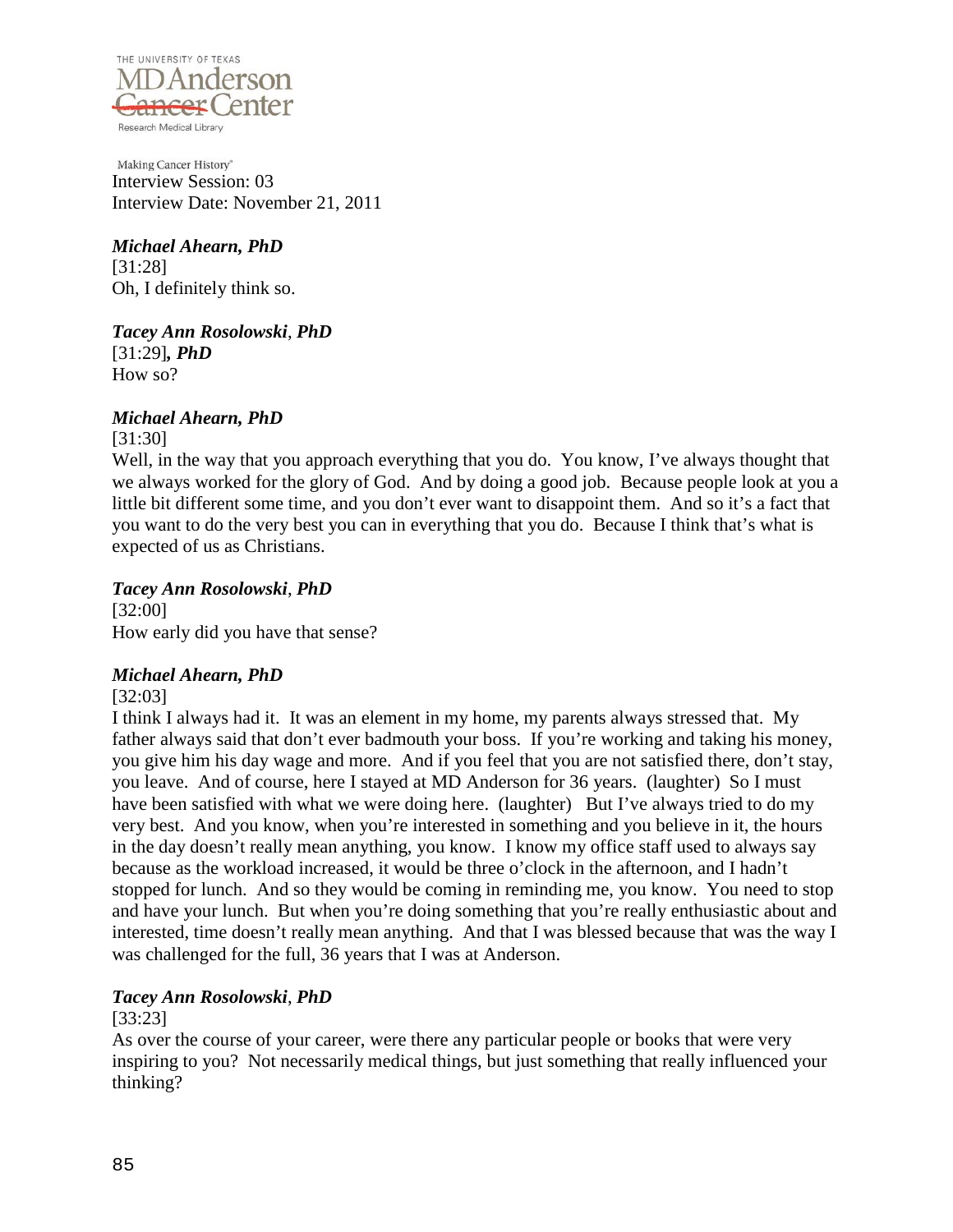

# *Michael Ahearn, PhD*

[33:39] No, other than just my association with my colleagues. I think there's enough inspiration in this institution through everybody at ever level that you just wanted to be a part of that time.

# *Tacey Ann Rosolowski*, *PhD*

[33:53] So was MD Anderson really your family, your social life? Were those the people that you associated most with?

*Michael Ahearn, PhD* [33:59] Primarily, yes. Yes.

# *Tacey Ann Rosolowski*, *PhD*

[34:01] So your friends and confidants, you chose from among the MD Anderson community?

## *Michael Ahearn, PhD*

[34:05] Yes, because we were together and that was primarily --.

## *Tacey Ann Rosolowski*, *PhD*

[34:13] What are some of your favorite places? And why are they important to you?

*Michael Ahearn, PhD* [34:22] What do you mean by places?

*Tacey Ann Rosolowski*, *PhD* [34:23] Any particular places that you go to for inspiration, for rest, for beauty?

## *Michael Ahearn, PhD*

[34:30]

Well, California has always been that when I was at the University of California, Berkeley for a short post-doc there. It was my first time to visit California, and the beauty of the state, and the fact that flowers just seemed to grow wild. I mean it was extremely beautiful. And so we've always enjoyed going back to California. It was right after my wedding, and so it was our first time together. And we enjoyed the state of California a great deal. For foreign travel, we are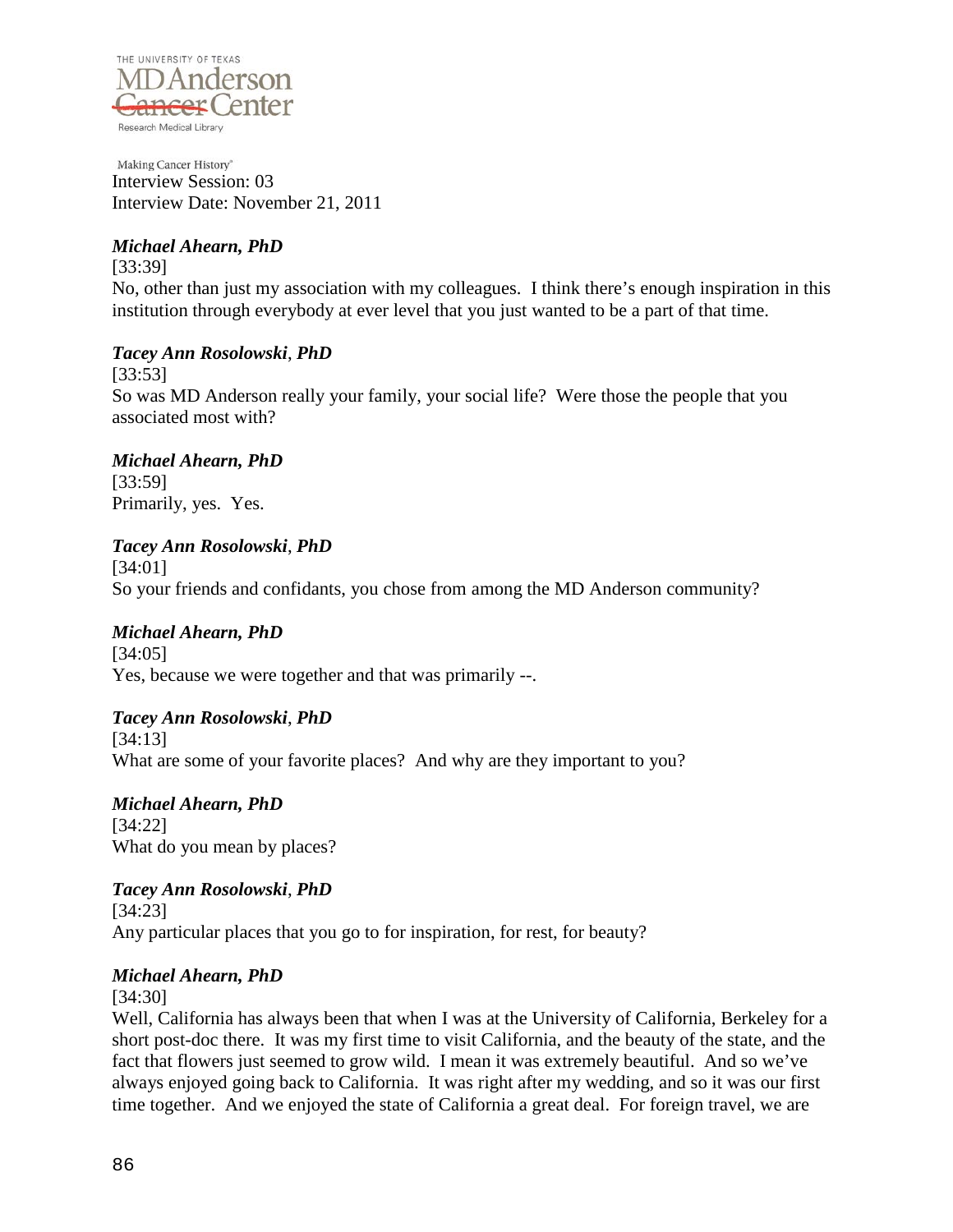

very partial to Europe; Italy, France, Germany. These are countries that we've enjoyed visiting several times.

# *Tacey Ann Rosolowski*, *PhD*

[35:21] What is it about those countries that attract you?

# *Michael Ahearn, PhD*

[35:24]

I think perhaps the heritage in being able to see some of the same structures that I've read about in my history books, and visiting. So many times here in this country, our history doesn't go back that far. And so it's very difficult to have some of the patina that Europe offers and cities.

# *Tacey Ann Rosolowski*, *PhD*

[35:50]*, PhD*

And maybe you'll find some family patina when you go to Ireland.

# *Michael Ahearn, PhD*

[35:53]

Ireland. I'm quite sure that I will. I look forward to going not on a tour, but just going and traveling at my own speed through the countryside. Staying as long as I want in a place 'til I feel the urge to move on.

# *Tacey Ann Rosolowski*, *PhD*

[36:10]*, PhD* It's -- I've heard it's very beautiful.

# *Michael Ahearn, PhD*

[36:12]

It is. We've had several medical students in our program from Ireland. And they advised me of the right months to come to avoid the rain and to get the primary green colors of the spring. And avoid the crowds. So it's -- their descriptions have added to my curiosity to want to see the country.

## *Tacey Ann Rosolowski*, *PhD*

[36:37]

Do you have any unusual hobbies or talents that help -- would show an unusual facet of your personality to people who don't know you well?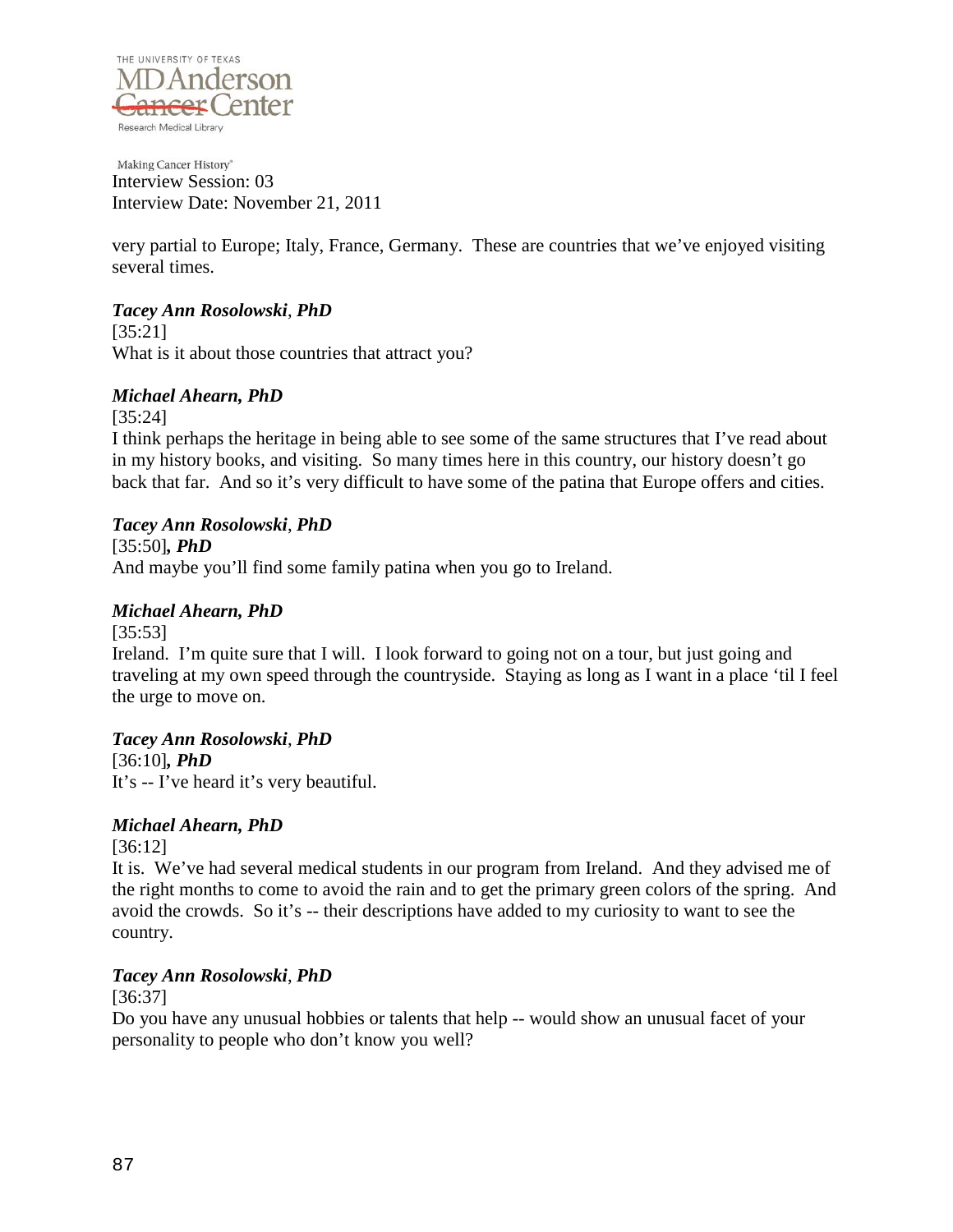

*Michael Ahearn, PhD* [36:48]

I don't think so.

*Tacey Ann Rosolowski*, *PhD* [36:49]*, PhD* Really?

*Michael Ahearn, PhD* [36:51] I'm pretty much a vanilla ice cream person. (laughter)

# *Tacey Ann Rosolowski*, *PhD*

[36:54]*, PhD*

And you show who you are. (laughter) What do you think is your greatest -- your most important quality? I mean if you had to use a couple of words to describe yourself.

*Michael Ahearn, PhD* [37:05] Persistence.

*Tacey Ann Rosolowski*, *PhD* [37:07] Persistence?

# *Michael Ahearn, PhD*

[37:07] Yes. As my wife will tell you, I never let up. I hang on like a snapping turtle, you know. And it pays off. I've always figured you could do it if you just kept working at it.

# *Tacey Ann Rosolowski*, *PhD*

[37:22]*, PhD*

Persistence. Is there anything else that you would like to add at this point? Or a subject area maybe that we didn't cover in the last sessions?

# *Michael Ahearn, PhD*

[37:31]

No, I've primarily just answered the questions that you have asked and so I can't imagine that there's any interest there. But --.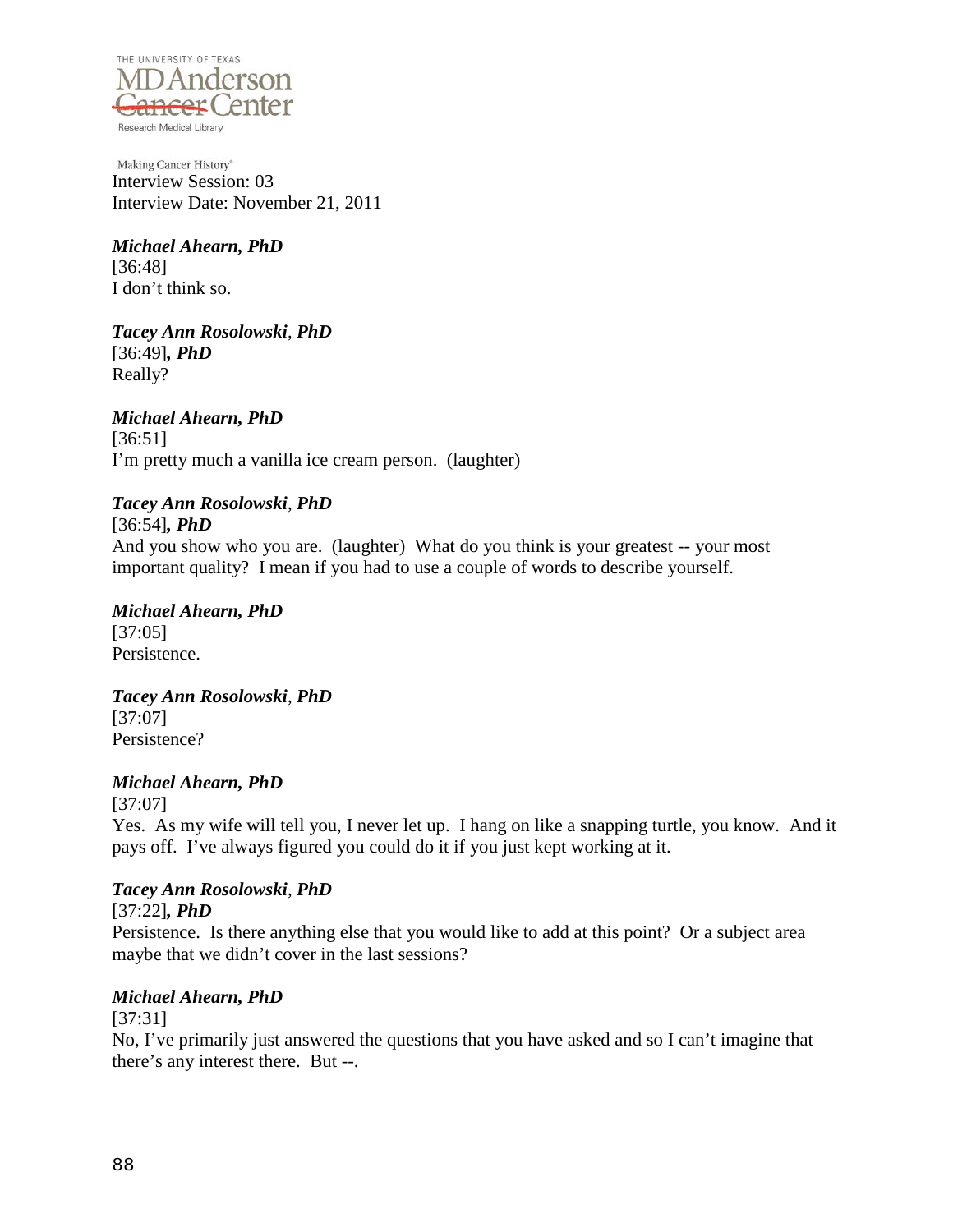

# *Tacey Ann Rosolowski*, *PhD*

[37:43]*, PhD*

Is there anything that I haven't asked that would be revealing about you or the school of health professions? Something I should know about?

## *Michael Ahearn, PhD*

[37:51]

No. I think everything that I have said though needs to be viewed from my perspective. And that's been primarily from an educational point of view. And so if you were speaking to someone that was a clinician, their viewpoint of the history of the institution would perhaps be greatly different. But my perspective has been that from an academic point of view as I look at the institution, and the changes that have occurred through the years.

## *Tacey Ann Rosolowski*, *PhD*

#### [38:22]*, PhD*

Well, that's one of the great values of doing a project of this kind. 'Cause you do get all of those different perspectives that you can put side by side.

## *Michael Ahearn, PhD*

[38:30]

There's common threads that run through all of them. But they're a different perspective because there are different challenges in each of those areas. Through the years, the institution has had challenges.

## *Tacey Ann Rosolowski*, *PhD*

[38:41]*, PhD* What do you think the common threads are?

## *Michael Ahearn, PhD*

[38:43]

I think the common thread are the patients and what we are all here for. And it's for the patients. Whether we're training people to serve the patients, both here and outside the institution. And I know that that's a primarily motivating factor of the clinicians is the patient. And then all of those that support the patient care activities here.

## *Tacey Ann Rosolowski*, *PhD*

[39:11]

What do you think are the different challenges in those areas? I mean in education, in clinical research?